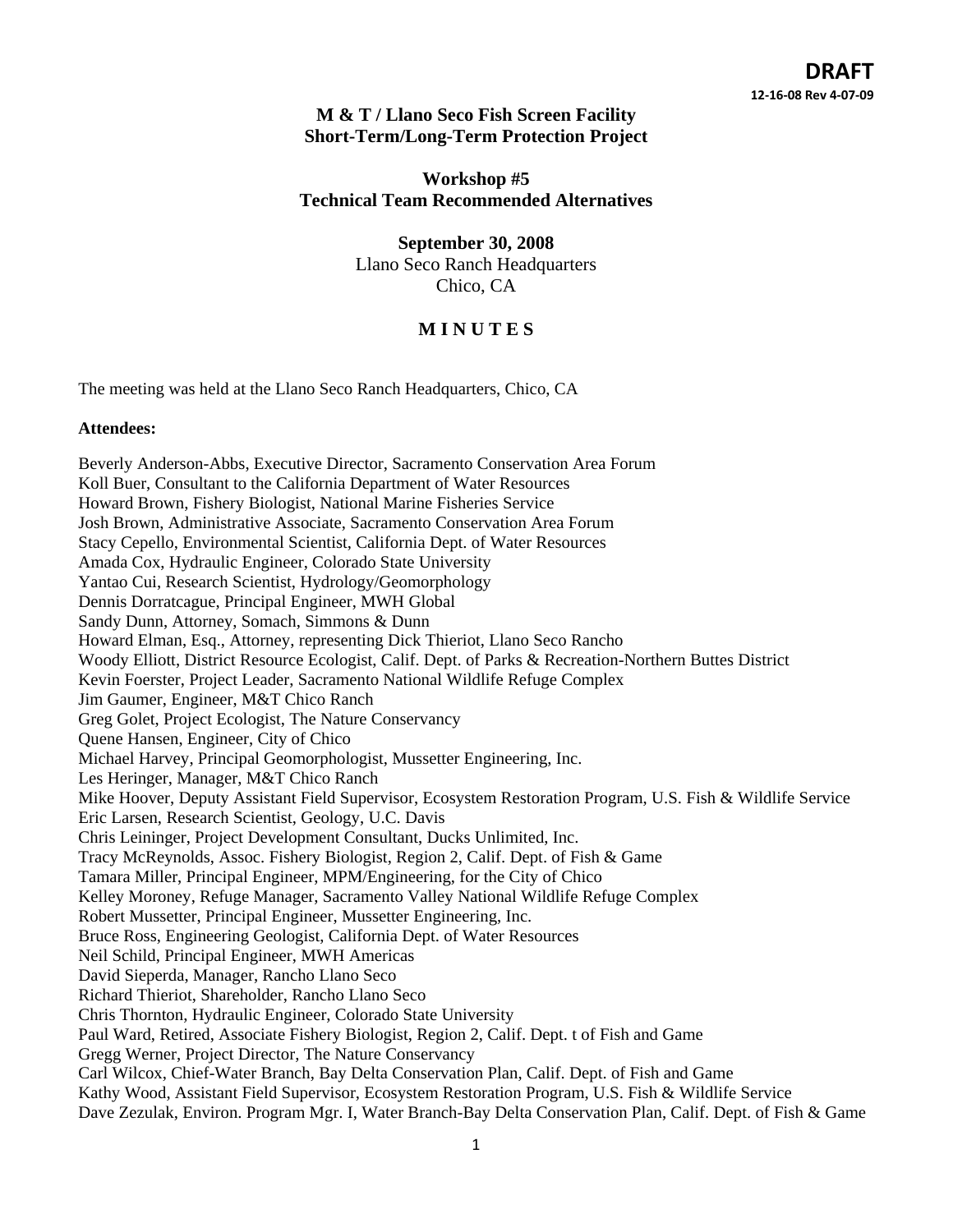**Welcome and Introductions.** Workshop Facilitator – Jim Well, Mgr., Conservation Programs, Ducks Unlimited, Inc.

Jim Well opened the meeting welcoming everyone and thanking Richard Thieriot, owner, and Dave Sieperda, ranch manager, at Llano Seco Rancho for once again hosting the workshop. He also thanked Les Heringer, ranch manager, M&T Chico Ranch for working with Llano Seco Rancho for providing the refreshments and buffet luncheon for the workshop.

Jim explained that he has replaced Olen Zirkle, who started this project in 2002 as Project Manager, and just recently retired. He also informed the Steering Committee that he has an engineering background and had been a principal with Ducks Unlimited during the time of the original pumping plant relocation from Big Chico Creek to the Sacramento River along with Neil Shield, MWH Americas and M&T Chico Ranch.

Jim explained that he would facilitate moving through the heavy workshop agenda and that it was important that the group comprehensively move through each presentation and answer all questions to make sure everyone has an understanding of the information. He explained that the goal for the workshop was to made recommendations to CALFED concerning a possible long-term solutions for the project.

He asked everyone to speak clearly and loudly so everyone is able to hear because there was no speaker system. He explained housekeeping items and that the meeting was scheduled for all day with a one-hour lunch break inbetween. Jim proceeded by adding the following item to the agenda after the 1:00 p.m. presentation by preliminary design presentation Dennis Dorratcaque, MWH Global:

Presentation by the City of Chico regarding the status of their wastewater treatment plant outfall relocation. Tamara Miller, PE.

He asked everyone to introduce themselves and recognize their affiliations. He requested that all participants be sure to initial the sign-in sheet or add name and signature. Jim proceeded by moving to the first agenda item presented by Les Heringer.

### **Project Background**

### *Les Heringer, Manager, M&T Chico Ranch*

Les began his presentation by thanking everyone for working on this process that started in 1991 when U.S. Fish and Wildlife Service and California Department of Fish & Game together with The Nature Conservancy who bought part of the Llano Seco Ranch. I've been working on this process because after that happened the unscreened diversion on Big Chico Creek became a big problem for the agencies and we had some real proactive people working for the agencies and one of them is here today, Paul Ward, California Department of Fish and Game, and then Ramon Vega and Harry Kramer. They were real proactive and we all sat down to solve problems, they were real problem solvers. First thing they did was we went up to Butte Creek, we had an unscreened diversion and we put a screen on it in 1992-93 and then we said we had a bigger problem on the Big Chico Creek. Let's solve that and so that leads me into my timeline. I know that there are some of you that have not been here before and I wanted to be detailed.

In 1861 the Llano Seco Ranch enterprise began. In the early 1900's, I'm not sure of the exact year, but somewhere between 1910 and 1915, the pumping plant was built on Big Chico Creek. And, of course it used river water by drawing the water back up the creek from the Sacrament River to the plant. That was the safest place at the time to put the plant to divert water from the river. It survived and pumped water every year until it was we shut it down in 1997.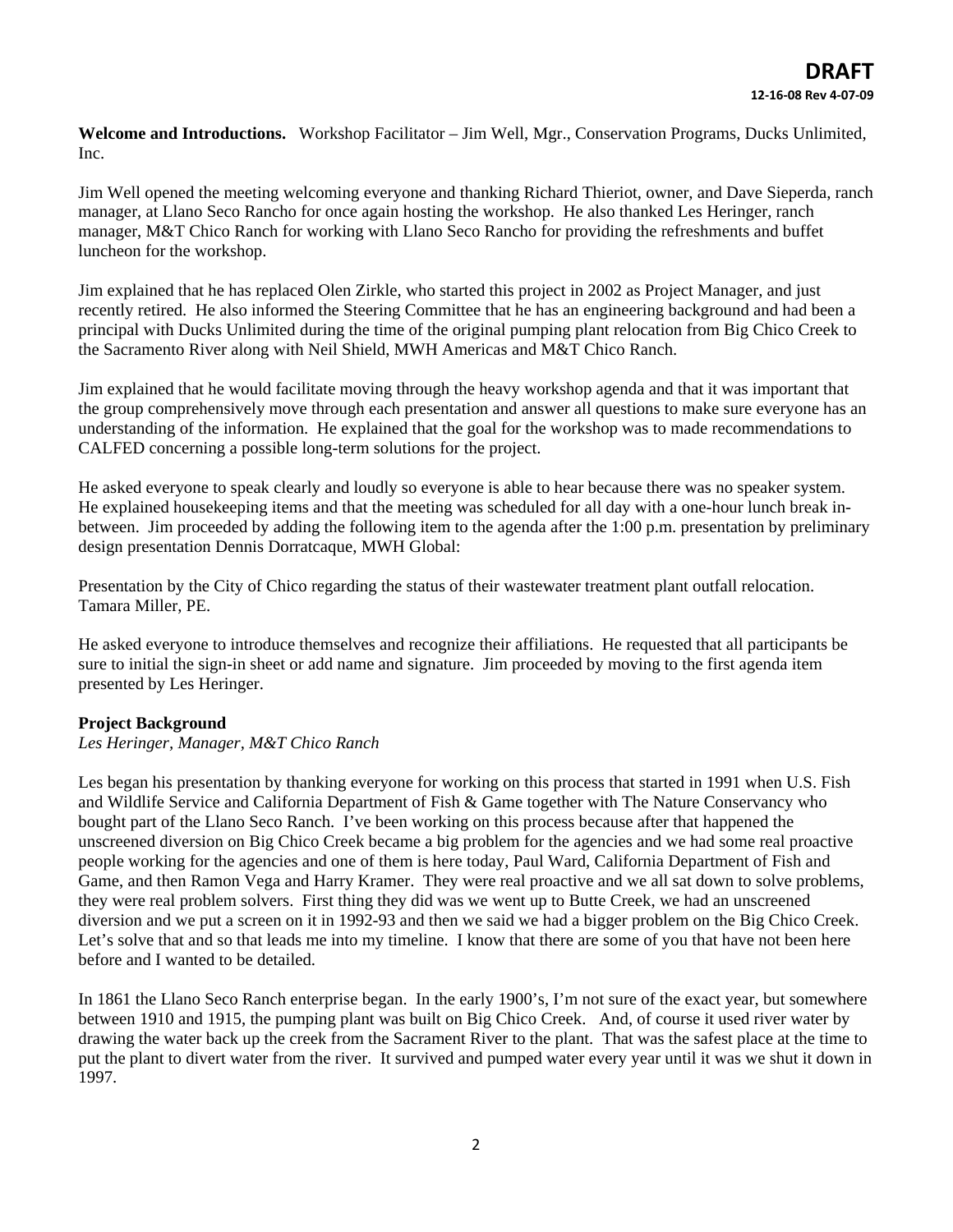### **12‐16‐08 Rev 4‐07‐09**

In 1935, the M&T ranch began prior to that the owner Phelan worked with the Llano Seco Ranch people, the Parrot family, in putting all this irrigation infrastructure in place. In the 1980s the creek diversion was identified as potentially impacting fisheries. In 1986, the California Legislature enacted Senate Bill 1086 which urged the development of the Sacramento River Management Plan. In 1989, the Sacramento Conservation Area Forum Handbook was adopted as part of the Senate Bill 1086 process and in it, it called for restricting river meander where studies indicated where the river meander would impact public and private facilities including our coarse our pumping plant and the sanitation outfall for the City of Chico. In 1991, U.S. Fish & Wildlife Service, California Department of Fish & Game and The Nature Conservancy purchased through fee most of the easement of three quarters of the Llano Seco Ranch.

In 1994, we contracted with CH2MHILL to do a feasibility study on how to solve the problem we were creating on Big Chico Creek. The best site for river intake was identified as being on the east bank of Sacramento River immediately south of Big Chico Creek. I mentioned that CH2MHILL had done the feasibility study and I want to just quickly read the notes of a meeting we had in DWR on November 3 and John Crow who was an engineer with CH2MHILL was the engineer in charge with that feasibility study. "This meeting was held to discuss and evaluate of potential locations along the Sacramento River for M&T and Llano Seco's pump station. A geomorphologist, Stacy Cepello and Kohl Buer presented exhibits that showed the various river channel locations for the last 100 years. The most stable area was the east bank immediately south of the mouth of Big Chico Creek. Migration of the river channel to the east is blocked by both rip rap and by a cemented sedimentary deposit that establishes geologic control and channel migration to the west is possible but both Cepello and Buer considered it very unlikely that the site is as the downstream end of a long-straight run of the river which has been stable throughout the recorded period. The influence of Big Chico Creek on the rip rap will both tend to keep the deepest part of the channel along the east bank." We all know that history, that's all that we really did for the study to relocate that plant right there. Of course, this has been a five year process that we have been involved in now. Hopefully, we come up with something that is more secure than what we came up with through that study.

In 1996, we began construction on the new pumping plant and it took 1 year to build it. In 1997, the M&T Chico Ranch and Llano Seco Ranch pump station relocated – fishery benefits included increased flows in Big Chico Creek, eliminated reversed flows in Big Chico Creek, reduced entrainment, dedication of water in Butte Creek by ranches in exchange for ---- reliable supply. And, of course a screen and reliable water source for the state and federal wildlife refuges on the Llano Seco Ranch.

In June of 1997, the plant was dedicated by over 100 attendees and I know a lot of you were at that meeting. State Resources Secretary, Doug Wheeler, Fish & Wildlife Regional Director, Michael Spear and many others all spoke of the unique partnership of state and federal agencies, private landowners, conservation organizations and unveiling a project that significant environmental benefits and set an example for others in similar situations up and down the Sacramento River and other rivers throughout the state.

In the year 2000, we knew we had a problem out there. The gravel bar had moved about 1200 ft downriver. We had a serious of very wet winters in the late 90s and the gravel bar reacted significantly by moving 1200 downriver and then at that time we could see that river was starting to erode the west bank of river on Fish & Wildlife Service property. We contracted Stillwater Sciences to give us an idea and decision on what the best short-term alternative was and that was to remove the gravel bar which we did in 2001. We moved over 200,000 tons of gravel and piled it on the M&T Ranch. In 2002, we worked with CALFED to seek funds to start a study on the best long-term solution. In 2003, the study began and a panel of experts was convened, three engineers and a geologist and all agencies were included in that study and of course you all know Ducks Unlimited has very ably led this study for all those years.

In 2004, the experts concluded that additional modeling was required before reaching a recommendation. A study continuous, with a multitude of other major studies. The experts conclude that other short-term active measures are required; and, one of reasons for that is because without the interim measure the long-term solution may not be possible because the river kept moving to the west at that location. What happened is the river moved to the west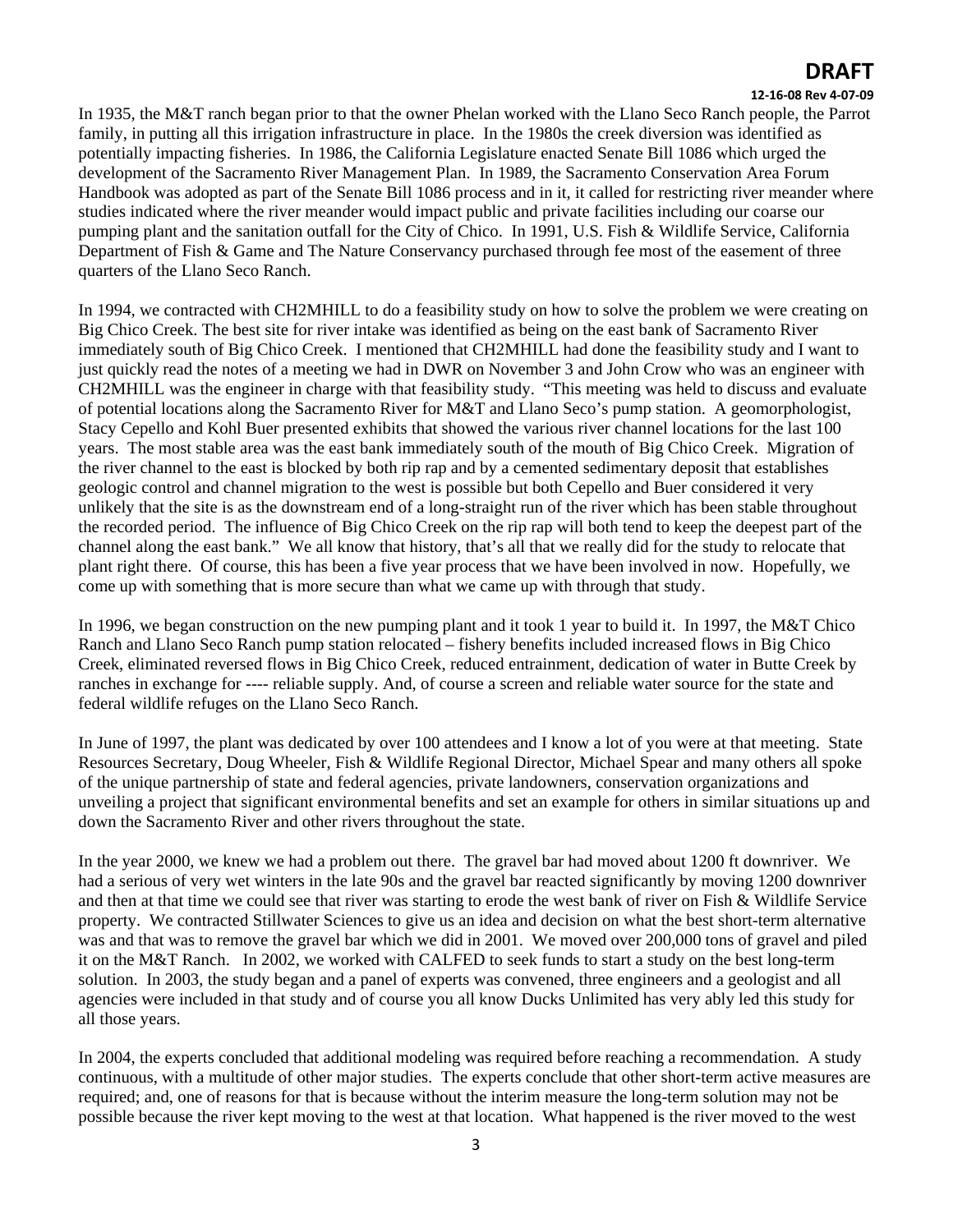#### **12‐16‐08 Rev 4‐07‐09**

and it was creating a wider channel and creating a greater deposition area for sand and gravel. As the river moved west the gravel bar followed it over and was creating a big belly there on FWS property.

In 2005, the environmental review for the short-term project began. No consensus was reached and the study continued of course with this process right here. The Sacramento Conservation Area Forum (SCARF) unanimously voted then to support the short-term project rock and I have a letter here that I just want to read an excerpt for you from the SCARF addressed to each individual in the agencies that is involved with this process, "The Sacramento Area Conservation Forum was one of the early activists of this CALFED funded project and has helped to provided local review to our Technical Advisory Committee. After our meeting on October 20, 2005, the SCARF Board voted unanimously to support an interim measure to prevent further migration of the west bank of the river away from the pumping plant. Both the TAC and the Board felt that this project as outlined is consistent with the goals and principals in the SCARF Handbook."

In 2006, our panel of experts required an additional physical model for recommending a long-term solution. High river flows accelerated the bank erosion of the west bank and the plan up until then was to put in a 700 foot rock toe. Our panel of experts said that would no longer and increased it to 1500 feet. We had done an environmental review for the 700 foot project and we had to go back and put that aside and do a review for the 1500 foot project. The gravel bar had returned and in 2007and we realized we had to remove the gravel bar again.

In 2007, last fall a 100,000 tons of gravel was again moved out of the river. You can see where we piled the gravel. We now have 300,000 tons of gravel there and that area is just about full, we can no longer put much more gravel there. We are stuck there if we have to move gravel again.

We also put a 1500 foot rock toe in on the FWS property starting up here down to this point (Les pointed to the aerial). We put that in last fall to keep the river from moving any further west. There was an old channel right down through here that the whole river was 1200 feet away in the mid 30s. There is a low swale where it's pretty obvious the river was at one time. It appeared that the river was trying to go this way so with that toe we at least held our position until we can finish this process here.

In 2008, the City of Chico makes final plans to move their outfall 1200 feet downriver. Here's our pumping plant and the City's outfall. It's been there since 1961. They are going to move down just about here next year. They realized they cannot risk being covered by gravel so they have about a \$5 million project. Their engineers have told them (Ayers and Carollo) that that will buy them maybe 15 maybe 20 years before the gravel bar continues to move down river and again creates a problem for their outfall.

Just to finish up, the gravel bar continues to moves south. The point of it is now in front of the pumping plant now, so it's all the way down at this point now. Right now it's covered by water, you can see the riffle over but you cannot actually see the gravel bar. Probably in another month or so, there will be signs of it. So that brings us to where we are today. Thank you for bearing with me and thank you for helping us to work our way through this issue that is very important to not only this ranch but I know the Llano Seco Ranch, and I know it's also a very important issue to the City of Chico. We've been partners with the City of Chico now since 2000, they helped us fund the first removal of that gravel bar because they have diffusers out in the river. They have seven diffusers in the river right at this point right here and three are already buried with gravel when we moved that gravel bar for the first time. So we've been partnered up here and we suffer a similar fate. Thank you very much.

Question: Dick Thieriot?: Let me ask you or anyone at the table, how long do you think we have before \_\_\_(we're shut off couldn't hear.)

Answer: Les Heringer: That's probably a question for the engineers here.

Answer: Mike Harvey: The answer will come up later because it is a central question with respect to a couple of the alternatives, it will come out and there will be some discussion about it.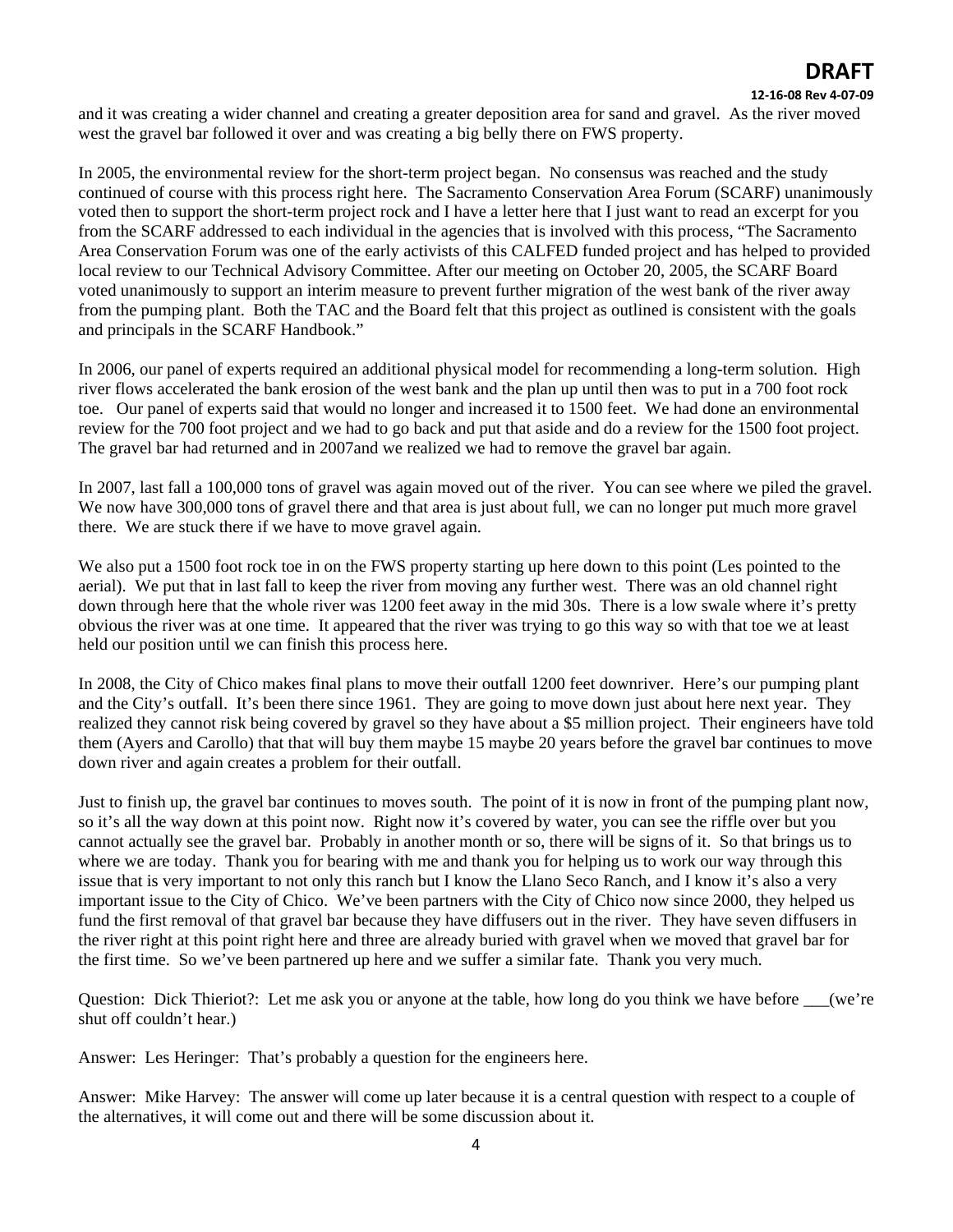Jim passed the sign-in sheet once more and asked for further questions. No questions, Jim moved on to the next agenda item.

### **Review of Steering Committee Charge, Project Goals and Objectives, Conceptual Model and Decision Matrix**

*Michael Harvey, Principal Geomorphologist, Mussetter Engineering, Inc.*  [Conversation transcribed in context with power point presentation. Please refer to Attachment A]

I guess I drew the short straw to go back and revisit where we've been on this process. What the issues are and what really we have been doing over the last five years. Jim felt that since I've been here right from the start it was more probably appropriate that I dredge my memory banks as to what we have and have not discussed. At the risk of being a little repetitive, I would like to go over some of the stuff that Les has done with respect to how we viewed it or discussed it and addressed it with the panel. Just for our own context and for anybody who is not sure what we are talking about, here is the pumping plant as it exists today. Big Chico Creek comes in through here. The plant was relocated from Big Chico out to the Sacramento River. For reference sake, these are the river miles and there will be some discussion of our studies and results that are referenced by river miles. Roughly, the mouth of Big Chico Creek is about at river mile 193. Other features that we will discuss, on the opposite side of the river from the pumping plant is the U.S. Fish and Wildlife Service (FWS) Refuge. There is the Shaw property in here with a Nature Conservancy (TNC) easement on it. This is the Phelan Levee (private levee). The Golden State Island revetment has been discussed in here and as has the existing revetment on Phelan Island as well. These locations will be part of the upcoming presentations as we go through the day

What is the problem? Basically it's a fish screen problem and intake burial problem and it all turns basically to the downstream migration of a large gravel bar. In big broad terms, a solution could be, and it has been discussed, relaxation of fish screen criteria has been suggested and also to evaluate a range of solutions that are in-channel or out of channel. So that's our essential problem.

Eric Larsen put together some timelines on the river as part of our early work and what you here see is from about 1896 through a sequence to the present and I'll get to that in the next slide. What you see essential, here's the existing pump site on each one of these and you see the downward migration of a bend. Les was referring to it being out here to the east in the 1940s. The river straightened out somewhat since then and by 1997 this is what the river looked like. This is where that long straight reach that was selected as a potential long-term solution for the relocation from Big Chico Creek.

To zero in a little bit now to the information we have, on the left is a 1979 aerial photo, the yellow lines are the banks, out here is the line that the DWR (the Department of Water Resources) surveyed of the bank in 2003. We put that on the 2003 photo and as sort of the inverse of this, there is the old 1979 bank lines. The river has shifted over, the channel has shifted to the west but of more probable import is this feature here which is the gravel bar. The gravel bar has moved downstream through time.

Now what is the problem? Now, as part of our almost first work on this project, Bob and Yantao did some basic, if you like, back of the envelope sediment transport calculations. It was driven off of a One-Dimensional HEC RAS model and these are the cross sections and the two points that I would like you to just remember are river mile 193 here and 193.25. The upstream end of the bar and the downstream end of the bar. Now what we were looking for, is there actually a causative mechanism for what was going on at the location. If you look at the calculations of bed load and transport then there are two locations on here. Here is the top end of bar at 193.25 about 43,000 tons a year roughly. At the downstream end of the bar, which is just above the pumping plant, we virtually have zero transport capacity for the bed material load. So in other words, what is happening is the river is transporting material in and we have a very wide section and it dumps out and it's a self reinforcing process. It's no great mystery but at least we can say this is what's basically going on.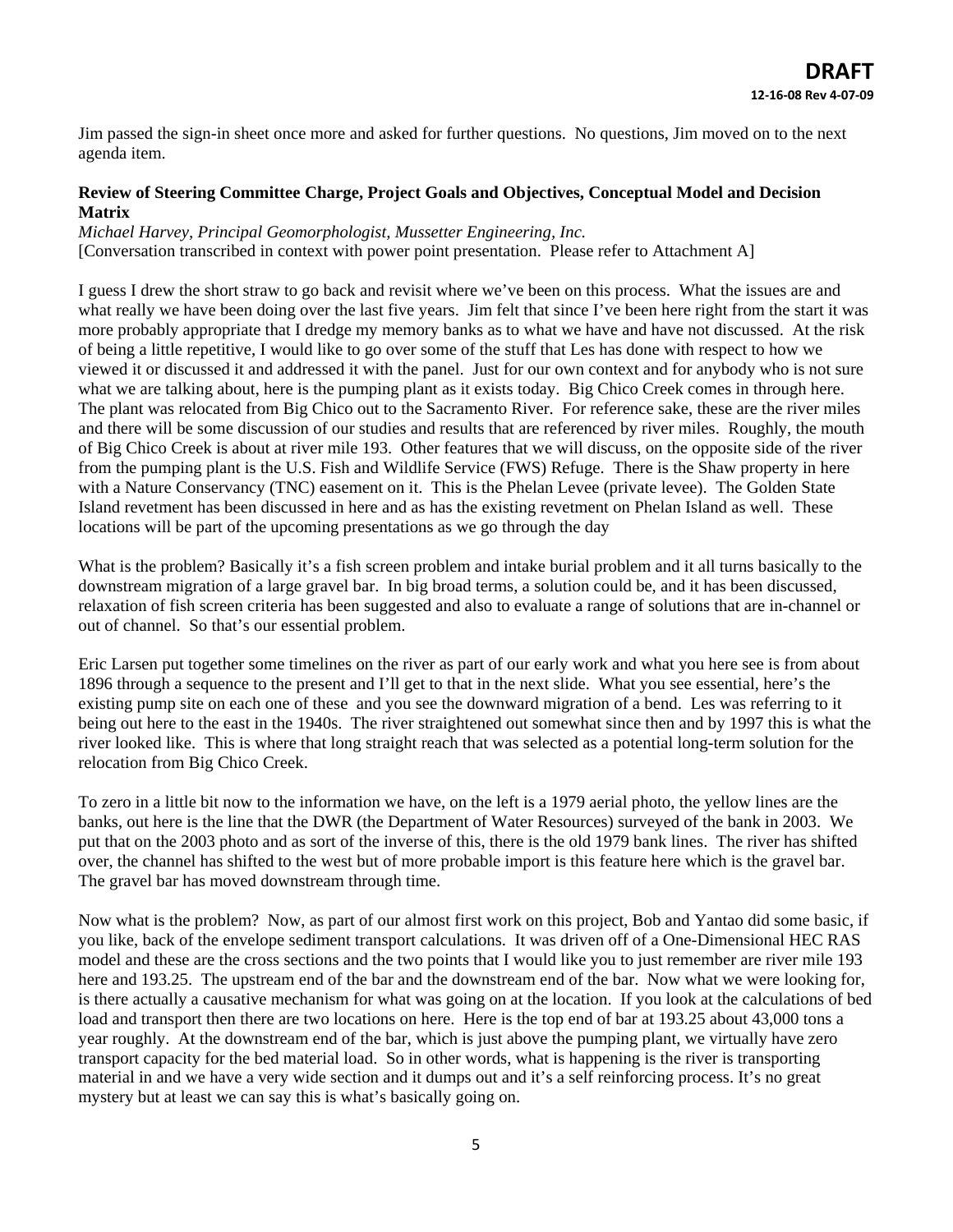#### **12‐16‐08 Rev 4‐07‐09**

In 2007, this is what it pretty much looked like. The pump station, the gravel bar and the bank out on the west side. Basically as this grows down and out, this retreats and as the bank retreats, the transport capacity in here goes down and it's a self-reinforcing loop.

The data sources, the Corps of Engineers (COE) surveyed the river after the 1997 floods, Ayres Associates did it for the Sacramento Division. We have the resulting topo. During the course of this project we have gone in and done at least two hydro surveys on the river to provide more up-to-date bathometric information. All the modeling and everything else has been based on the overbank topo with the new bathymetry folded into it.

The basic problem is this. The blue line there is the 1996 west bank of the river. Back here is the 2003 and it has gone further. When the alignment was like this, essentially the pumping plant functioned. There were required velocities for the fish screens, things weren't getting buried. As this relaxes, and these are DWR measurements and so we are back here with the 2003 line it has gone back and continues to go back to the total westward displacement of somewhere between about 350 and 400 feet over about a 10-year period. That's roughly about one-channel width that the channel has moved over. Here's the eroding bank over on the west side on FWS property.

Based on some of the work we've done, and this now the results of the initial 2-D modeling that was done by Mussetter Engineering, we have two situations here. On the left with the conditions of the 1996 topography and over on the right the 2006 topography. These are just velocity color gradient plots. The thing to look at is right in this location here, here's the pumping plant on this side and the pumping plant is here on this one and what you see is the wedge of blue that moves down with time. That's the basic problem we're dealing which is low velocity down around the pumping plant and that translates into sedimentation around the plant and that impacts the fish screens and the ability to in fact pump.

To put some numbers on what's going on—downstream bar migration, somebody ask the question, there are some estimates out there. Stillwater Sciences in 2001 reported a downstream migration of that gravel bar of 850 feet in 6 years. Well, the math is about 140 feet per year, Now, there was a period that Les said where there were in the late 90's some pretty high flows so that probably a pretty active period and it may represent an upper end of what's happening with the bar migration.

Eric Larsen and I believe DWR have an estimate of somewhere round about 60 feet per year and not sure where that number comes from, I'm sure Eric (Larsen) can tell us and maybe Bruce (Ross). I just haven't seen it in writing anywhere.

Question: Bruce Ross: --- 1980 and 2007

Mike: And then Corolla Engineers, working for the City of Chico, made an estimate of 1200 feet displacement of their outfall, 15 to 20 year life for that calculate and you end up with 60 to 80 feet per year of downstream migration of the gravel bar.

Answer: Mike Harvey: 60 feet to 140 feet, that's a big swing I realize that but that seems to be the data that we have.

One of the things we have to bear in mind, is that twice now, we've dredged the gravel bar and have taken out during events 2001 – 2007, we have taken out 300,000 tons of sand and gravel from that gravel bar. Pretty obviously, if we extract it, the migration downstream of the feature itself the rates etc. must slow up.

The other consequence of the problem is the bank erosion and the lateral migration of the river and we are somewhere between 350 feet and 400 feet of bank erosion at the widest point, the belly of the bank Les referred to it.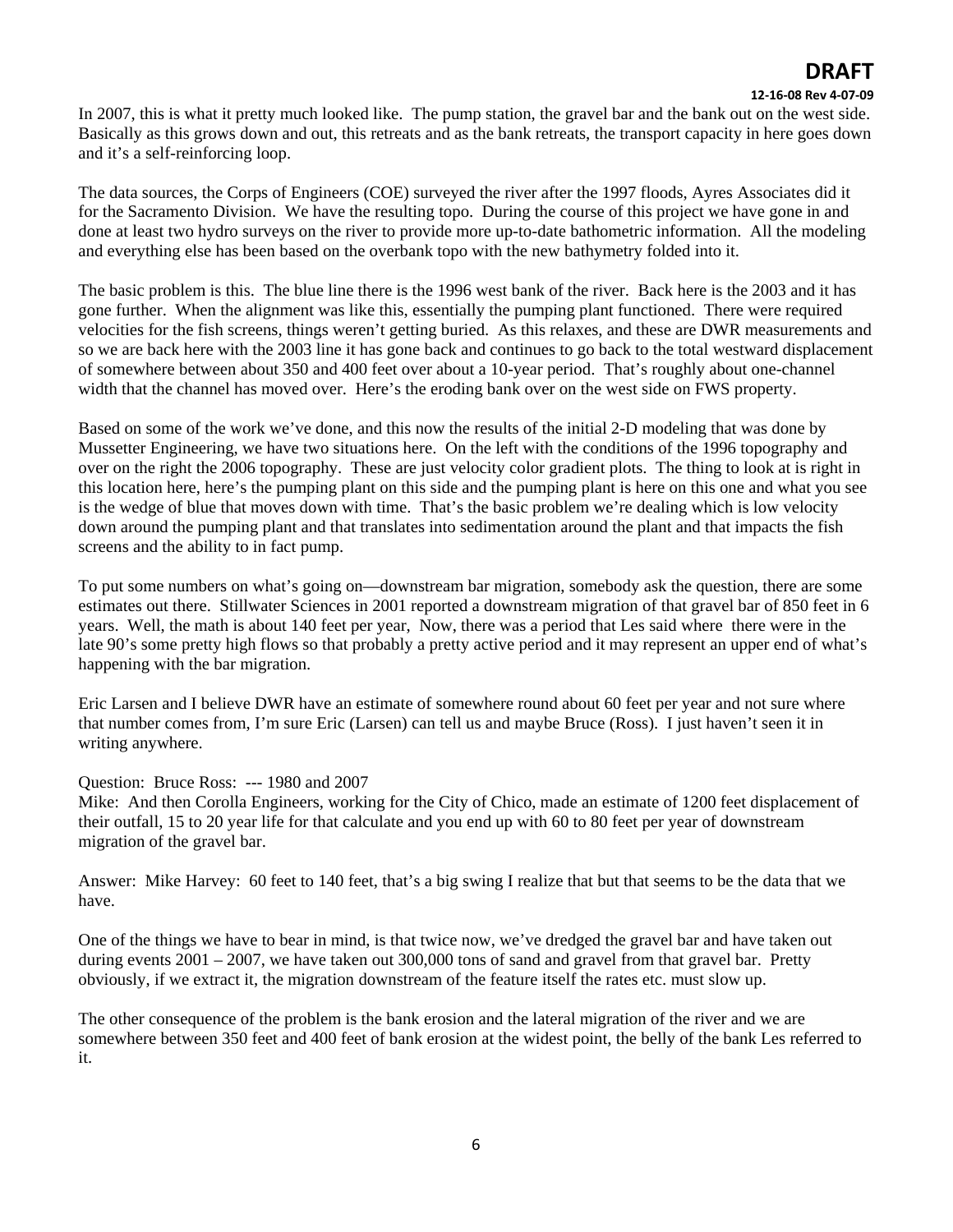#### **12‐16‐08 Rev 4‐07‐09**

Hopefully for those of you who have been with us the longest for the five-year period and for those of you who are new to it gives you a refresher course or brings you up to speed of what we as a technical panel have been dealing with over the last five years.

When we were first pulled together on this project as part of the CALFED process there were a number of objectives put forward for this particular project. Basically, these are Olen Zirkle's highlights, and I've used them, wanting an unbiased description of the state of scientific knowledge related to the Sacramento River and the site dynamics, provide an opportunity to test and refine an understanding of what is going on at this location and at the broader sense, exhaustive literature search, fill and identify data gaps, and conduct modeling to try to address the issue. Develop some performance measures or indicators in other words some criteria to meet, and then to fully document that process.

Well, let's just start at the back end of that one – fully document. There are on the billiard table behind there, all the reports that have been generated over the last five years by this process. They are also on the Ducks website. If anybody wants to get eye strain, you could have many, many hours of enjoyable reading going through this whole process. It has been exhaustive.

However, if you want the short version, what I suggest is the Workshop #4 Technical Summary. What we tried to do there was after Workshop #4 was to pull together everything that we had addressed into one document and these were the results of Workshop #1, #2 and #3 through #4 and then the recommendations out of #4. It was always recognized that there would be a  $5<sup>th</sup>$  workshop. That's where we are today. Some of the actions that were recommended at the end of Workshop #4 in this document were implemented and they will be reported by Eric (Larsen), Bob Mussetter and Amanda (Cox) and Chris (Thornton) Colorado State University (CSU) and then Dennis Dorratcaque will also present some of the engineering and costs data associated with those actions.

This is the conceptual model that we we're working with. Basically, our group is a technical panel that has to provide information for the Steering Committee to make some decisions. Our job is not to make the decisions, it is to provide the Steering Committee with the best information we can to allow them to come up with a solution. Ideally, we have three main criteria, we have preservation of the river meander, we have pumping requirements, and meeting the fisheries / fish screen criteria. Those are our primary ones. But, like any other project the project has to be engineeringly feasible and economics must come into the process. Ideally, if we could do it we would trot right around the outside of this system, come up with a preferred alternative that would meet all the criteria, go to final economic and engineering feasibility, make a recommendation to the Steering Committee, and the job is done. We move on.

When you look at these requirements here, there are obviously some inherent conflicts in the criteria and so there was always recognized a possibility that we would not be able to just whip around the outside of this matrix, we may have to go back in and ultimately, we may end up with a non-goal alternative. And a non-goal alternative is defined as not meeting all three criteria. So, this was recognized in the CALFED process.

Part of the process, and I'll expand on this in a couple of minutes, is brainstorming. And that's basically what we were doing initially. What sort of alternatives and solutions were available. Nobody was constrained in their thinking, but obviously any alternative has to meet some criteria and based on the charge we have to have a reliable water supply, that's 150 cfs pumping rate and about 40,000 ac/ft total a year.

We would like to be able to let the river meander, to keep the meander process going. The ability to meet the existing fish screen criteria. Engineering feasibility, in other words, can we build it, will it work. Capital costs, O&M costs, as these effect the costs of the water, and then as Les pointed out, compatibility, if possible, with the City of Chico's Wastewater Outfall. Can we get a solution that solves both problems or are they going to have to be independent.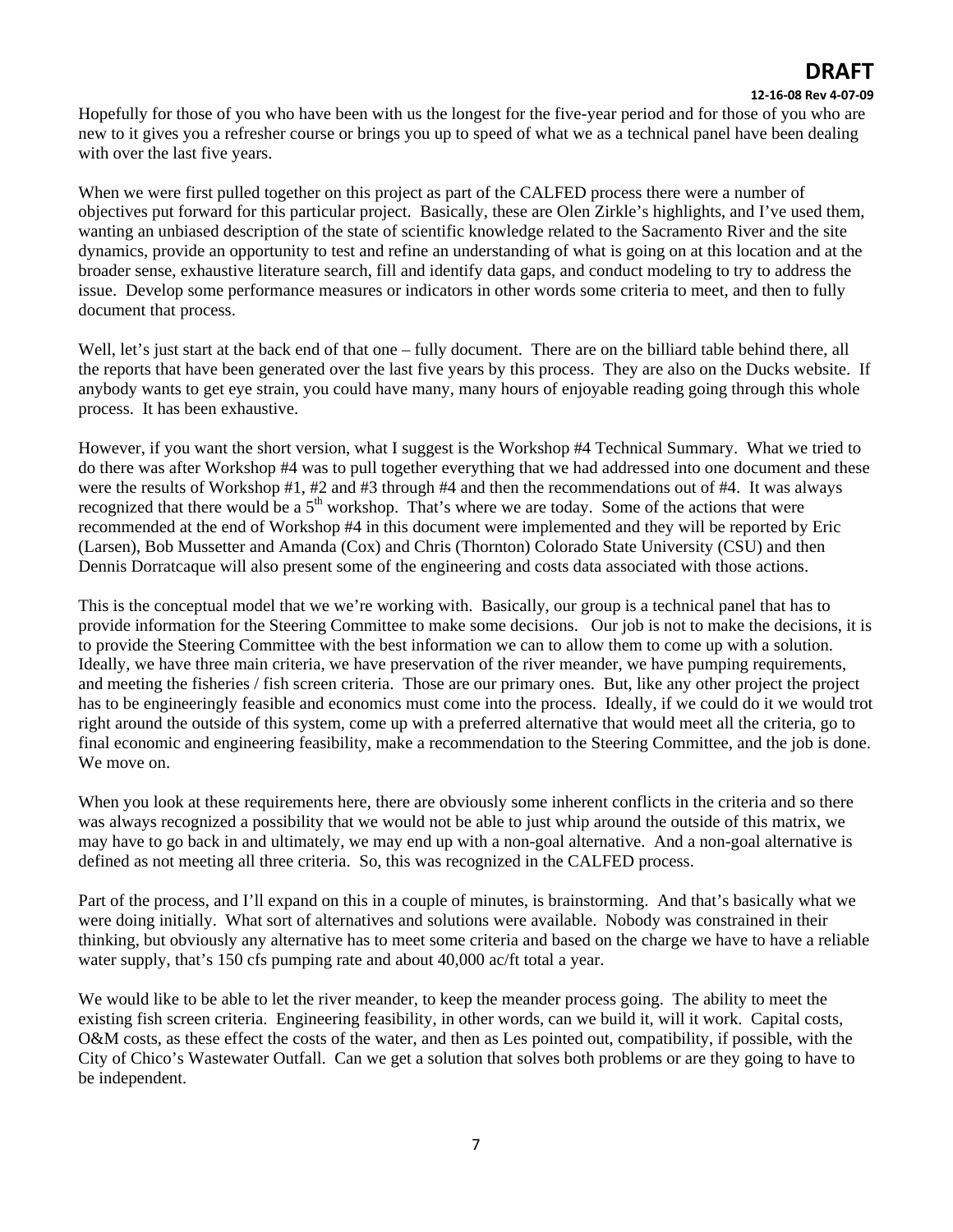#### **12‐16‐08 Rev 4‐07‐09**

This is the cast of characters for the Technical Panel. They have introduced themselves, but let me quickly go through it, Yantao, hydrology, geomorphology, myself, geomorphology, Eric Larsen, he put geology down there but he is a Geomorphologist, and Bob Mussetter, hydraulic engineer. Now, I have added a name at the bottom of the list even though Dennis (Dorratcaque) is not a member of the Technical Panel. Dennis worked with us through this whole process. He, essentially, is our engineering check. He has provided the engineering analysis through some solutions and has been very strongly involved in developing costs for implementation. We feel, I do and I don't think anyone disagrees, that Dennis is an integral part of this process. We have the stakeholders, M&T Ranch, Llano Seco Ranch, FWS Complex, the Department of Fish and Game (DFG) and the City of Chico.

Let me try and take you through how we got you to where we are at the moment and the ground we've covered over the five years. In workshop 1 we started to look at alternatives. We looked at alternative water supplies, was there some way to provide water to the stakeholders without having to use the pumping plant. We looked at ground water wells, Ranney collectors. We even looked at using the City of Chico's wastewater. And, also the possibility of diverting flow from Butte Creek thought the Parrot-Phelan diversion. We looked again at changing the point of diversion upstream and possibly back up into Big Chico Creek again. We looked at the option of changing the fish screens from the current cylinders into T-screens and moving them across stream and upstream as well. We also looked at the idea of stabilizing the west bank. One of the things, I think that is really important to realize, is that, as we are at the moment, bank stabilization of the west bank on its own is not a solution. Things have changed to the point where the hydraulics and the sedimentation characteristics at the intakes have gone beyond that. So it's not just a question of holding the bank, if it had been back maybe 5, 6 7 years ago to hold the bank then, that would have fixed the hydraulics at the intakes and fish screens. The important point to realize is that just holding the west bank at its current location does not provide a solution to the existing pumping plant and fish screens.

At the end of Workshop #1,obviously, a lot of ideas were out on the table but there was not a lot of information and so a number of follow on studies were identified; the feasibility of using groundwater wells; cost for various alternatives; feasibility of T-screens; there were economic and legal issues, and a legal issued related to the existing riparian right and would that translate into a groundwater right, if there were ground water wells; evaluation of water supply and demand, how much water was needed, do we really need 150 cfs and 40,000 ac ft; are there other ways of getting to it; are there impacts on the City of Chico's Wastewater Treatment outfall; and, then in terms of additional studies, Eric Larsen's river meander model and some sediment transport modeling, and you saw some of the results of the sediment transport modeling before.

Workshop #2, about one year later. The alternatives that were investigated were an infiltration gallery out in the river, extending the intake from the existing plant across stream and downstream, the possibility of putting in inconduit fish screens, the possibility of dredging with modified fish screens, rock dikes over on the west bank, multiple production wells, and Ranney collectors.

Based on our discussion during Workshop #2, this was essential the outcome. For various reasons the intakes being extended were rejected, in-conduit screens were rejected, infiltration galleries were rejected as were multi production wells. We carried forward dredging with modified screens, spur dikes on the west bank and Ranney collectors.

Question. Greg Golet: For those rejected alternatives, I looked through some of the literature and tried to come up with an understanding to why the particular alternatives were rejected and there is limited information on the web but is there additional information that we could be provided with. Basically, the table that is in the summary, that has the uncertainties and the flaws, that is some of the information but is there the exact information available.

Answer: Mike Harvey: Yes. That information is available. A number of the economic and technical were addressed specifically. Montgomery Watson produced a number of tech memoranda addressing specific issues with those.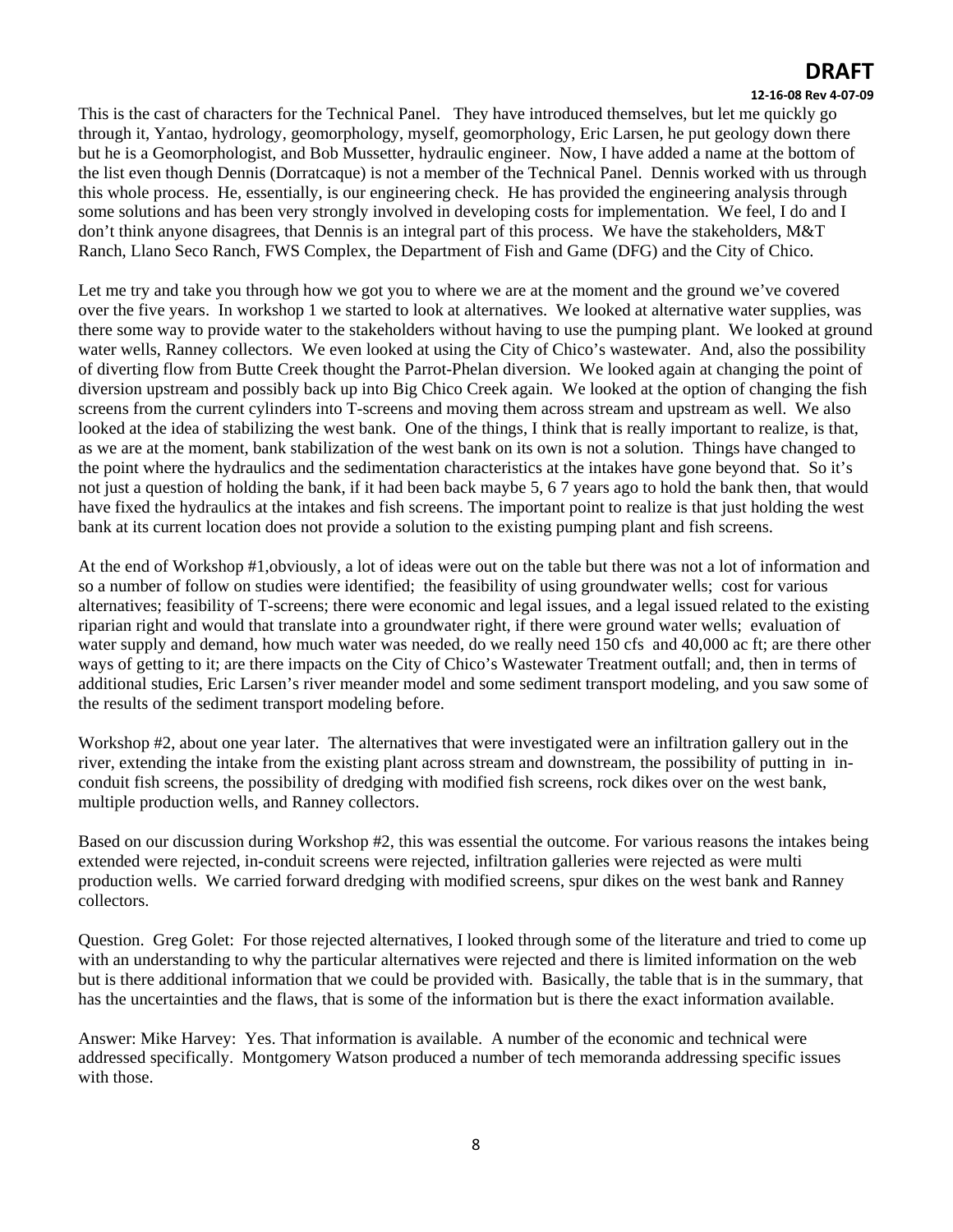#### **12‐16‐08 Rev 4‐07‐09**

Answer: Chris Leininger: If I may add to that answer, there are minutes for each workshop that are detailed and documented per verbatim and if you would review those minutes it would be helpful.

Mike Harvey: So at the end of the workshop, we felt as a group, that additional information was needed. We needed a 2-Diminsional Model, up to this stage we had been working on a 1-Diminisional HEC-RAS Model. We needed a 2-Diminsional hydrodynamic model. We needed additional meander modeling from Eric Larsen and there were a number of questions concerning the groundwater. And so, a number of wells were drilled and tested to provide that information. All this information was required to inform moving forward on the alternatives that we carried forward.

Workshop #3, about one year later. The options that we started to look at were 3 to 4 Ranney wells, dredging with fish screen modifications, and the spur dikes. They all hung in there through the discussion process. But, we also decided we needed a lot more information before we could actually make a recommendation. We had feasibility studies. Eric was asked to run his model for a fifty-year period into the future. We agreed that environmental documentation would be needed to address the gravel bar dredging. So, there was not going to be a solution in time so another gravel bar dredge would be needed. And then we also, specifically because the dikes are time sensitive, in other words, the longer you leave it, the more the bank erodes to the west, the less likely you will be able to have an alternative that actually returns the hydraulics to the 1996 condition. The dikes start to get pretty long and pretty big and you start to wonder whether it will actually be feasible to return hydraulics to 1996 condition.

Question: Woody Elliott: What happened to the alternatives that called for dredging a channel next to the riparian area on the state park land and the gravel bar? To maintain a channel past the pumps to maintain the velocities past the fish screens.

Answer: Mike Harvey: We came back to that in Workshop #4, it never went away, it was a matter of how we were going to do it. Was it going to be a dead-end, basically do interim dredging until the bar moved far enough where you would have to do a dead-end dredge or were there alternatives where we would cut channels in and try to route flows around that's the one you are referring to to get bypass flows with existing screen. It never went away, it just got put into the three-dredge alternatives.

Answer: Bob Mussetter: You will hear more about that this morning. We have done some physical modeling with that alternative in mind.

Mike Harvey: So basically, in Workshop #4 in April, 2006, we ended up with some alternatives. There was obviously a no action, that was considered by all to be unacceptable, but we needed a no action alternative. Three to four Ranney wells, and I'm just putting these numbers on the side here, the next slide has the matrix but I'm afraid it may not be easy to read so I want to give you the numbers just to start with. 3-4 Ranney wells was estimated to be about \$20 to\$ 26 million in capital costs to be able to produce the 40,000 ac ft that we needed and the O & M cost on the water, taking the water cost up to somewhere around \$30 ac-ft from the existing \$8 ac-ft. for water.

This was the one alternative that solved the basic three criteria, river meander, provided a reliable water supply and because it was out of the river, we did not have a fish screen or fish problem. That would have been our best alternative. Our problem was really in these numbers here and when we got into the economics of it. As an alternative, we looked at a lesser number of Ranney wells. But, the problem is that the Ranney wells have a limited amount of production capability and so one to two was not going to do it. We couldn't supply 30,000 ac ft or more with just one or two wells. We looked at a range of alternatives for dikes, an 8-dike scenario, a 9-dike scenario and a 9-dike extended scenario which raised the height of the dikes. And for the dikes, and this is sort of a cumulative number, the range was somewhere between \$7.5 to \$12 million as capital costs, and about \$13 ac-ft for the water. The one thing that is not in here and very explicitly not included are mitigation costs. We did not have them. We recognized that the mitigation costs were probably pretty high but they are not in these numbers here.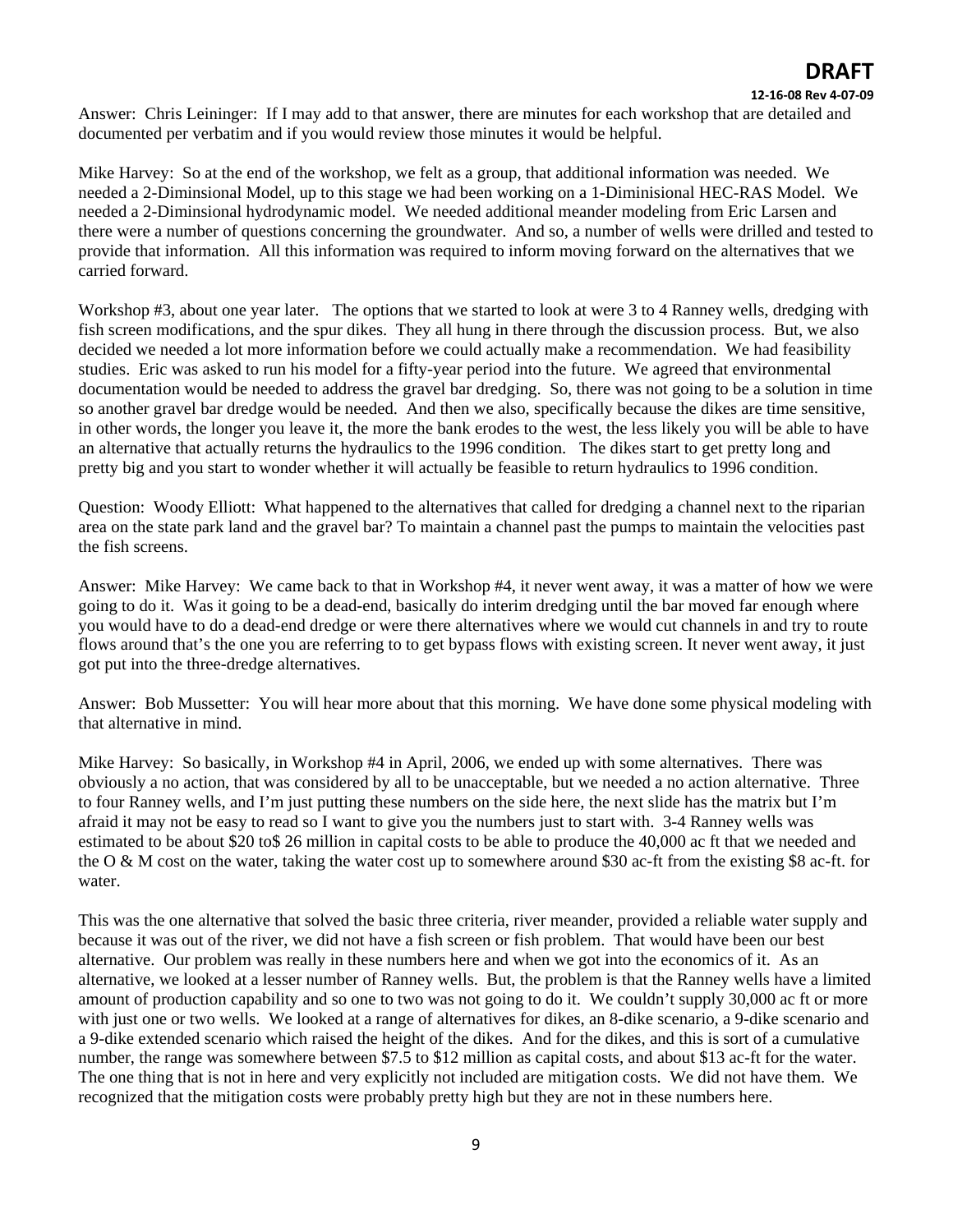Then we had three dredge alternatives that were looked at. The dredge costs were somewhere on the order of about \$8.5 million and a unit cost for the water of \$15 ac-ft.

Question: Dave Zezulak: You may be getting to it later, but what was the assumed project life.

Answer: Mike Harvey: One of the criteria we were working with was an assumption of a 30-year project life because that was basically the presumed life of the fish screens. And so, yes, that was factored in there. If it wouldn't make if for that then it wasn't a viable alternative.

Question: Dave Zezulak: Using the wells as an example……

Question: Howard Brown: About the dredge alternative, was that cost a one-time cost or the cost for dredging over the 30 years a number of years and did it include the modified fish screen installation also.

Answer: Mike Harvey: It was the cost of over a 30-year project life and the installed fish screens. Mike explained that the full details are difficult to display on the power point and that the hard copy is available and is handed out (Decision Matrix).

The decision matrix we used as a panel included all the alternatives described on the previous slide down this side here. Here is the fish screen criteria, yes, no, or maybe, pumping requirements yes, no, or maybe, river meander, yes, no, or maybe, engineering feasibility, economic feasibility, the capital and O&M costs, and then we added a column in here, the benefits to the City of Chico, yes or no. We had uncertain things and qualifications of those and then we had the O&M costs per acre foot for the water. So this is the process we moved through. With all the information we were able to gather, we filled this out, looked at it, at the end of it all, we ended up with additional information needs. We didn't feel as a group that we could make that decision. There were enough uncertainties that we needed additional information. This was based on questions that members of the Steering Committee asked and the Technical Panel asked -- we didn't have answers. We needed some additional 2-D modeling and the reason we needed the additional 2-D modeling was that the 2-D model that had been originally constructed was built to evaluate this local site. Off-site impacts were needed to be evaluated. Fortunately, the COE has a Butte Basin 2- D model and it was provided to us. We meshed in the detail model to the Butte Basin model and ran that to look at upstream and downstream impacts. Then, one of the issues, that we had been discussing as a group, was if we are going to put protection on the banks with the dikes, then as mitigation for that, do we take existing rock off the river. We could identify a number of sites where there is rock; there is rock at the refuge; the Phelan Island rock; there is rock on the M&T Ranch at Golden State Island; and, there are other locations up and down the river where existing revetments are in place and, could they be removed as mitigation?

Well, Eric's (Larsen) model was tasked with developing ideas of what sort of benefit there would be as defined by changes in meander patterns. Pull my chain if I'm wrong. [Eric agreed] for removing rock and using it, if we harden up here and remove rock down here do we get benefit? These two had to link together because one of the concerns that were expressed was if you take out existing revetments, do you have offsite hydraulic impacts?

Most of you are probably aware, the Butte Basin has three natural overflow weirs in it that are integral to the Sacramento River Flood Control Project. Bottom line somewhere around 300,000 cfs for a 100-year event gets to Ord Ferry. The head of the levee is a few miles downstream only has a capacity of about 150,000 and so on the order of about 150,000 has to go overbank before the head of the levees. One of those sites is on the M&T Ranch, the M&T Weir section. So one of the concerns was, if we move, take existing rock out and the river starts to move does that affect the stage discharge relationship at the weirs. In other words, would we be putting more flow out over the weirs that occurs now and what would the impacts of that be or would there be less. We didn't know and that's why we had to couple the meander modeling with the 2-D modeling. The meander modeling would inform us where the channel would likely to be in a 50-year period, would the bend migrate and then we would alter the geometry of the 2-D model and look at the impacts of the flow over the weirs.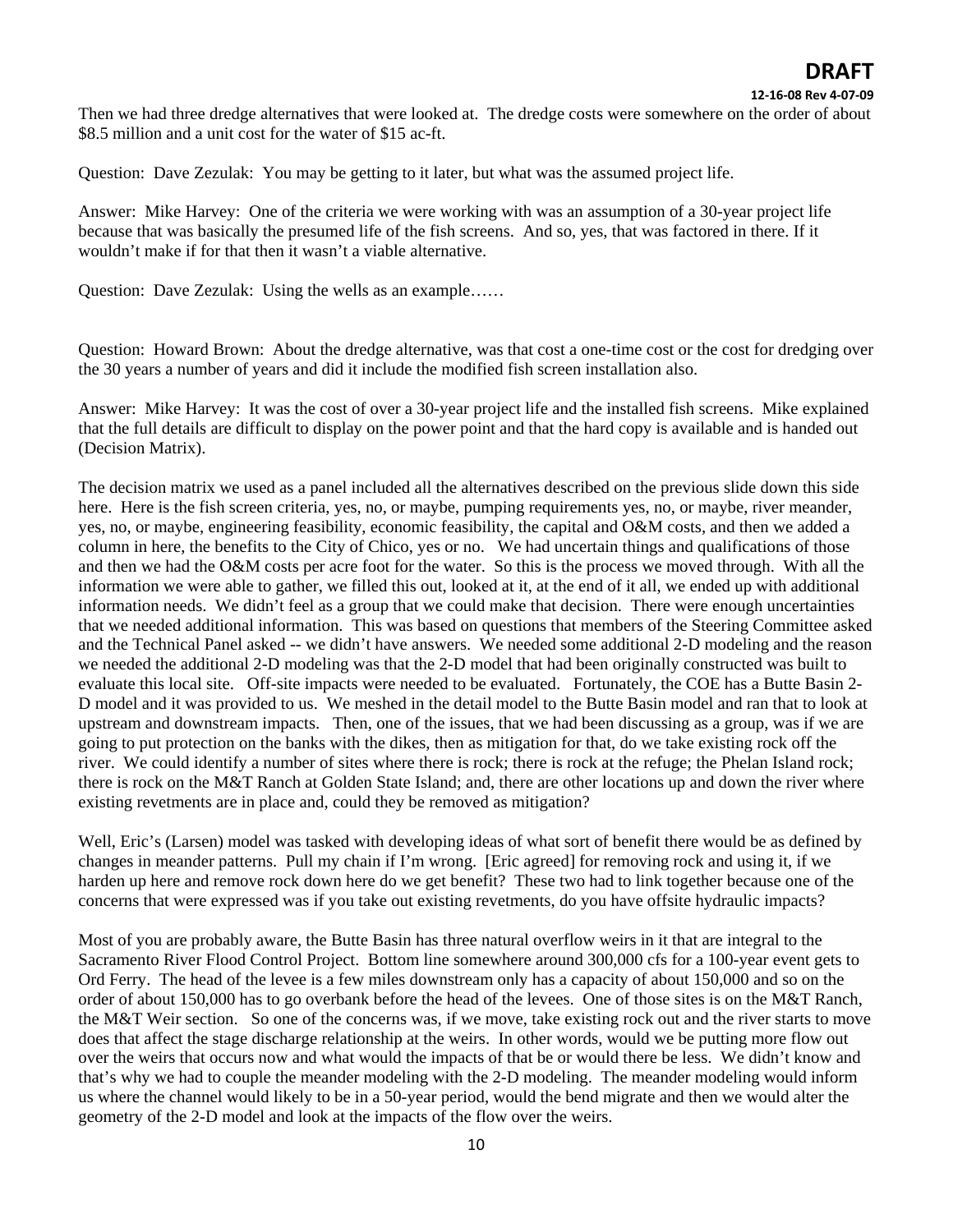Additionally, everybody came to the conclusion that the numerical modeling that had been done to date could not answer with specificity some of the questions that had been posed about dredging and the dikes and so a scaled physical model was built a Colorado State University. Chris (Thornton) and Amanda (Cox) will give you the results of that and they also have their detailed report that is out here to address those issues and so that is another piece of the information that will be provided today. Additionally we talked about the interim bank stabilization and further removal of the gravel bar.

Jim (Well) asked me to put together a summary of where we have been to where we are today. Let's look at some of the costs that have brought us here today

1997, new pumping plant and screens was a \$5 million investment. Since then in 2001 the cost of the dredging and permitting, etc. is about \$400,000. The 2007 gravel dredging was roughly the same at \$409,000. The interim bank stabilization was about \$620,000. These studies that I've documented have been about \$1.4 million. Basically, at the moment we have invested or CALFED has invested somewhere around \$8.3, \$8.5 million. So, this is not a trivial effort. A lot of effort has gone into trying to find a solution for the M&T/Llano Seco intakes and fish screens.

Just to bring everybody up to speed, so you know what we are talking about, the interim stabilization that Les initially mentioned, was extended on out. That's what it looks like on the ground (slide) it's gone through the winter, it's a toe revetment looking downstream (pointed to FWS property and the Shaw property) built into the toe rock was woody vegetation.

2007 dredging was within that perimeter (slide) because the flows were high couldn't get down river so you could actually see the flows shoaling out. You can see how the flows are splitting at the buoys. At low flow the gravel bar has actually extended down river and as Les said is outboard of the pumps now. The downstream part of the bar was not able to be captured by the dredging.

Existing revetments, again so everybody understands where we are—there's the pump station, the east bank of the river is rock down through here, there's the Golden State, there's the Phelan Island, river road revetment up here.

Eric (Larsen) looked at the impacts of various alternatives and here, these were analyses with the existing revetments and without and he will present this in detail. It was the removal of the Phelan Iisland and the Golden State Island revetments that allowed him to look at the environmental benefit of removal. But it also allowed us to build in where the bank of the river was going to be for subsequent impacts on M&T Weir. Tied into this over all model of this which Bob (Mussetter) will discuss, just so everybody knows, here's the plant, here's the M&T Weir down here, Golden State Island revetment, Golden State Island revetment.

The physical modeling that was done that Chris (Thornton) and Amanda (Cox) are going to talk about is 1 to 75 full-scale model at CSU that you are looking at there (slide) and this picture (slide) shows the dikes in the modeling.

Current status: We have a no action alternative. It appears though, you will see this as we go along, that we eliminated the dredging alternatives. We have a dike alternative and because of that, and the uncertainty about the ability to implement the dike alternative, we had to think about some other alternatives. In a more recent time, these alternatives were centered on preserving the existing pumping plant, if we possible could, and they may not be possible. So then we have to look at the possibility of moving the pumping plant. We've looked at two options. This is what Dennis (Dorratcaque) will talk about – about 2200 feet downstream and about 3500 feet downstream.

So that's basically where we are and how we got here after five years. What will come next are the detailed reports of the information that has been done since the last workshop. Any questions?

Question: Who?? ……..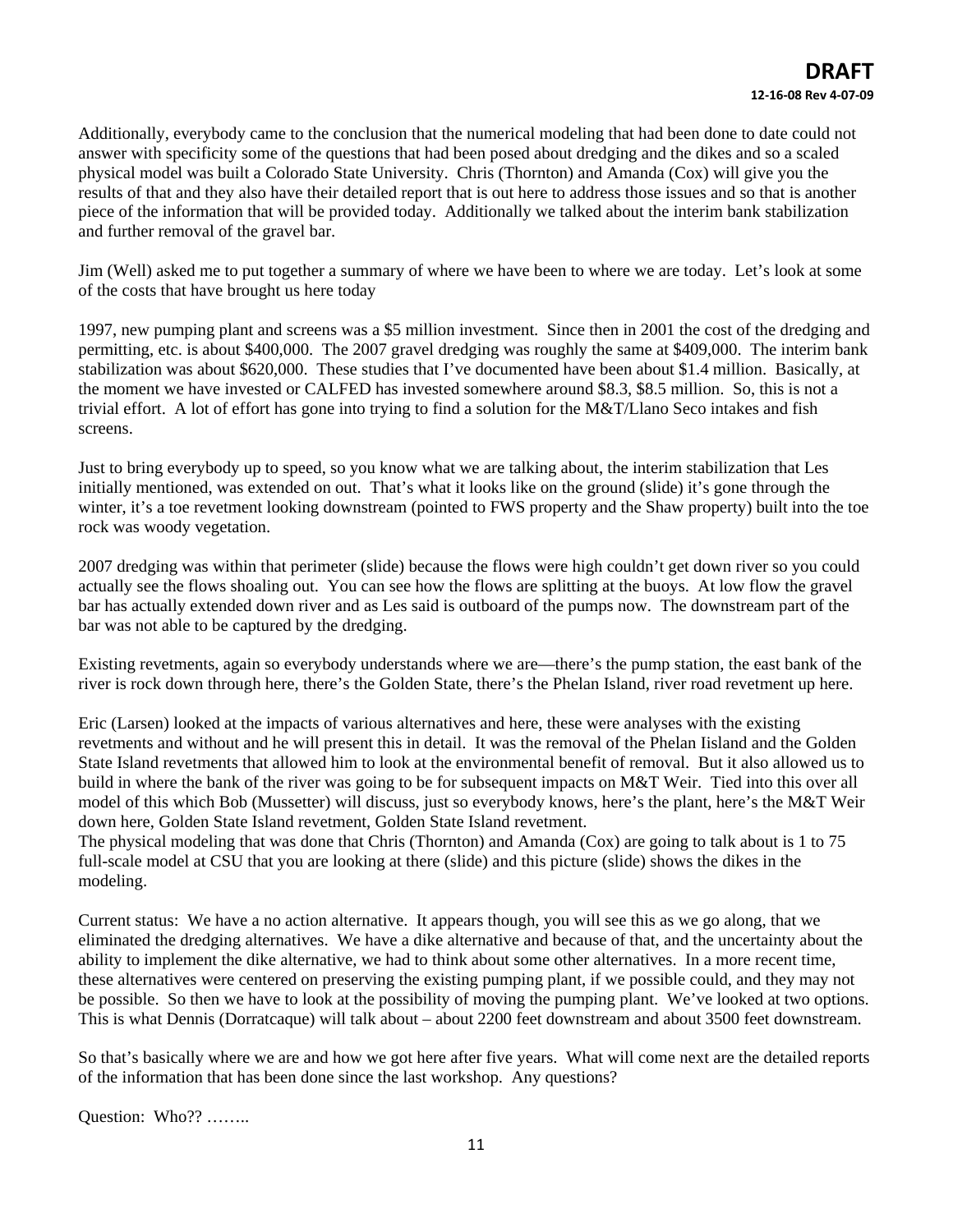Answer: Mike Harvey : Basically it's moving the plant. Dennis (Dorratcaque) looked at the possibilities of ---- beyond 600 feet. Probably can't use the existing plant and there are some problems moving about 600 feet because we believe that the gravel bar will be there rather quickly.

Question: Who??.........

Answer: Mike Harvey: That came in because of the water quality standards. Jim (Well) did some research on water quality standards. So long as we get 200 to 300 feet downstream of the outfall, we can pump the water. So the City of Chico is going 1200 feet and we have to go at least 200 feet to 300 feet beyond that.

Question: Dave Zezulak: So the City's plans are in motion and in place?

Answer: Tamara Miller: We are on the agenda after 1:00 to give details.

Question: Kevin Foerster: Mike I missed the presentation that you gave at the beginning\_\_\_\_\_\_. I want to compliment you on the overview that you gave on the whole process and how you treated each workshop. That was very fair how you addressed each one to get the big picture without going into the specifics. I thought it was very informative.

Answer: Mike Harvey: If there are any background questions during the day, I will try to point you to the document. We tried very hard to document this process so that it is transparent and there is a record.

Answer: Chris Leininger: All the minutes of all the workshops are on the pool table in the back of the room. table

Jim Well asked for further questions. No further questions

Jim proceeded with the next item on the agenda.

## **Meander Modeling – Modeling Revetment Removal and Implications for Meander Migration of Selected Bends River Miles 222 to 179 of the Sacramento River**

*Eric Larsen, Research Scientist Geology* 

Eric began his presentation with a power point presentation (See Attachment B).

I am a little unclear about this one, but I was told that there was a little piece of revetment here and I modeled removing that. But since there is a hard point in here, there is very little gain. There is some pattern movement here but it is different than that, and that's just downstream from Pine Creek.

To get close to the area, that Mike shows in his presentation that I believe was the main concern to them as a result of the 2-D modeling, this may have been the slide. The revetment on the right bank here, when that is removed, this area migrates more than with the revetment in place. Down here, this revetment in here being removed allows this to occur and that's it. Just downstream from the previous one, we recognize that. We went around this bend here. Revetment in this area on the left bank being altered and removed allows significant migration and down here at the bottom of this.

These were sites again that were chosen and if you want to know how the sites were chosen I believe, Olen really didn't come to the meeting, wow, that's great, he really did retire. Well maybe Kelly and Kevin did and DWR. If there is a question about that, I think maybe for time sake we'll just keep moving on. If there is a question about that how the sites were chosen we'll probably asking Kevin and Kelly and DWR folks, too.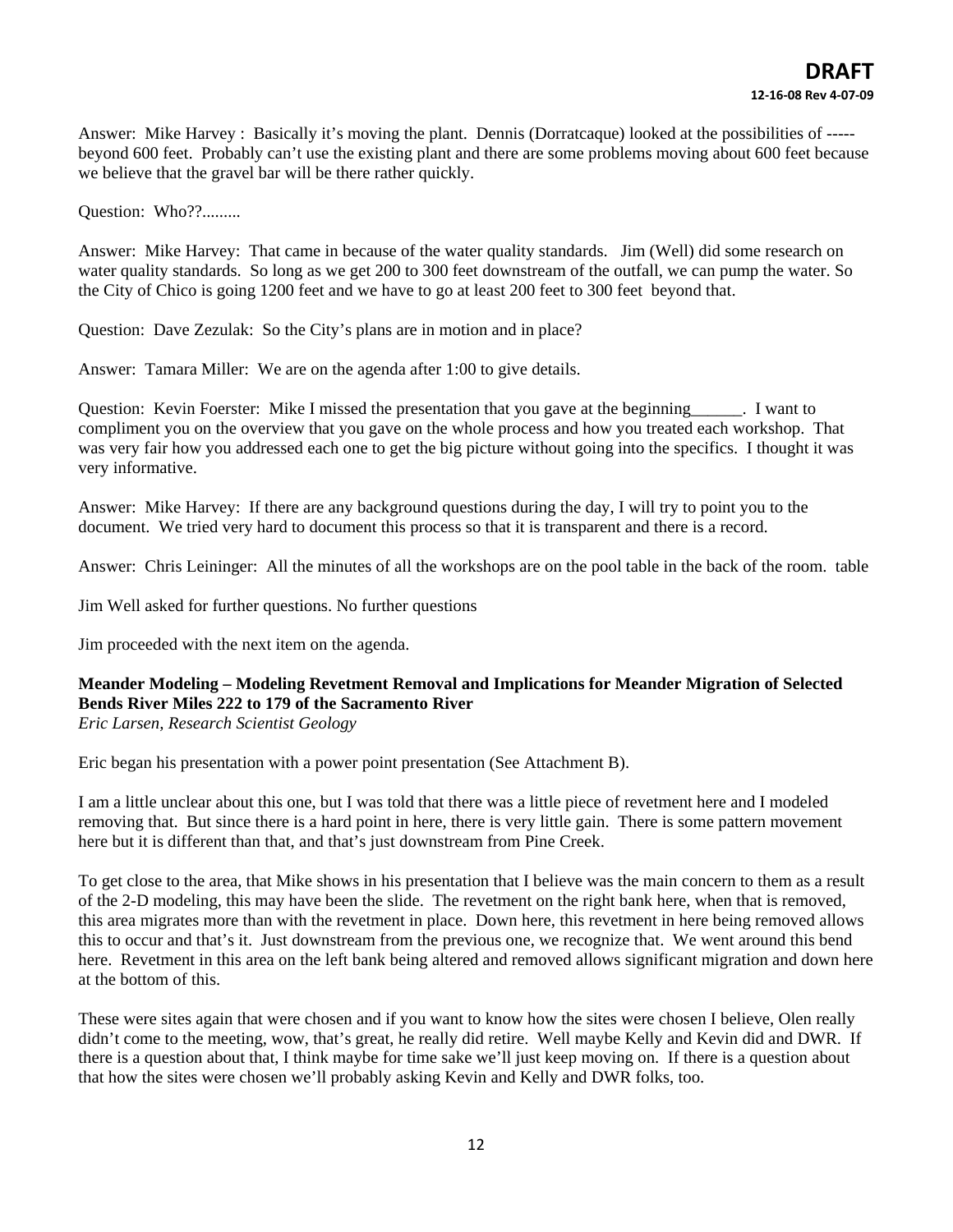#### **12‐16‐08 Rev 4‐07‐09**

Now, this is one where there was the revetment removed on this side of the bend and this is one that is interesting because the channel was moving this direction at least the model shows it moving in this direction so removing that revetment had really no effect in this particular case.

And then finally, we get down to river mile 179. Some of you are familiar with this project. We have been working this separately but there's some old rock in here that is getting scoured and there is some ideas about removing this rock. And, we feel that we'll probably cut off and I do have an algorithm for allowing things to cut off and the cut off and the channel movement would be something like this. There are some different assumptions that you can use for this and these are the same assumptions that I used for the whole river and give a comparable value of the other sites on the river and comparable magnitudes of movement with this kind of modeling.

That really was the main thrust of this particular modeling. Just to sort of summarize, of the nine sites that we chose, two sites have very limited movement and one site experiences cutoff, that means six sites have significant movement and, if we are going to look at getting "more bang for your buck" when you're getting mitigation and we also have some information on the influence it has on the downstream when you do things like that.

This gives us a way to in a quantitative way to assess the results of removing revetment giving us a way to compare a long reach of the river at sites that are quite different from each other and separate from each and gives us a way to compare them with each other and can be used for any purposes for putting in mitigation that really was the thrust of that report.

Eric asked if there were any questions. No Questions

Chris Leininger provided copies of each report that had produced for the Workshop #4 and noted that there were two reports.

## **Channel Migration 2007-2057 Final Technical Memorandum – Simulated Channel Migration (2007-2057) Near River Miles 197 to 191 of the Sacramento River**

*Eric Larsen, Research Scientist Geology*

See Attachment B for power point presentation.

Eric Larsen: When we started to consider moving the pumps, I believe a couple of months ago, we started to ask ourselves what kind of information do we have about moving the pumps and, what can we figure out with the data we have. We were on a conference call and I said I could get the 2007 centerline locations.

all my modeling was done starting with 2004 centerlines and modeling forward. The modeling that you just saw was based on 2004 centerlines, modeled forward in time. The previous modeling was 1997 forward for the first report and 2004 forward for the other on, and, I said I could get a 2007 center line. We could model from 2007 and see if there is any difference. We had a strong hunch that there wouldn't be any difference and to jump to my punch line, that my wife says I should never do, there wasn't any difference. So, we explored it anyway and so I took the 2007 centerline that I was able to get from Chuck Nelson, at the Geographic Center of Information at Chico State, digitized that and immediately when I digitized that centerline I tried to digitize it according to certain rules so that the digitizing doesn't take in all kinds of certain things.

One of the things about modeling, I like to say about modeling with all modeling, actually modeling is best used to help you think about what's going on. If someone takes a model and says that this model says this will happen and therefore it will happen, that is you hope that model will tell you what will happen, but its often best used to say, "what can I learn from this model?" So always pass the thinking through your head. So, all I did here really was to take the 2004 centerline and the 2007 centerline and to compare them. By looking at the nature of my model, its strengths and its weaknesses, I could pretty readily see that there wasn't going to be any difference in the modeling. So, I took a model run from I believe my 2006 work and took the Hamilton City section, which I know fairly well, and I ran 50-year simulations using both the 2004 centerlines and 2007 centerlines trying to make the models to use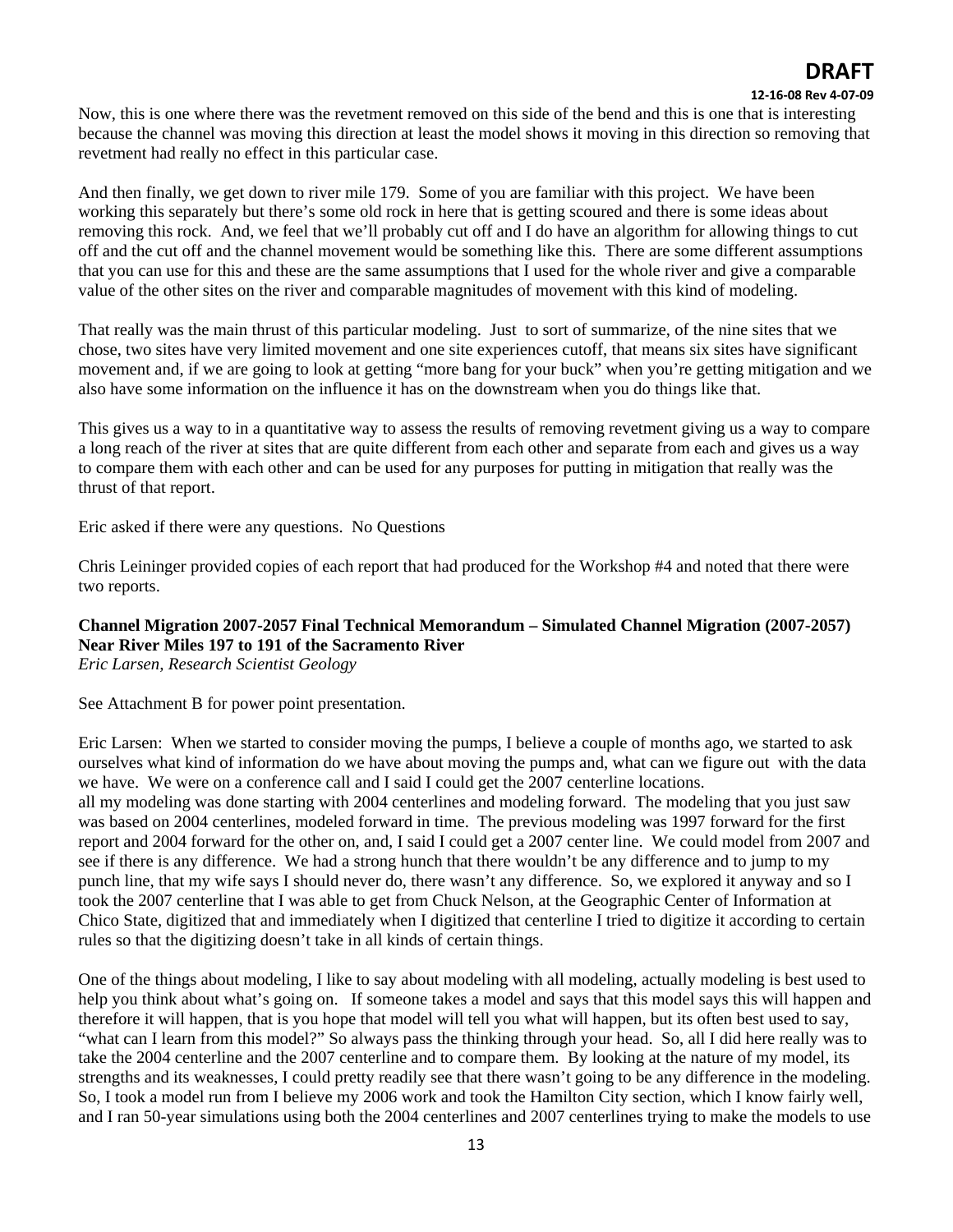#### **12‐16‐08 Rev 4‐07‐09**

as much as possible the same rules, I'm not sure that I got the same ones but I did the best I could to use the same rules. And that's the reach you all are familiar with. Probably from back there you can't even tell the difference in the centerlines so it was pretty clear that it was not going to get us much information particularly about migration in here where it's so straight. Yantao and I have discussed this a lot. The model is set up so that it is really giving you big scale migration of bends like this and it's very hard to get any information in a straight reach using this particular meander migration model. So to satisfy the CALFED thing, I did write a report, I did go ahead and do the modeling in 5-year increments. If you run it 50 years into the future, you get some differences because of some site specific differences. Essentially, we came to the conclusion that it is (the difference between the 204 modeling and the 2007 modeling) wasn't going to help us answer any questions about moving the pumps.

Question: Jim Well: So here's the gravel bar that we're talking about, there's the pumping plant, go back one slide, there's the 2004 centerline, the dashed line in the 2007 centerline, which Eric (Larsen) modeled recently, so there is no difference in that stretch, there is a little bulge. To summarize what's happening in this area.

### Eric Larsen: Thank you

Eric: Again, I think I have convinced myself that there wouldn't be much gained by using the 2007 centerline and revisiting some of the things we have we might be able to learn some things from that for the question that was asked at that time, that's it.

Question: Greg Golet: Just so I understand, is that centerline just midpoint between the banks or (pause)

Answer: Eric Larsen: It's generally the midpoint between the flow channels you use the aerial photos and you use the water flow. There are some areas where you have to be a little smarter than that if the flow goes around a corner then I take a ½ of a channel width from the outside bank inward. Some little details that I've gotten, it turned out if gives better modeling in the long run for the most part now.

Question: Paul Ward: Did you take into account the affects of something like Chico Creek coming into that system is that accounted for in your model.

Answer: Eric Larsen: It is not.

No more questions. Jim moved forward to the next agenda item.

### **Phase II 2-D Model**

*Robert Mussetter, Principal Engineer, Mussetter Engineering, Inc.* 

[Please see Attachment C for power point presentation.]

Bob Mussetter: The next step is talk about some additional 2-Diminsional modeling we did subsequent to the last workshop. As Mike mentioned, there were some issues that we identified associated with the larger flood events and sort of the bigger picture behavior of the river in this area and because of the scale we were working with we were not able to adequately address that so we took our existing detailed model of the site and integrated that into the Butte Basin model did some additional analysis on that and we also addressed an issue that came up during the last workshop: there was some concern expressed that for our local detailed model the downstream boundary might be a bit too close to the actual site that we were concerned about and so we did some sensitivity analysis to figure out whether or not that boundary was in an appropriate location and whether that was influencing the results so I will show you the details of that as well. I want to remind everyone of the objectives of the original 2-Diminsional Modeling that lead us to where we are at this point. The numerical modeling specifically had three objectives: 1. To evaluate the effects of the proposed dike field as Mike described there were three alternatives 8 dike 9 dike configuration and after we evaluated those two we realized that because of the migration of the bend that had occurred we needed to extend the lengths of the 9 dike configuration to actually make that effective in meeting our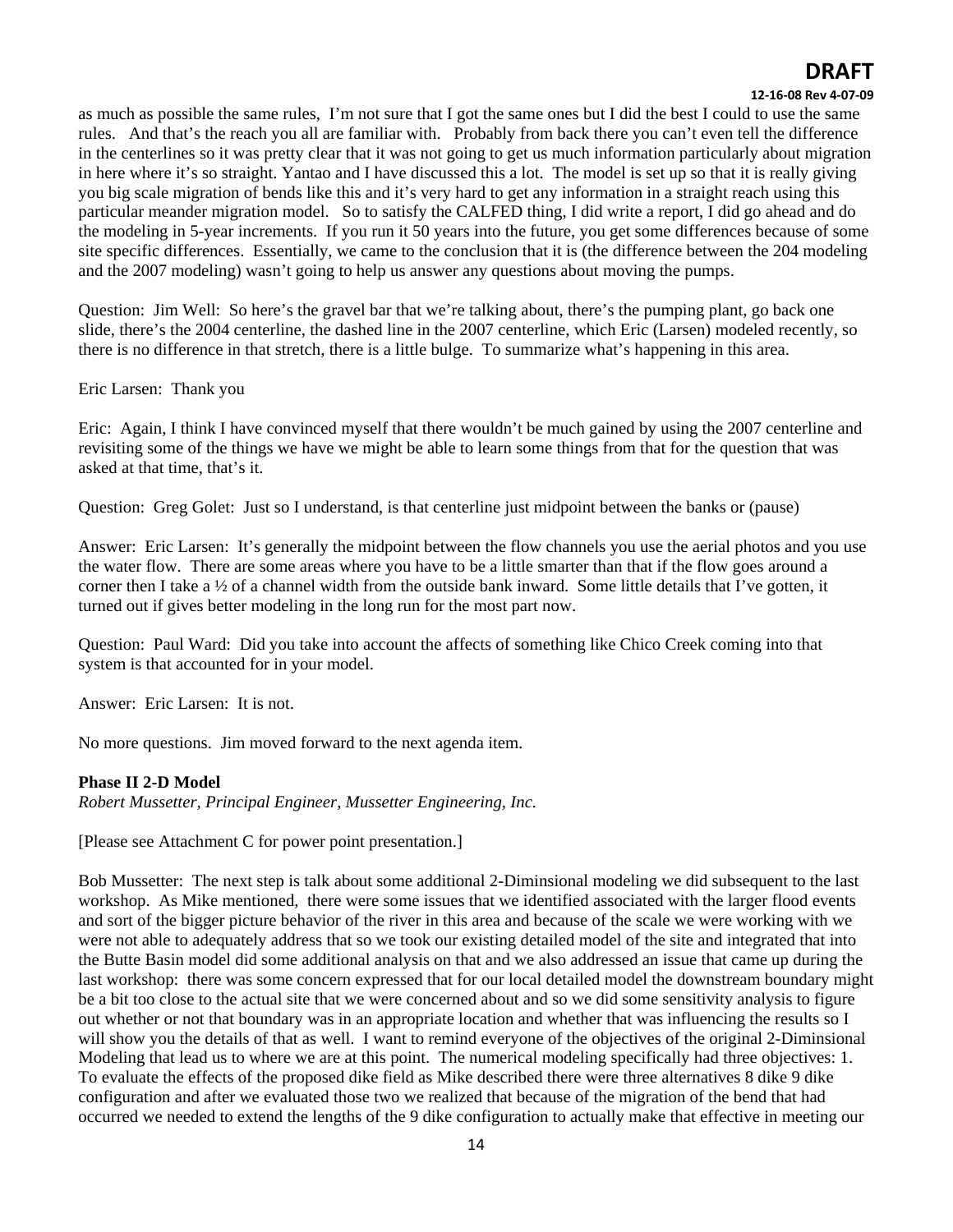#### **12‐16‐08 Rev 4‐07‐09**

objectives so the idea was to get us some information that would help us assess whether or not those dike fields would be effective in preventing further erosion of the west bank that we talked about this morning, whether that dike field would also stop the downstream migration of the gravel bar that is creating the problem at the pumps. W were also interested in getting some detailed hydraulic information around the pump intake to help us figure out whether sand deposition around the intake would be a problem during the lower flows that occur most of the time when the pump is operating and we then used the model results, we had some initial configurations we put out to refine the dike design, to find the configuration that would be the most effective in meeting those three objectives. In the original study we developed an adaptive mgmt plan to help us deal with future uncertainty in how the system would behave and then because of a number of detailed questions that we can't really answer adequate with the numerical models we developed a work plan for the physical model that Chris (Thorton) and Amanda (Cox) will talk about in a few minutes.

What did we conclude from the original model? We did a detailed presentation at the last workshop and there is a detailed report that is available back on the table. There were four key conclusions from that study. All three dike alternatives would stop further erosion of the west bank if the dikes were designed properly and even the 8-dike option would most likely stop the continued downstream migration of the gravel bar. The issue was because of the configuration of the dikes and the amount of the erosion that has occurred during the low flow periods in range of 4 to 14,000 cfs when the pumps are operating neither the 8 dike configuration or shorter 9 dike alternative would constrict the flow enough around the pumping plant to keep the velocities high enough to keep the sand from building up in that area. But if we extend the dikes out, one of the dikes unfortunately needs to be down on the Shaw property where there is the TNC easement. With that configuration we can actually get the velocities up high enough in that area to move the sands on through and avoid significant problems at the intake associated with that and then again just to reiterate we definitely concluded that there were some issues we could not adequately address and we needed to move on to the physical modeling.

So the modeling that was done specifically for the Phase II study that you haven't seen the details for yet had three objectives:

- 1. Simply look at the downstream boundary condition and make sure that we'reOK with the location we had in the original model and that is wasn't influencing the results
- 2. Integrate that data into the bigger Butte Basin model and put the extended 9 dike alternative that meets the technical objectives of the project into the bigger model and see how that alternative would affect the 100 yr flood flow distribution both at the M&T Weir and water surface elevations upstream from our site
- 3. And the final objective was to take the results from Eric's (Larsen) meander modeling that he just showed you by letting the river erode over 50 years with various alternatives of either removing the Phelan Island or Golden State Island levees and seeing how that migration would impact the flow distribution over the M&T Weir into the Butte Basin.

First of all with respect to the downstream boundary condition. The blue line that you see around the outside is the limits of the mesh that we used for the original modeling for the Phase I studies. Here's the M&T Pumps, the gravel bar is at this location, Big Chico Creek and the downstream boundary is about 2000 ft downstream from the pump intake so the first step of this Phase II study was to extend that mesh farther downstream the reason we stopped it there originally was we wanted to avoid having to deal with uncertainty of flow going over the other side of that island. The 1-Diminsional model at least showed that we wouldn't have in the range of flows that we were looking at about up to about 90,000 cfs we wouldn't have flow cutting across there so we should be in pretty good shape in putting the boundary there, In this study we moved it on down roughly one mile and then we ran some simulations to see how that impacted the results within our study reach

Just very quickly, the information in the model includes the roughness characteristics we're using, basically the same from the boundary of the original model upstream its identical to what we had in the Phase I modeling and then we used the same criteria to lay out the roughness characteristics in the extended portion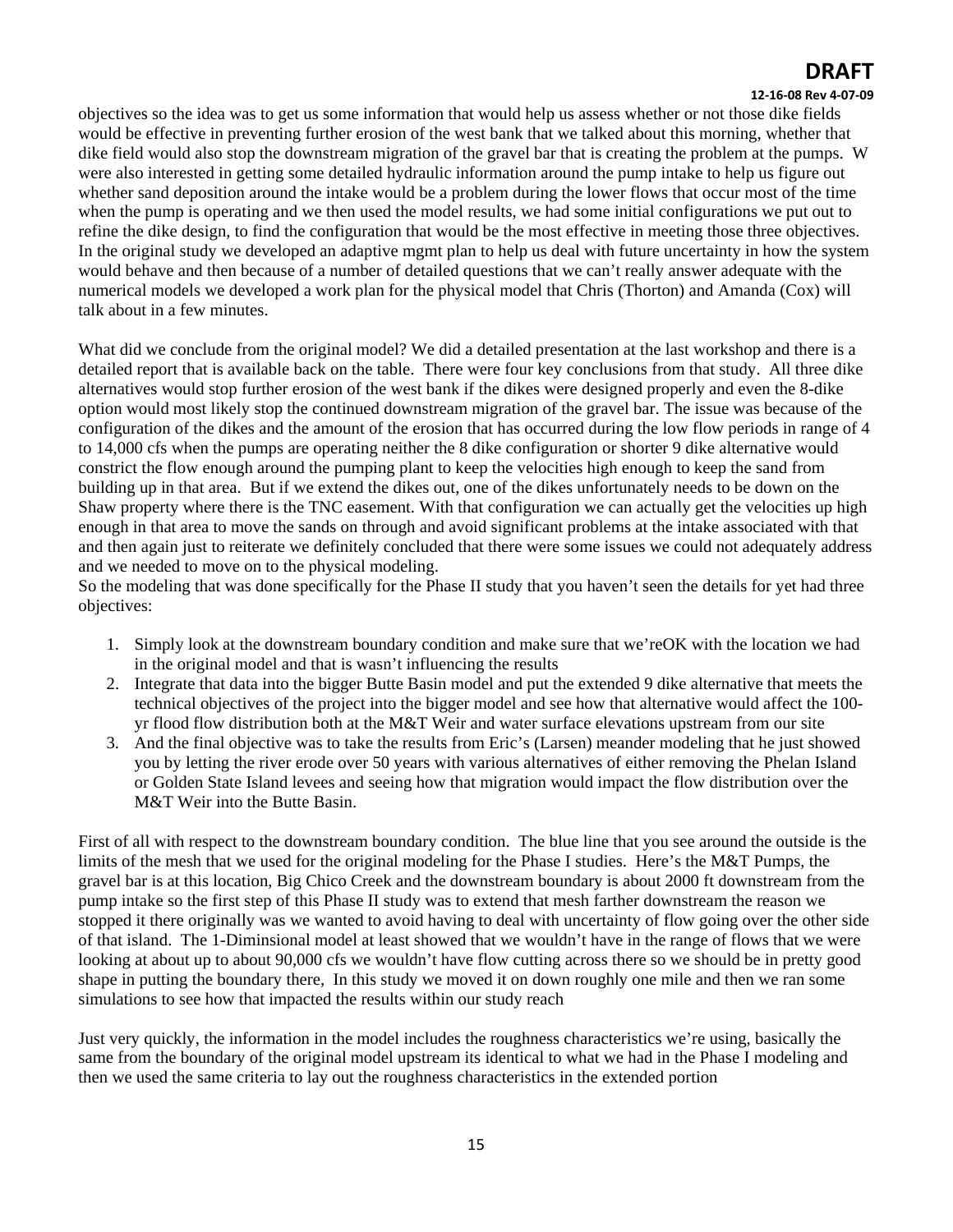#### **12‐16‐08 Rev 4‐07‐09**

We also ran the extended model at a discharge of about 6300 cfs because we had a very detailed water surface profile we had collected when we did the surveys in December 2005. We wanted to make sure at least that we were calibrating to that water surface profile and so you can see it does do very well. The water surface profile along the station line of the channel from the model is the yellow line and then the measured values are all the reddish plus marks. The calibration at least at that discharge is very good.

Question: Dennis Dorratcaque: What station is the pump at?

Answer: Bob Mussetter: The pump is about station 110,000, so it is right in that flat spot.

Bob Mussetter: The first issue in running the extended model at the 90,000 cfs is again to determine what the downstream boundary condition needs to be. We have to tell the model what the surface water elevation is at the downstream end and then it computes what's happening upstream from there. We established that boundary condition based on the bigger scale 1-Diminsional HEC-RAS model and that's the same procedure we used in the Phase I Model. So when we did the Phase I Modeling the HEC-RAS model predicts an elevation of 130. ft even at the downstream boundary of that model, I'm sorry 130.6 ft. That same model actually predicts a water surface elevation of about 129.5 at the downstream end of the extended model and so when we run the extended model up through the longer reach it predicts a water surface elevation that's about  $6/10<sup>th</sup>$  higher than our original assumption for the Phase I modeling. So we said that could be a little bit of an issue. If you average the difference along here it averages about  $3\frac{1}{2}$  tenths or so high by using the downstream boundary conditions

The reason the HEC-RAS model does that is we are missing some resolution in this portion of it and so it is underpredicting the energy losses in that reach, so the extended model should do a better job of figuring out what's happening along that portion of the reach.

The differences then if you look at the overall picture of the both the depths and the velocities within the detailed reach that we used for the Phase I model you're seeing the difference in depths of the two models. On the left-hand side the dark blue indicates the differences in the  $4/10$ ths to  $\frac{1}{2}$  ft range and then of course if you get farther and farther away from that boundary it dissipates so that there is no difference at the upstream end. Because of the fairly small increases in the water surface elevation the velocities tend to decrease in the lower portion of the model it creates lower velocities. There are some higher velocity areas mainly because the water surface is higher and so we get water shoaling over the top on the inside of that point bar. We can look at the details of that across the cross sections by cutting continuity lines. We have in the report 4 different lines: one about half way between the pump intake and the downstream boundary of the original model one right at the intake and then a couple across the gravel bar upstream near Big Chico Creek.

I am only going to show you the one at the pump intake and the one at the upstream end that cuts across the middle of the gravel bar. If you are interested in the other lines too please refer to the report.

The first line here is the depth profile across the channel looking downstream so the deeper part is on the left-hand side and there where its shoaling over the bar on the right hand side this is with the original downstream control that we used in the Phase I modeling and then at the depth profile that you have with the lower control. I'm sorry I said that backwards.

The green line is the new extended model that predicts slightly higher water surface elevations and so slightly higher depth, and the yellow line is what we get from the original phase I modeling with the lower control

Essentially at this scale you see almost no difference. We can look at the velocities at the same location. We are looking downstream: this is profiles of the velocities. At the middle of the channel velocities are up around 7 ft per sec and with lower downstream control from the original model we have velocities in the middle of the channel that are just maybe one-half foot, or 2 /10ths ft/sec higher than they were with the extended model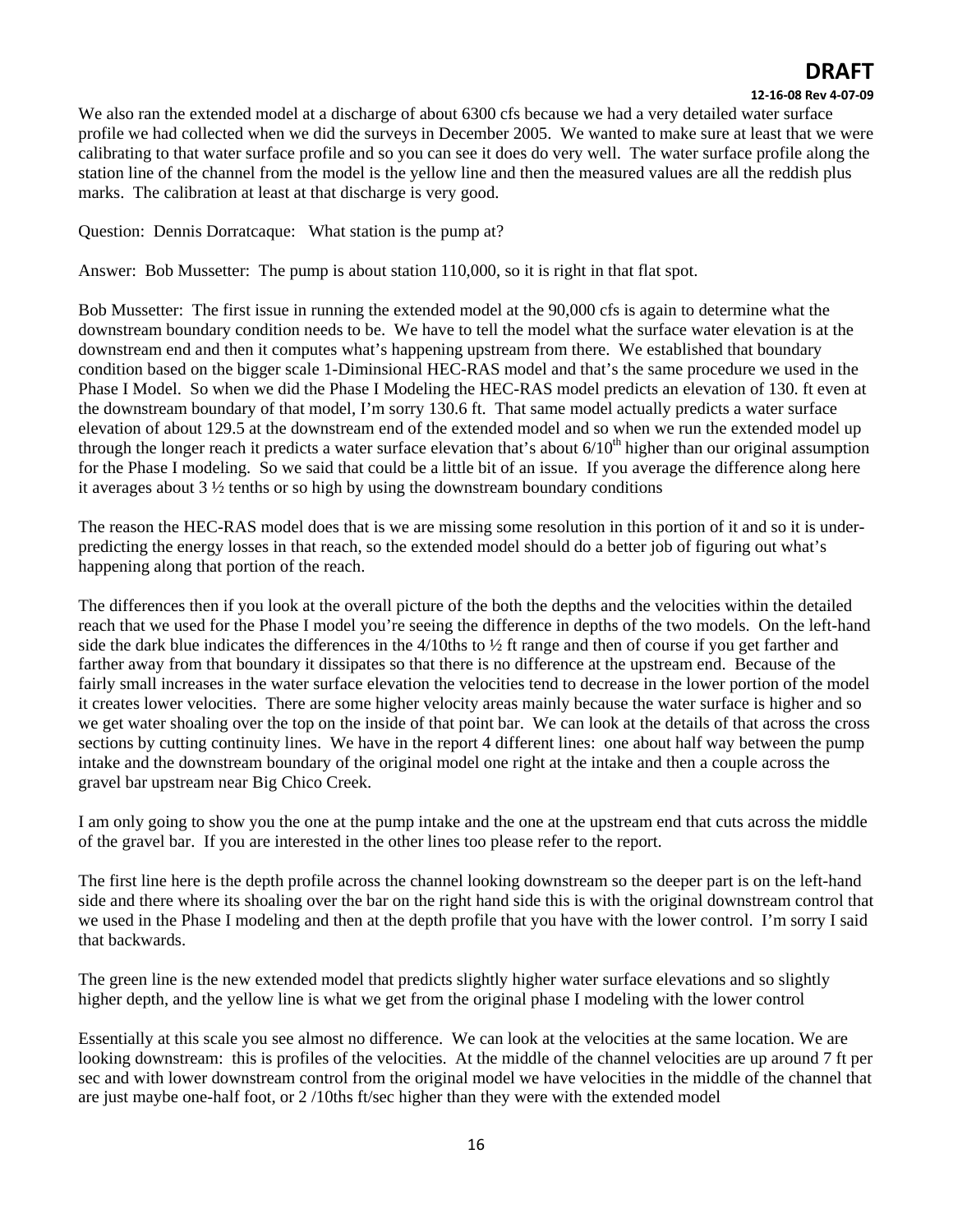### **12‐16‐08 Rev 4‐07‐09**

And if go up along the gravel bar again this is the extended model there's the original lower downstream control and these are the velocities. So when the water surface goes up a bit, the velocities decrease as you would expect but again the patterns are almost identical and the differences I would argue are probably within the error bands of the model.

So we also integrated into the model what happens if you start the original Phase I model at the higher surface water elevation that is predicted by the extended model and so we can look at the results of that here. These are the two lines that I already showed you and then there is the third line for the depth if we start at the higher elevation. It pushes the water elevation up ever so slightly and here's the velocity, so again in either case it really doesn't make a whole lot of difference.

In the subsequent modeling that we've done in using the higher water surface we've done some additional modeling with the original Phase I model but we use that higher water surface elevation just to make it as consistent as we can with the bigger picture model.

So our conclusion was that the downstream boundary condition was fine.

The next thing then was to look at the impacts of the dike fields on flood levels, flow distributions at the 50 and the 100 year flood peaks. This figure shows the mesh for the COE bigger picture Butte Basin model and so we've meshed our more detailed model into this bigger picture model and then run it for both the 50 and 100 year flood peaks to figure out what the flow distributions would be. The main issue is how much water actually goes over that M&T Overflow Weir into the Butte Basin under the various configurations. The red line is the overflow weir and this is the Phelan levee that goes along channel that connects into that and our site is right up here at the top of the figure.

### 014754

We need to look at the COE comprehensive study published discharges for the 50 and 100 year flood flows. Upstream of Big Chico Creek, the 50 year was about 289,000 cfs and the 100 year was about 355,000 cfs. We have 9000 cfs coming in from Big Chico Creek, 2000 cfs from Stoney Creek for the 50 yr and 6000 for the 100 year, so when we get down in the area of the M&T Overflow Weir the 50-yr discharge is about 300,000 cfs and the 100-yr is about 370,000 cfs.

Just for comparison: In our original studies we redid the frequency analysis for the Hamilton city gauge based on a longer period of record up through to 2005. In that particular analysis, the analysis showed that the 50-year discharges were like 170,000 cfs and 100 yr is slightly higher. These are comparable to the flows at the head of the reach 355,000 cfs and we said it was about 370,000 cfs based on a statistical analysis of the annual flood peaks.

We've run our analysis using the COE numbers for consistency for what I'm going to show you at the moment.

So the first thing we needed to do is to make sure that within the domain of our detailed model when we patched that into the bigger picture Butte Basin model we are getting consistent results. And so this is a comparison of the water surface profiles at that bank full discharge of 90,000 cfs and you can see they are virtually identical results meaning that we have properly meshed in there and we've got the model boundaries to behave in a consistent way.

The original extended model does not have the extended 9 dike configuration. We made a separate version of the bigger picture model that has the 9 dikes incorporated into it and we ran that and again compared the water surface elevations and the differences are very subtle at the scale were looking at here.

So the first question then is how when we take the bigger picture model and we run it without the dikes, we run it with the dikes, how does that effect the results. Well the first thing is without the dikes in place you can see the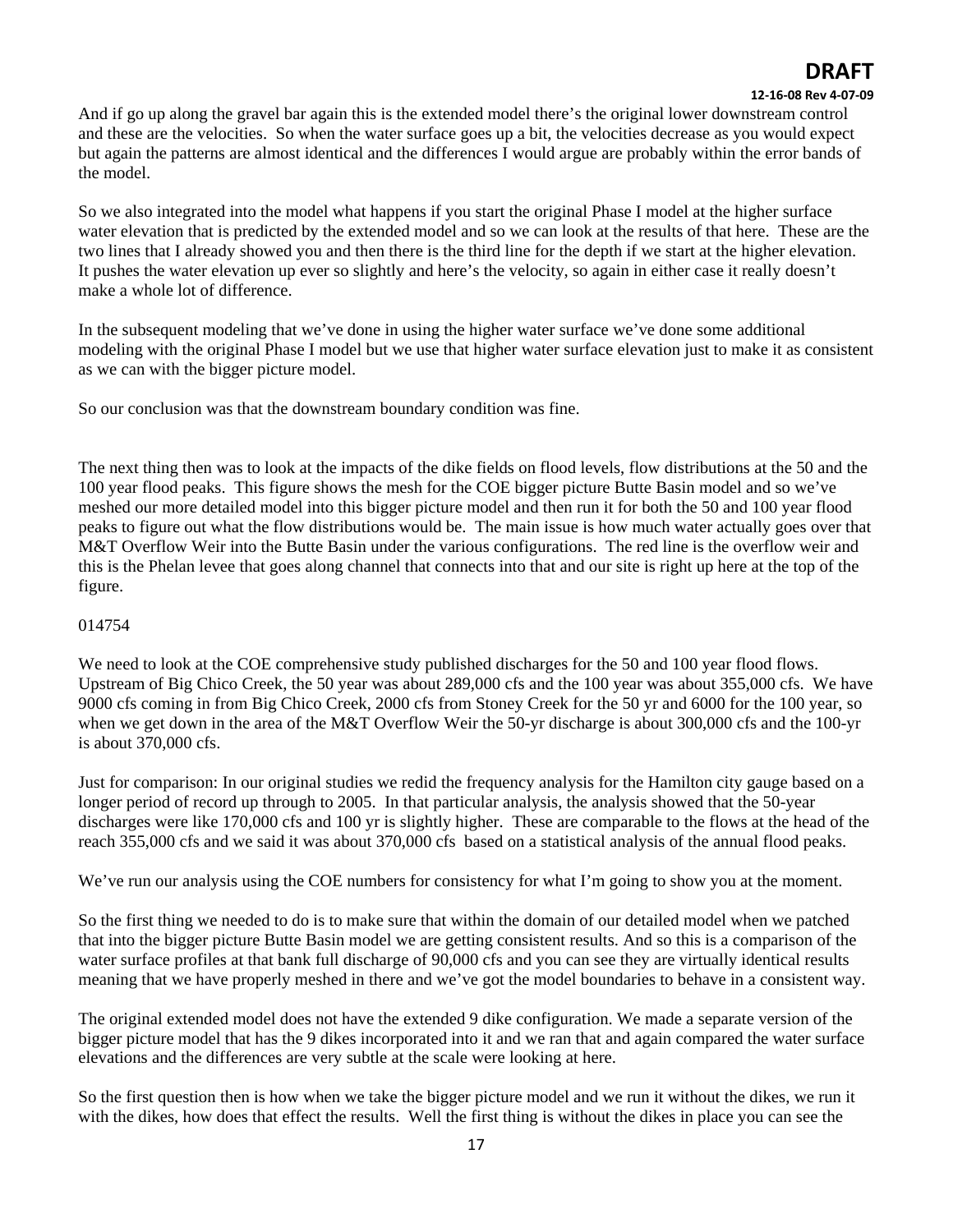#### **12‐16‐08 Rev 4‐07‐09**

flow distributions -- almost everything you see in the picture (slide) with the exception with this little piece here is underwater with fairly shallow flooding out in the over banks. The flow depths in the vicinity of weir are on the order of 2.5 to 3 maybe 4 ft in places at this configuration and as you can see because of those shallow depths and the roughness in the overbank we have fairly low velocities is in the overbanks as well. The specific question we addressed is how much water is going over that weir out into the Butte Basin area.

When the COE did the original comprehensive study they based the flow over that weir basically on some weir calculation that they fixed in the model and didn't let it vary. We had an interest here in figuring out what the impact of the project would be so we had to let the model actually do the calculation and so we modified the configuration geometry so that it could do that correctly.

I'm just showing you here the comparisons between the flows the COE used in their studies versus what our modeling showed. The COE said at the 50 yr peak there would be about 108,000 cfs going over the weir and at the 100-yr about 120,000 cfs . In the modeling I'm showing you now it looks like a bit more flow will actually go over the weir even under existing conditions. About 138,000 cfs for the 50-year flow, an increase of about 30,000cfs and then 150,000 cfs for the 100 yr flow so all of our comparisons that I'm going to show you are based on these two numbers for existing conditions.

So when we put the 9 dike configuration into the model and rerun, we were able to overlay the two meshes and take differences at the various nodes and see how the depth change and how does the velocity change. Here's the pump intake and here's the gravel bar.

Essentially it indicates that there is a slight increase in the water surface elevations between the models that really show they are almost identical. That light green area here is basically zero contour. The differences occur up around the head of the dike field and if you looked at the details in this particular area we have increases that are on the order of about 15/l00ths of a foot.

So there is a slight increase the 100 yr water surface elevation right at the head of the dike field above the gravel bar and then those changes cause consistent changes in the velocity if the water surface goes up the velocities drop.

The main impact is in this particular area along and just upstream from maybe  $6/10<sup>th</sup>$ s of a mile or so upstream from that upper dike. A slight increase, we're talking maybe this much (holding his two fingers together).

Question: Dennis Dorratcaque: Did this modeling have built into the COE's Hamilton City Flood Control Project that will change the situation.

Answer: Bob Mussetter: Farther upstream?

Question: Dennis Dorratcaque: Well the levee would extend down to almost to the pumping plant on west side.

Answer: Bob Mussetter: The configuration we used here it, help me out Mike (Harvey) I don't believe is was in the original modeling that used for the comprehensive study. It does not. Mike Harvey agreed.

Answer: Les Heringer: In a big flood it overtops that levee in a 10 year flood –in a big flood that you're talking about here there is going to be water everywhere anyway

??In a 75-year flood up above and the 25-year flood below it's also moving a lot of water in addition to the overflow

Answer: Les Heringer: Yes, you are just building a training levee as part of the Hamilton city project that is going to contain a nuisance flood but in a big flood like they are talking about here its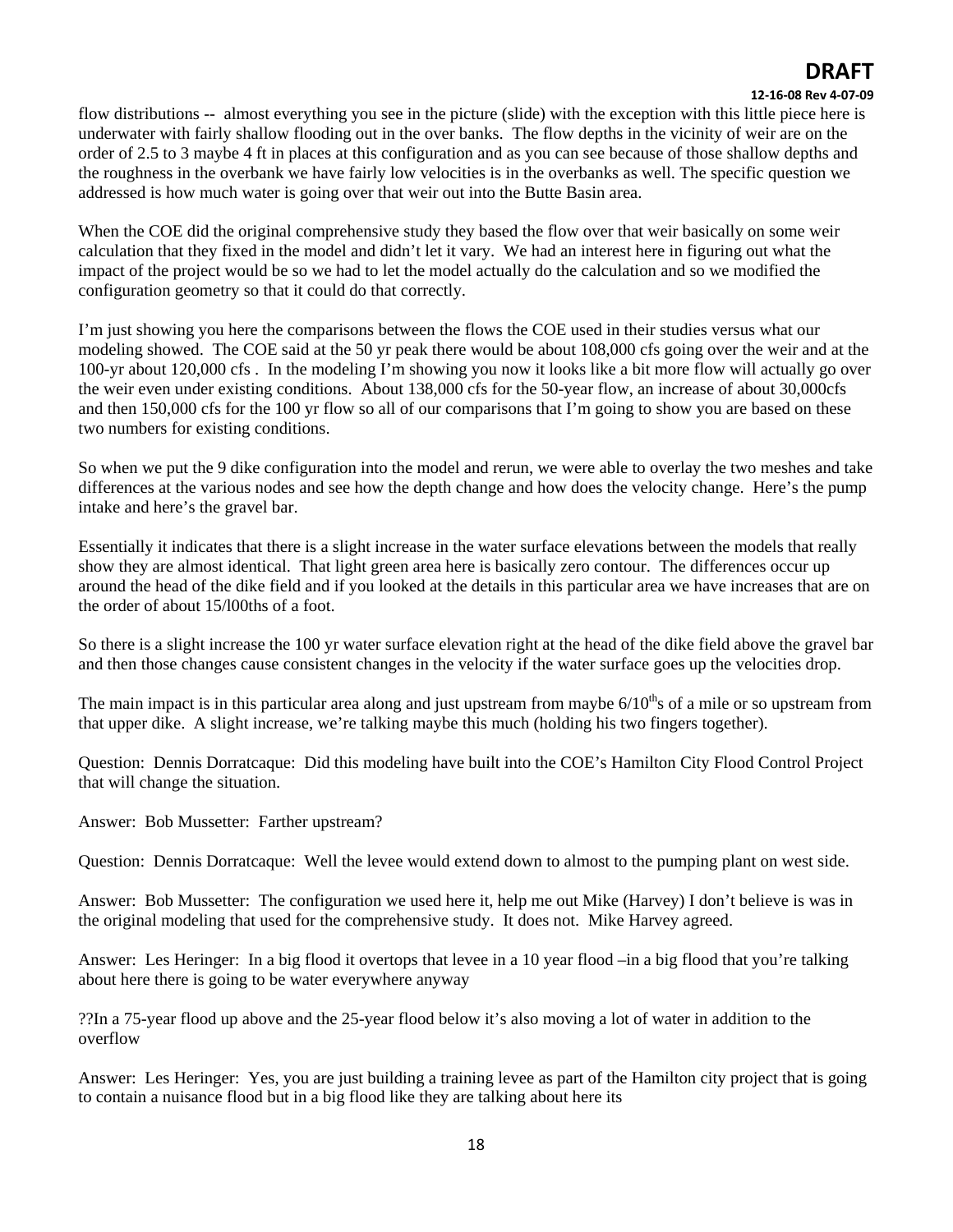#### **12‐16‐08 Rev 4‐07‐09**

Question: Gregg Werner: It's much more than a 10-year flood. It's a 70-year levee in the north and it is 35 year in the middle section. I'm just suggesting that the levees will redirect a lot of flow and that should be considered to know how things would change with the proposed dikes.

Question: Mike Harvey: Gregg can you get that model, do you have that model?

Answer: Gregg Werner: We don't the COE has everything.

Mike Harvey: I guess it's a work in progress.

Gregg Werner: I think the configuration of that levee is there at 60% plans now so they've finished that so that' going to be available and you can add that to your model. They have elevations and location and all those things

Bob Mussetter: My sense from the results that we are seeing here that the impacts of the dikes are very localized and so I'm pretty sure if you built that in and I'm not familiar with the specific details of it I think the relative changes would be relatively the same as what you're seeing here but again that could be done

So the bottom line is the impacts right around and just upstream from the dike fields are a slight increase in the water surface elevation, almost no change over the weir and not even enough to worry at looking at the numbers.

So then the third objective here was to take Eric's (Larsen) meander modeling and see how allowing both bends to migrate would affect flow the distribution over the M&T Weir and potential behavior up into the project area. The two specific revetments we are looking at here are the Golden State Island revetment and the Phelan Island revetment that are just down around the bend from our sight.

The thought here is that the removal of those two revetments could potentially provide mitigation for bank protection we might put in associated with our project.

So this is just a summary of the alignments that Eric (Larsen) showed if you look at the details of it. Here's the pumping plant, the existing center line (red line) scenario 1 (green line) is the removed Golden State Island Revetment and so you can see that the bank does not do very much along Phelan Island. It stays along that revetment but it does move 1000 to 1200 ft over a 50-year period in a southerly direction when we removed the Golden State Island levee.

Scenario 2 is to leave that revetment in place that's the blue line, remove the Phelan Island revetment and as you can see we get some deformation of that bend. This bend becomes somewhat tighter because it can't erode along that bank and the third scenario was take both of them out and see what happens -- you see with the black line that both of the bends migrate.

Essentially what happens with the bend migration scenario is the channel becomes longer so you get more energy loss through the bend

So we took the 2-D model mesh and we modified the channel portion of it to reflect that longer length that proceeded with each of those three bend migration scenarios and used the model results then to recalculate how much flow and what would the water surface elevation be at the M&T Weir and how much water would actually be going over the weir.

So if we just focus on the 100-yr peak flows for example under existing conditions that I showed before for about 151,000 cfs the water surface elevation is about 130.4. With that first scenario where we're allowing the downstream one of the two revetments (the golden state revetment) to be removed and that bend to migrate we increased water surface elevations at the weir by about 9/100ths of a foot and that increases the discharges over it by a little less than 4000 and then the 2nd scenario removing the other revetment (Phelan Island) and keeping that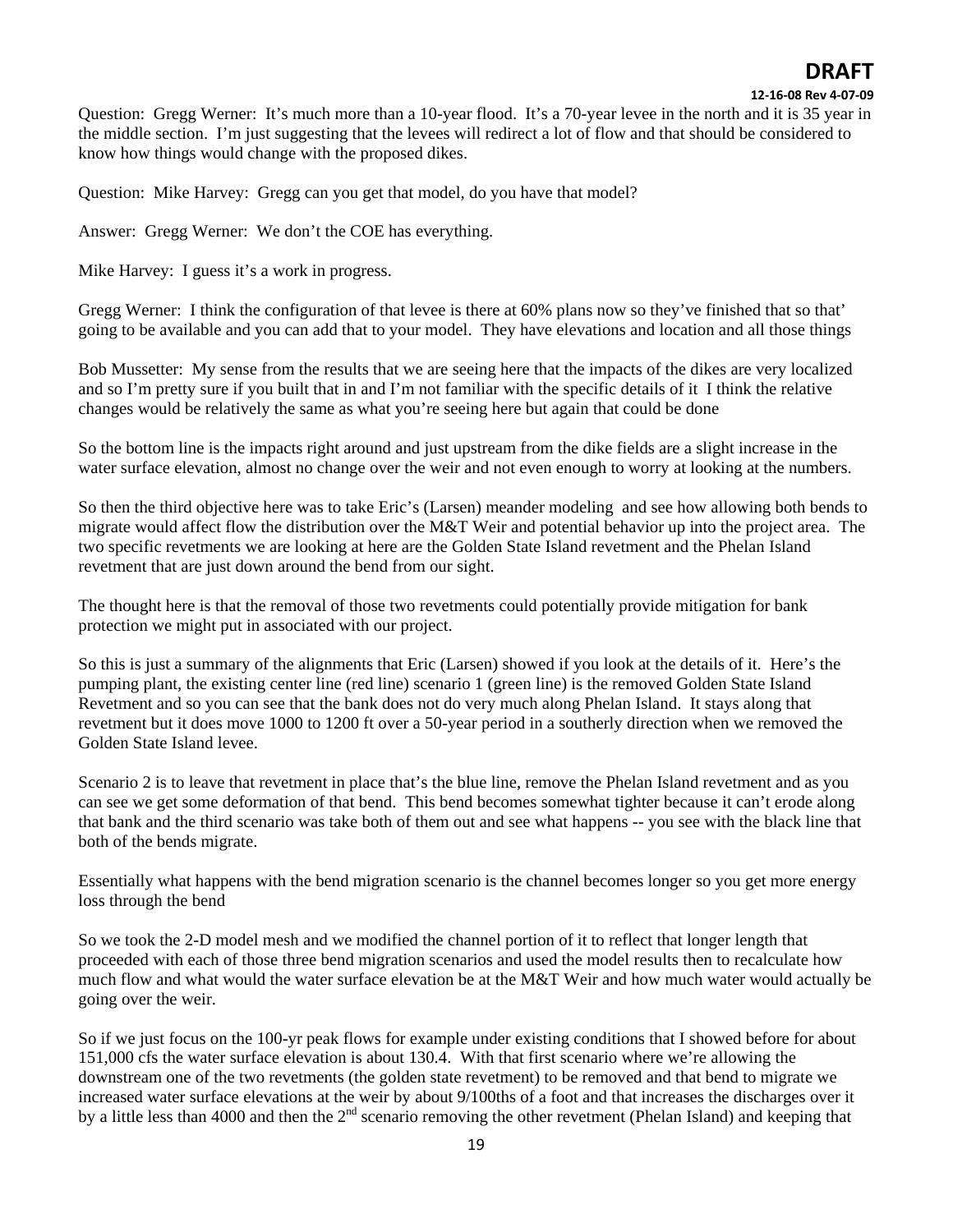one in place it increases the flow by about 2700 cfs and then if we take both revetments out it has a longer channel and more energy loss and kicks the flow up about 8300 cfs going over the M&T Weir.

So it does have an impact on a percentage basis but it is relatively small impact.

So that's the bottom line of the Phase II modeling that we did subsequent to the last workshop are there any questions or issues.

Question: Gregg Werner: What is the expected response to that kind of change at the weir from the Flood Protection Board-- are you considering this as a big thing or a little thing?

Answer: Bob Mussetter: In my own view that's pretty small pretty subtle and probably within the error bands of the model and so I would not make a big deal about this

Yantao Cui: About 2 to 6% is well within the range of error bands for this kind of modeling. As a matter of fact, the increase in water discharge is probably not that important. What is really important is the increase in water surface elevation, and it shouldn't be much if there is a less than 10% increase in discharge.

Answer: Bob Mussetter: The difference in the surface water elevation is around  $1/10^{th} - 2/10$ ths is not very much, how they would respond to this I have no idea.

No more questions.

Jim proceeded with the next item on the agenda.

#### 020259

### **Physical Modeling**

*Chris Thornton, Colorado State University Amanda Cox, Colorado State University* 

Chris Thornton: My cover has been blown, I don't work for a living I just play in bigger sandboxes. This has been an exciting process. Eric made a good point about models and how we interpret them. It's easier to run a numerical model and to build a physical model to get a number or to visualize something. The trick is then how is you interpret that and you put these pieces together. I think that the project is a perfect example of the whole being greater than the sum of the parts. At least the physical piece that came out of CSU and the numerical work that Bob did and the modeling Eric's done I think are all fitting together very very well to show us what this process is and how changes may or may not have an effect within the reach were looking at upstream and downstream.

A number of things you can get out of a physical model. You can certainly quantify the information you can get qualitatively information and sometimes quite honestly you need to prove the obvious. We had all three components in this. With all the different stakeholders that you have here everybody has a little different perspective and a little different agenda if you will as to what this project will do. So I think there is a piece here from all the groups and all the entities to pull the information out. I strongly encourage you to ask any questions that you have. And finally I would like to just really extend my appreciation to the technical committee. Every time I worked with Bob and Mike I learned something so I really appreciated that. Yantao (Cui) and Eric (Larsen) and Dennis (Dorratcague) provided very good insight and guidance to us throughout this process and Amanda is our laboratory manager and has done a good job in managing but also leading this project from CSU side and so I really do appreciate everybody's input in making our job easier.

We'll give you the numbers and the qualification and then you have the hard part of making a decision with it a lot of hard work with this group so thank you.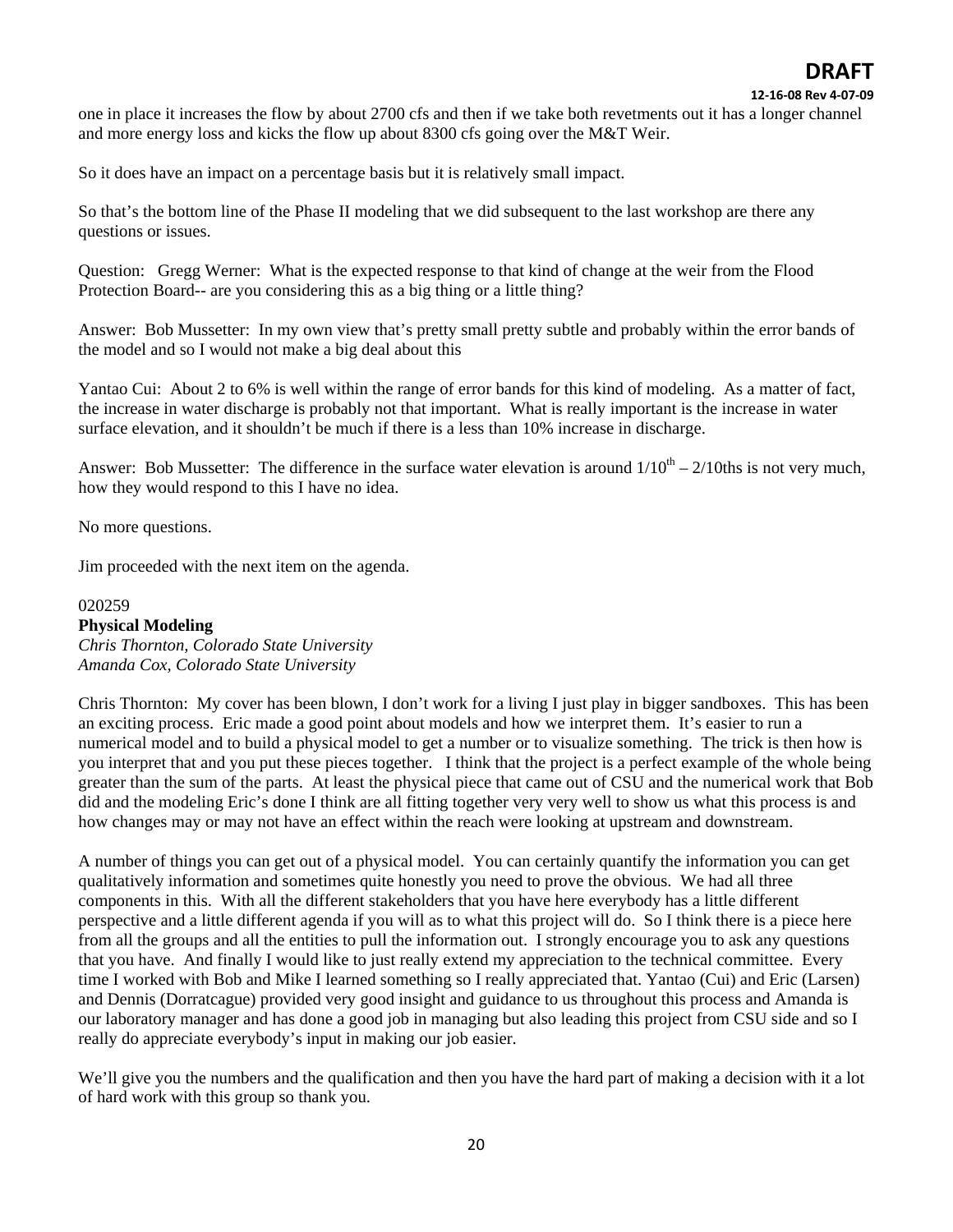#### **12‐16‐08 Rev 4‐07‐09**

Jim Well: This is the printed results of the physical model. It's quite impressive. I was able to go out and see it set up at the University. They have an ideal situation set up, that have a dam at a higher elevation near their lab and they have all this gravity water coming down through. The Technical Advisory Team was there and some of the stakeholders. I'll pass the report around and it will be up on the billiard table for perusal.

Chris Thornton: We can certainly make that available electronically. It's not something you want to put in your suitcase and take back with you. The report can be accessed on the DU website.

000353 002

[See Attachment D for the power point presentation.]

Amanda Cox: I would like to introduce myself as the manager of the CSU Hydraulics Laboratory and we were asked to come here and present some of the results from this co-modeling testing that we did as Mike described about how that fits into the big scheme of what they've been looking at

I don't need to do too much background information here, essentially it was the pump location was moved back in 1997 down here to it's the current location (slide), and some resulting channel morphology the lateral migration of the west bank resulting in the gravel bar formation upstream of the pump intake and is jeopardizing the facility operation.

The physical model looked at three different alternatives. A couple of them specifically for gravel bar stabilization and mitigation control

The objectives of the research program were to construct the physical model of the Sacramento River reach to quantify the velocity and sedimentation patterns and three to make some options

The first option that was looked at were the structural solutions specifically the spur dike options

The second option that we were looking at were maintenance type solution of the dredge channel option

And the third option that we looked at was the pump relocation, a different site for the pump relocation

So the physical model was a 1 to 75 undistorted full- scale model of approximately 7000 ft long section of the Sacramento River so this is the extent of our physical model in this white box

We scaled sediment for the gravel bar and the bed material but specifically the gravel bar and also the similar erodible section and erodible section of the west bank. During the testing we actually went back and put revetment on that section as that is what was being done in the field at the same time so when we initially designed the model it did have erodible material in the channel but by the time we finished up we had put revetment on that as well.

We looked at three different discharges 10,000 cfs representing a low-flow condition the 90,000 cfs essentially the bank full condition and the 145,000 cfs discharge larger than the bank full

At the bottom line here it will give you idea of some of the similitude relationships of our model that links the scale of 1 ft in the model to 75 ft in the channel; the velocity for example if you have 1 ft per sec in the model then you would have 8.6 ft / sec in the channel

The discharge of about 1 cfs in our model approximates 50,000 cfs in the channel

So model construction started in the summer of 2007. We constructed 26 cross sections and we used sand material to model the gravel bar and two different types of erodible material to model the west bank. Also some other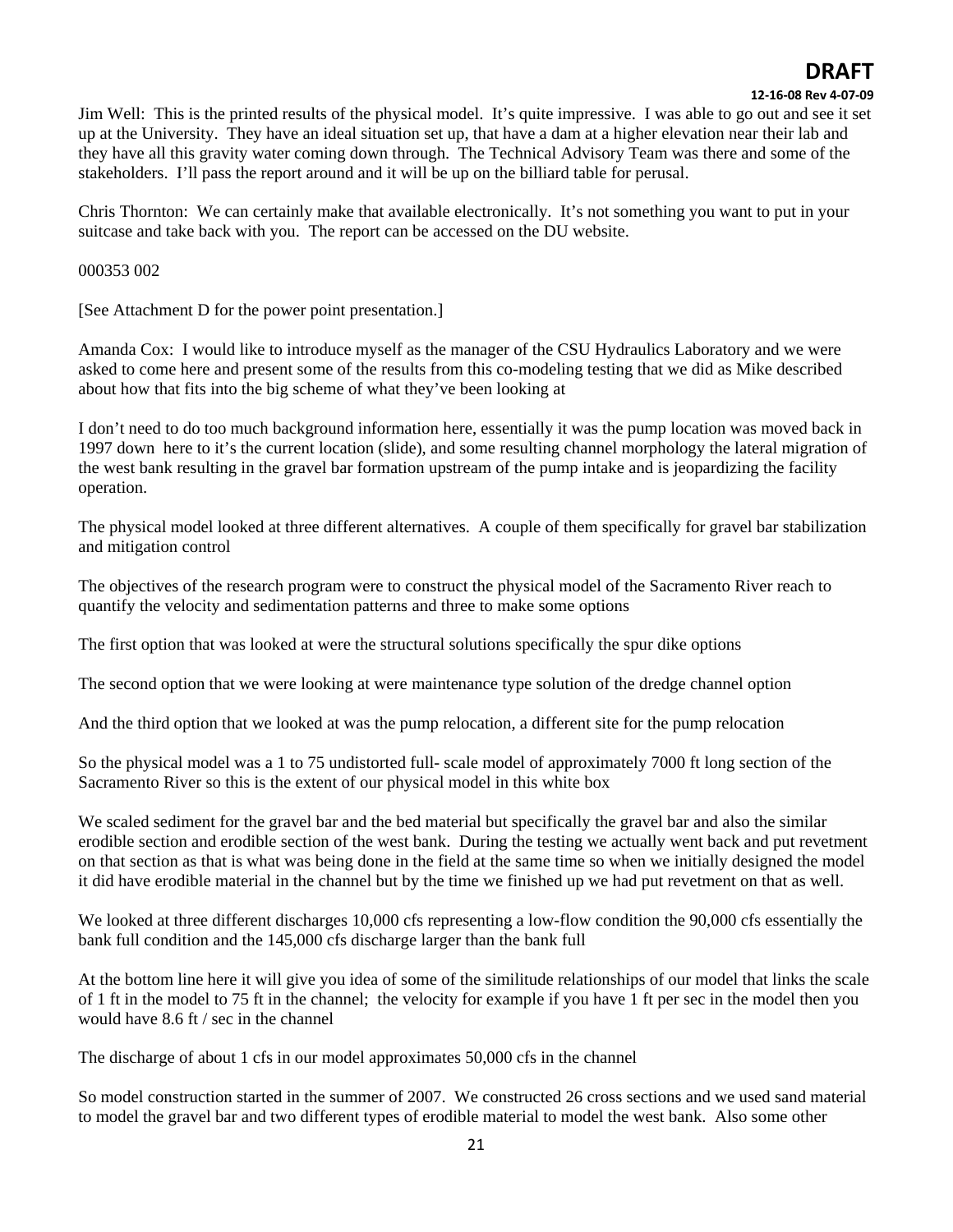#### **12‐16‐08 Rev 4‐07‐09**

details we have a meshed baffle in the upstream section to help control the approach conditions to the model, and also used the downstream gate to control backwater conditions

Again some more variables to get an idea of the scaling: 90,000 cfs in the model is about 1.85 cfs in our model just to give you an idea of the scale of our model

Also on the slide it shows the sediment sections that we installed had the gravel bar, this is the extent of the gravel bar and the erodible sections as well. I'll go a little into more detail about how we formed the gravel bar.

Some of the instrumentation we used in the model. We used full bore magnetic flow meter to measure the discharge and for the velocity data we used two different pieces of equipment, the acoustic doppler velocity meter or the ADV which is 3 dimensional velocity meter to take velocity measurements at the 90,000 cfs and at the 10,000 cfs we used the marsh McBernio electromagnetic probe just because we did not have sufficient flow depth to use the ADV probe

So also for instrumentation to look at the erosion sedimentation patterns we used the LiDAR equipment that can get very accurate topography data that we use in GIS to evaluate erosion and sedimentation patterns and we also we used a point gage to set water surface elevations and to collect additional topographical data.

Back to the hydraulic modeling, once we have these constructed, we looked at three different options

The flow control structures The dredge channel options The relocation of the pump intake

This is a visual summary of the four different spur dike options that we investigated. The 8 dike I think you heard some of these terms before with the 8-dike option. A modified 8 dike An extended 8 dike configuration And the 9 dike configuration that Bob had talked about with his modeling

This is photograph of dikes that we installed in our model

You can see that we had mobile bed material here: this is the gravel bar; all the dikes were installed on the west bank. This also shows the erodible sections of west bank that we initially had in the model

So the second option, the dredge channel options we looked at two options you can see this first option that shows the dredge channel starting upstream of the gravel bar and extending through the gravel bar exiting out at the pump intake

And the second option essentially the concept behind this was this whole area would migrate down in front of the pump intake and at that point this channel would be dredged. So you can consider all of this superimposed down here in front of the pump intake and that dredge channel right in front of the pump intake.

This is the first dredge channel option that starts at the upstream section of the gravel bar that comes down in front of the pump intake and this is that perpendicular second dredge channel option.

The last option that we looked at was the pump relocation. The site we looked at here was close to the present site

Initially, when we were developing the baseline conditions we let the model run 99 hours with no structures present to allow the system to come to its equilibrium and did it at the larger flow rate of 145,000 cfs because that's really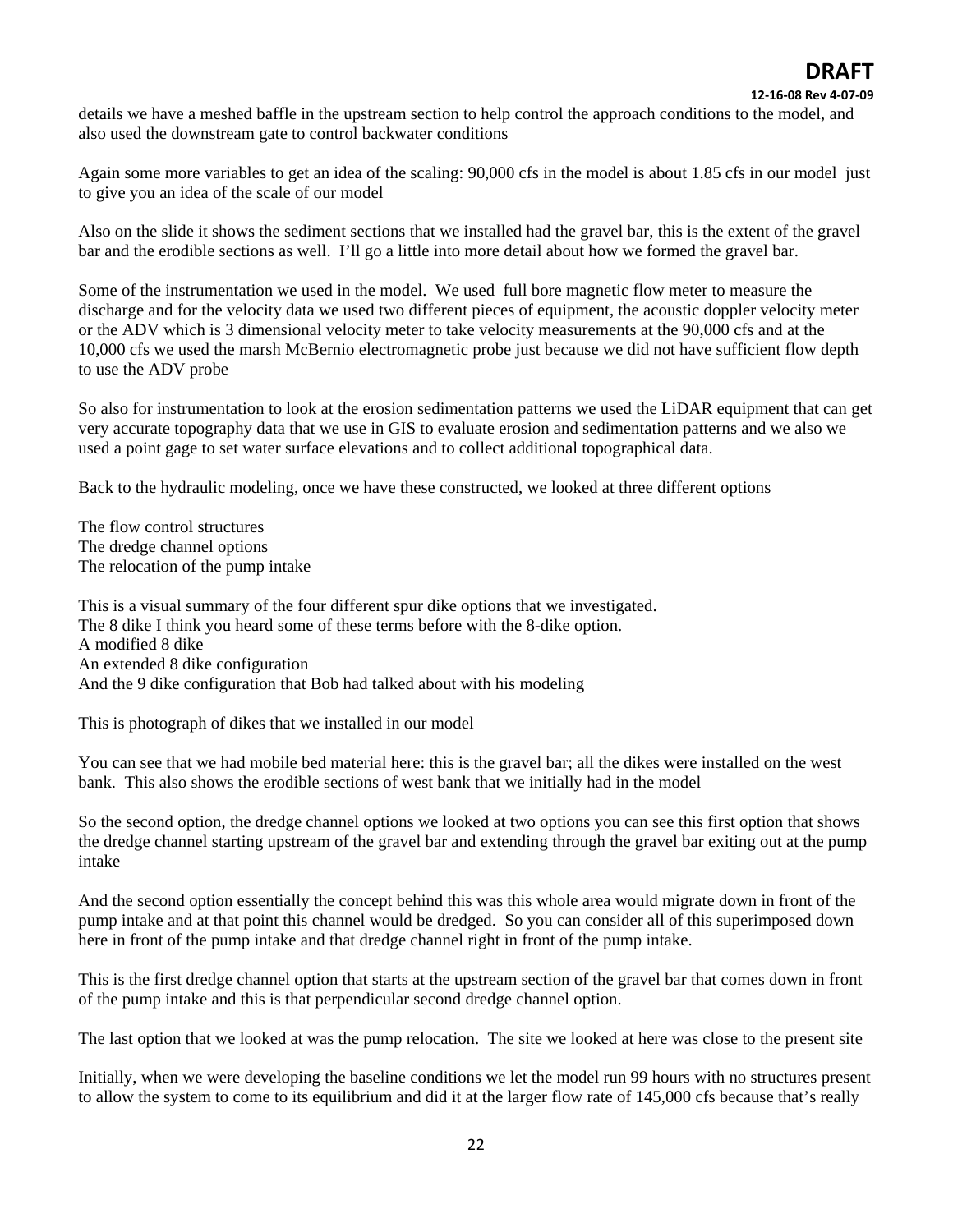one of the discharges that's going to mobilize the material to get to an initial equilibrium point—constant sediment input.

Once we did get the baseline conditions developed we recorded velocity and took topographic data for both the 10,000 and the 90,000 cfs with the live bed conditions.

Question: Bruce Ross: Was that sediment input scaled for the gravel bar sediment?

Question: Amanda Cox: What?

Question: Bruce Ross: The sediment input at the gravel bar size scale sediment?

Answer: Amanda Cox: Yes. We actually have the gravel bar material and the bed material was composed of the same material in our model and that was fed into the upstream section of the river

Questions: Jim Well: Just for everybody. How long was your model verified? The length of your model?

Answer: Amanda Cox: It was 7,000 feet in real world divided by 75 feet it was like 100 feet, not quite a 100 feet and about 25 feet wide.

Amanda Cox: So what these images are showing here is the velocity distribution for the 90,000 cfs the baseline condition. What you want to note here, the high velocities as you would expect, are coming along the west bank and crossing over the channel right past the pump intake down here. You can follow this line of high velocities and the low velocities that were causing the sedimentation are located right here over the gravel bar. No surprises there

Next slide shows the elevations. The dark are the low spots and the red are the higher elevations which compliment the velocity data where you have the lower elevations you're seeing higher velocities that is where the flow is being channelized and then where you have the higher elevations you're seeing the lower elevations

Question: Bob Mussetter: Just to clarify the right side picture is the topography after the 99 hours of getting the model to equilibrate. Right?

Answer: Amanda Cox: Yes. We do not have a slide in here but we did go back and compare that to initial topography data that they had given us and they matched very well but one of the initial concerns was that there might be some inherent equilibrium that we would want to reach after the model has been running for a long period of time and so that is after 99 hours.

I'm going to briefly go through each of the 8 dike configurations and talk in more detail about the 9 dike but I do want to show you the different configurations that we looked at

The 8-dike configuration—all the dikes have the same general design where you have a 5ft top width and they are all set at elevation meeting river bank at 2/3 the water surface elevation of the bank full water surface elevation so the slide slope is 2 to 1 on the side slope center to the nose and the lengths of the dikes range from about 200 to 150 feet in the prototype in our world its about 2 feet to 2.7 ft

So what we determined from this configuration specifically to the velocity at the pump intake was about 5. 6 ft / sec for the 90k cfs or essentially a 17% increase from the baseline at the pump intake

So once we finished looking at the 8 dike we installed what we called the modified 8 dike where we shortened the first two upstream dikes we weren't sure how significantly those dikes where contributing to the solution went from about 200 ft to 100 ft in length and that resulted in velocities at the pump intake going to 4.6 ft/sec essentially negligible increase from the baseline conditions.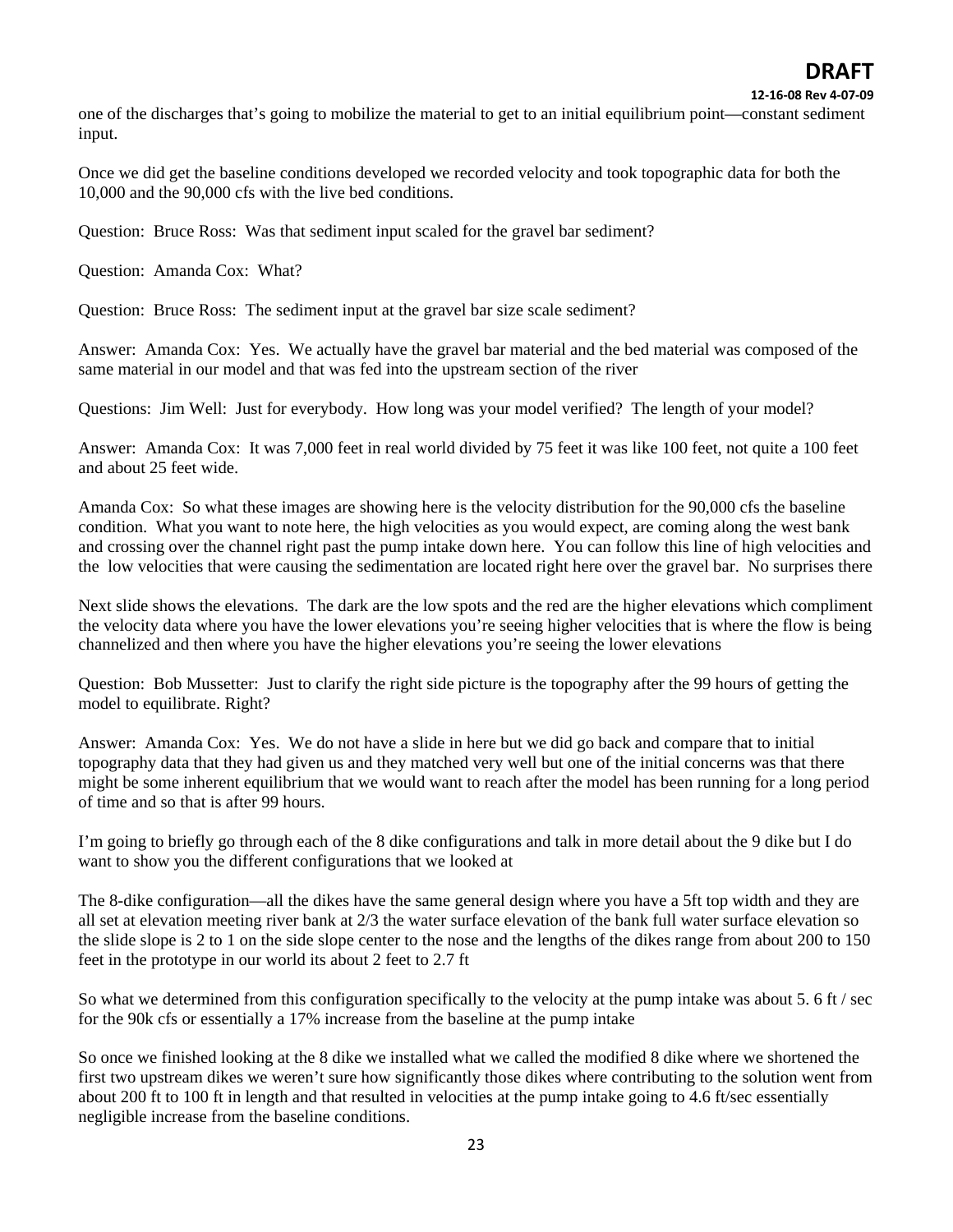Question: Jim Gaumer: When you ran those 8 dike configuration what impact did that have on the upstream side on the gravel bar on the east side if you had deposition if you have erosion on the upstream side of the gravel bar on the east side?

Answer: Amanda Cox: I would have to go back and look at that specifically there wasn't noticeable erosion at that position but I would have to go back and look at the topography it wasn't something that we looked at specifically but we have the data in our work.

Answer: Chris Thornton: We did see it start to chew into the side of that gravel bar on the upstream edge.

Question: Gregg Werner: When you say upstream, how far are we talking about?

Answer: Amanda Cox: You're talking about this right here. (All agreed.)

Amanda Cox: So then we tried to come up with a dike configuration where we extended the bottom three dikes out to the 1996 bank line in an attempt to keep all the dikes above the property line. Even the first of the 8 dikes and the modified 8 dike still had one dike close to the property line. We tried to ---- the configuration ---- all the dikes above the property line.

Again it was based on the 1996 bank line. The results from that the velocities 5.04 ft sec and that's a 4% increase from the baseline and effectively negligible.

So the final one that we looked at was the 9 dike configuration and we maintained the same layout as the modified 8 dike design so they have the shortened first two dikes and we added a downstream dike the 9<sup>th</sup> dike

The results from this indicated that the velocity would increase 17% from the baseline Let me go into a little bit more detail on the data for this configuration –the reason that I'm focusing on this was that this one was identified as meeting all the objectives after having all the data

What this is showing is the higher velocity distribution for the 10,000 cfs has kicked it over from the west bank lower velocities on the west bank so compared to the baseline conditions the velocity difference shown here you have increases in velocities across the gravel bar shown in blue and also in this area near the pump intake and you have reduction in velocity on the west bank

Question: Gregg Werner: If one were to assume you were reducing the velocity on the west bank over time will it be self maintaining or will it clean itself out or even build up the sand bar on the left or the west bank?

Answer: Amanda Cox: What I would expect if you reduced the velocities where the dikes are its possible and probably probable that you would get sedimentation there and fill back in

Answer: Yantao Cui: I think what you are talking about is during low flow conditions when there is not a lot of sediment transport.

Answer: Amanda Cox: Yes.

Question: Gregg Werner: So it will clean itself out under high flow?

Answer: Yantao Cui: At high flow I would imagine so.

Answer: Mike Harvey: I think what you will find, I have some pictures of dikes used in different places generally what happens is between the dikes you get sedimentation it's sort of a trade off you leave the banks soft between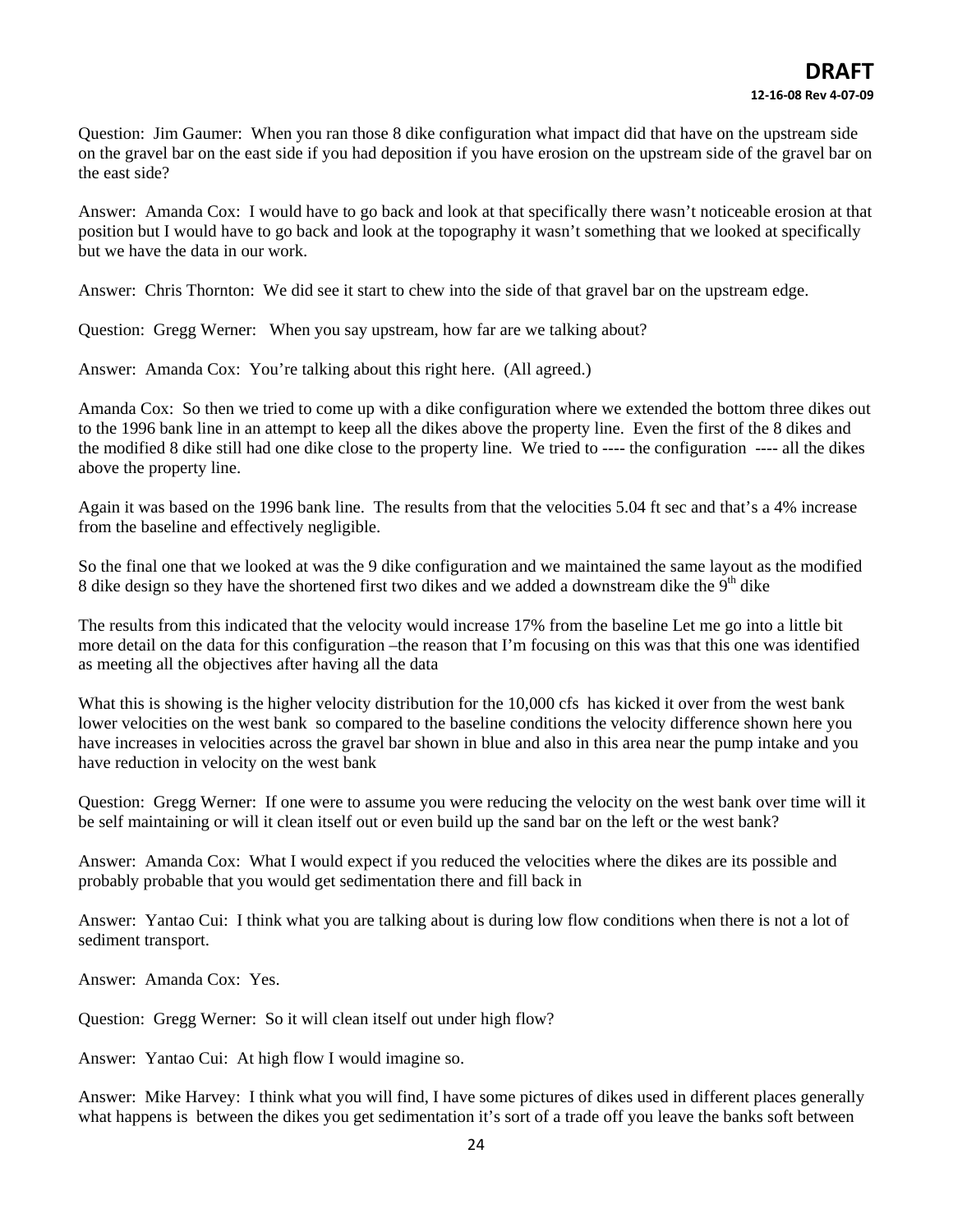#### **12‐16‐08 Rev 4‐07‐09**

the dikes and you get some eddies in there you may get some erosion that's why you bury the dike in to weigh in but then you tend to get deposition and then vegetation, hence I've got some pictures of dikes on the Yuba on the Sacramento system and the Red River in Louisiana.

Question: Gregg Werner??: --------

Answer: Bob Mussetter: One of the objectives of this was to try to shift the main current over closer to the gravel bar and reduce the size of the gravel bar effectively

Question: Gregg Werner: Then once it happens from a year from now then what do you have?

Answer: Bob Mussetter: The channel will adjust to the presence of the dikes effectively it just shifts the channel over.

Question: Gregg Werner: Will is chew into the pumping plant or the City of Chico's outfall?

Answer: Bob Mussetter: There is revetment there ideally we can get the velocities even higher than they are now.

Answer: Chris Thornton: -----narrow that channel in and below that sediment and through there, that 9th dike really provided the revetment to the west bank along with rip rap so they could hold that channel in place.

Answer: Bob Mussetter: If that bank wasn't protected, that could be a problem.

Amanda Cox: Also what I brought up here is the 90,000 cfs bank full discharge same thing as what I showed at the previous look at the 10,000 you have the velocity profile here and it then compares to the baseline condition here so what's really important to know about the comparison to the baseline throughout these increases you have these increases in the velocity across the gravel bar you see all the blue here those indicate that we increased the velocity on top of the gravel bar upwards to five feet per second so it pretty substantially increases the velocity over the gravel bar and then reduces the velocity right next to the bank and also increased the velocity of the pump intake as well and that was a 17% increase.

Looking at the elevations and the topographic data here you can see this is the elevation ---baseline eating away, the red illustrates some of the material loss from the gravel bar as well and there is no deposition right here in front of or after pump intake as well for the 9 dike configuration

Question: Bruce Ross: Was there additional bed load---- at the 90,000?

Answer: Amanda Cox: Yes well not additional --- but constant bed load input.

Question: Bruce Ross: It is moving and depositing directly downstream of the pump that big blue area?

Answer: Amanda Cox: I presume that this is coming off the gravel bar and depositing downstream.

Question: Bruce Ross: There is bed load being input during that final run.

Answer: Amanda Cox: Yes. There is constant bed load input from that, yes.

Question: Bruce Ross: So that material that is deposited is bed load?

Answer: Amanda Cox: Well it's really hard for me to say.

Question: Bruce Ross: It is representative of the bed load?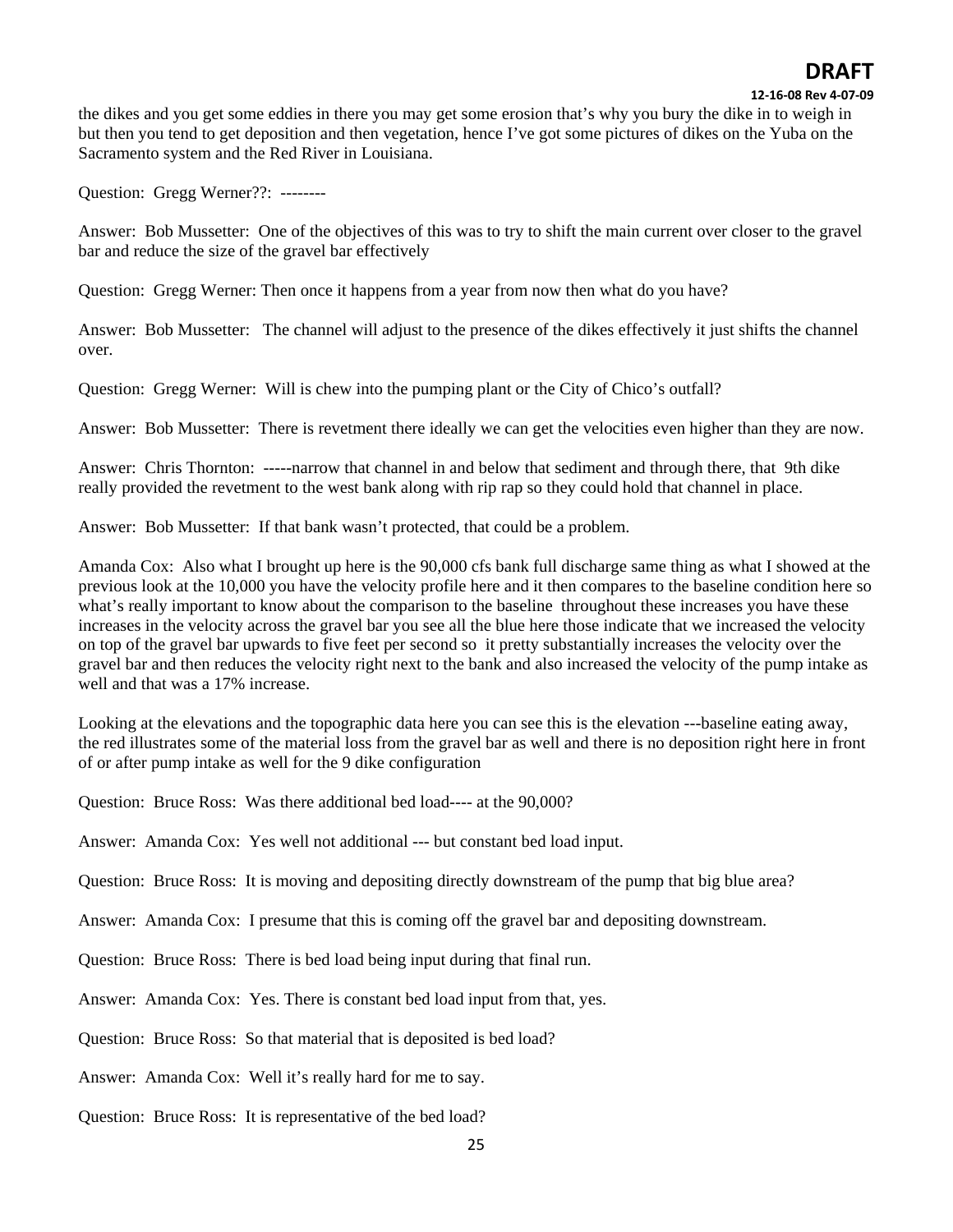Answer: Bob Mussetter: it would be bed load

Question: Bruce Ross: Rather than sand?

Answer: Bob Mussetter: Right.

Amanda Cox: To summarize the first option we investigated the 4 dike fields for protection against the west bank erosion redirection of the largest velocities to the center of the channel and creation of the downstream gravel bar migration and all of the designs achieved that to varying degrees some of them protected the west bank and not necessarily increased the velocities at the pump intake but essentially the 9 dike configuration came out to be the most suitable for the project objectives it increased the velocities at the intake 17% there was no --- velocity increases over the gravel bar and then also provided the bank stability to the west bank and at both the high and low flows.

So the second option we looked at was the dredge channel configuration

The first dredge channel I talked about starts upstream of the gravel bar and terminates right in front of the pump intake seen in the model here. Trapezoidal cross-sectioned, 12 foot bottom width, 2 to 1 side slopes and the invert was located 5 feet below the minimum level.

When we first started testing this when we turned it on it was probably like a couple hours into the testing in two to three hours that we noticed that it pretty much already filled in and we had to stop the testing and re-dredge it and start again so that we could go back and what we wanted to do was to observe the velocity at the intake over a long duration so we rebuilt the dredge channel and set up ---- right at the pump intake and monitored the velocity over time there to see what was happening as the channel was filling with sediment

So you can see we start off with an obvious increase in the velocity from the baseline and over time that just deteriorated pretty much back to the baseline conditions

This is the topography after we shut down of the dredge channel 1 option and this is the difference between the before we started testing and when we shut down this is the elevation difference and the blue line that you see here is all the filling within the dredge channel this was run for about 50 hours we did notice that it was filling almost within the first three hours

Question: Jim Gaumer: What is the relationship between the time it takes the model to make the change to what would happen out there in the river?

Answer: Amanda Cox: That's a good question that's actually backed in my table summary, I meant to touch on that. the time scale for the sediment is 1 to about 60 so one second in our model is 60 seconds in the prototype 50 hours in our model would be 3000 hours in the prototype essentially 10 days at 90,000 cfs so I would have to make sure my math is correct. That gives you some sort of idea. 100 days thank you but there's that 1 to 60 field

Question: Eric Larsen: That's about 100 days at 90,000 cfs, right?

Answer: Amanda Cox: That's right. We let this run for 50 hours it certainly filled in before the 50 hours it took us that length of time to get all the velocity data and some of the other data we were collecting it is important to note that we observed it filling within a matter of 3 or 4 hours and so when you equate that to a 1 to 60 scale then you are on the order of about 10 days

Question: Eric Larsen: But the river out there doesn't run 90,000 cfs that many days. In the analysis a while back, there's not many days a year that the river runs at 90,000 cfs.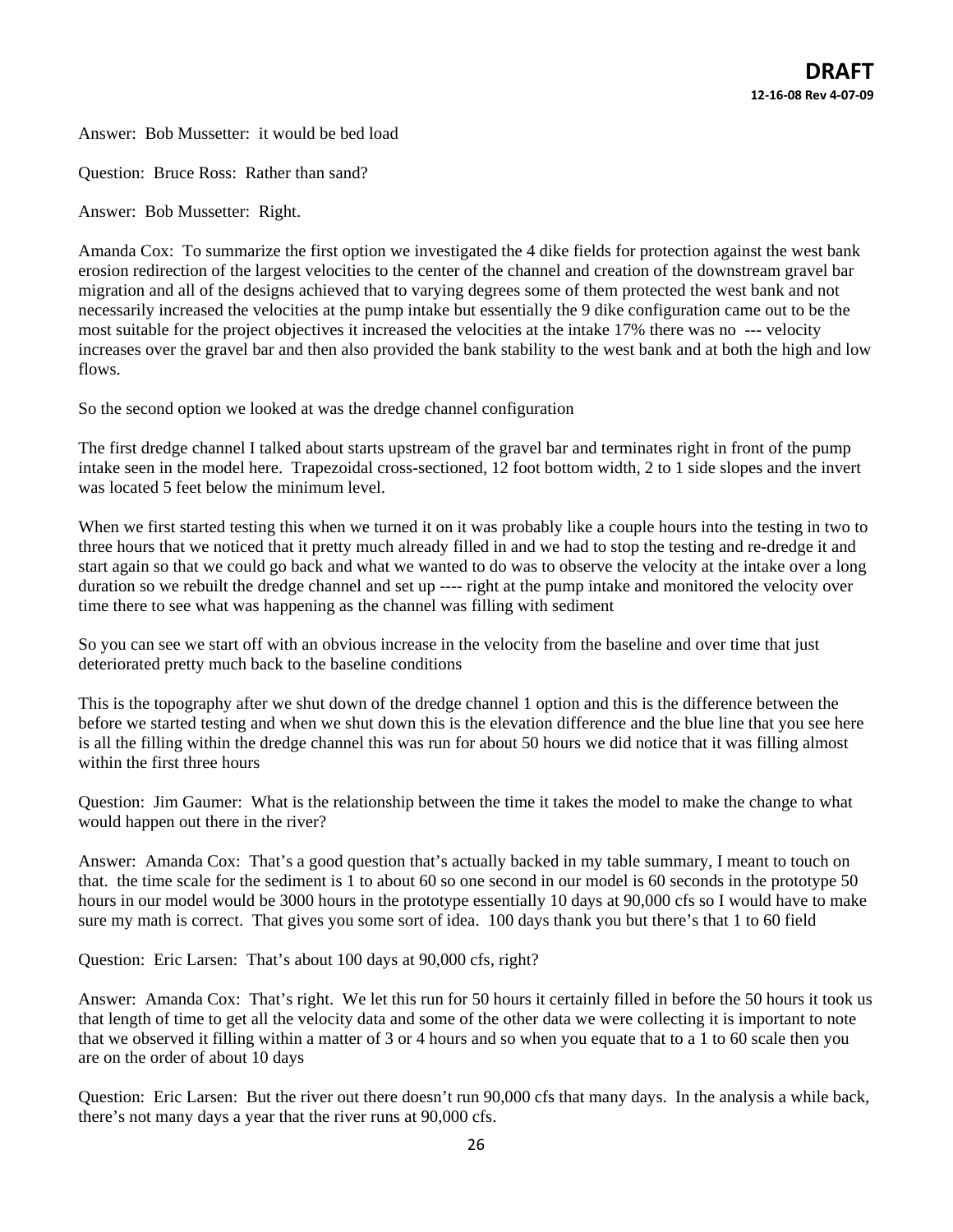Answer: Amanda Cox: I will say that even at the 10,000 cfs we observed it filling, I have some video showing it filling at 10,000 cfs. That's a good point.

Question: ???: So Eric at lower flows [can't hear]

Answer: Eric Larsen: [can't hear]

Answer: Chris Thornton: It would take more time and the same effect would be observed, it would just take a little longer at the lower flows.

Question: Eric Larsen: You did run it at the ----

Answer: Amanda Cox: we did run the topography data, what we didn't do is run it at 10,000 stop it and take topography data. We ran the 10,000 and the 90,000 consequently so this is the result of both of those.

Question: Eric Larsen: So it is a cumulative result?

Answer: Amanda Cox: It is a cumulative result of those two.

Question: Les Heringer: Did somebody do a study on how many times of year that happens out there. It happens December through April (90,000 cfs).

Answer: Bob Mussetter: I don't remember the numbers.

Answer: Bruce Ross: Once every two years for a day or two.

Answer: Eric Larsen: That would be the rule of thumb that flow by definition 90,000 would occur bank full is 1.5 yr occurrence interval which is typically a day or two in three years.

Answer: Bob Mussetter: It's about 1% on mean daily flow duration curve so average is about 3.5 to 4 days per year on average.

Answer: Eric Larsen: and what Amanda is saying that the model showed that it would take 10 days for that sedimentation to occur

Answer: Dave Sierperda: No, that's not what she said.

Answer: Amanda Cox: No. We observed sedimentation in 3 to 4 hours almost immediately with a 60 scale that like 240 hours in the model that's 10 days

Answer: Eric Larsen: It's 3 to 4 hours in the model and that is 10 days in the real world. I'm hearing that it runs 3 ½ days a year at that flow.

Answer: Bob Mussetter: That's a long-term average.

Answer: Amanda Cox: And again, you should be aware that these are just trends that you should be aware we have actual data from the dredging that we've done already that you guys have taken material in and out. that you guys have actually been taken out

The other thing that I would like to point out for the first dredge channel option pointed out the existing dredge channel in brown we dredged it down to the blue after 90,000 cfs it filled back into this pink line and after we ran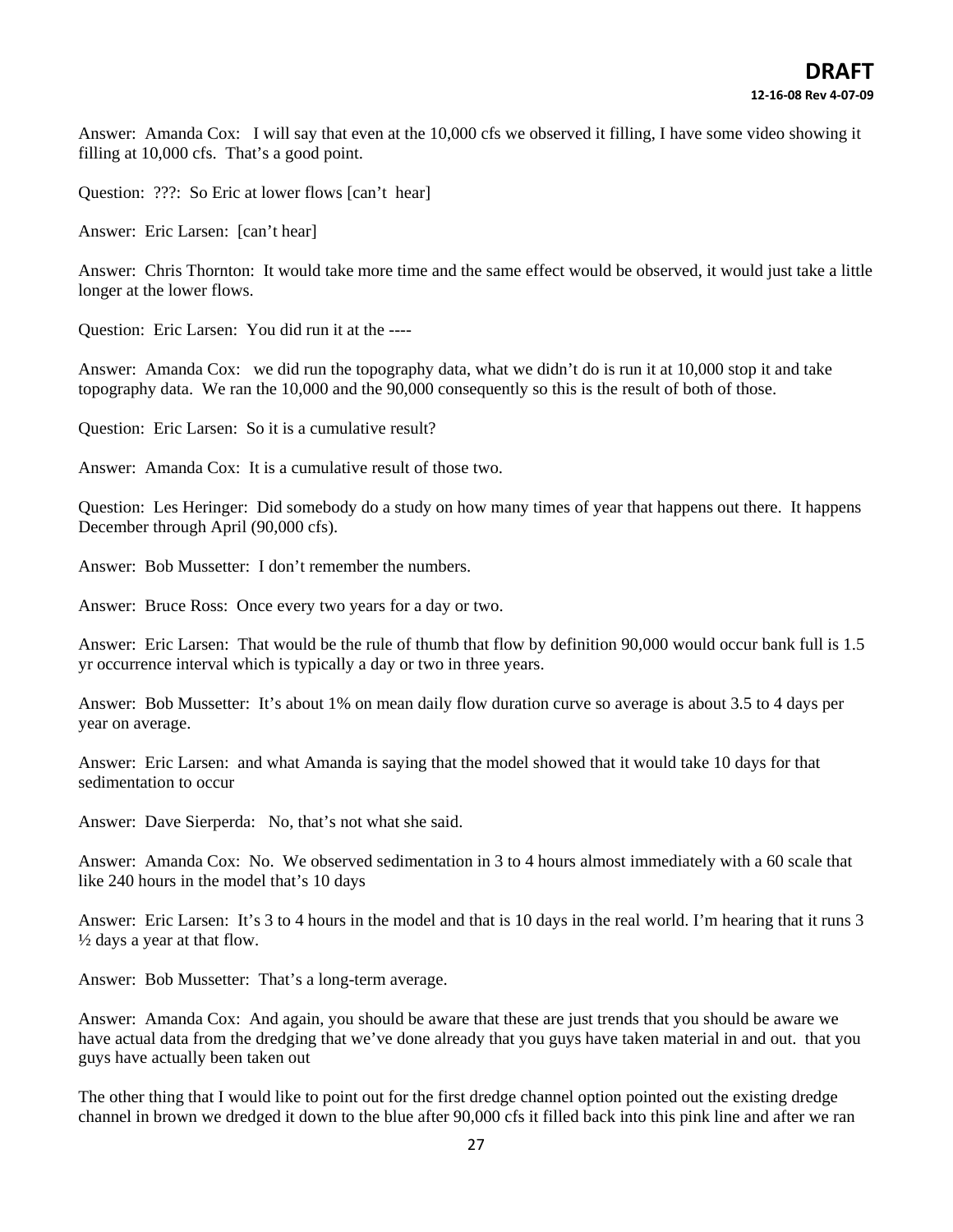145,000 cfs to see what that would do as well, we thought that might clean it out. After the 145,000 cfs it completely filled in and actually had a little bit excess material on it

The second dredge channel configuration again a surrogate channel as a future option of having this dredge channel installed once this whole gravel bar sort of superimposed over the top AK trapezoidal cross section 50 ft bottom lift 2 to 1 side slopes that is oriented perpendicular to the flow you can see here the elevation map and it filled as well you can see the filling there is just a small spot that didn't' completely fill in and I have another image here that shows that as well and this was the final constructed channel from our lydar data and this was the final channel after we shut down and the thaweg is still intact but the rest of the channel is effectively filled back in with material as well.

So to summarize those two dredge channel options the dredge channel 1 extended up stream the gravel bar terminated at the pump intake and the second dredge channel was the perpendicular dredge channel across the gravel bar

We evaluated them on their ability to maintain the design conveyance for the intake and both filled with sediment during testing and proved inadequate in meeting their design objectives for the timeframe

Question: Eric Larsen: Especially with the Option 2, the east to west connection end- is the modeling saying that the channel would fill in every winter and you would have to redo the channel like some other pumping plants along the river? Would that fill in multiple times every summer?

002-003421

Answer: Bob Mussetter: We really just looked at the 90,000 cfs and the 145,000 cfs as well it was a rather slow filling but it did fill in I would have to look back at the times one was slower at 100 hours

Question: Gregg Werner: So later flood flows had the same effect?

Answer: Amanda Cox: Yes it did not fill as quickly as the first one because the velocities are rather low across that section of the gravel bar but over time it completely and effectively filled back in there was that one little spot that didn't fill in but your conveyance through that channel was completely gone

So the third option of the intake relocation the idea was to find an area less susceptible to sediment accumulation and the one that we looked at was approximately 650 feet downstream from the current location

So to consider this as an alternative we collected velocity data right at that location compared that with the existing velocity data that we had for the current location and compared whether we had a larger velocity there to see if we had less deposition.

We found we had a value of 8.66ft/sec reported at the post intake relocation site compared to our 4.83 f/s greater than the current location and that site had about 80% greater velocity than the current intake location

We noted that it would require an evaluation of the west bank stability to determine the long-term operations and sustainability for that location of the gravel bar migration

So in conclusion we evaluated the three different options in the physical model the dike field, the dredge channels and the intake relocation

Option 1 the dike field with the 9 dike configuration produced conditions best suited for accomplishing the study objectives that we had specific to the hydraulic modeling it decreased the velocity along the erodible west bank and a 17% increase in the velocity at the pump intake and also had notable increases in velocity across the gravel bar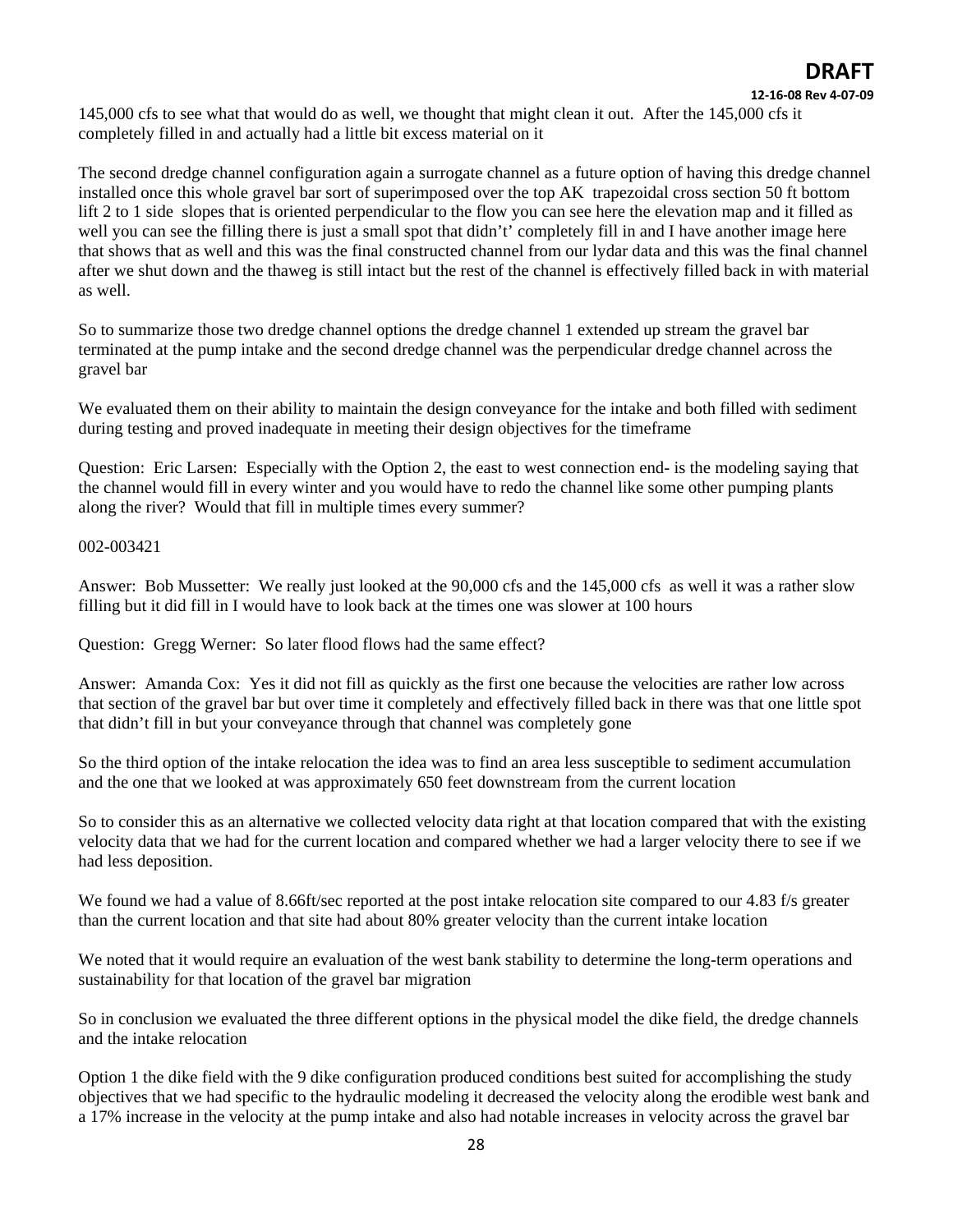The dredge channel options were both observed to fill with sediment and both did maintain the design intake capacity

And the relocation site we looked at one relocation site and the velocity there was reported at 80% greater than the current pump location velocity.

Question: Paul Ward: Amanda, I think this was answered by Bob (Mussetter) or Mike (Harvey) your model did not discuss what amount of maintenance would be required on those channels and how often that would have to happen I presume all is says is that it is not a self-maintaining channel is all your model says is that correct

Answer: Amanda Cox: That's true

Question: Paul Ward: It has nothing to do with the ultimate maintenance and how it affects the intake passage in other words you did not make an estimate of how often or if the ranches went out and dredged that channel after the 90,000 event or the 50,000 event or whatever

Answer: Amanda Cox: No we did not and it's a little trickier when you're comparing this type of ---- because we are running one flow rate continuously have the full dynamic rate to flow rate with that perspective

Answer: Bob Mussetter: I think what this says is that pretty much every year after the winter flows you would at a minimum you would have to go back and clean the channel almost every year and it's a stochastic thing it depends on the full season it happens some years it may be low flow and you may not have to do it and other years you wouldn't get by for very long.

Question: Paul Ward: The other question I have did this model have any input from Big Chico Creek.

Answer: Amanda Cox: We actually had a set up so that we could but were told that it was not significant at 90,000 cfs we did not end up using it

Question: Paul Ward: in the gauge of your model it isn't but the mouth Chico Creek is there and it will always be there and so there's some impact from that and what the ultimate maintenance might be on that bypass channel

Answer: Bob Mussetter: on the lower portion of that channel but upper part across the bar is not going to have any effect.

Question: Bruce Ross: I think you said the bypass channel took 3 to 4 hours to fill that we back calculated as 10 days natural time which could be in the range of three years on the average but then you said it took substantially longer to fill in the 90 degree channel?

Answer: Amanda Cox: It did take considerably longer to fill that one in just because the velocities across that are lower and it's not localizing as much material. The problem is we only modeled the 90,000 – we observed filling even at the 10,000 and unfortunately at that time we did not document it – it would have been nice to document it but it would have been nice to run a couple hours at the other flows to provide that information as well but we did visually observe it filling at the other discharges too

Answer: Bob Mussetter: The other thing to remember about that perpendicular channel is correct me if I'm wrong but it tends to fill from the channel side back so once it blocks the mouth of it you have a problem

Answer: Bruce Ross: If you look at the boat ramp at Woodson Bridge which is built across the bar and you have to clear that every year.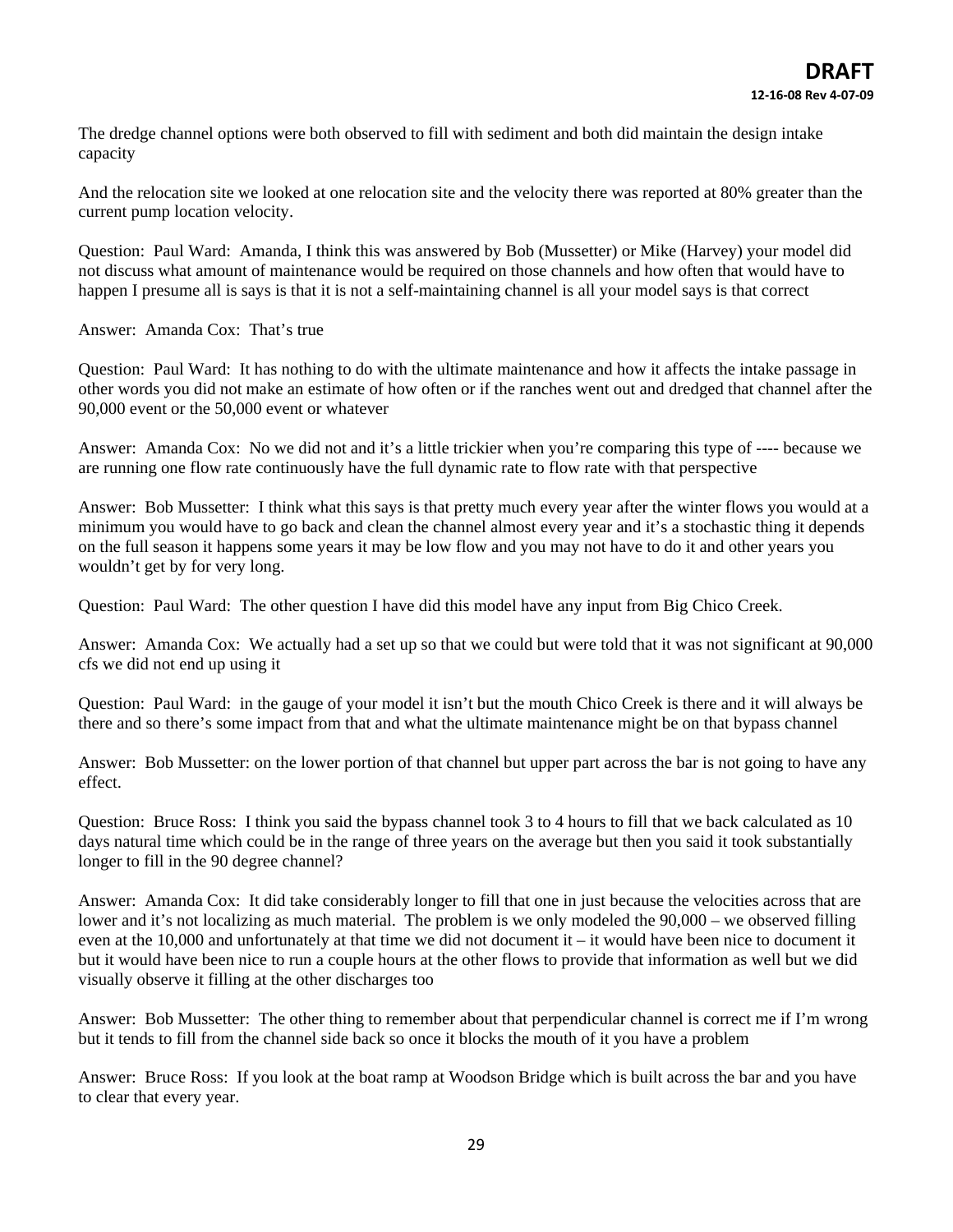#### **12‐16‐08 Rev 4‐07‐09**

Question: Paul Ward: But Bob (Mussetter) that's where Chico Creek would have an impact because that channel is right there where Chico Creek sits also

Answer: Bob Mussetter: That could be the only thing is under that scenario the assumption is the gravel bar is migrating down and so now it's just covering that whole side of the channel so the question is where would the mouth of Big Chico Creek be under those conditions.

Question: Paul Ward: That's my question.

Answer: Bob Mussetter: It's probably going to short circuit and go out to the river upstream from you

Yantao: Dredging a channel cross the bar is not an option because this is only a likely scenario 20 to 30 years down the road. In order to realize this scenario we still need to consider a solution before this bar goes that far.

Question: Paul Ward: I guess I need to understand it more.

Answer: Yantao Cui: what you are thinking of is dredging a channel across the bar directly to the intake but currently the bar is still upstream of the intake. In order to be able to dredge the bar, we will have to wait for it to move downstream to be directly west of the intake. That will take 20 years or so and we have to think of some kind of solution before that happens. With that, just think dredging across the bar to form an approaching channel to the intake does not form a realistic alternative.

Question: Paul Ward: 20 years is just an estimate and not conclusive?

Answer: Mike Harvey: The point of this and maybe what is confusing is to have shifted the bar down over the pumping intakes would take a huge reconfiguration of the model and so we did it basically by analogy –we said OK there is a situation and what we are really interested is not the specific solution arrangement its if you do a certain thing on that bar specific thing on that bar what happens.

You making an assumption, which by the way we think is a valid assumption, that if the bar had moved down in whatever time it takes so it totally buries the intakes and the fish screens, you get would the same effect with a dead-end dredge channel as we modeled up there.

Answer: Bob Mussetter: But to just amplify Yantao's point before you get conditions set up down here where this would even be something you would consider doing the bar has to completely shift down through that we could argue all day how long that's going to take but the problem is for Les and the pumpers what do they do in the meantime while we're waiting for that condition to get set up we have to somehow get the pumps viable so that is why Yantao is saying this is not a viable option

Question: Kevin Foerster: Amanda I probably missed you saying this but on option 3 with the relocation was that modeled with the toe rock in place on the right bank, on the west bank and was that modeled with erodible soils?

Answer: Amanda Cox: It was but the one thing that is a little deceiving is that there was the toe rock was in place essentially the whole bank was revetted in our model I did not go into a lot of detail but we had a hard boundary and then we put the bed material on top of the hard boundary and so one of the things that for that pump relocation that I talked about is that you have to pay attention to how stable that west bank is across from this new pump relocation site because our model was not going to model any erosion on that west bank ----- So this was revetted and so all of this is effectively revetted in our model. So that's why I'm being cautious in saying yes the velocities are greater but it still should be looked at closer and I know they did.

Answer: Bob Mussetter: There is an issue that we looked at that we haven't presented but I can show you the figures if you want to look at them. The question was if they assume rigid bank line in their run so the question is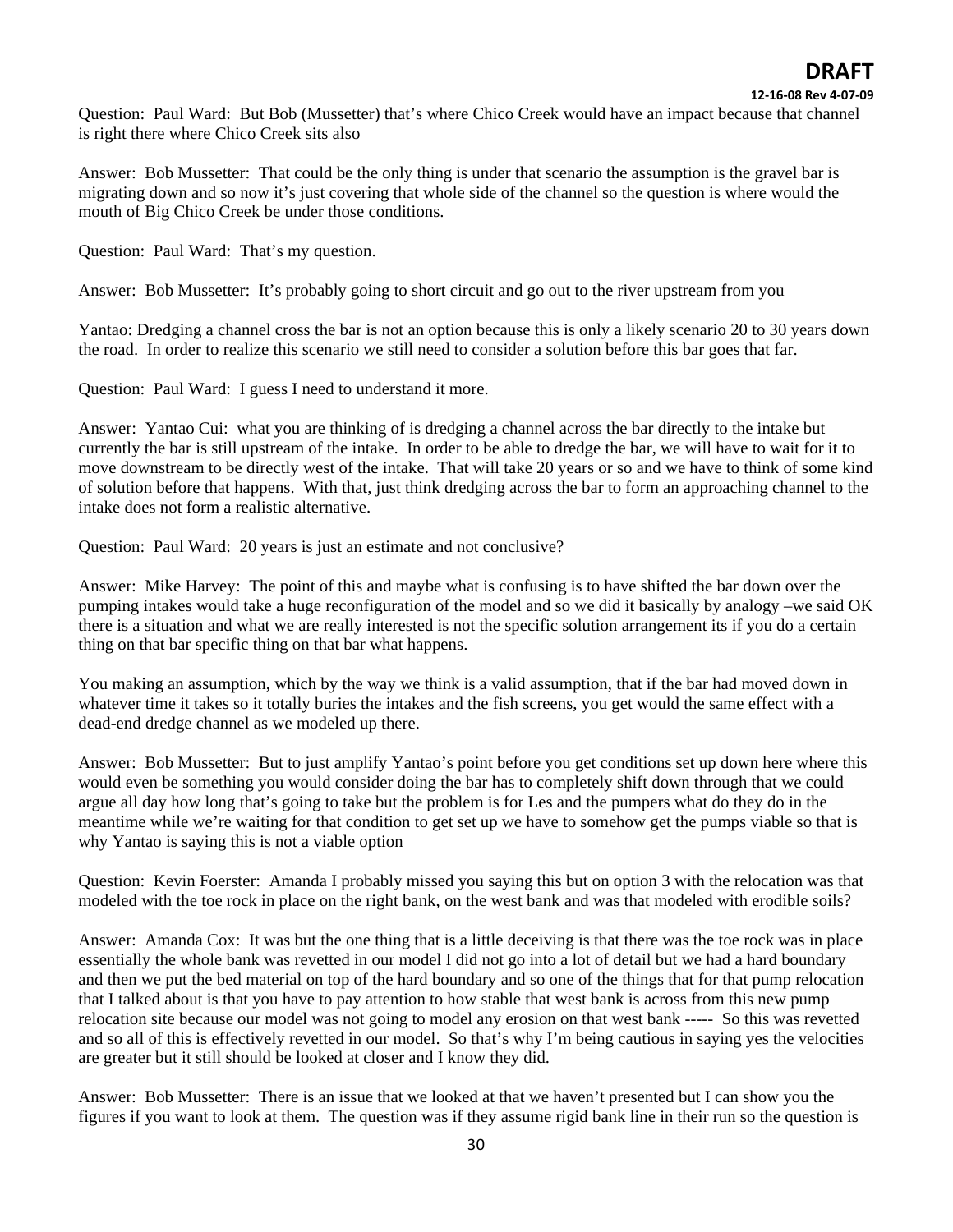#### **12‐16‐08 Rev 4‐07‐09**

over time even if we leave the toe revetment in there what's going to happen to this part of the bar if this continues to migrate down or whatever, can this erode we went out and collected some detailed sediment gradations on this bar and looked at the model results and in fact at 90,000 type flows you have high enough sheer stresses along the nose of this bar that it can chew away at that so over time this is going to widen out

Yantao Cui: That's why the City of Chico is relocating their outfall.

### 002-00-45-56

Question: Bev Anderson-Abbs: In your 9 dike configuration, I could be wrong about what you said, but it looked like you were going to deposit below the pumping plant. Is that what you said?

Answer: Amanda Cox: Yes.

Question: Bev Anderson-Abbs: So if there is deposit of that material below the pumping plant how is that going to in turn effect the City of Chico outfall which is below the pumping plant and would it back up and effect the pumping plant?

Answer: Amanda Cox: That's a good question. You have really high velocities in this area it's really hard to predict what's going to happen right here in our model because we don't have ------- rigid boundary, I'm not sure how that would affect the City of Chico. I would expect that most of this would move on through I'm not quite sure why this small deposit is there you still have a very restricted reach there with high velocities and that's one of the high velocity zones, like I say if you go to the 9-dike configuration so if you are looking at the velocities, I guess there is just that one little spot there that's blue but in general this is a high velocity zone so I'm not sure if that's an anomaly but you're seeing it in both in the velocities and the deposition patterns.

Question: ??? It's not on one of your cross sections either—it occurs below it so how do you measure the velocity there and interpolate between the two cross sections.

Answer: Amanda Cox: We took a measurement from some specific sites down here. We were asked to take a measurement from the current Chico City outfall and I think that's what you're seeing.

Answer: Bob Mussetter: I think the key point is that bar formed there but it doesn't progressively fill over time it just doesn't keep building up and up and eventually -----

Question: Bruce Ross: I think Bob (Mussetter) though maybe as a result of the fact of a rigid boundary on the opposite side in the physical model exactly opposite at that and you've got velocities according to that velocities high enough to erode material that you've already said are erodible so under real world conditions even with the 9 dikes I look at that and go you're still the model show you've got deposition there when you have a rigid boundary you've got a soft boundary there with velocities high enough to erode the west bank then you're going to go you have an increase potential of deposition at the pump location

Answer: Bob Mussetter: But with the dikes in place its different from the when they modeled it they didn't have the dikes in here so you have higher velocities along here that  $9<sup>th</sup>$  dike does tend to change the current so that you're not having such a tendency to chew away right on the nose of that bar

Question: Bruce Ross: Yes but your red and yellow only come down a couple hundred feet and then you pick up your blue and green and that's actually increased velocities against that bar even with the 9 dike

Answer: Amanda Cox: One thing that I want you to know is that we have a rigid boundary in the model so we're limited as far as what it's going to show in erosion patterns it's showing some deposition but the erosion patterns are somewhat limited in our model and certainly in areas near the pump intake, we would scour down to our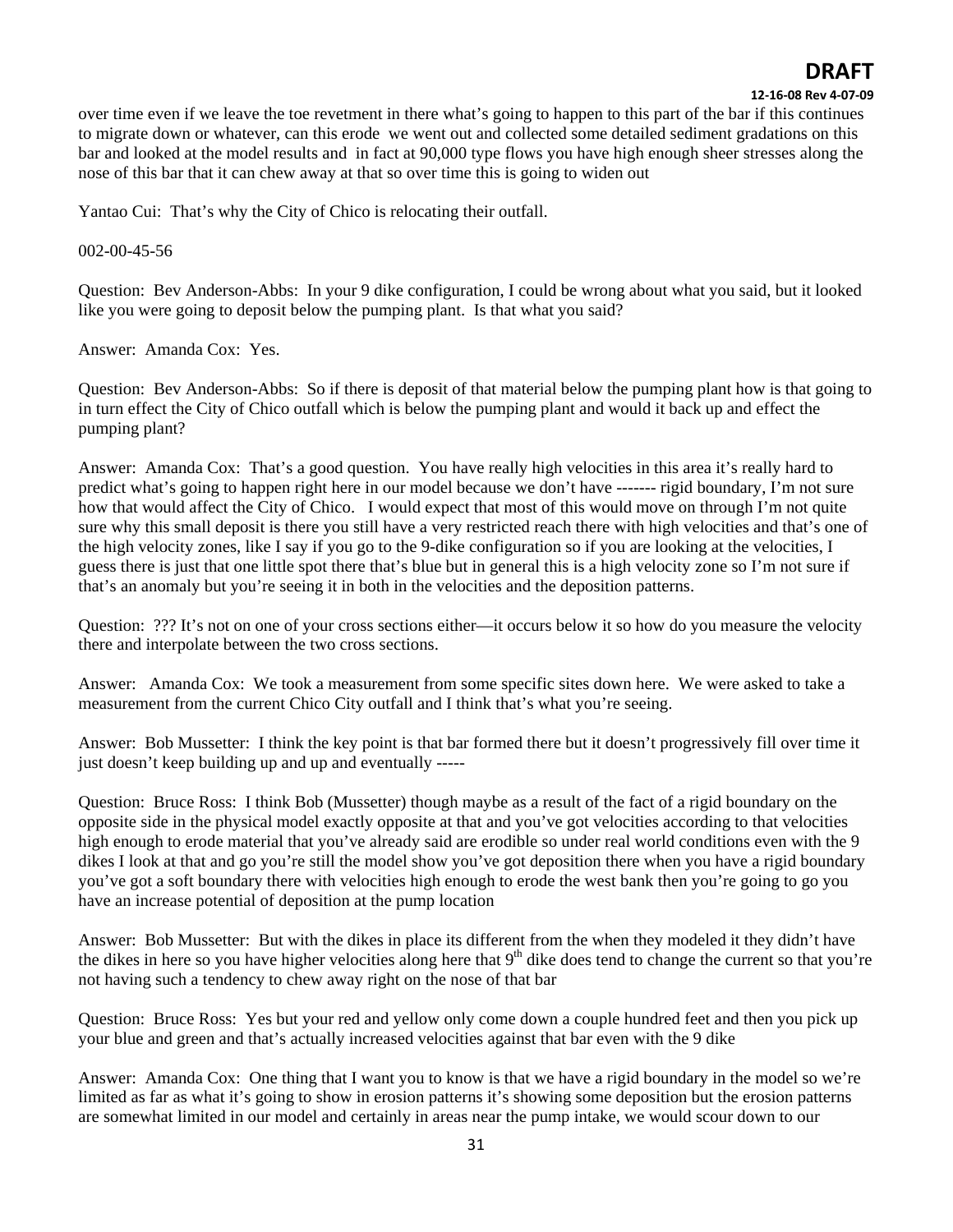#### **12‐16‐08 Rev 4‐07‐09**

original boundary so we are showing little or no deposition or erosion suspectedly zero that's just because it gets down to the rigid boundary in the model so it's possible if you scour this out to some extent that would have an influence on that as well

Question: Eric Larsen: To follow up with what Bev (Anderson-Abbs) was asking, the other day on the conference call with the Tech Team I brought this up for Bev's (Anderson-Abbs) benefit as I recall with the 9 dike configuration there was some sedimentation some sand that dropped out at 10,000 cfs. That was in the report.

Answer: Amanda Cox: No, that's not the case. All of these are cumulative things we wouldn't have stopped at 10,000 cfs and noted that and ran the 90,000. there was just one that noted that position and that was the extended dike condition and I think that was from the 90,000.

Question: Eric Larsen: We have it in our notes and maybe our notes are wrong. It was discussed the other day and it was described that it wasn't a problem to have sand deposition there because it would be blown out

Answer: Amanda Cox: By the sweeping velocities. I'm not sure where that came from we did not see any deposition at 10,000 we are actually at 10,000 cfs at our model we can't lose sediment at 10,000 cfs Effectively the sediment in our model doesn't move at the 10,000 cfs condition the way the gravel bar material that we are modeling, the bed material ------

Question: Eric Larsen: Actually I thought you said before when we were doing the dredge alternative you saw it sediment in at 10,000 already?

Answer: Amanda Cox: Yes at that one we did see it fill in because there is this acceleration into the dredge channel but yes we did see movement at that but in these dike conditions we didn't see movement. What's happening in the dredge channel it channelizes right in the dredge channel you see higher velocities for the 10,000 for the dike configuration we didn't see any real sediment movement for the dike configuration that's a good point but at the 10,000 we did see that there is differences.

Question: Eric Larsen: There is a difference. I understand that the other thing that we discussed was that the notes say and I imagine that I can go back and revisit the notes. The notes say that there was a slight negative velocity in front of the pumps at 10,000.

Answer: Amanda Cox: There is but that conditions exists currently as well. For the baseline conditions, let me go back to the baseline conditions and show you, I guess I don't have the baseline for the 10,000 conditions. Let me show you this one so you can see effectively that we are right at pretty close to zero but if you look at the change --- -- from the baseline condition of I think there is a slight increase in the velocity you're right in the negative .3 to the .3 condition. Does that make sense [Bruce Ross commented that in the text there is a -.46 for both the baseline and the 9 dike] so there is effectively no change. Does that make sense? You are in this eddy almost.

Question: Eric Larsen: The further question that I want to follow up and you guys can help me here-is the question of that satisfying fish screen conditions. I think there was some notion that it did satisfy fish conditions and there was some notion it didn't satisfy fish conditions I wasn't clear on that Dennis can you help me?

Answer: Dennis Dorratcaque: The criteria for fish screens calls for the velocity movement parallel to the screen depending on whether you're talking about national marine fisheries from California up to two times the approach velocities so at full pumping the approach velocities is about .3 so it needs .6 to get by it and the idea behind that is to keep fish from being impinged on the screen and it's also got to do with length, how long can the fish swim away from the .3 as it moves by.

Question: Eric Larsen: So the length of the screen matters then?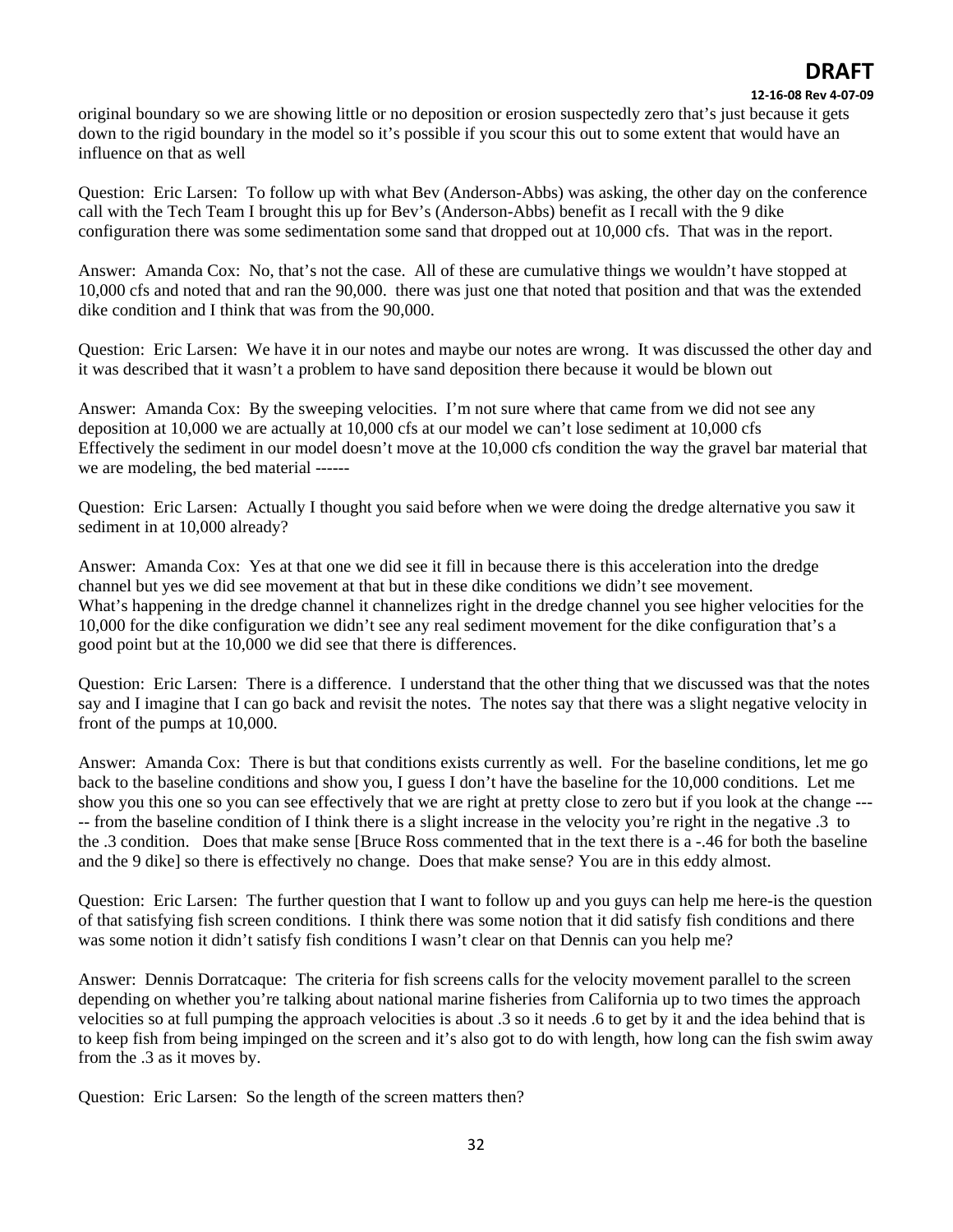#### **12‐16‐08 Rev 4‐07‐09**

Answer: Dennis Dorratcaque: Yes the length matters. The screens are 15 to 29 ft long each, the cylinders so with the .5 or the .6 moving back and forth by it I don't consider it to be a problem and so for salmon California did studies back in the 70s for the peripheral canal which indicated that at a .33 fish could avoid a screen indefinitely.

Question: Eric Larsen: No matter what the approach velocity is?

Answer: Dennis Dorratcaque: For an approach velocity as low as .33 or lower the fish could avoid that screen they are strong enough to avoid it indefinitely.

Question: Eric Larsen: So then the reverse eddy and the negative velocities don't seem to be a problem.

Answer: Dennis Dorratcaque: No I would say it doesn't affect it at all as far as fish impingement is concerned on the screen.

Question: Bruce Ross: Would that also be true on the dredge bypass channel? Because there we had a ----

Answer: Dennis Dorratcaque: But the dredge bypass idea that came up as we were going through our process was at first dredge a channel that flow by the screens and that was option 1 and as the bar moves down continually keeping that open might be a more costly option so perhaps as the bar came in front of the intake you could build a dredge channel straight out to the river . the idea behind the dredge channel is we don't want a dead end there for fish so going straight out to the river with a dredge channel that channel had to be large enough for fish who are at the screen to swim against it and have a way out back to the river so that's why that channel is so much larger than the one that is flowing down from above So it was like a two part thing to keep it open with the flow by and as the gravel bar got too massive in from of the screen it would be to dig this other one as a backup option later. like we discussed it is almost impossible to predict how much sediment you would have to take out every year or how many times a year in order to do that but as soon as it fills in on the option that goes out directly to the river we are then violating the .33 flow in that direction if were pumping at full flow at the intake.

Question: Dave Zezulak: I was just going to ask the rates of the pumping plant and the sewage outfall were that considered at all? The values of the pumping and the sewage outfall during your test?

Answer: Amanda Cox: We did not simulate the pumping or the sewage outfall during the test.

Questions: Dave Zezulak: What is the normal rate when the pumps are on or when the sewage is flowing? What's your outflow?

Answer: Tamara Miller: 700 gal per day right now, that's about 10 cfs.

Question: Jim Gaumer: If I understood you correctly, the dredge channel at certain flows the sediment will block the channel. What I'm wondering what if the water goes down and the channel is now filled and I would assume that then prevent you from getting water to the pumps, then you would have to go in and dredge it. You don't have the luxury of waiting until summer time in order to go in and dredge and I would assume right after the water went down you would have to get in there right away and dredge it and I understand that you can't get in that river channel during the winter time I think from October to whenever, you can't be in the active river channel. How do you maintain that dredge channel during the period of time when you have to have the water?

Answer: Chris Thornton: That's why it's not a great option.

Question: Paul Ward: I guess again counter to that is if you incorporate that with the mouth of Chico Creek and some have some sustainability there and I think one of the points Dennis (Dorratcague) back on your fish screen criteria the .33 is not the channel velocity on a dead end but it's much lower than that for the average channel velocity that's the screen intake velocity. but if the agencies were willing to relax that standard based upon time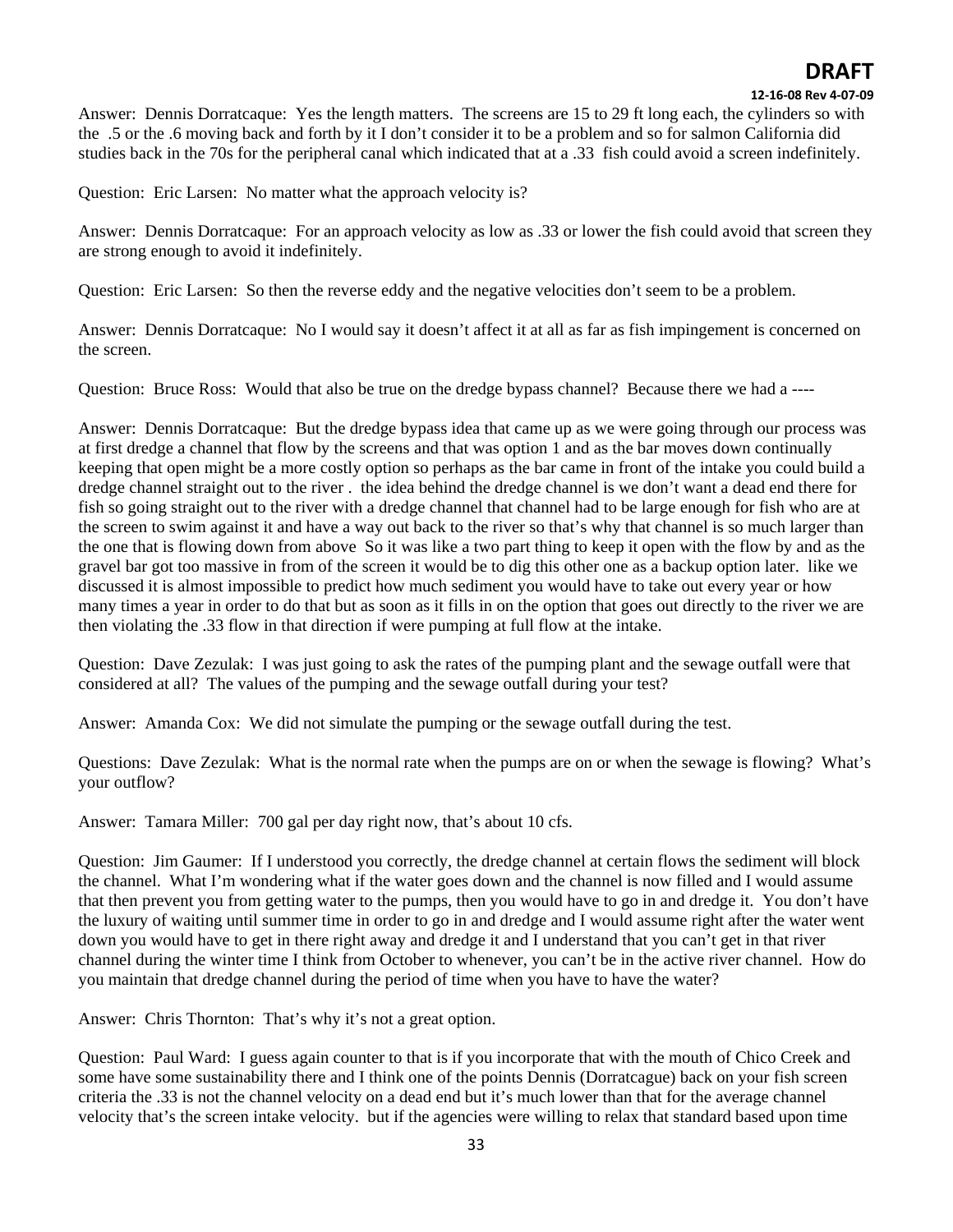#### **12‐16‐08 Rev 4‐07‐09**

and the size of fish in that channel that will clearly change what this issue in terms of size, timing and amount of maintenance and so I think there are some options if we just look at the rigid standards that give you the certain cross sections it's very costly.

Answer: Dennis Dorratcaque: That's right. Options 1 and 2 were developed assuming was that there is no relaxation of agency fish criteria.

Answer: Mike Harvey: ----As a panel we have been pretty resistant because the possibility is really not a solution it might happen it might not happen. If there were some assurance that that could happen then the general consensus has been that we would consider that more as an option but at the moment five years down the line we see no movement to relax the criteria so in terms of an option we don't believe at this stage that it's a viable option

Question: Paul Ward: I understand that Mike and I agree and that's why its incumbent upon the regulatory agencies to step up I assume when that's going to happen when we see what the bottom line cost is for all these various pieces but "m a little concerned that we're dropping this dredge option because it doesn't work physically and there's a lot of permutations of that assuming that you might get some help from the agencies on standards that would help make that the cheapest and most effective option still in my mind

Question: Mike Harvey: Howard, do you think NMFS would

Answer: Howard Brown: This is something that we can discuss with our engineers it seems like it would be somewhat of a challenge but it warrants at least bringing further discussion up in context of the cost of this but long-term I think you also need to take into account the long-term O&M costs and the long-term O&M permitting issues that come up that are associated with continually coming back to open up that dredge channel from a permitting perspective it has to be well thought out and I image over a 30 year period it would have to be revisited a number of times.

Eric Larsen: Just another thing to throw in I don't have this particularly clear in my mind but if there were some dredging to occur and the bar continues to move at some rate around 100 ft per year the bar may clear the whole situation if it moves a 100 ft per year. Its within the mid range of our estimates of 60 to 140 and its 2000 ft long. It will be 20 years before the bar clears the site and disappears from view and is no longer an issue. So after 20 years there is no longer a have to deal with dredging path to deal with it. So there are creative ways to look at it.

Bob Mussetter: Let's think about the reality of what's going to happen here why is that bar here so long as this bank line stays the way it is and this is vegetated this is an eddy zone basically that's always going to be deposition the bar is always going to be somewhere in this area and it will continue to build downstream what I hear you suggesting Eric unless I'm misunderstanding you if we just leave it alone for awhile eventually all of this stuff is just going to go away and we'll be back with the bank line over against here.

Bruce Ross: Actually if you go back and look at the 1980's picture the top of the bar is 1500 higher than it is now the state park land at the mature riparian forest they've lost 100 to 150 feet in to it the apex of the next bend upstream has cleared the end of the rock at river road so yes in fact that is an eroding bank now the top of the bar is eroding the whole thing moving down stream as a unit

Eric Larsen: That's what I thought the argument was if it was going to stay there, great! We can move the plant downstream 600 ft or 700 ft and move the intake down 600 ft or 700 ft and the bar won't get there. The bar is going to stay there. Now, I'm being facetious and that's a little argumentative so let me pull back to be more clear. The bar wasn't there a number of years ago and it has moved down into place and I think it is highly likely that the whole bar will move downstream. Yes, and I image that someone could disagree and I'm hearing you disagree.

002-010621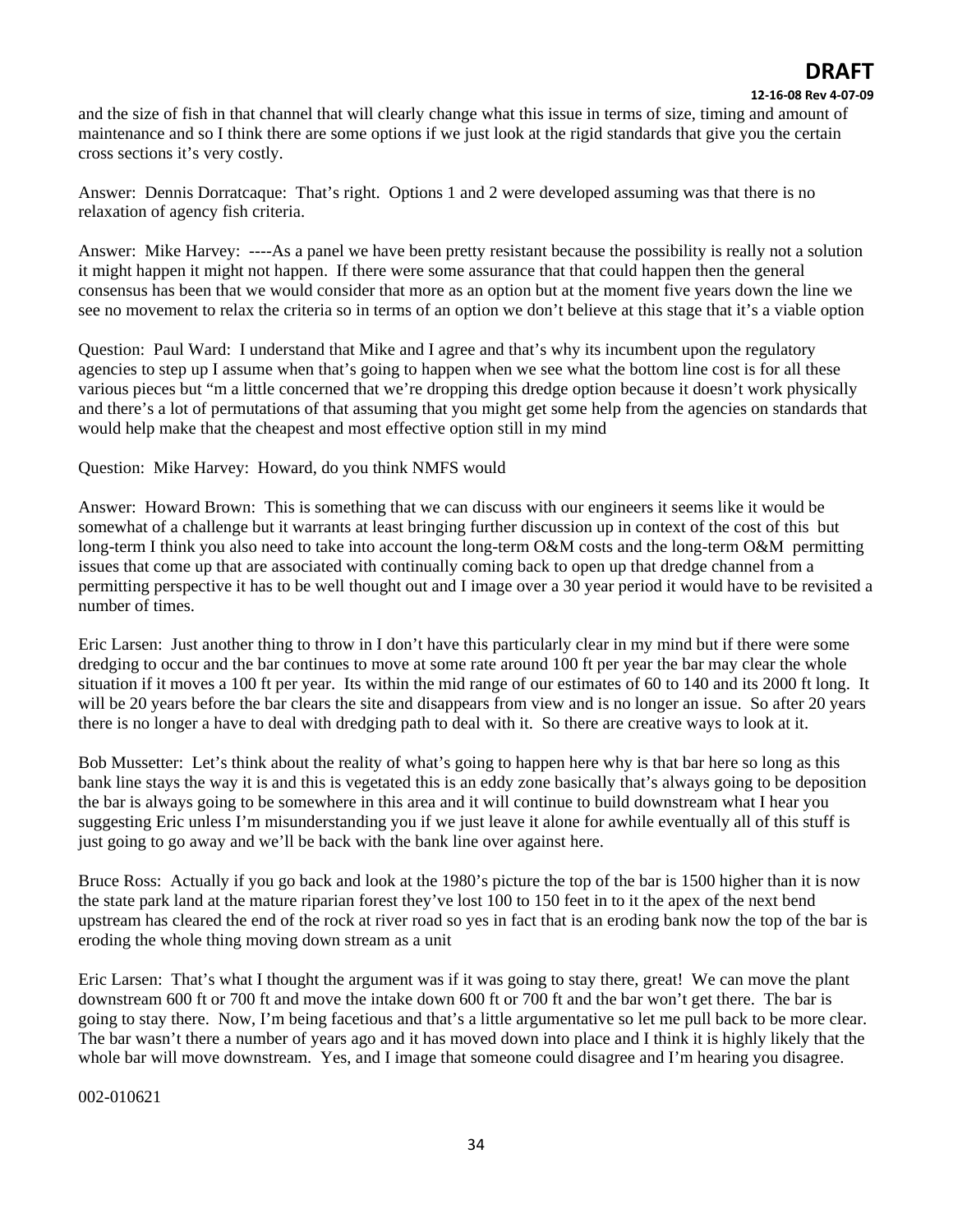#### **12‐16‐08 Rev 4‐07‐09**

Yantao Cui: I probably disagree. I think it is safe to say that this is a situation with a lot of uncertainty. Now that the west bank is going to the west, the only way for this to become reality is for the west bank to come back so that the river will the same alignment as today. But I'm not sure the west bank is coming back. In terms of the size of the bar, let's not forget the dredging that has occurred in the past years. I think we tend to over simplify things while we try to formulate a solution. I can't buy that the river will certainly be back to the location.

Eric Larsen: It's only a possibility the current intake can be reused in the future.

Amanda Cox: Like the image from 1969 that shows that gravel bar as a little gravel bar -----

Eric Larsen: I did a study in the very first report and it migrated downstream and we tracked the rate of migration downstream

Amanda Cox: I thought ------it just extended downstream. I don't know if its ever really detached itself from the bank I'm not sure about that

Eric Larsen: The gravel bar has moved down, no doubt.

Mike Harvey: I think the thing we have to think about is the genesis of that bar and the future behavior of it are an area of uncertainty if you take the old adage what happens in the past is probably the best indication of what will happen in the future and that I don't think anyone can basically argue against that what it would suggest is that bar system will be downstream. what worries me about that though as that's the only way that's going to happen is that where that bar has moved down and studied it Eric (Larsen) and Yantao (Cui) did and I believe you looked at it as well Bruce (Ross) is where the bar slide down the system we didn't have commensurate erosion of the opposite bank its more or less kept a straight line down through there what we have now is a significant deflection of the bank to the west its somewhere between in a 10year period somewhere between 350 and 400 feet. Now the question is in my mind and we've also as someone also just pointed out we've taken 300,000 tons out of that [bar] in a 6 to 7 year period which means effectively we slowed the process down because what we've done is taken out the sediment load which is driver basically for change so the question we have to focus on is this bar going to just slide on down at some rate or is it in fact the start of what we might call a point bar in other words it remains reasonably anchored and as Bruce (Ross) has just said the bank is moving west and south and so this will grow with it and stay attached over a long period of time that to me is sort of the big area of uncertainty and I'm not sure that we can answer it. Eric's (Larsen) model does show that this essentially staying pretty straight going through there we really don't have a tool for this one. Eric's (Larsen) model is not a tool to actually investigate the movement of the bar on its own as an alternate bar series?? We've asked Eric (Larsen) to do that as a group and what he's basically said is that's not what my model does and so I think this is where the crux of this lies at the moment what is the probability or if you like the flip side of that what is the uncertainty regarding what that bar is going to do in the future. We've got two options it's either going to keep moving down at some as yet undetermined rate -- as yet some have not agreed upon rate or it's going to fix in and be a much larger feature that moves west and south over time and either way regardless of what happens it's not good news for the intakes or the outfall.

Eric Larsen: It's not good news. I think Mike summarized the situation well and one of our tasks is to deal with what the situation is. It's a good place to stop. I think this is a small detail, Yantao(Cui) and I did (Yantao (Cui) mostly) did try to use another theory to predict the movement of the bar -- there is a theory out there that will do it and we both think it to be inadequate.

Yantao Cui: It doesn't work here.

Eric Larsen: It's too complicated here I think Yantao (Cui) summarized it well.

Mike Harvey: I would like to add one more point that we flipped over pretty quickly what I think is important with respect to the relocation options on the bar on the pumping plant. On the physical modeling as Amanda showed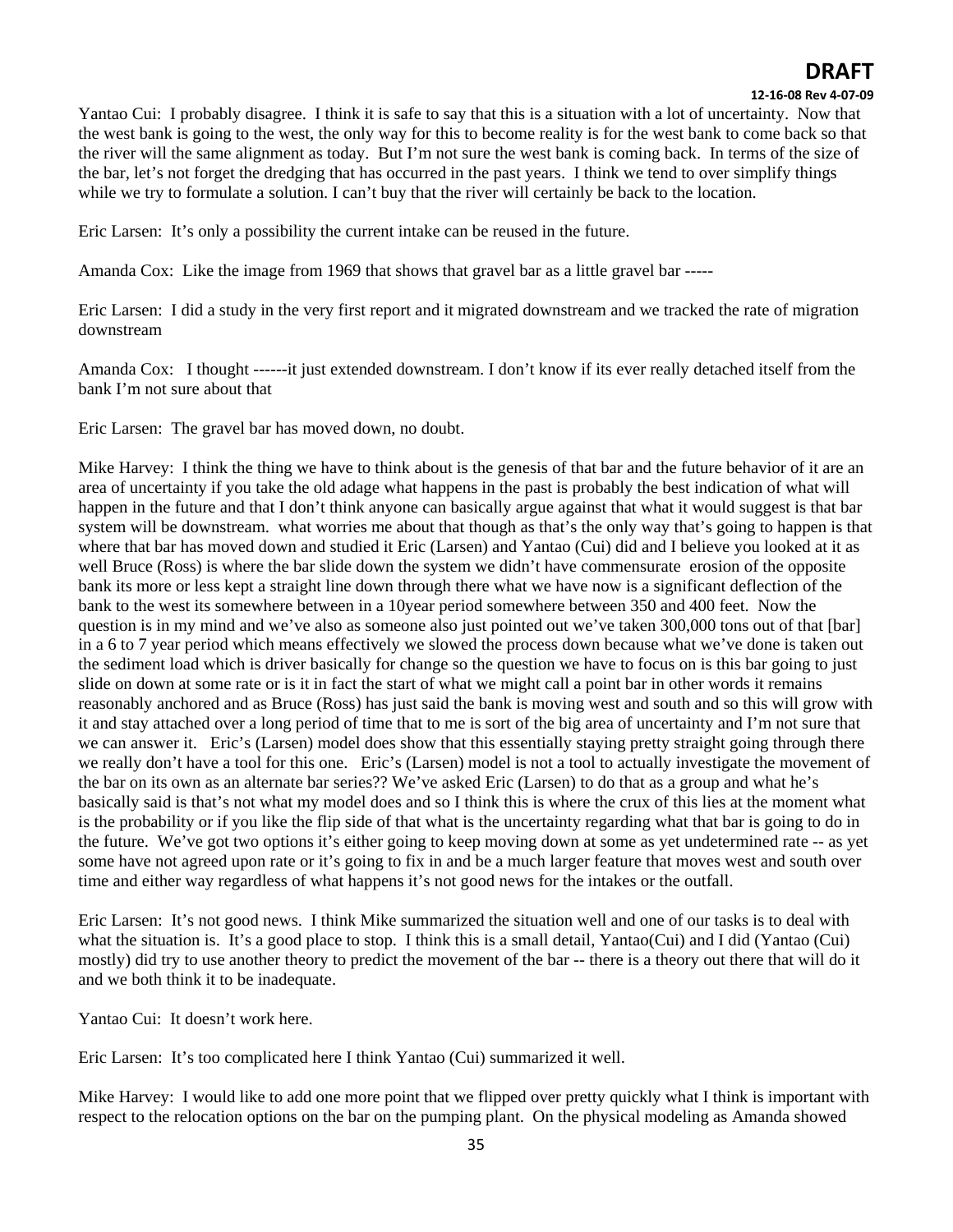#### **12‐16‐08 Rev 4‐07‐09**

basically if you move 600 feet or so downstream you get improved velocities there but we were definitely concerned about it because if you go out there today the bar has started to move downstream there is definitely sedimentation that was not there a year or two ago. It was not taken out by dredging because we couldn't get to it under the conditions that were imposed upon the dredging so it's there and it's moving and I believe Bruce's (Ross) surveys have shown that the point bar there is eroding downstream of the interim revetment and so the question we looked at and it's one that exercised us does the interim fix or interim measure whatever we want to call it provide enough stability to prevent that bar from moving through and I think that conclusion was No it does not and so if you put, only just move the pumping plant 600 feet downstream roughly where Amanda showed you we don't believe that will buy us very much time as that bar erodes essentially the point bar on the west side erodes it provide conditions for that east bar to move downstream.

Jim concluded this portion of the workshop to break for lunch.

### **LUNCH**

**Preliminary Design and Cost Estimate for Spur Dike Configurations and Pumping Facility Relocations**  *Dennis Dorratcague, MWH Americas* 

003-00-00-07 [Please see the power point presentation in Attachment E.]

Dennis Dorratcague: We did an engineering analysis almost to the point of a preliminary design. We did a 9-dike alternative, and that included drawings and cost estimates and relocating the pump station someplace else on the river as an alternative and another alternative that came up later in the process after meeting number 4 and after we got started. This was adding another pump station at a different location on the river and I'll get into why that was done.

You can see that the river is here. It is the same reach that you have been seeing all morning. This is the pump station here and that line going to left of it is the pipeline going out to the east screen intake that's out in the river. So one alternative is the nine dikes which you see here. We laid out the pump station alternative downstream just going into the bend in the river as it bends to the west. One pump station intake is down her and the other one is up in this area. I'll step through in this order first with the groins and then the pump station in this area and the pump station further upstream.

As a preface, we did look at another pump station site and Amanda talked about some of the hydraulics there and it was about 600 feet downstream from the existing intake. We looked at that and Bob mentioned as part of that analysis, he looked at the erodiblity of the east bank up here. He took some gradation samples up in this area. So we didn't look at the 600-foot downstream pump station any further. We did a hydraulic analysis at 600 -foot pump station and determined that we could probably gravity water from there up to the existing pump station. So for this alternative we would be looking at just a new intake and pipeline rather than adding a new pump station. However, if we go further downstream, a new pump station is needed just because there would be not enough depth of submergence on the pumps. This is because of the way the present pump station is built.

And the next slide—The gravel bar is in here. We don't show the river; the river is coming through here. This is the pump station and the intake. The gravel bar is here. Chico Creek comes down here and these are locations of the 9 dikes and they vary from 100 ft long to 200 ft long. There is one at 250, as I recall. So, we used the 2-Diminsional Hydraulic Model that Bob had done, and we took the data from the report that Colorado State had done on the physical model. The first thing we did was compare the data readings from the two models at common points that each predicted velocity and depths. We found that they agreed very closely and well within the accuracy of the measurements. Since there is a greater number of points, and our first effort was to define the velocities around and over the dikes so that we could properly size the rock that goes on the dikes. This is a typical dike; it shows how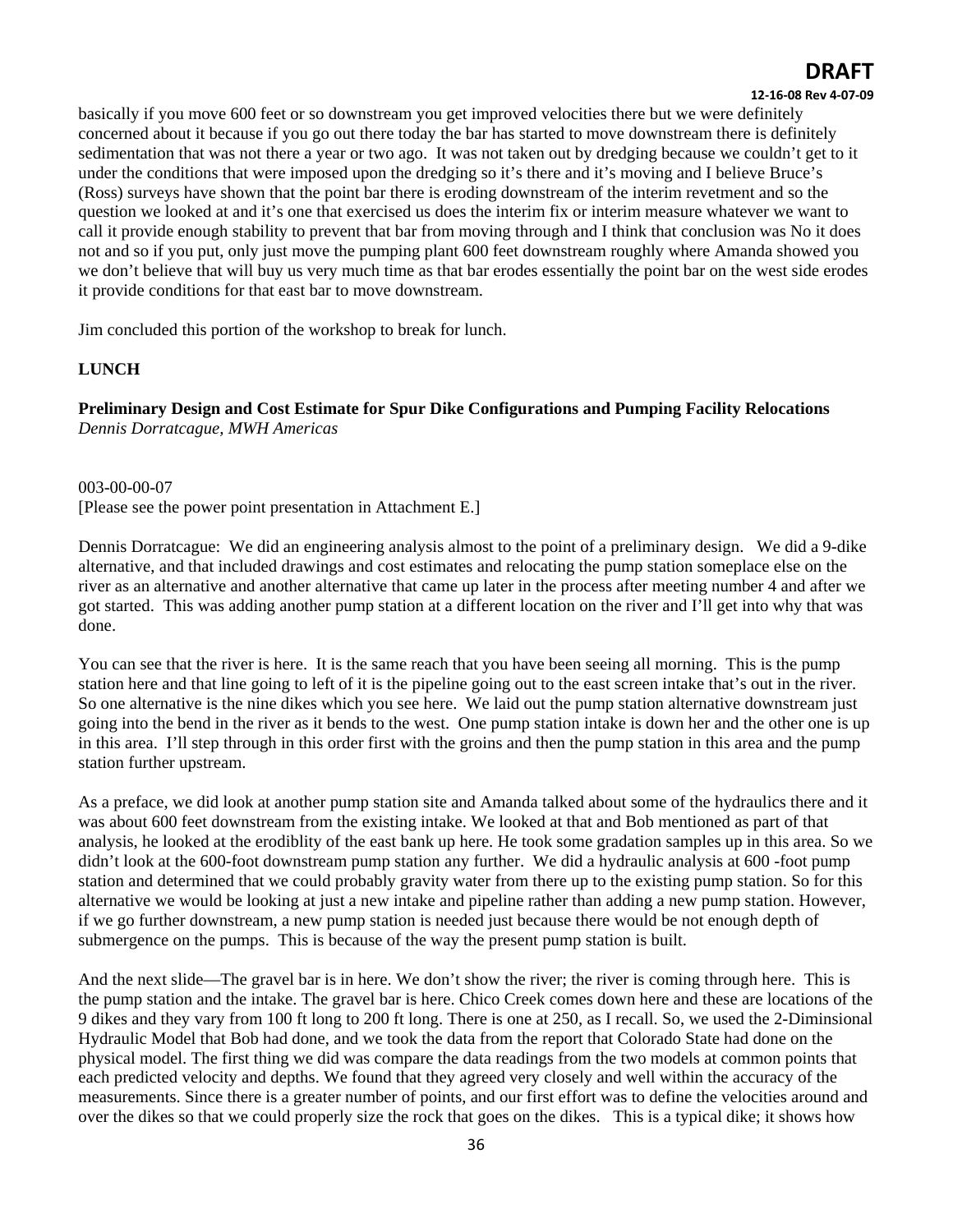#### **12‐16‐08 Rev 4‐07‐09**

each dike goes back into the bank. We picked 30 feet of dike embedment into the bank. There is no rip rap or rock between the dikes. The top of the dike at the bank was set at the 35,000 cfs water elevation. The dikes slope downward into the river. Here is the profile we looked at; here is 2 of the 100 foot dikes, and it slopes downward at a 5 %. It goes into the bank at the dotted line. Here is the bank elevation, and here is the bottom if the dike at the river. Another thing we did on this – we needed rock on the top to prevent it from being washed out, so we calculated a certain size rock. A 2.6 ft median rock size was determined. There is a core that can be put in each dike with a different size rock. We sized that to be more of a filter blanket, because, if we just put 2.6 ft rock on the substrate, we could lose rock from wash out underneath. this would produce a failure of the groin. Therefore, we have a filter blanket to prevent migration of the fines underneath the rock at the river bed. To analyze this, there are probably 5 or 6 people who have researched these kind of dikes. We looked at all of these methods of calculations. Their answers varied widely in the size of rock and how they were to be designed. We were fortunate in that the American Society of Civil engineers just published their new sedimentation book where they went through all these different methods and gave background on it. So we used that book as a basis for design.

You can see that the dikes are all similar. This shows a cross section of it. Here is the filter blanket and there is a fill in here. It doesn't make much difference what the fill is because it is protected by the surface armor rock. We set this at a 2 to l slope. We have a nominal flat top and the filter blanket. We also are thinking about putting rock out here around the toe. We are not sure this is completely necessary to this extent but this is a toe protection so that we don't get scour around the end. This would to prevent a scour hole from occurring here around here causing failure of this rock falling into it. This is the same feature on the right side and a close up of a typical dike

Yantao Cui: Do you have this toe protection only on the toe of the dikes or circumference the entire dike?

Dennis Dorratcague: That's right. We put it up to the bank and we are 20% on the way to a final design. There are still things that need to be worked out. You can see these lines here that delineate the extent of slope and so outside those lines is where that protection is. We show it extending back and I agree it probably doesn't need to go all the way

Mike Harvey: Most dikes are designed to just beef up around the nose

Dennis Dorratcague: You're right; we went a little bit beyond that by including it here all the way back and I agree we could make that smaller or take it out but at this level we included it because we were trying to come up with costs. I would rather be high than low on these things.

So this is the layout of essentially the 9-dike alternative. This shows some of the elevations. This is the 100 year and this is the 90,000 cfs that shows the water levels against the size of the dike. This is this is the 90,000 cfs that we picked as the bank full that we evaluated at the CSU model and this is 35,000 cfs and that is the height of the dike at the root of it at the bank

You can see the 100 year is right about in here and is quite deep over the top of the dike. The bank full is right above the dots there and we are still getting 6 ft of depth or so over the dikes at bank full at this end of the dike.

Mike Harvey: 35,000 is about the same as where you submerge the bar on the other side. It's about top of the bar elevation on the other side.

Dennis Dorratcague: Right and we took the sizing of these and the slope of it and the height and the length of it out from the bank that came from the physical model results, which were also the same as the 2-dimensional model. We stuck with the dimensions that were evaluated in the models

Question: ??: What's the river flow now how many cfs in the river now

Answer: Les Heringer: 6000 cfs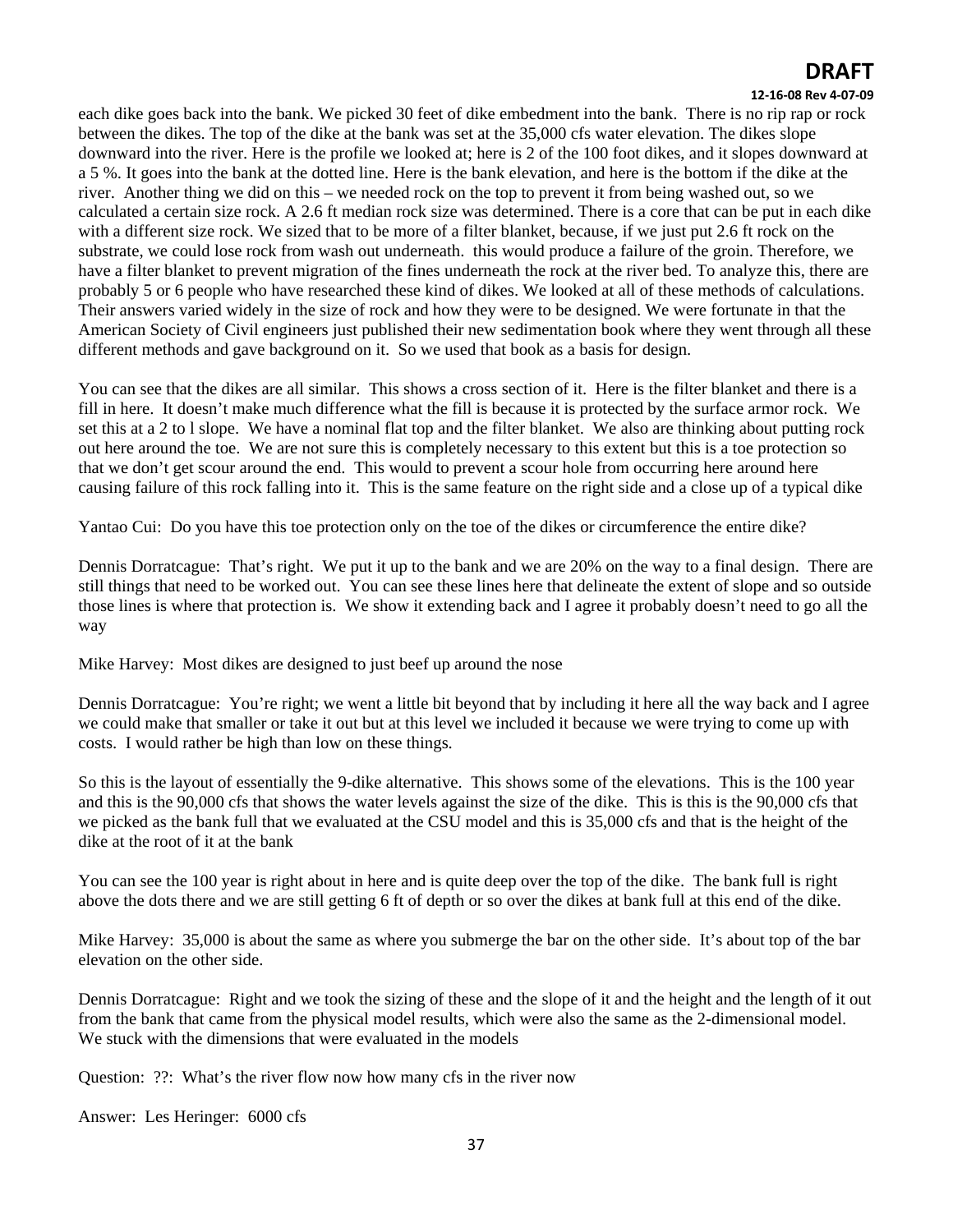Dennis Dorratcague: The 6000 is going to be in here

Les Heringer: I don't know that CALTRANS has had any problems there down at Butte City?

Dennis Dorratcague: We talked with CALTRANS to understand why they did it and took a different approach. We used a filter blanket, they put in sheet piles down through the middle of the dikes. We just stuck with rock. It's just did it with a minimal, it's just going to be placed on the river bed and we aren't digging down into the substrate. We are going to excavate out of the bank and put the root of the dike into the bank but there's no excavation in the river. The idea of construction is that it can be built on top of the river bed, and there is no need for machinery to go into the river water. As I said, its 30 feet into the bank. In other words, when I say into the bank that is 35,000 cfs water level intersects, the bank where we started that measurement from. So it's about in total a measure of 67,000 tons of rock for the groins

I'll step through these three options this one and the 2 pump relocations and then I'll compare the costs next to each other.

Anymore questions on the dikes?

Gregg Werner: Actually can I go ahead and give a little more information. I'm Gregg Werner from The Nature Conservancy and it's been mentioned we have a conservation easement where the last two dikes would be placed. I think we should clarify our position on that and we do have a letter that responds to a letter from Les and from Dick Thieriot. Basically we've had an easement there since 1991, some six years before the pumping plant and the purpose is to protect the riparian habitat in perpetuity. The easement, in a number of provisions, precludes the proposed dikes. We've had a number of discussions with the plant owners, reviewed the provisions of our easement and our stands for amending easements.

 I think that the letter really lays out and hopefully clarifies completely our bottom line. We are concerned about the dikes and the affects of limiting the meander in the area because habitat formation is dependent on river meander. We reviewed the situation at our local, the regional, state and corporate level and the determination is that we would not approve an amendment to allow the dikes on our easement area. As it is mapped, this means the last two dikes. I wanted to provide this information because I think it speaks to the feasibility of the dike option. I have some other copies of the letter which I'll be glad to share. I think I have ten left or something.

Dave Zezulak: That would be dike 8 and 9?

Question: Mike Harvey: I didn't quite hear what you said because of background noise. Did I understand you to say that basically under no circumstances will TNC entertain the dikes on the easement.

Answer: Gregg Werner: That's correct. We feel at this point that we have uphold the legitimacy of the conservation easement and clearly the dikes would completely frustrate the conservation intent of the easement

Question: Mike Harvey: Even if Eric's (Larsen) modeling shows that that's not the case.

Answer: Gregg Werner: Well what the modeling shows is that you absolutely stop meander and if you stop meander you have greatly damaged the habitat and future habitat formation for terrestrial and off-stream aquatic habitat. That's the big thing.

Answer: Eric Larsen: A while back we did one of the models and again this is a straight reach doesn't have much dynamism but I think what Mike is referring to and, correct me if I'm wrong Mike, at one point I modeled it with the groins in place and without the groins in place and it showed that there was not a large difference between the area of land reworked in the two cases. Is that what you are referring to?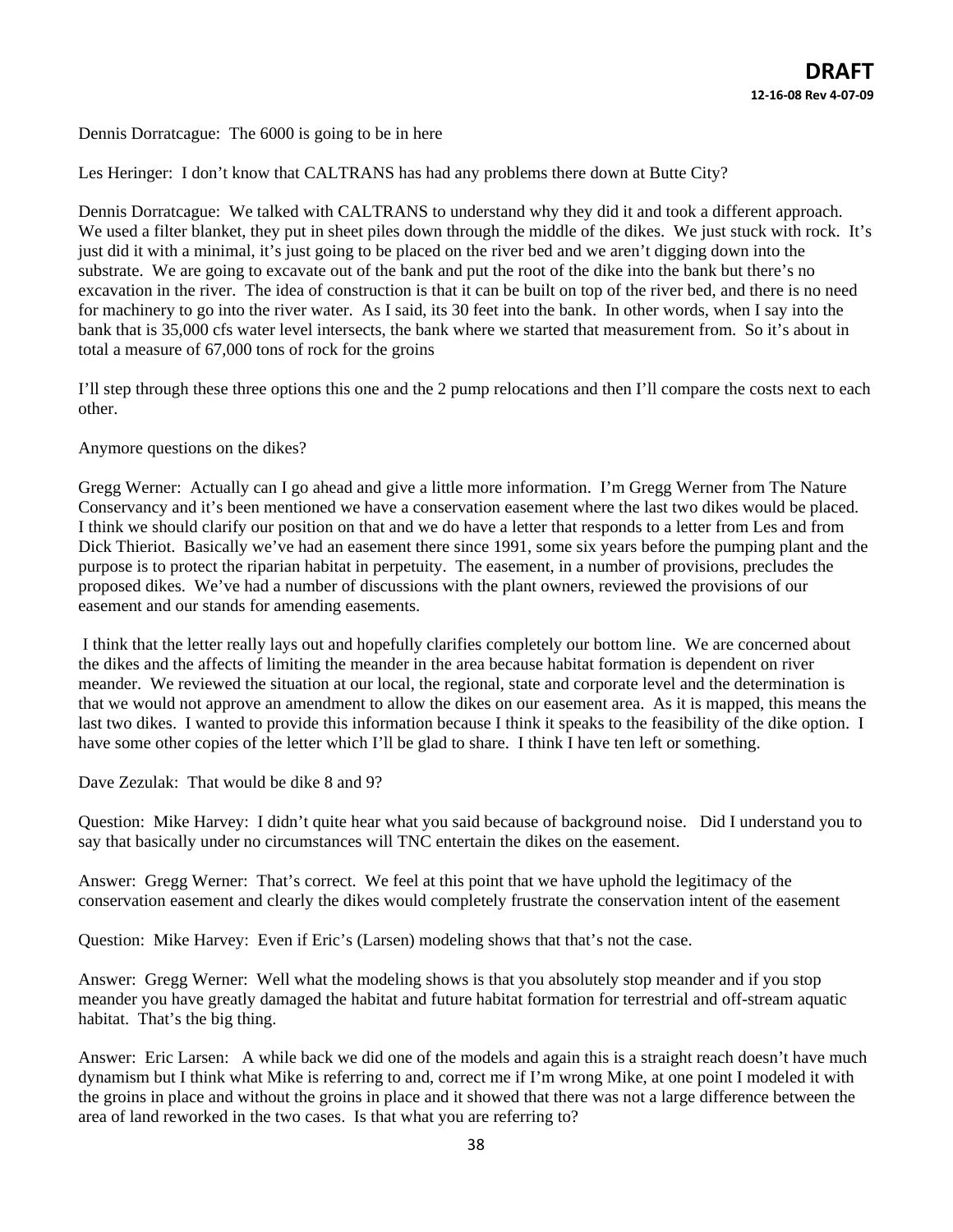Answer: Mike Harvey: That's right.

Answer: Eric Larsen: I think they are aware of that.

Gregg Werner: And, the modeling that only looks at a fairly short term: 25 and 50 years. If you look at where the river has been in the last 100 years then its way west of there so that the logical meander belt of the river is much wider than that. If you talk in terms of perpetuity, then that's much longer than 50 years.

Question: Jim Well: Gregg (Werner) is your answer to Mike's query, you said at this point, what does that mean?

Answer: Gregg Werner: Let me retract at this point at this point. We have reviewed it at our project level at our regional level at the state level and with the decision maker for our corporation and there is one consistent determination as to whether an amendment be approved and the answer is no.

Question: Mike Harvey: So effectively what you are saying is that any further discussion of dikes is irrelevant to the process because we have shown both analytically and through the models that we cannot achieve the goals of preserving the pump at its current location without the additional dikes

Answer: Gregg Werner: I think the original charge of the grant the goal was to come up with a solution that works consistent with river meander. We certainly encourage finding a way that works with river meander and that is what we would recommend.

Question: Mike Harvey: That's not my question. My question is are we wasting our time talking about going any further with dikes

Answer: Gregg Werner: I think so probably.

Question: Dave Zezulak: Does your easement extend out into the river?

Answer: Gregg Werner: It goes to the river bank the edge of the water.

Question: Jim Well: What is the definition of top of bank because that's what the easement says?

Answer: Gregg Werner: There is not a specific definition but there's a clear provision in it that says that you interpret everything to maximize the conservation benefit. So I think you know clearly that when you say "river bank," you mean where the land meets the water realizing that changes depending on water level. The dikes would extend back a ways away from the normal bank, they involve importing material they involve surface destruction and some other things that the easement speaks to. I think the big thing is the dikes are intended to pin the river in place. There's some limited on-site impacts as result of that but the big thing is that when you stop meander you stop habitat formation.

Question: Mike Harvey: At that location?

Answer: Gregg Werner: At that location and in the larger area that stopped meander would affect.

Question: Jim Gaumer: Mike (Harvey) I have a question when you anchor the spur dike into the Stiles property --- across the river down in front of where the conservation easement property is his property rights, his property goes ---- their property stops and the river starts.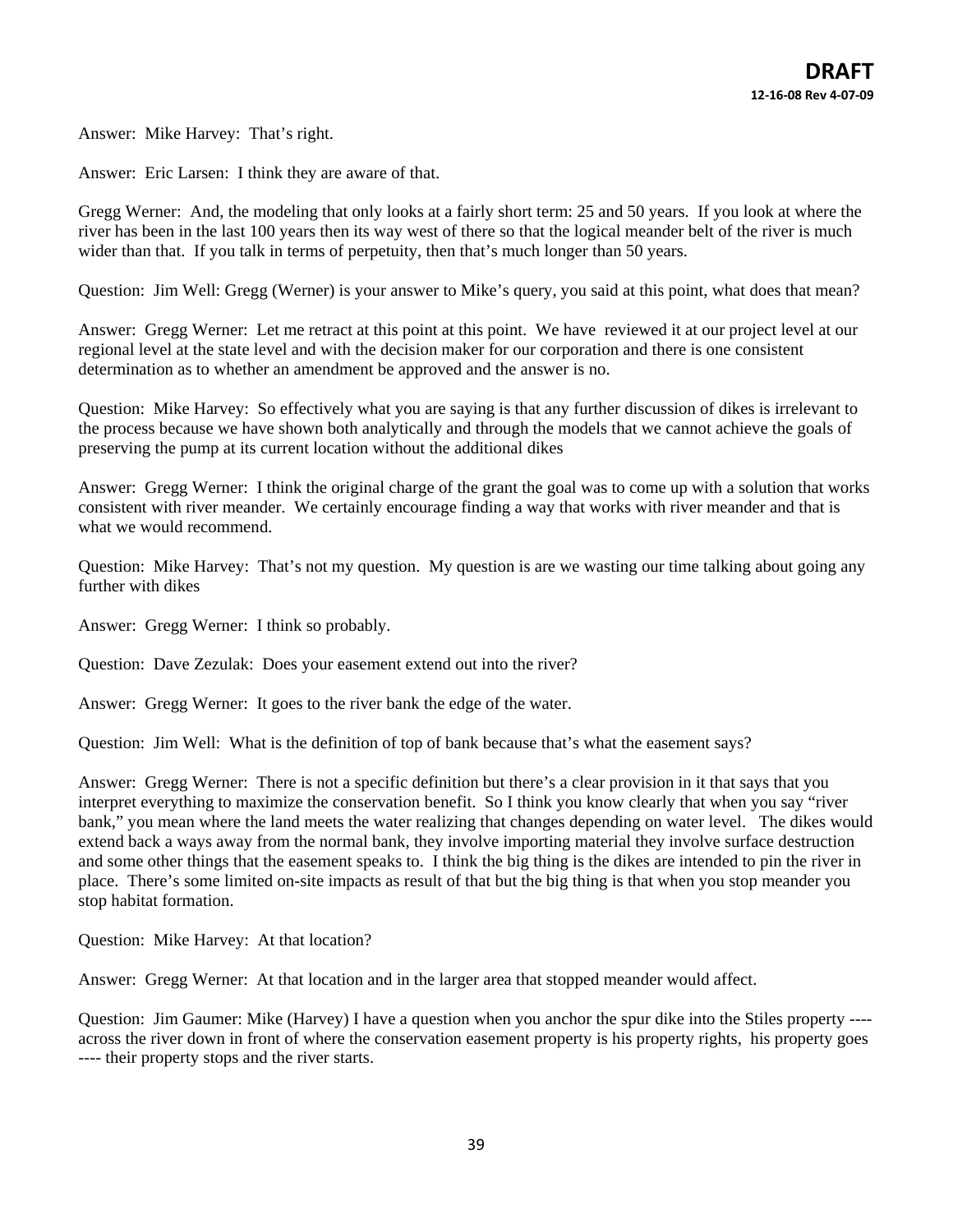#### **12‐16‐08 Rev 4‐07‐09**

Answer: Kevin Foerster: Jim we need to get on track with finishing Dennis' discussion, what Gregg (Werner) brought up is really more appropriate for the open discussion and talk about the alternatives I think Dennis needs to have the opportunity to go on with his presentation before we get into this level of the discussion.

Answer: Dennis Dorratcague: The first of the two pump alternatives is located about 3500 feet downstream of the existing pump station. This would involve an intake located here. We went as far downstream as we could. This is the levee here, the Phelan levee, and so rather than taking the intake further down here around the bend and have the pipe come back across this area, we chose to minimize the distance from the river bank to the levee and cutting through the riparian zone here.

However, presently, there is a revetment on the bank that comes down and sticks out and ends. There the river is cutting in behind it, and to protect the intake we put in rock up to that point and then moved the existing rock bank back. So that's what this shows.

So, this involves an intake, a pipe back to the pump station behind the levee, a pump into to a 6 ft diameter pipe up to around the old pump station and joining into the existing discharge pipe there. Here it joins the existing line by disconnecting the connection of the pipe back to the existing pump station.

Question: Greg Golet: Why is it that the old rock has to be removed?

Answer: Mike Harvey: The last thing we want to do is have a feature like that in the middle of a revetment it will just create an adverse hydraulic condition. The idea was from where it sticks out and it is at the end of the revetment there that the revetment is actually retreating at the moment its been undermined with separation back under here and so the idea of having flow that kicks like this and then reattach it further down on this rock is not a good idea so the idea was to just fair the bank we went out to here we would probably have to do some bank fill we don't really want to do that either if you can help it so basically its easier to pull this back, tie in and run it down the existing bank line without having to do bank fill.

Answer: Dennis Dorratcague: The second pump alternative showed a view of the intake and a pipe back into the pump station. Essentially, we used the same design as the present pump station and a pipe through the levee. We put the pipe through the levee here. It's not a project levee; it's a private levee, so we can go through it rather than over it. Another thing, there's not enough water depth here to use the same types of fish screens. You need about 12 ft of depth to use them and here there is perhaps about 8 feet of depth at low water. We have a flat plat screen; it will extend about a 60 to 80 feet up and down the river bank. This can be shaped a little different, and in this example, we chose the height of it as not up to the 100 year. Suring high floods the water will go over it, we kept it pretty much the same height as the overbank area back here.

The water comes into the screens through the pipe back to the wet well and lifted up in the pumps, which will be located here. The screen will have a back wash system to keep it clean. Another choice is to slope them and use an air backwash, an air cleaning system. We also have discharge jets inside the intake to re-suspend sediments that get in there,. As you can see the dashed line is the existing ground line. And so the intake at the bottom of the screen is just about at the bottom of the river at that location.

This shows the layout. Here is the intake. It comes back to the pump station. The pipe would be buried behind the levee, and it would go over the top of the proposed city outfall. We obtained a drawing from the city and used that – its barely going to fit over, and we will have to talk with you to see how we separate the two. It will require some different treatment for the backfill than shown down here. The drawing shows the city outfall there, and we are going to go over the top of it. We might have to build up the ground over it to keep a 3 foot burial on the pipe. It's going to come in and tee in to the existing discharge line. We'll separate the line and put blind flange on the end so that in 20 years or whenever the river goes away from this screen the new pump station can be abandoned and the pumps can be re-installed back into the existing pump station. We wanted to leave that option open for the future.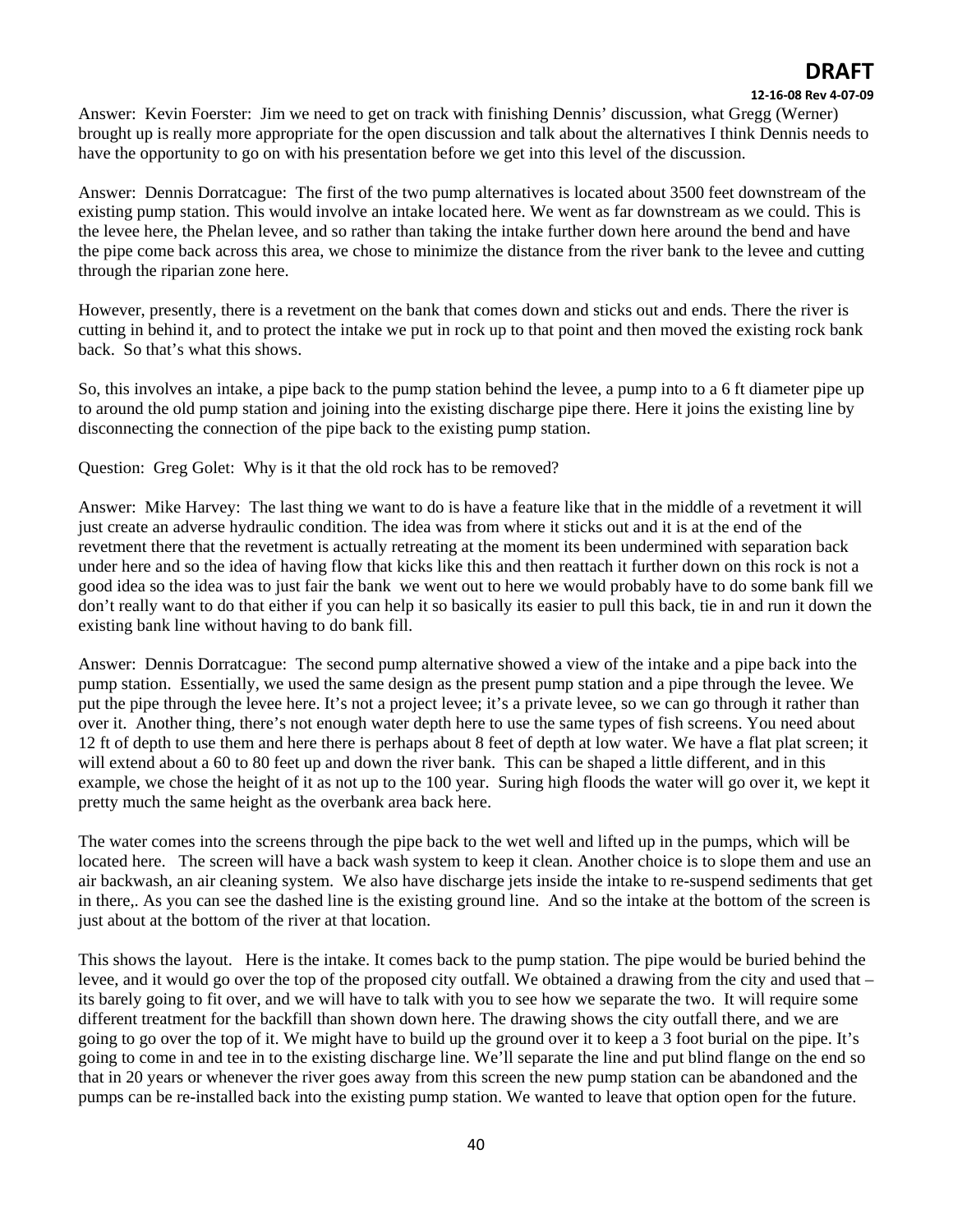This shows a picture of the revetment we talked about. We did not really design this but it shows the extent of it and what the bank line looks like through there.

Are there any questions?

Chris Leininger explained that the report that was handed out was missing the Chapter 4. For those participants that printed the report from the website did have a copy with the Chapter 4.

Dennis Dorratcague: The previous pump station intake was located down in here so Eric (Larsen) said that to avoid the rip rap which we just discussed with the revetment through here. There is an option to place the pump in the area where the existing revetment is. This calls for removing some revetment and building the intake, and then replacing rock around it. We chose a spot about 150' or so up from the downstream end of the revetment because there is a small hole for the intake. This is even shallower than the site further south.

Question: Eric Larsen: Is this just a better spot than just going down to the point?

Answer: Dennis Dorratcague: Well it's better from the point of view that additional revetment is not needed.

Question: Eric Larsen: I'm talking about if you moved it upstream 150' from the point could you come down another 100' and would it be just as effective another 100' down and still be behind the revetment

Answer: Dennis Dorratcague: No because you see the contours out here. This is a little hole.

Question: Eric Larsen: Oh I see you found a little hole that would help you.

Answer: Dennis Dorratcague: And you can see where the bank line is, it actually comes up about 2 to 3feet up on the fish screen. This shows you how shallow that is compared to the last site. If we moved it downstream closer to the point the existing bank would probably run through the top of the screen set at this elevation.

Eric Larsen: OK thank you.

Dennis Dorratcague: We have wing walls here even though we show this bank line coming through about midway up on the screen almost. The thought is that with this kind of a layout it will create enough flow around it to keep an area in front of the screen scoured. This approach should work but we need to look at it more if it is decided to continue with this alternative.

#### 003425

Question: Yantao Cui: How much room do you have below the screen? In other word, if there is a few feet of deposition, can the facility still operate?

Answer: Dennis Dorratcague: You can see that there is going to be a cut off there and the existing ground comes through, the screen is about 8' tall and the existing ground comes 3feet above the bottom of the screen. So it will be dug out to start with and then we have a wing wall around it with the idea that the water will come around there and speed up and keep this cleaned out

Question: Yantao Cui: Do you have any room here between the bottom of the screen and the river bed? Something like a foot or two?

Dennis Dorratcague: You mean on the inside?

Yantao Cui: On the bottom – from the bottom of the screen to the river bed.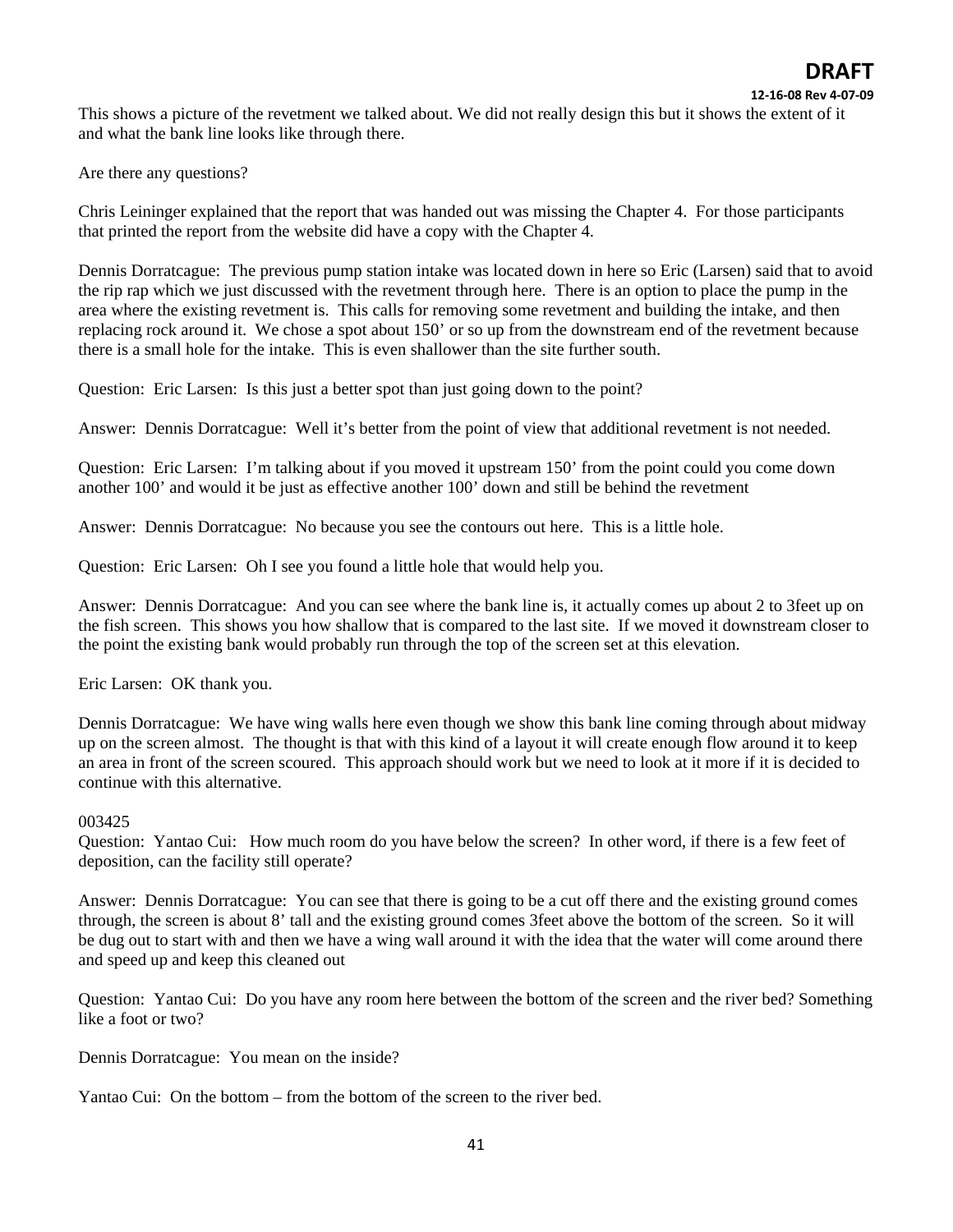Dennis Dorratcague: There is no safety net if you look at the existing level underneath.

Yantao Cui: Essentially if any deposition here, there will be an operational problem.

Dennis Dorratcague: If deposition returns to where it was before the project was built then we're going to have a sediment problem.

Bob Mussetter: You could put some vanes in the river bed just outward of the intake they've done that in sand bed systems and it works really well I'm not sure how well it would work in this gravel bar setting, it's something to think about.

Dennis Dorratcague: I'm hoping that we'll get some water moving around that, that's the point here. We have to do a lot more thinking about it if this is the alternative that is going to be looked at further.

It's got the same size pipe through the dike same pump station, and the rest is quite similar except the pipeline is now 2200 feet long instead of 3600 feet long. That's the pipeline from the pump station to the connection point and once again we're going over the city's outfall here. So essentially, the pipeline is horizontal and then we start to slope it down to get past it. For your information we are figuring that we can use a controlled density fill and there is a 1 foot separation between the two pipes.

Question: Tamara Miller: ??

Answer: Dennis Dorratcague: We can dig it up re backfill it to support the pipe and keep it off of yours.

Question: Tamara Miller: How thick is your pipe?

Answer: Dennis Dorratcague: Probably about like this. I'm guessing, I haven't really looked right now. We're looking at a concrete cylinder type or something like that We are not going to be at the point were you folks are ready to go I'm sure (City of Chico),

Any more questions otherwise I'll get into the cost estimates

Jim Well: I think that this really shows here that the existing bank at the end of the revetment that Greg Golet was talking about why we're taking this off we're trying to smooth transition this revetment from the previous pump relocation come back and tie into the rest of this get rid of this protrusion in the river and the scour hole behind it this clarifies that

Dennis Dorratcague: That's good.

#### 003832-003

Yantao: To continue with my question, so for the downstream location, you don't have to go back to the slide, it has a little bit deeper than the upstream location, do you have any safety room in case of future sediment deposition?

Answer: Dennis Dorratcague: No, not really.

Jim Well: The screens set on the floor of the structure.

Answer: Dennis Dorratcague: The screens set off the floor about this far but out in front of it is just a wall down through at the cut off. It's going to extend out, but like I said, the existing bank line is above the bottom of that intake screen.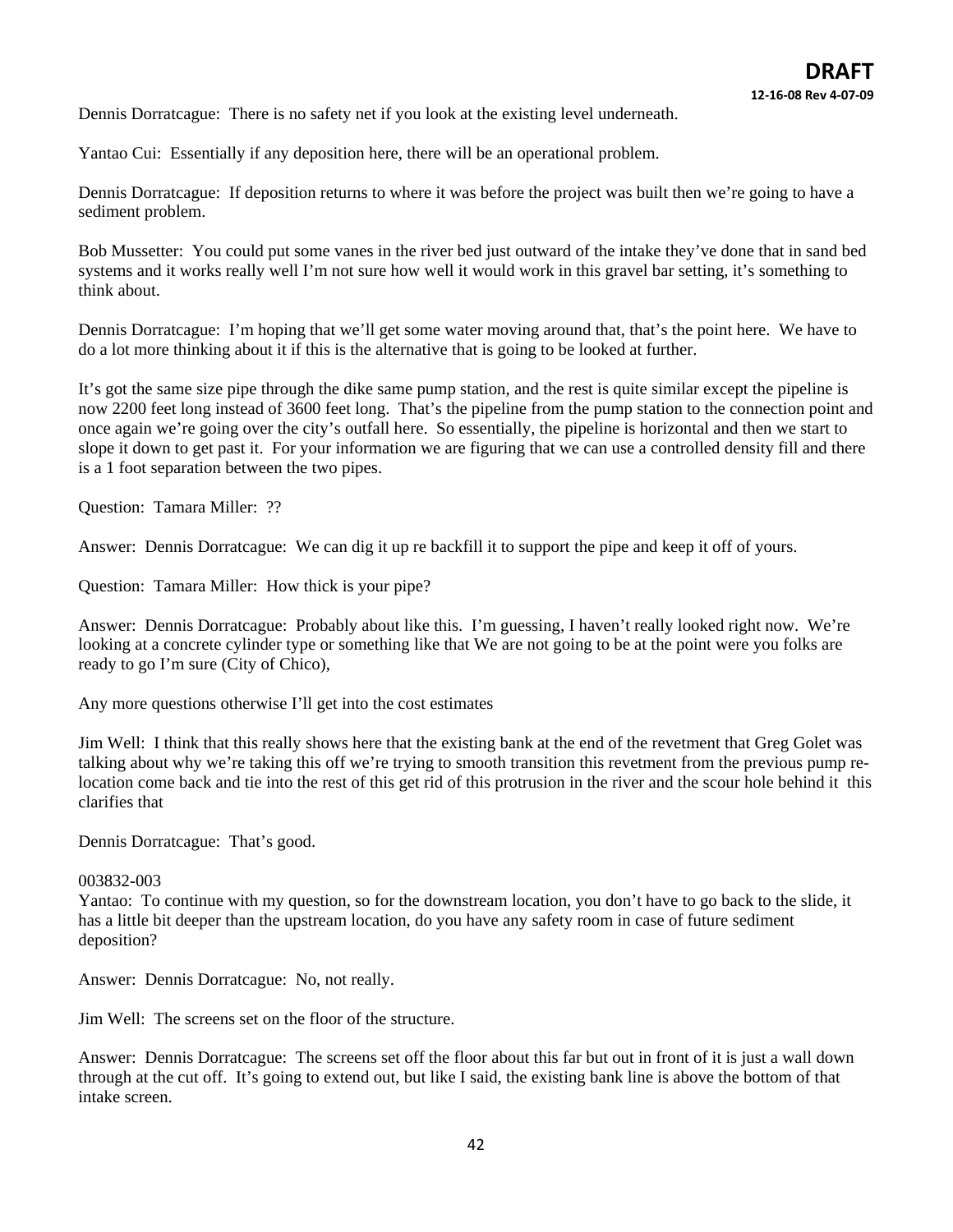**12‐16‐08 Rev 4‐07‐09**

Question: Yantao Cui: Is there any possibility to give it a little safety room by lifting the screen above the ground but goes wide?

Answer: Dennis Dorratcague: Yes, we could do that to account for a shallower screen at this location. You probably make the screen structure almost twice as long in the bank here in order to do that. It can be done, we were trying to avoid that. We were trying to reshape it there but if that's not in the cards you would have to make it longer

Question: Eric Larsen: This may not be the appropriate the place to ask this question. Another thing that was asked of me at the break and I could not answer this, maybe I'll put this question out now and we can talk about it later, would it be possible to put booster pumps along and get the intake further down? Could you get the intake farther? I don't know much about "booster pumps" without having to put in a whole new pumping station.

Dennis Dorratcague: You mean way down here in order to get it farther down the river?

Eric Larsen: No just even at this site. Could we not have to move the pumping station and just bring the intake down if there were booster pumps along the system? That would make sense. Does my question make sense?

Answer: Dennis Dorratcague: I understand it technically but it will probably cost more than this but physically it could probably be done

Eric Larsen: I see than your guess is that it would probably cost more. OK thank you

Dennis Dorratcague: I guess just maybe to recap I did not mention on the 3600 foot long pump station that was from here to down where that other one was there is about 4 to 4 ½ feet of head loss additional over what is in the existing pumps now and that's why we cant use the existing pump station. There would not be enough submergence on the pump intakes. So this one and so its about a foot to a 1  $\frac{1}{4}$  to a 1  $\frac{1}{2}$  feet of head loss per 1,000 feet. So were about 3 feet of head loss in here and that still puts us outside the range of being able to use the existing pump station whereas down here at 600 we could we looked at a bigger diameter pipe and that would work

Question: Eric Larsen: As I understand it, just to share the information, this is not an exact science and we were not exactly sure where between 600 ft and 2200 ft downstream there would be a break point. It is probably not so easy to pin point that.

Answer: Dennis Dorratcague: That's right about the approximate head loss there, but it can be calculated.

Answer: Mike Harvey: It can be calculated, its not so indeterminable that is not calculable it just hasn't been.

Eric Larsen: Ok we can calculate that.

Dennis Dorratcague: Let's back up. The head loss has been calculated I don't think we need to go anymore into that. It's the existing pumps and their condition now how much we can lower the water level at the intake and not cause cavitation or poor hydraulics at the pump. That's the issue and that's not an exact science. We can put out cavitation numbers and do stuff with it. There is a certain range on that where there is uncertainty.

I'll move on just to explain what we did. We calculated costs for each of the three alternatives and we included construction costs. We used a standard approach like the Bureau of Reclamation uses. We put in an unlisted items figure. At this level, when you do about 20 % of the thinking for the design, there are things you don't think about. So there is an allowance for that and then in addition to that there is a contingency because of bidding climates, inflation between now and the future, and all kinds of things that go with that.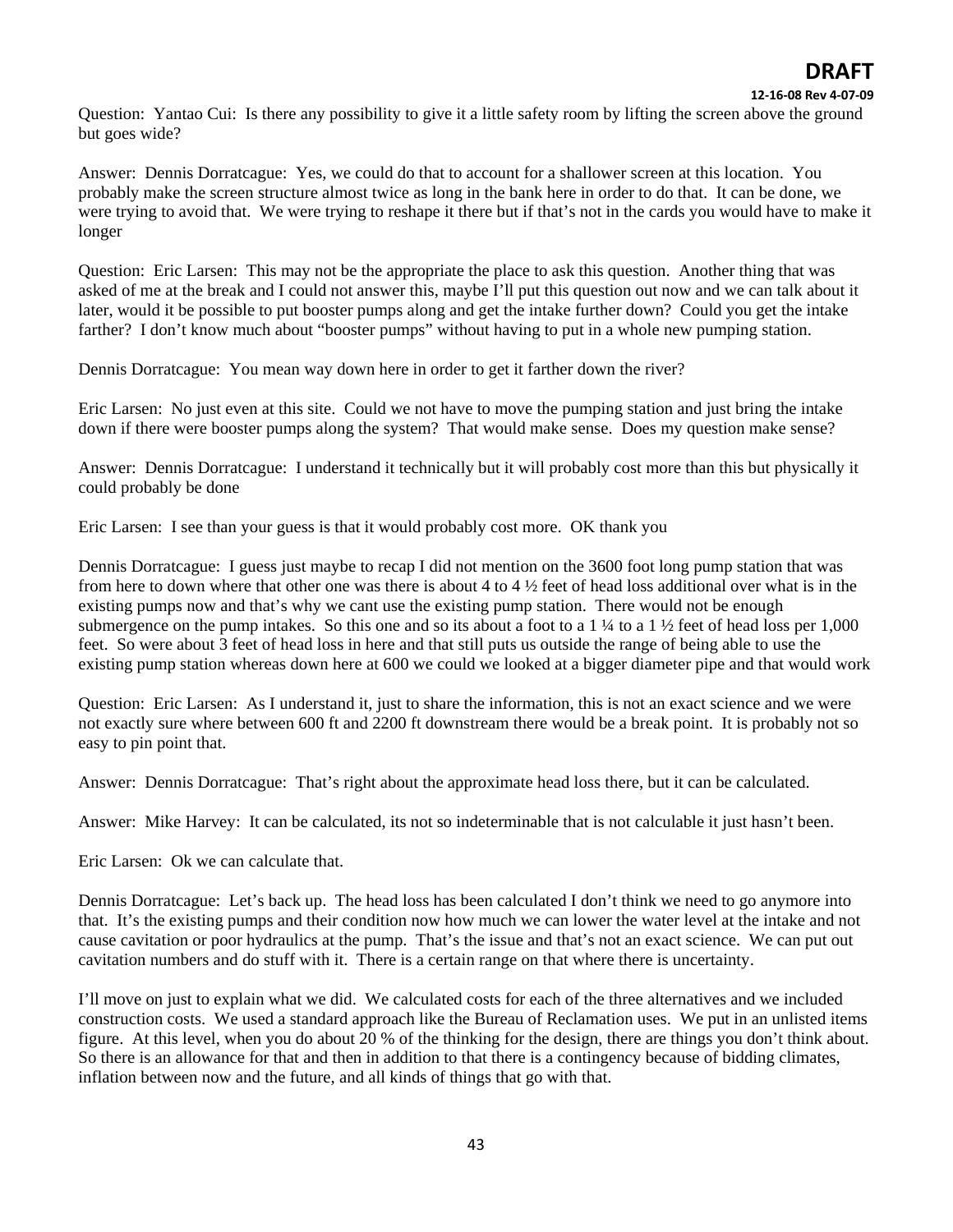### **12‐16‐08 Rev 4‐07‐09**

One of the biggest unknown is in any one of these is what is the mitigation costs. In other words, if the dike option is ever selected, open how do you mitigate that, and how much does that cost. We make some assumptions and what this is in the spreadsheet is that one line in each of the three alternatives. Here are the tons of rock that goes into the structure, either into the revetment or into the river. As you can see, there are 67,000 tons for the dikes, the 3600 foot pump station has about 13,000 tons for that revetment we talked about. Then there is 950 which will we will be taking out, more than 950 tons and putting back 950 tons for the intake structure in the 2200 foot intake.

Question: Eric Larsen: Just to interrupt again I'm sorry, but it's my understanding that you were going to revise these since our conference call and I don't see the revisions.

Dennis Dorratcague: We are revising what?

Eric Larsen: The mitigation costs. Remember Mike said that.

Answer: Dennis Dorratcague: Yes, and we can do it in a minute I'm getting to that point.

Eric Larsen: I'm sorry, good.

Dennis Dorratcague: We discussed this on the phone and made some guesses. We said if you put so much rock in the river we will probably have to take so much rock out somewhere else. This cost is based on that assumption. I made the assumption that it costs about the same to take it out as it does to put it in, and, therefore if you have to take out one half as much as you put in that is what that .5 is right there in the yellow. So that's the cost estimate if that's the mitigation factor on the cost of putting rock in so what you can do is change this to a 1 for instance and you can see how that changes the costs of the project. In other words, what I'm saying at a 1 to 1 at 67,000 tons, we have to take 67,000 tons out some place else on the river. And that cost is an additional cost to the project and that holds true with all the alternatives.

Question: Eric Larsen: For my sake can you push it as far as -----

Answer: Dennis Dorratcague: Sure.

Eric Larsen: Which I believe it was suggested to us as a possible.

Question: Tamara Miller: Why is the pump station at 2200 at \$8 a ton for installation when the other ones are in the \$40 ton range?

Answer: Jim Well: Because at the one pump relocation site we can place it from the bank right there because everything is real close to the structure everything else is out into the water.

Answer: Dennis Dorratcague: That's right, I don't recall the exact reason why.

Question: Tamara Miller: It's a unit price right?

Answer: Jim Well: We took more off than we put back in.

Answer: Dennis Dorratcague: There might be a salvage cost or something because we're taking more out than were putting in and we are going to reuse what we take out. This other assumes that its coming from a quarry where as we don't have to get it from a quarry for the 2200 foot alternative.

Question: Tamara Miller: Then in the rest of the total project costs is the double handling cost of the rock you have to take out and then put back or is that the pick a place price?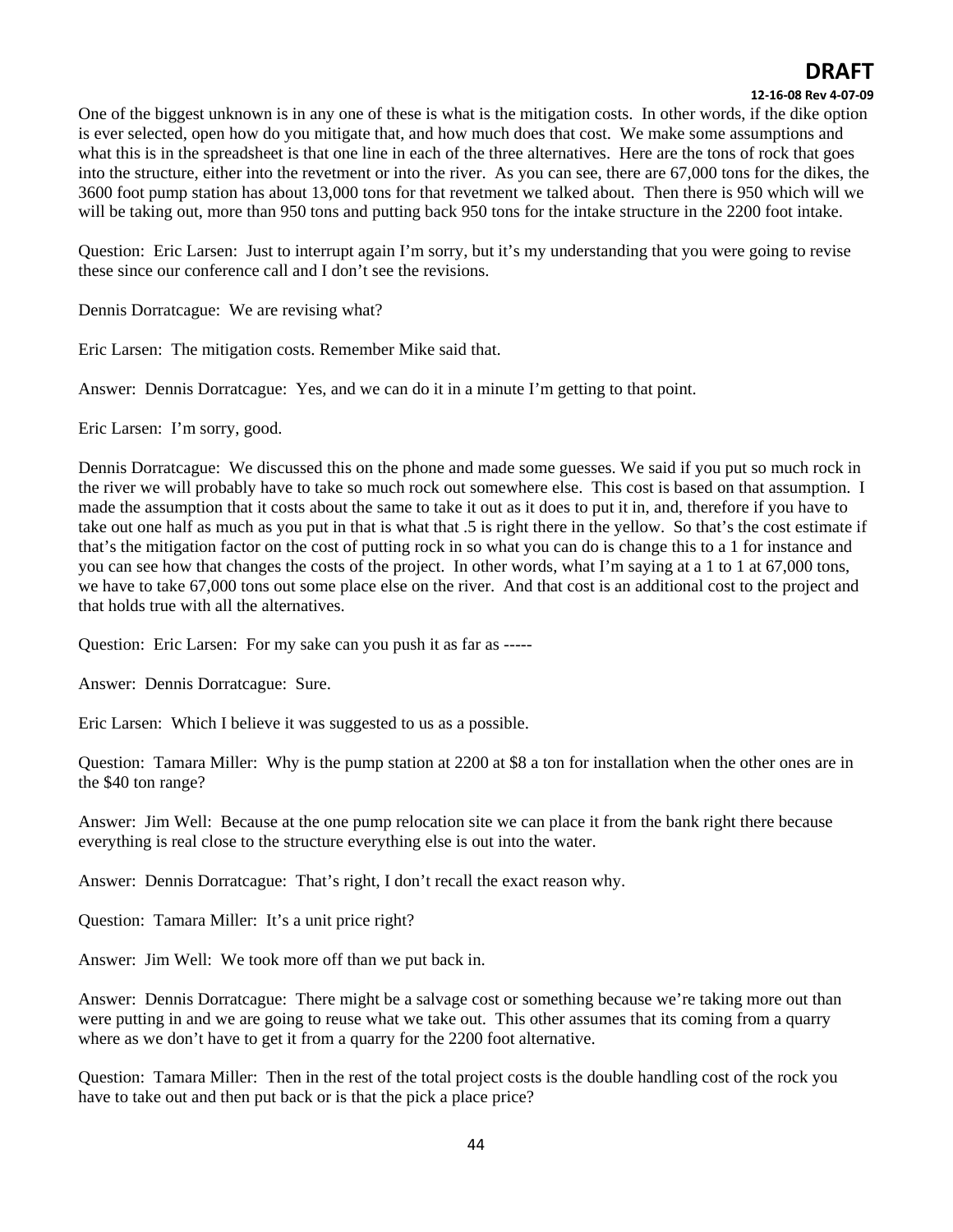Answer: Dennis Dorratcague: No that's just installing it.

Question: Tamara Miller: So labor only not materials?

Answer: Dennis Dorratcague: I'll have to look I think that's labor, I have to go back and look at the details.

Dennis Dorratcague: This all depends on the bidding climate and everything else. We talked to the construction company that did the toe revetment and we called Vina quarry and they gave us numbers. We used those costs now. If you call again, they will have probably changed.

Jim Well: This is the total cost at a 4 to 1 that means 4 times out of the river some place for every ton put in under this project if that's the mitigation turns out to be required by the agencies involved

Question: Gregg Werner: Just a question related to that since the agencies here know better is the criteria for mitigation likely to be tons of rock or frontage feet of meander loss I don't know how they do that.

Answer: Howard Brown: What we've done with the COE on some of their set bank mitigation is a 1 to 1 in linear feet.

Answer: Mike Harvey: Roughly with the COE's SAC bank work recently the dollar values for mitigation has been about \$800 a lineal foot for mitigation.

Dennis Dorratcague: We did it this way as a left-handed way of doing it. Perhaps, we should use other ways. I imagine the actual way of doing it would be through the EIS and finding out the value and assigning the mitigation to that. At this level of analysis it is inappropriate to guess the mitigation that is required here.

Howard Brown: Maybe a better approach would be surface area instead of volume and just straight linear feet what the fish are going to see is what they are exposed to and what out on the leading edge of the design 10 feet deep of rock doesn't make a difference conceptually even if its just one foot its what they're exposed to is what's going to be resulting.

Question: Gregg Werner: Would the fish be the only criteria or would the terrestrial species affected by the loss of meander be a concern.

Answer: Mike Hoover: It would be tough to calculate that ------- direct effects would have to be calculated for terrestrial theirs a mechanism to get at indirect species indirect effects would certainly try to get at that. In construction we would have to compensate for associated terrestrial impacts as long as there is a mechanism to get at indirect effects. We would try to do that. Basically, direct effects would have to think about it for terrestrial resources. For indirect effects, we would have to look at a mechanism to get at that in some way -----

Question: Mike Harvey: So Howard (Brown) your estimate is roughly one to one?

Answer: Howard Brown: Yes, on a lineal feet basis, yes that's what I would say.

Question: Mike Harvey: So, that would be a reasonable at least to put in for the moment?

Answer: Howard Brown: Yes, consistent to what we've required in other consultation particularly with the COE.

Question: Jim Well: Mike (Harvey) if we use that \$800 per lineal foot and for the pump station is relocated 3600 feet downstream, I think you said its about 1500 feet of revetment so that 1.2 m mitigation costs based on what we just discussed if you went back to 1 to 1 or  $\frac{1}{2}$  to 1. I'm not sure how those numbers would compare?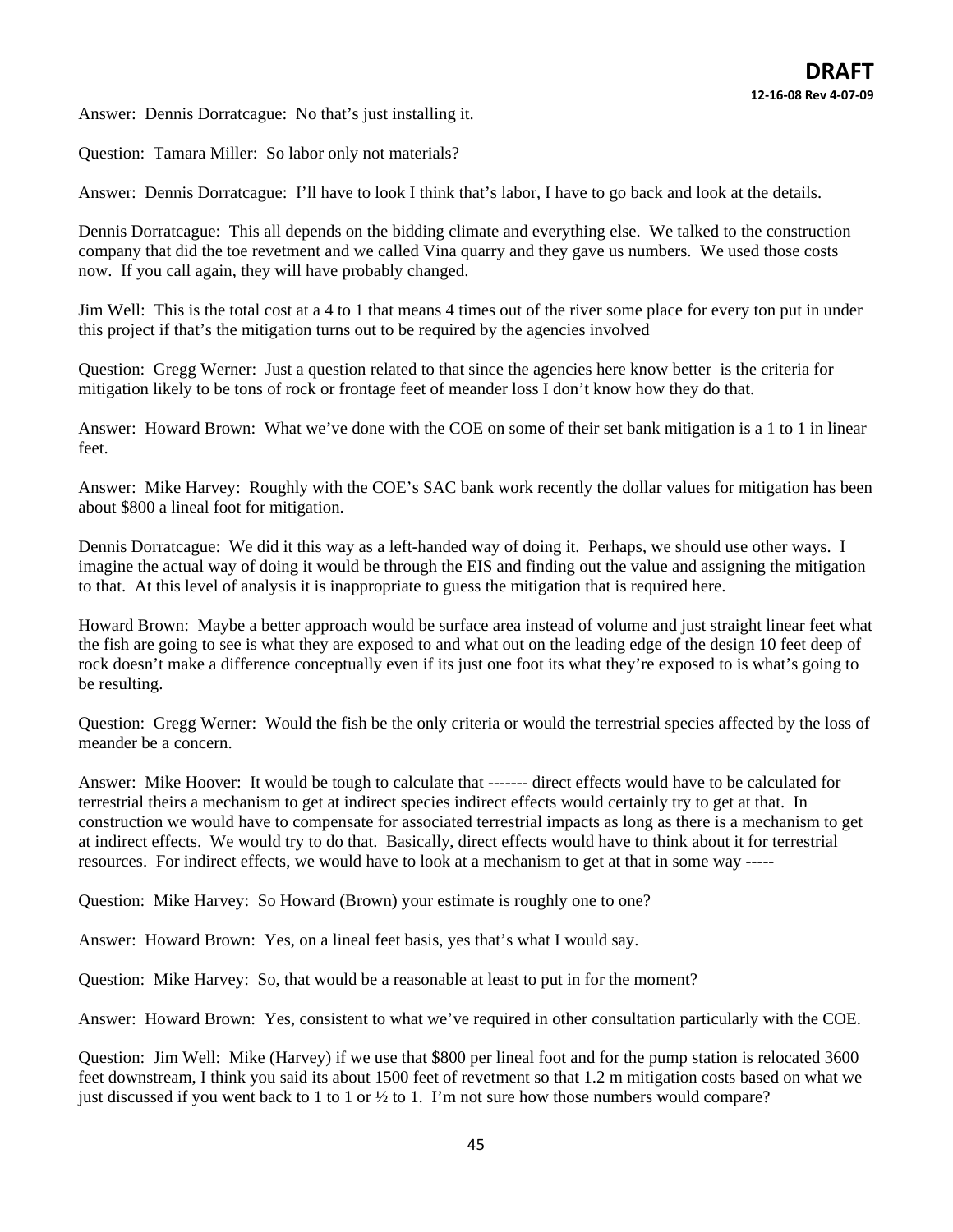**12‐16‐08 Rev 4‐07‐09**

Answer: Dennis Dorratcague: So, the rock installation here is equal to the cost of the mitigation before.

Jim Well: So if you took out 1500 lineal feet at a 1 to 1 at \$800 a foot you come down to \$1.2 m for that alternative that's all.

005418

Yantao: It makes more sense to do the mitigation on a linear foot basis.

Various discussions taking place at once regarding potential mitigation.

Question: Jim Well: How would you mitigate for spur dikes?

Answer: Howard Brown: We wouldn't just look at the length from the river bank because what we're really concerned about is the surface area of the rock basically stopping the fluvial function is creating a predator habitat, that's probably the main concern so we would like at the lineal feet going around both sides of the dike at each dike

Mike Harvey: Roughly 3000 feet.

[More conversations by everyone--can't hear.]

Jim Well: Attention please.

Dennis Dorratcague: Regarding the operations and maintenance costs we looked at the different alternatives and compared it to the existing. So on the groin alternative, you have the existing operation costs on the pumps for the way they are now plus you have a maintenance cost on the dikes, which depends of the on how big the floods are and what happens out there. We put in essentially \$100,000 a year it could be high or low.

My guess is they might not need that because of the way we designed it. It's fairly stout design that we calculated here and then we calculated the electricity in the pumping and you can see the costs goes up. Down below we have a cost per acre foot of water pumped and we are assuming that we are going to pump 40,500 ac ft per year and so we took the maintenance costs and just divided that amount into it. I think Les you're sitting here at about \$8 ac ft per year now.

Les Heringer: That's right.

Dennis Dorratcague: And this is the figure were talking about. We said the existing one is at \$7 and that's the way we calculated it.

Yantao Cui: I think that's fine because you are doing a comparison with identical assumptions.

Dennis Dorratcague: And you can see how it goes up with the different alternatives.

Jim Well: The increment is really what you're interested in.

Dennis Dorratcague: That's right and the increment rate is down here in the green down below the assumption of the \$100,000 here which causes the increment for the groin option actually to exceed the others which is kind of counter to what you think because we're pumping higher.

Question: Bob Mussetter: Since the revetment has to be so much longer are you assuming you are not going to have any maintenance requirement in the long run?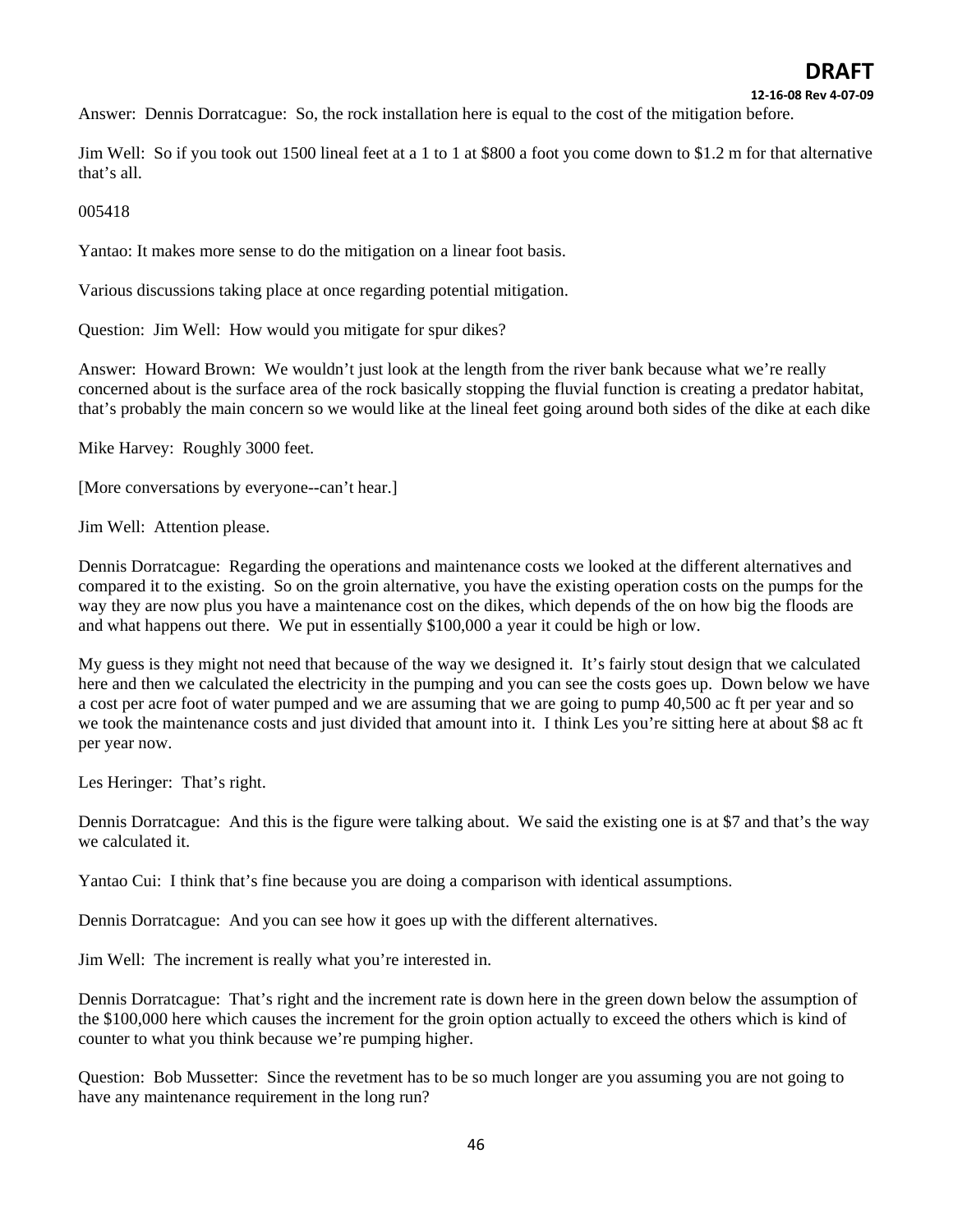**12‐16‐08 Rev 4‐07‐09**

Answer: Dennis Dorratcague: Yes, your right to be consistent with the groins we should put some money in there for repair.

Question: Eric Larsen: Dennis (Dorratcague) the reason the electricity goes up for the new pumping stationbecause you have to put it in?

Answer: Dennis Dorratcague: No, you are pumping against a higher head.

Eric Larsen: Oh sure, it takes more energy.

Answer: Dennis Dorratcague: There's the heads were pumping against. What we did depending on what the river level is and how much water were pumping. The head against what you're pumping changes all the time.

Eric Larsen: Yeah I see.

Question: Mike Harvey: I think your maintenance costs are high and the way you're building them with so much additional rock that they counter scour.

Answer: Dennis Dorratcague: I think you're right also.

Mike Harvey: Typically you don't do much maintenance on dikes you build them with the assumption that they are going to scour locally and you put enough rock in so they self adjust.

Dennis Dorratcague: That's what I thought too but over at Butte City, they have some repair coming up through the last flood but I think they were pretty small.

Dennis Dorratcague: That's not an appropriate spur dike

Mike Harvey: But that's what they did

Yantao Cui: It's still a small cost even at \$50,000 compared to the overall project cost.

Mike Harvey: It's the way you are basically saying there if you take the criteria that we've used in the past then any of these options are affordable.

Les Heringer: Well, the 2200 foot one. What's the life span of that one? You would have to factor, that in 15 or 20 years, we're going to have to do something else, that should be factored into it.

Dennis Dorratcague: Les just mentioned that I did not factor into it is that the 2200 foot pump station is a lot closer to the gravel bar. So it's moving down through all this area at the same rate I don't know if it's going to or not. The gravel bar will reach that one first so its life would be expected to be shorter.

Bruce Ross: All it has to be is just long enough for the top of the bar to reach the current pump station -----so at 2200 you're probably within one or two years of being fined you may have to do one dredging at one end or the other.

Dennis Dorratcague: It's 2200 feet at 100 feet per year that's 20 years. Where as the other one might be 35 years at the same rate.

Jim Well: The criterion was we started out with a 50-year life that was reduced to a 40-year life because that was the life of the stainless steel fish screens. They've been in the water for 10 years so where settling for a 30-year life from here on.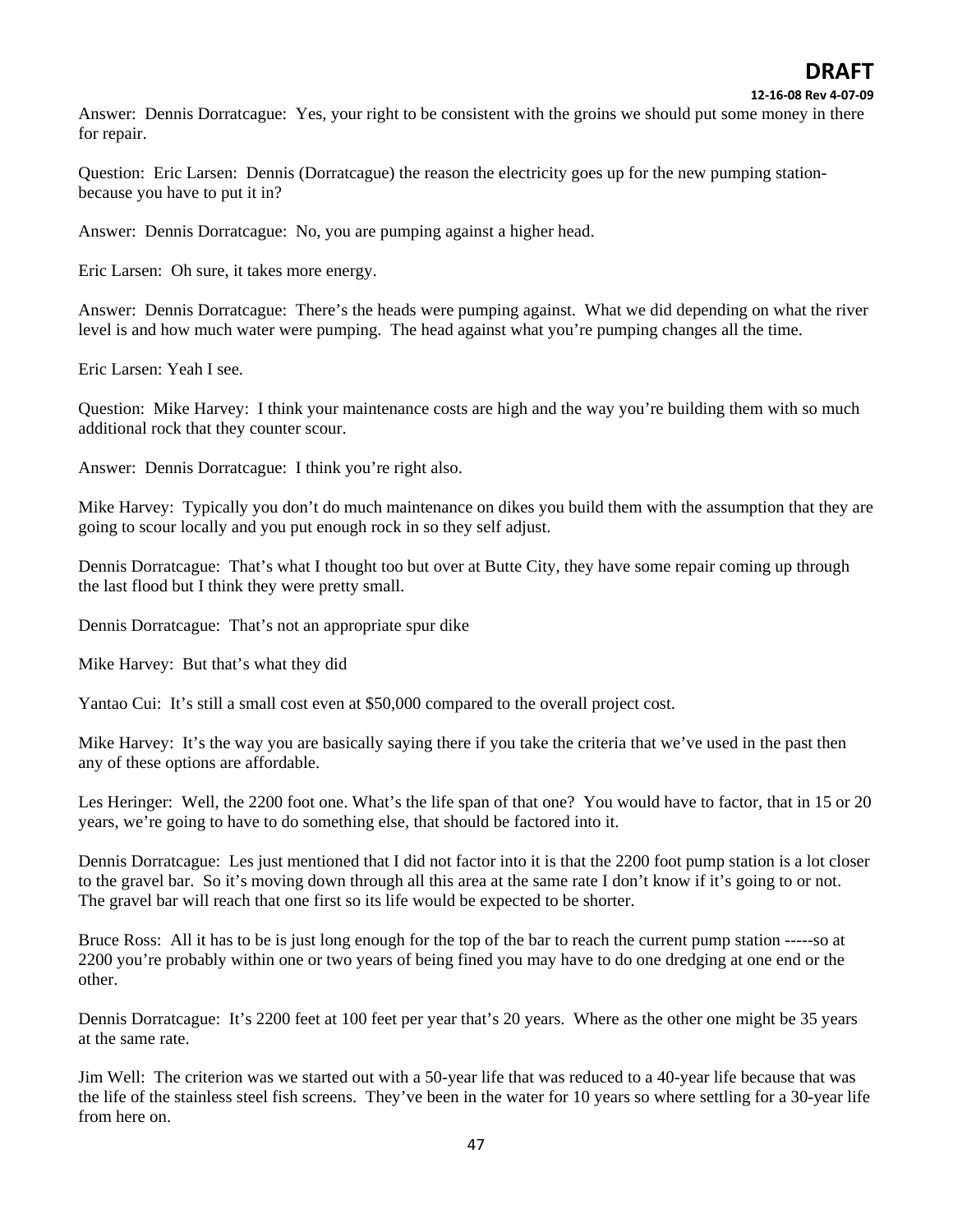Les Heringer: The 2200 doesn't give us 30 years.

Question: Paul Ward: I have a question about that life is it the life of the head works or just the live of the screen structure because that is a materially different cost.

Answer: Dennis Dorratcague: He's (Paul Ward) right. You can replace the screens relatively easily for a few hundred thousand.

Question: Jim Well: So you're saying the life of the facility is 50 years and were down to 40?

Answer: Dennis Dorratcague: Yes.

Paul Ward: My last point for some reason the dredging option was not included in the cost estimate and I kind of understood why it was based on conclusions of the facts why the two options didn't seem to work but I think based on the discussions I had with mike there that part of that was predicated upon the part that there were no concession by the agencies on fish screen standards and part of it was the fact that it hadn't been accounted for by tying into Chico Creek some way and so I'm kind of curious is the decision among the expert panel in your opinion that even with those factors that this isn't cost effective.

Dennis Dorratcague: A little background before the last meeting. We did a report on that option the dredge channel and we did hydraulic calcs to see what size the channels should be to deliver water and then we made an estimate about how often they would fill in with sediment and how much material would have to be removed each year to maintain those channels. I forget what the result was but that was written up in a report that went with the minutes of the last meeting.

Paul Ward: And I think I have that report but it didn't answer my question entirely I don't know if that talked about whether or not that channel size was dependent upon some relaxation of fish screen standards that's where the costs would lie I presume.

Dennis Dorratcague: We did not consider relaxation of fish screens when we sized the channels I would think you would want to size the channels to get the full flow and the relaxation would come in when it gets partially filled in and the channel is taking it all into the fish screen rather than bypassing as in Option 1. Do you see what I'm getting at?

Paul Ward: I think that concept is right I guess that the other thing that I heard based upon the physical modeling there was no connection or no assessment of the impact of Chico Creek which is always going to be connected there somewhere which also would tie into to what that ultimate cost of dredging would be because you might be able to capitalize on how that angle proposed was for the creek so it seems like to me at least there is some unanswered questions on ----- what the costs estimates on that particular option as opposed to the two or three that you're talking about here.

Bob Mussetter: Maybe I'm misunderstanding what you're thinking about the impacts of Big Chico Creek but the dead-end dredge option I think we all agree is probably a dead end just because of the time frame that is one on so that the one that I think you are referring to is the one that we were going to cut the 400 cfs channel from the head of the bar down along the distant bank line and connect it into the mouth of Big Chico and go on down is that what you're thinking about.

Paul Ward: Yes, well I think a variant of that is I guess is that you arbitrarily placed that dead-end somewhere well above the fisheries if that dead-end were at an angle that it was similar to the way Chico Creek is right now and maintain that then you have the benefit of Chico Creek now the size of that channel is where you get into the what the fish screen standards might require.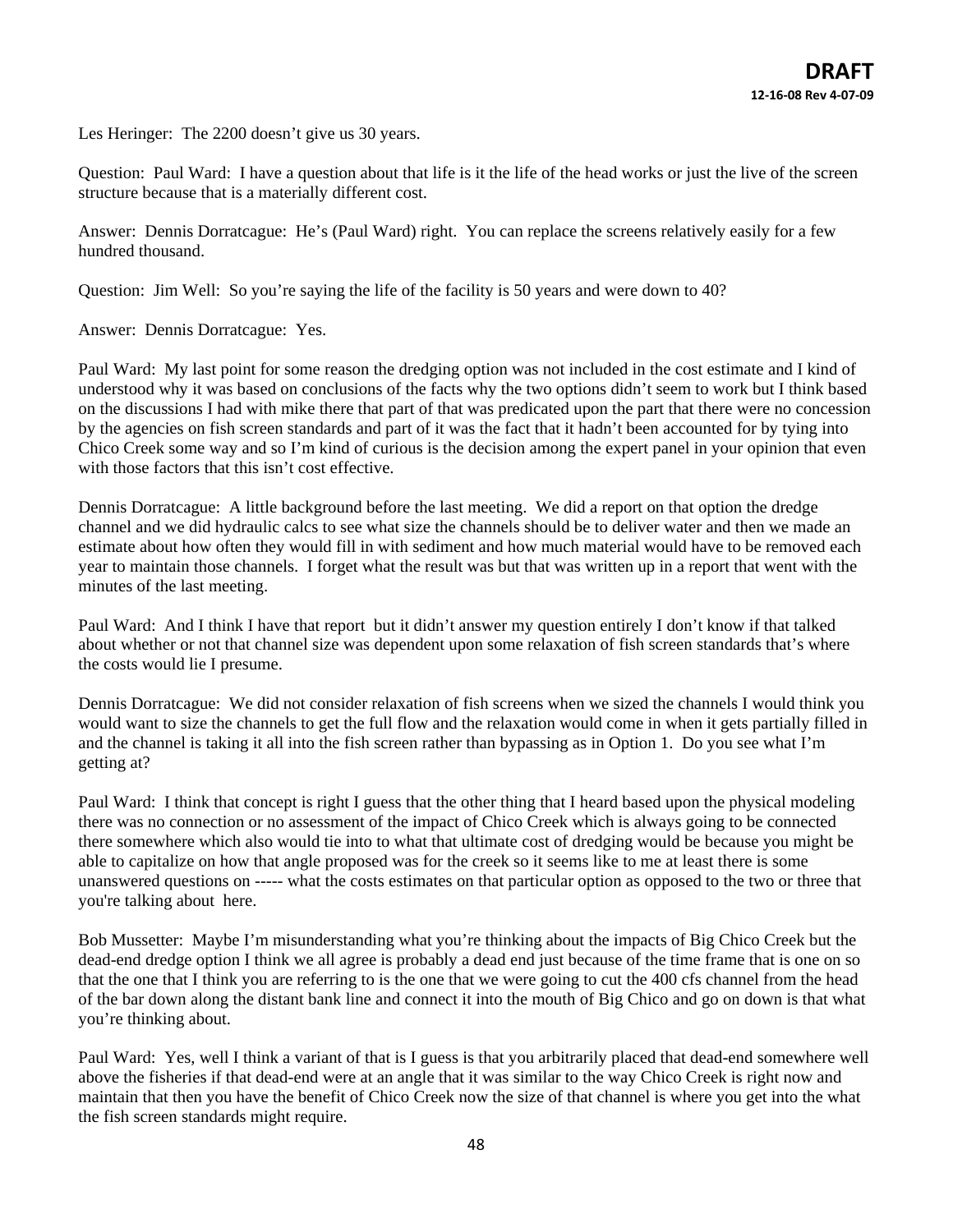Bob Mussetter: So you are referring to the dead-end on the channel option.

Paul Ward: Well either, but either such that we capitalize on that.

Bob Mussetter: Let me just finish, the other channel that connects up to the head of the bar it fills in above Big Chico Creek so there's no relationships there Big Chico doesn't help you the dead end version that's a question whether Big Chico would offer enough if you angle it downstream or something if it would offer enough energy to keep that cleaned out I ---

Paul Ward: Well my question is we're assuming a maintenance free result and what I'm asking I think is what is the cost of that maintenance above whatever you get from Big Chico Creek and maybe that goes back to making it cost effective to the people that have the fish screen standards where to say yes instead of having to have a cross section of ----- would lower the costs and maybe you considered that I haven't been involved it seems to me that in the short term you ought to consider this.

#### 011024-003

Yantao Cui: I was think Paul's question for dredging channel before we took the break. Based on the modeling results, it is almost certain that you will have to go out to dredging the channel every spring before pumping. That is probably not going to be accommodated practically.

Paul Ward: I don't understand that because Chico Creek connects the river every year its still connected there's a channel there.

Yantao Cui: You cannot still have the dredge channel to approach Chico Creek Paul Ward: What I think I'm hearing from you is you have this right angle channel.

Yantao Cui: Maybe we should get the big aerial photo we see exactly what we are talking about.

Eric Larsen: Let me make a point here just to follow up on what Paul is saying here. As some of you know I've made a very inconvenient suggestion recently, which is that we don't have enough information and we need to compare some things that we don't have enough information on and I'm not the most popular guy on this project having said that and it relates to something Paul's coming in with here. I would like to see the numbers now for things like this channel compared against the numbers we have been seeing today. In fact, I made an even more unpopular suggestion and that was that we go back and revisit things that we threw away. In particular, I was wondering if just continuing dredging of the bar itself might not be comparable to some of things we are seeing here. At least I can't find numbers and I tried as hard as I could to find numbers from our last meeting so I could put the numbers against the other things. So I think for me, to make a decision that's technically based and sound, I need to see these numbers against each other. And I know that we rejected that in the past but I'd like to see the numbers put up against what we have now and some numbers put on the idea that you have that's going to require some dredging. Ask what is the cost for that and you look at those costs compared to ones were currently seeing. I can speak about this more in the discussion section. The ideas of moving the pumps are from my point of view are technically brand new. We've brought them up a couple times but we really haven't studied them. In fact, we haven't studied the technical aspects of moving the pump and put some prices on them. I was asked to guess a couple of places and I went and guessed a couple of places that looked pretty good. But, there are a lot of interesting possibilities there that I think we haven't had the opportunity to explore. You've seen the extensive studies we've done on the groins situation. I think if we put a little bit more energy into understanding some of the dynamics and thinking about the possibilities we might come up with a creative solution that involves something else. And I just can't put the numbers together yet to make that evaluation. That was the basis of my statement, that I don't have enough technical information yet to say whether this is the best moving the pump alternative or to say that moving the pump is better than continued dredging. I can't do that quite yet. So, that's just kind of an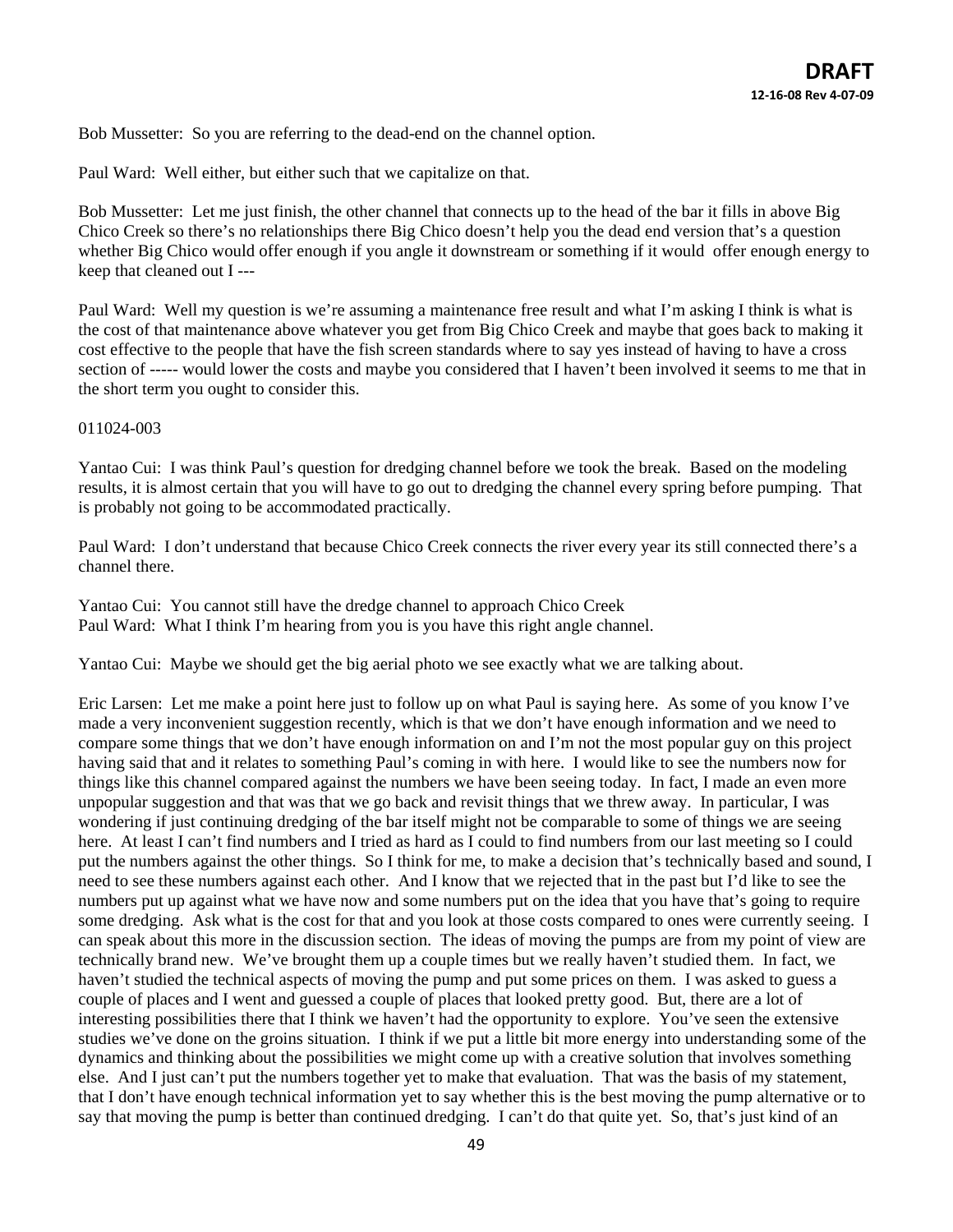introduction to some of my thoughts. And I think that my colleagues on the tech team have differed with me on certain points, and that's okay.

Mike Harvey: I guess the question that I would ask is okay what information do you think you need to reduce your uncertainty or help you come to whatever solution it is.

Eric Larsen: Well two things I can think of and one is a more careful examination of the costs I mean Dennis has done a great job of beginning a draft of the costs that's one and second thing I think you'll want to go into looking more at the movement of the bar and see if we can understand better how that bar may move I think that there are ways to address it that we haven't.

Mike Harvey: Specifically?

Eric Larsen: Specifically, empirical studies. Look at other places on the river where there might be bars like this. That's one way of understanding the bar movement.

Mike Harvey: That will give us, okay let's address the two things.

Eric Larsen: Let me please start off with this. One of the reasons I came to this was that if we can't do the groins we've got to do something else. And I said to myself, "in choosing what else to do, am I comfortable as a technical person saying at the end of this meeting that I can choose one?" And I said to myself and you may not agree, and I don't know who agrees or not, but I said to myself, "I don't have enough information in my hands to come out of this meeting with an informed decision. Let's say that the groin option is not an option I don't have enough information at this point to say that this is my preferred alternative. I just don't have, I'm not comfortable that I can do that. Now maybe you can help me I looked after our phone call. I looked for that information. I couldn't find it. The other issue I wanted to dredge up from the past, no pun intended, was moving the intake out. We had a brief discussion with that on the phone and I was told I could find that in the literature and earlier today I was told that there was a report on it, maybe on the table, where it shows the same level of detail of cost estimates for what it would take to have a moveable intake going out into the river from where we are now so Les can keep the pump exactly where it is and use that. If there is a study like that I would like to see it, but I couldn't find it so those are the things I need Mike to be comfortable.

Yantao Cui: Eric (Larsen), I think I made this comment earlier. I don't think all these alternatives were dismissed based just on cost. Some of them were dismissed based on uncertainty we don't have the technology to answer, or we know certain things that is going to happen really quickly. For example, if we extend the intake to the west, we don't know 10 years from now if the river is going to be moving farther away to the west, in that case we will have the same problem all over again, or if the river is going to come back to the current alignment, in that case we will have a intake right in the middle of the river.

Eric Larsen: Well, I would like to see these compared with each other and all those uncertainties put down.

Yantao Cui: The thing is we made those discussions already. I think most of those alternatives were discussed over the second workshop.

Eric Larsen: I'd like to see our numbers.

Yantao Cui: There are no dollar numbers for those alternatives.

Eric Larsen: I'd seen this particular thing but I want to see the analysis that we did. So if you're comfortable that that's not a viable option if we have to chose an option that's not the groins and you're comfortable with the intake I think we might find a creative way to spend some time thinking about it of using that in coordination with other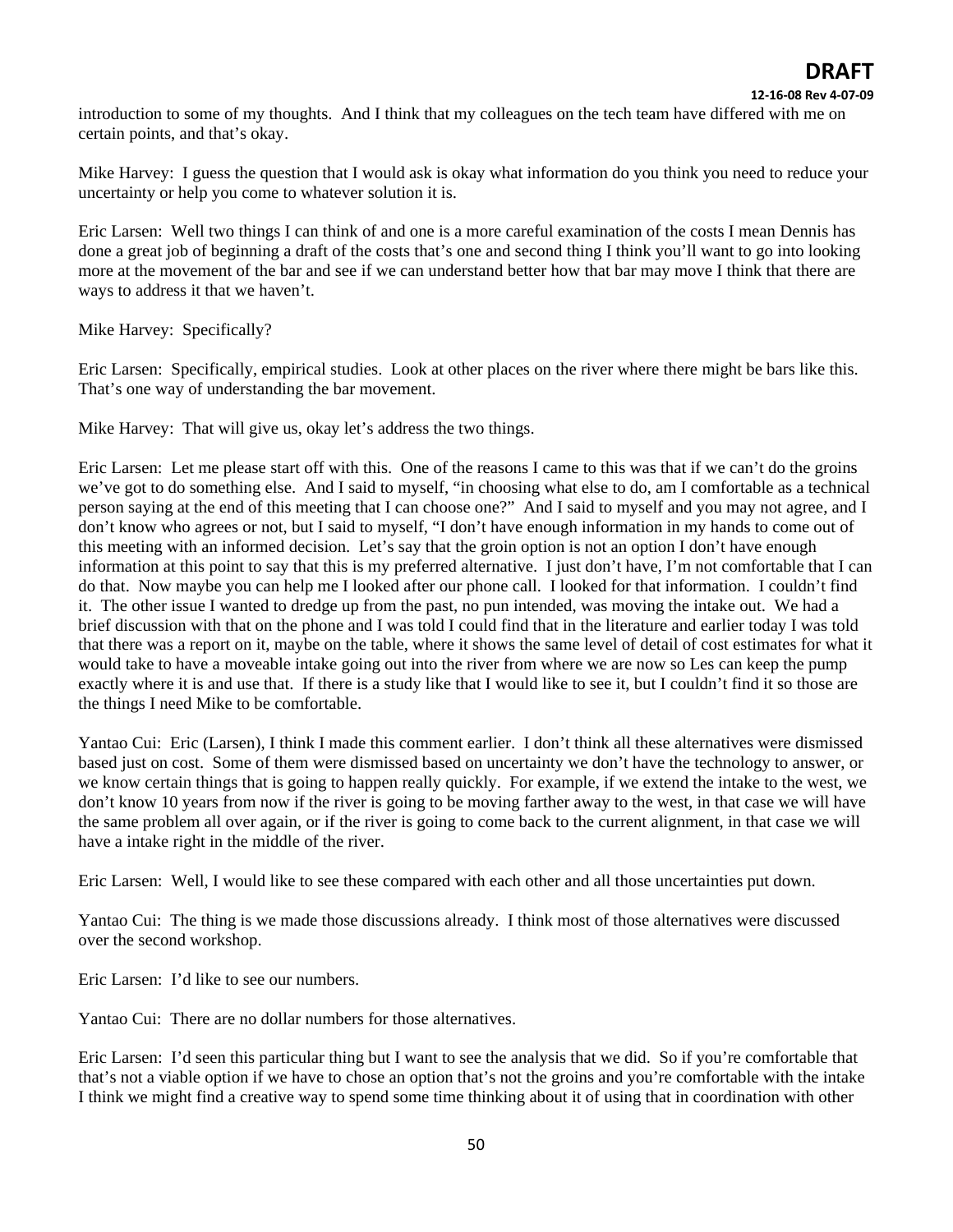#### **12‐16‐08 Rev 4‐07‐09**

things that might save money and might be reliable to provide a reliable source. But I'm just thinking trying to look for a solution. I hear tat you I believe I'm wrong, that I'm alone going up that tree. Maybe so.

Mike Harvey: I don't think you're wrong but I think what we have to do is look at the realities at what we have on the ground I know you've come back to this issue of extending the existing inlet out there to go out to river today that's not technically feasible the bar is down there A. you've got the gravel moving down there the bar down there its just not technically feasible and that's one of the reasons that we rejected it initially it was not a cost issue it was we just cant do it with any certainty and that's the problem is the issue of certainty and we can look at certainty in two ways in theory if we engineer something we have a lot more certainty, and I'm setting up a situation, there is always some uncertainty.

And the rule of rivers there are none. And to apply that standard is an unrealistic standard no uncertainty we would do nothing on any river maybe that would be a good thing and its not in this situation we have no absolute certainty but the more we tend to engineer it the higher the level of certainty to a point at the other end of this option is uncertainty. Okay we don't really none of us can sit around this table here and say we know exactly what is going to happen in this reach of the river in this period of time we cant we don't have that ability, so what we have to look at which allows us to do some book ends if we have great uncertainty then we need to be conservative the more uncertainty the more conservative and that's just basically what happens and so if we want to be conservative then I m not sure that an empirical study about bar movement in any other part of the river is going to inform us very much about what's going on. We have a prototype in our own reach - we can say Bruce Ross just says the bar moved about 800 ft by 2006 about 60' per year top and bottom the whole thing translated about 60 feet a year we have some data in the intervening periods when we had high flows it accelerated which is what we would expect to occur and so that's when Stillwater's numbers come in it's the same data set basically just a different period same measurements it shows 140 ft per year. If we need to be as certain as we can be with a lot of uncertainty then we need to be conservative we take a number somewhere between 60 and 140 that's what our approach has done. I don't think its going to inform us any more to go to another stretch of the river because I will make you an argument that you cannot reproduce the conditions here and so what are you going to learn you have a prototype so okay I think the question we have to do if were talking about relocation is how conservative do you want to be with the estimate of migration that's the question now- if you are un-conservative which I would say is at the low end maybe it's the average end you use 60' if you want to be really conservative and take it when its galloping you take 140' you know what your distance is you dividing through its simple I think we have information its how we use the information and how we address risk and ultimately that's what were talking about is addressing risk.

Bruce Ross: That is part of why I went in and calculated the actual length of the bar if you take that and be a little conservative on that the rate doesn't matter you just have to be downstream far enough that you are relatively conservatively sure enough that the upper end of the bar as its current location about the time the lower end of the bar and that number was about 2300 feet.

Mike Harvey: If we can live with that number that's not a bad number cause it has some real advantages we are within an existing revetment our footprint goes down to achieve the goals but what we have to decide on is how much reliance we can put on that and maybe the flip side of that is if were wrong what happens.

Eric Larsen: Well he's just talking about the bar being 2300 feet or less long that's all. If we're wrong and the bar doesn't move that fast, than you get more time.

Yantao Cui: But if the bar moves faster than we estimated, it will give us less time.

Eric Larsen: Mike (Harvey) I think you stated it pretty well and I think I agree with much of what you said really that the uncertainty is a big issue and I think your analysis on how to deal with that uncertainty was that one way is to choose farther downstream and another way is to think about like Bruce is and then make sure that the existing site and that could be reactivated. So there are creative ways to think about that. I do want to make one point about uncertainty. I've spent a lot of time looking at river dynamics over the years so I'm very interested in that. What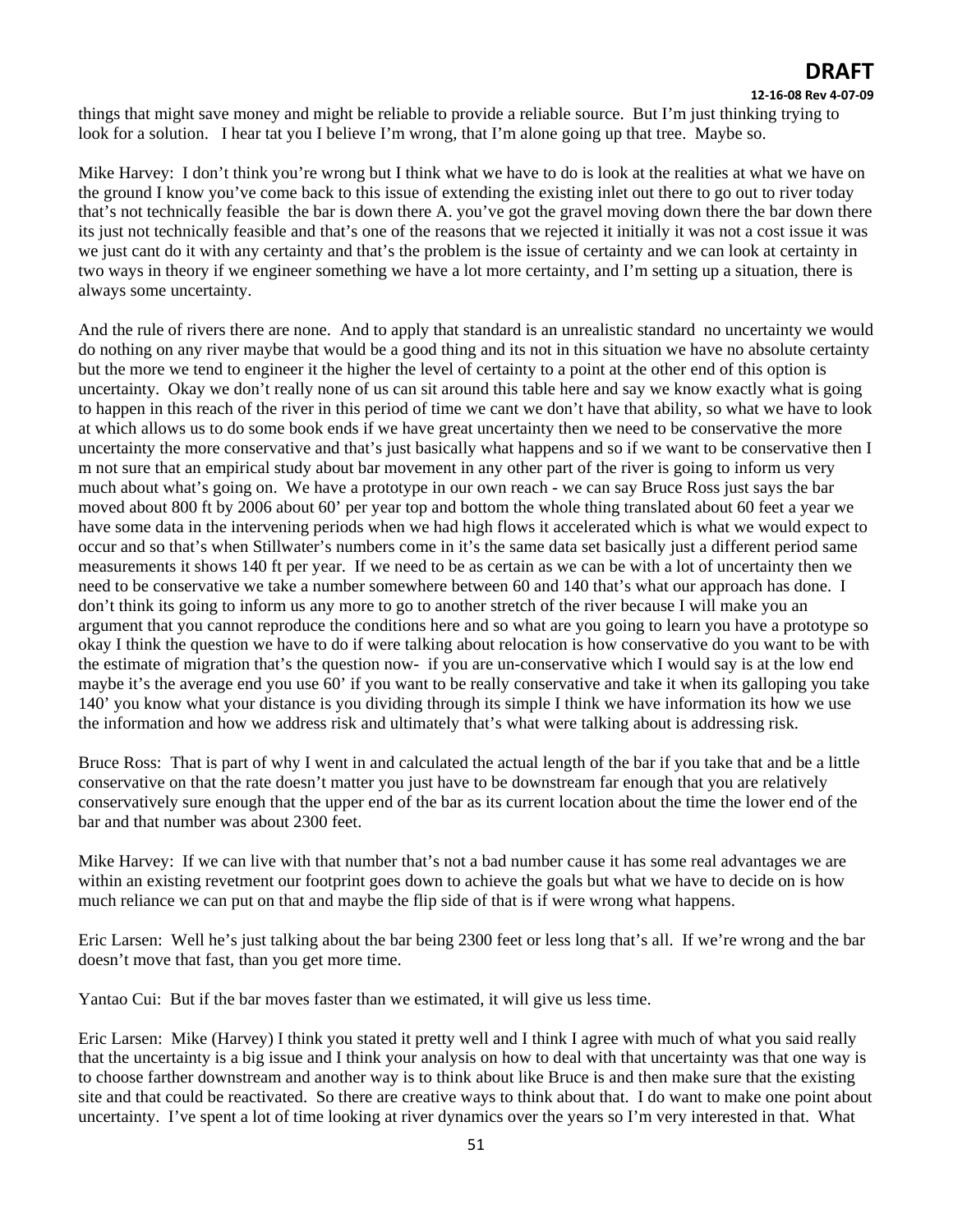### **12‐16‐08 Rev 4‐07‐09**

excites me about the possibility for this job for CALFED is finding an innovative solution that accommodates water supply and accommodates river processes together as much as we can and to balance those needs I think an innovative way would be to maybe learn to live with a little more uncertainty. Now I know the engineering point of view when you're building a bridge or something is that you can't have uncertainty. We've got to put it in there bummer. But on the other hand, in designing bridges they do have uncertainty. That's why they design two or three times the safety factor. We're more intelligent about the river than we've ever been these days. We know more about the river and how things go. Is there a way that we can embrace not knowing how fast that bar goes? In which case, I don't think it's necessary to extend out that many years if we can "bookend" the extreme rates. And if we can live within those bookends some way, fine. But I think we might need to find the balance there. And I know it's inconvenient and you may not feel comfortable with me saying "work with uncertainty." You know I think one engineering path is to remove uncertainty, or to reduce it as much as you can. With the river I'm not sure that's the wisest way to go.

Bob Mussetter: Let's get back to the point here what are we trying to do one of the key objectives is to make sure that they can still get the water they need out of the river now if there's other ways they can get water without pumping out of the river then so be it. Its one thing to talk esoterically about how we deal with the uncertainty and how the bar might go here and it might go there and we might find innovative ways I don't know what you mean by that really innovative ways of fixing it but all of that says is the solutions that fit that model we don't know what the hell is going to happen with respect to that pumping plant.

Eric Larsen: I accept the fact that we don't know how far the bar is going to move. We might accept that.

Bob Mussetter: That's fine for you and I to sit here and debate that point its not fine for Les (Heringer), and Dave (Sieperda) and the guys who rely on that water.

Eric Larsen: I think you heard both Bruce and I suggest the possibility that no matter how fast the bar moves if it moves as a unit and its 2300 feet long as long as you're 2300 feet downstream as soon as it passes the pump you can relocate the pump. That is what I'm talking about an innovative way of embracing uncertainty.

012746Yantoa Cui: I'm uncomfortable moving down 2200 feet going down like this without any change in shape the problem may or may not be going away it is also growing to the west this is against---------to think this is going be happening ------without making a footprint I think it is fairly naive the river doesn't look like that the reason you do the meandering and let the river meander ----to let the riparian grow once the riparian is established ------so if we look at the bars all are going downstream the next one coming ----------

Eric Larsen: I'm not sure that arguing this is useful for the rest of the group right now. I would love to discuss it. I respect your knowledge.

Mike Harvey: I don't disagree with you about the risk issue, etc., but what concerns me out of our charge is who carries the risk. We can be as innovative as hell, but its not my dollar its not my acre foot of water and I think what we have to address is the stakeholders the stakeholders need to determine what level of risk they can absorb not us. We can lay out the risk - it's the stakeholders dollars at the end of the day basically that govern this because if we don't have a solution if they can't accept the risk so I think its fine for us to debate risk and uncertainty but I think that M&T Llano Seco the refuges DFG they're are the ones who carry the risk not us and so I think we need to hear from them what level of risk is bearable.

Eric Larsen: It's part of the equation and I'm interested in moving forward and finding a solution.

Jim Well: Let's table this and discuss this later in the agenda we need to get the City of Chico in next there is no need to hold them up any longer.

### **City of Chico Waste Water Treatment Plant Relocation Update**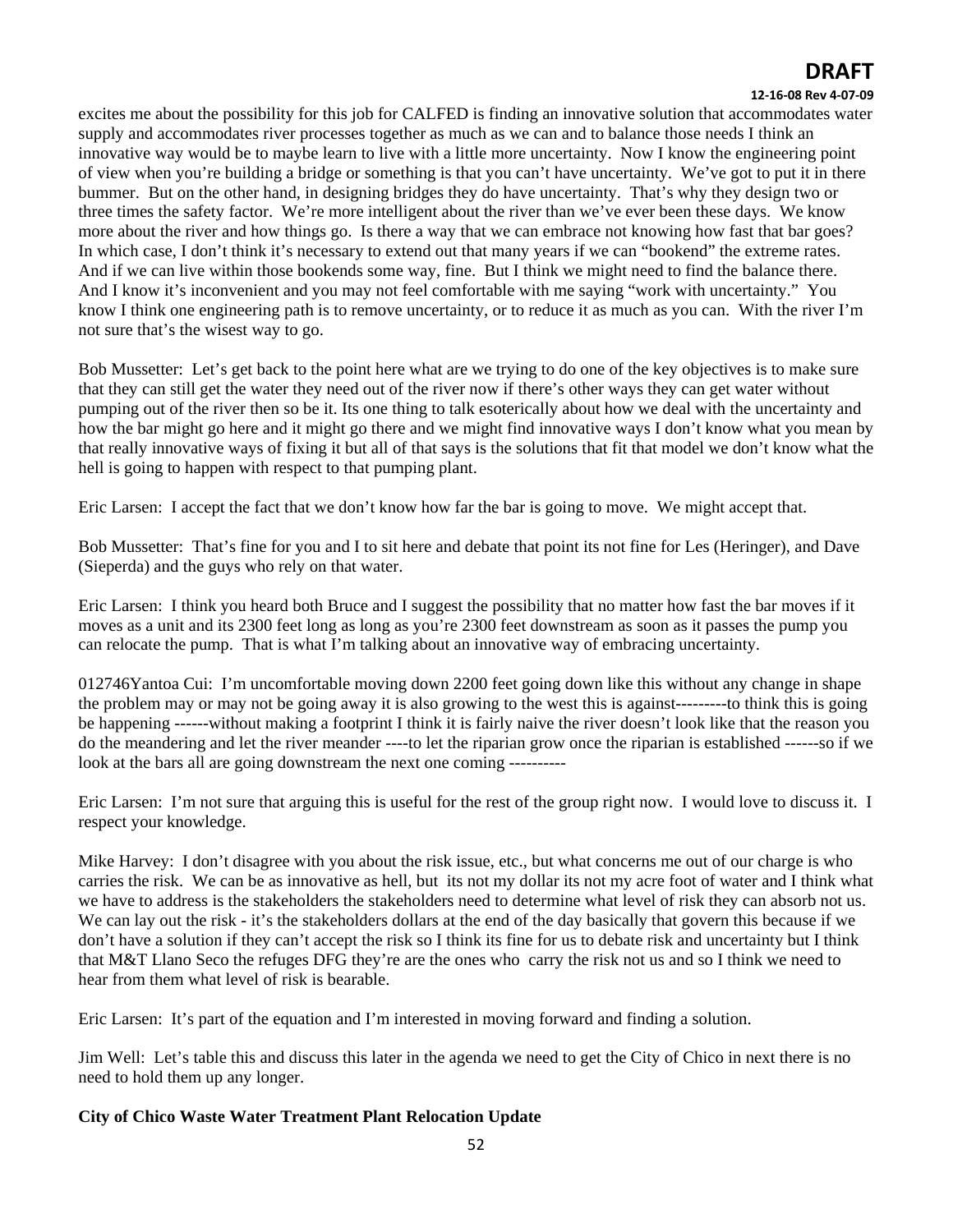### *Tamara Miller, PE, City of Chico*

[See power point presentation in Attachment F.].

Tamara Miller: We have a wastewater plant near town that helps all 100,000 people that live in Chico to flush their toilets everyday and we have an outfall in the river near the M&T pumps

We have a project for two reasons one in which you all well know about and that's a gravel bar that is migrating and the other reason were in the river doing some work is that we need to upgrade our diffuser for capacity purposes so we have two things going on which sometimes dictates our schedule versus your all schedule. When we act sometimes because we have to get a diffuser in not because we are the gravel bar. So les asked me to share some of our timeline with you this goes back to your timeline, you are studying things, permitting things, engineering things and we have gone through the same process for our project we didn't get started until fiscal year 2003-2004 we started preliminary planning did our diffusion analysis in the river, did our geomorphology and we commenced our environmental documentation, initial study right off the bat you have heard our geomorphology referenced a couple times Ayres did that study for Carollo Engineers for the City of Chico and they used empirical information to basically say the bar moves this many feet per year so if you move this far down then you have this much life so they recommended a new spot on the edge of the river on M&T ranch in a revetment area a nice spot we all felt really comfortable with it and so we went with it. 2005 that was our defined project completed our EIR we applied for a state revolving fund loan we have to use our own money to pay for our project so we went to borrow some money from the state commenced permitting and continued design.

This is the material out of the Ayres report the empirical data that they did use to map how far they thought the gravel bar would move and how far we should move down river so I just listed that out to show you that even though it seems simple on the surface we did do some work to find our new location this is out of respect for this group because I know that you are putting a lot of energy and effort into your study and it may seem casual that we just gone but remember that flushing toilet thing.

Project timeline, in 2006 we continued our design we worked designing a water treatment control plant expansion not just an out fall so the design process for that takes quite a long time value engineering required by the state water resources control board when you use their loan program and we also continued permitting that wonderful permit process sometime in 2006 we knew you guys were slowing down with solving the gravel bar problem. Les Heringer came to us and asked can you slow down on the replacement of the outfall so if there is a compatible solution for both of us we could do that together so we said sure, we'll split our project into two in hind sight we probably should not have done that because our permit process and our loan monies have become more complicated because of that but because we are neighbors with M&T ranch we work out that relationship we have to build a pipeline through the ranch so we want to be sure that our position supports les' position in that regard In 2007 we actually completed the design for the plant expansion we held back on our design efforts for the outfall in case anything changed we permitted the remainder of the wastewater treatment plant expansion project and we began construction now its 2008 and we did finish our design for our outfall and I brought it if anybody wants to take a look right here and the specifications and the engineers estimates so that's available we did find out that because we stalled our outfall we had to reapply for a second loan for our outfall so we'll hold two loans from the state water resources control board that is if they have any money I don't know what money is available these days. We are continuing to permit the outfall even though we slowed down for les's benefit we could not get through the complicated permit process of state department of fish and game, U.S. Fish & Wildlife Service, and NOAA so we still don't have all our permits in place to this point for the outfall itself construction is scheduled for 2009 and here's our oh my gosh we can't flush the toilet time chart the bars that show in yellow those are critical points in time for us the water pollution control plant as its built now has a 9 million gallon per day capacity so at the end of 2010 with the growth pattern that we had when we started planning we would run out of space in the plant so we had to be done building our expansion and theoretically our outfall because those two went together to get to the 12 mgd capacity our outfall as it exists does have the capacity to 11.6 mgd which did give us the ability to slow that part of the project down we don't have that luxury at the plant itself so we are on a morph of 1 and 2 on this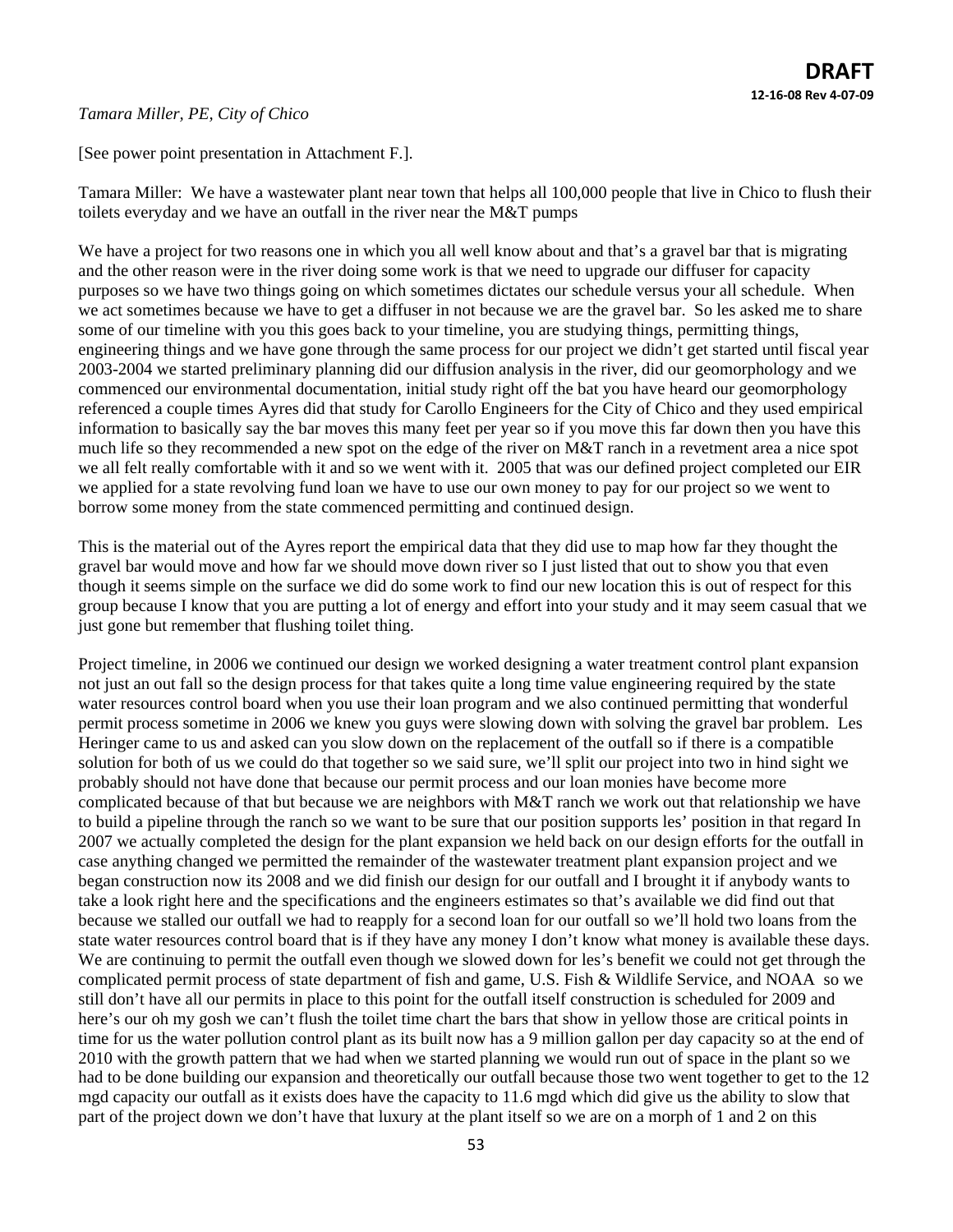#### **12‐16‐08 Rev 4‐07‐09**

timeline the top bar was how we would have done it the City of Chico if we were alone we would have been building in 2008 if we would have gotten our permits in time but we are now into 2009 we are not quite down to the second timeline which was stalling and building in 2010 and hopefully we will be able to build in 2009 and we will get some other options and that's what that chart shows. Does anyone have any questions on this one.

There's our permit table for those agencies present note if your permits is pending we would love some help.

One of the things I want to mention here state lands commission we have an outfall as you know right near M&T's Ranch and we're building an outfall down 1200' state lands commission wants us to abandon our land holding and get out and we alluded to the fact that we would like to negotiate that we would like to stay in both places in case the gravel bar moves past us and we can go back the same things you have been talking about State Department of Fish and Game, see your name up there and M&T Ranch at the bottom we still need our right of way.

Construction is going to cost \$4.9 million note that the engineering cost of \$500,000 is false it cost us way more especially with that permitting process because we did a lot of the design for the project as a unit with other jobs so a lot of our engineering costs are buried with our other jobs

And here's what we plan to do on les' ranch we plan to put roads and make a big mess and punch through his trees take almost 200 hundred trees out and also leave a large pile of dirt where he cant farm in addition to the pile of gravel

So with that, that is all I have, any questions

Question: Les Heringer: You said you were building in a contingency to do this again in 15 years since that's what your engineers have given you.

Answer: Tamara Miller: I confessed to Les (Heringer) that I do the financial planning for the City of Chico and when we look at this and we hear what you all are saying and we know what Ayres has told us the loan that we borrowed for this is a 20 year loan I just hope we get 20 years worth of life out of this because if we don't get 20 years life out of it we are going to have a financial crunch but yes I have actually started programming in enough money for significant outfall improvements in the future.

Question: Dave Zezulak: Just a thought if this moves forward with moving the facilities at M&T could both save funding by constructing together and by moving things together and doing things together.

Answer: Tamara Miller: Did you remember that chart about flushing the toilet? If you all can come to a conclusion today we can work that deal.

Jim Well: Maybe there is an innovative way to try and flush those toilets.

Tamara Miller: We make humor out of it, the reality is we do have a different timeline than you because we have a diffuser issue not just cleaning the gravel bar if it were just cleaning the gravel bar we would be in cooperation with the construction we just make one cross at this point maybe with the outfall we did study leaving our outfall we did have a timeline for staying where we are this actually has a bar building a diffuser at the old location if you and M&T could have solved the problem we would have been down on the second to the last bar, build outfall at the existing location

Question: Neil Schild: I'm surprised your development hasn't slowed down in the last two years.

Answer: Tamara Miller: It has slowed down.

Question: Neil Schild: You can't push it out another year then?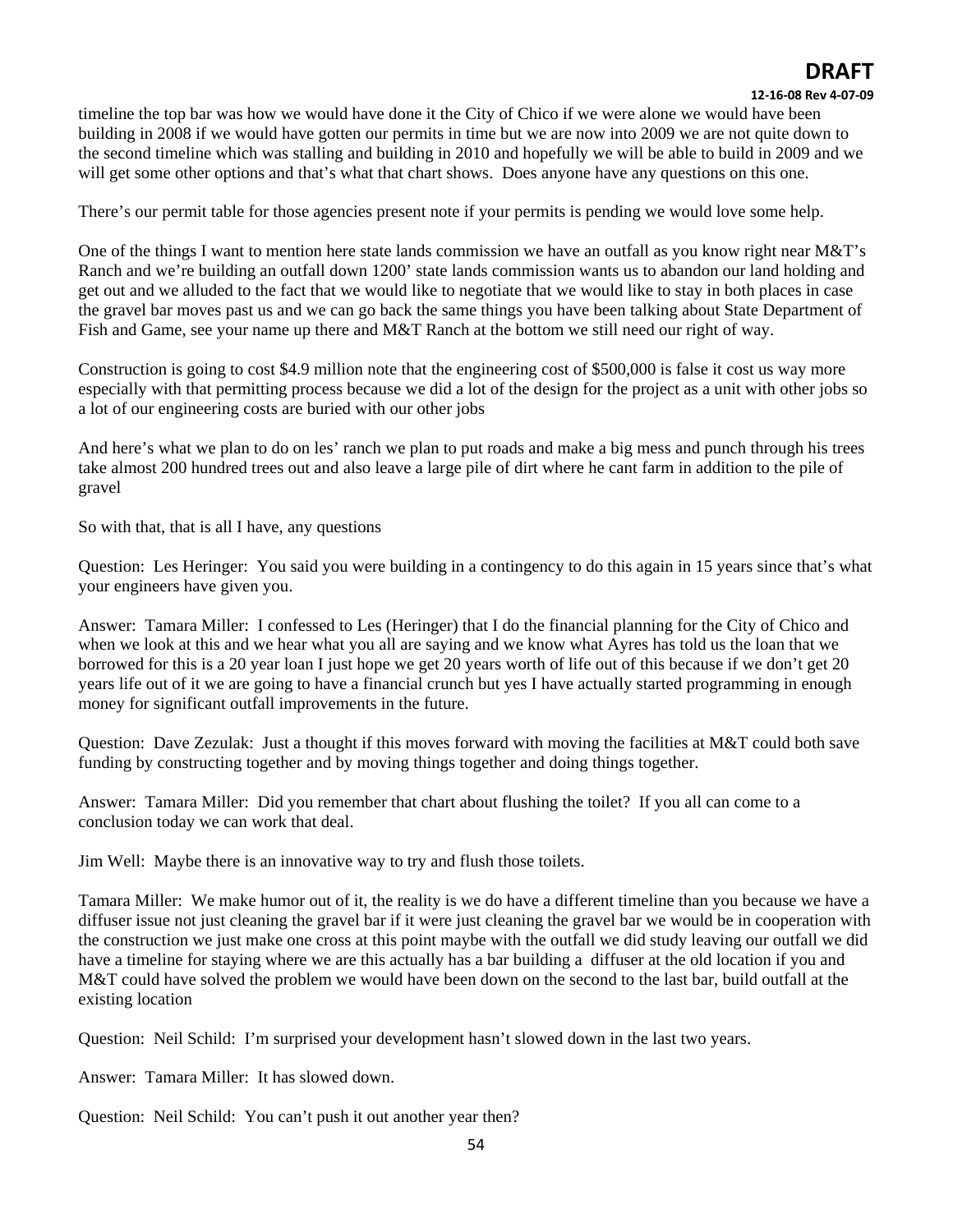Answer: Quene Hansen: ------We are having so many developments come on board in the next three years we need the capacity.

Answer: Tamara Miller: And the other thing you see on there are boxes with dollar values every time we delay here we are looking at another \$250,000 in costs because we have to redo our EIR because the state water resource control board won't accept it for their loan or we have to do a new diffusion analysis because our diffusion analysis its too old so every time we go a year longer it just costs us more money.

Question: Gregg Werner: What's the criteria that affects your diffuser I mean on the fish screens it's the cross velocity, is it the flows?

Answer: Tamar Miller: It's the actual dilution factor it's the volume of our treated effluent it is actual flows so if you were to speed up the river at the location of our diffuser we could actually get a benefit from that but it doesn't look like it's a possibility.

Question: Bev Anderson-Abbs: First of all, thank you for injecting a little comic relief second I was wondering with the delta vision strategic plan and suggesting that sewage treatment plants start working at finding ways of reusing water has there been any discussions so you don't have to potentially keep moving the outfalls.

Answer: Tamara Miller: Every time we go through the environmental process reuse is a very important alternative and we seek out potential buyers of our treated effluent our primary buyer we always ask if they want to buy our treated effluent is our neighbor the M&T ranch because they have an irrigation ditch right next to our water pollution control plant but even as you've heard them say even putting their pump intake so close to the river they've got some questions about the water quality so we have never been able to find a buyer or user even if it's zero.

Answer: Quene Hansen: \_\_\_\_\_We are looking at how we can go to tertiary treatment and obviously we would have to have a buyer it costs too much to pump it back into ----

Answer: Les Heringer: You know we have talked about this many times before and because their water secondarily treated we cannot put it in our canal because it would come in contact with a crop because it comes in contact with the ground, almonds, walnuts and beans so by law we cannot take that water.

Bev Anderson-Abbs: I understand that I'm just thinking with the Delta Vision push I was just wondering. I am aware of that.

Tamara Miller: Even if we spend the extra nearly \$50 million to bring our 15 mgd plant up to tertiary we would not even be able to supply les with what he needs we would not have enough water and our schedule of needs to get our water out of the plant do not match most buyers needs because they usually have a crop related cycle and we are 24-7.

Question: Les Heringer: So tell me Tamara, at your new location would you like some security down there from the gravel bar which they have said will reach you in 15 maybe 20 years.

Answer: Tamara Miller: Yes, I would like to have some security.

Question: Les Heringer: So you would like to see The Nature Conservancy work with this group and the Conservation Area Forum to allow rock groins because I assume that would help you also.

Answer: Tamara Miller: I would like all stakeholders to be as flexible as they can we have proved to be flexible in stalling and delaying and things like that and we listened when things were brought up and we'll change our specs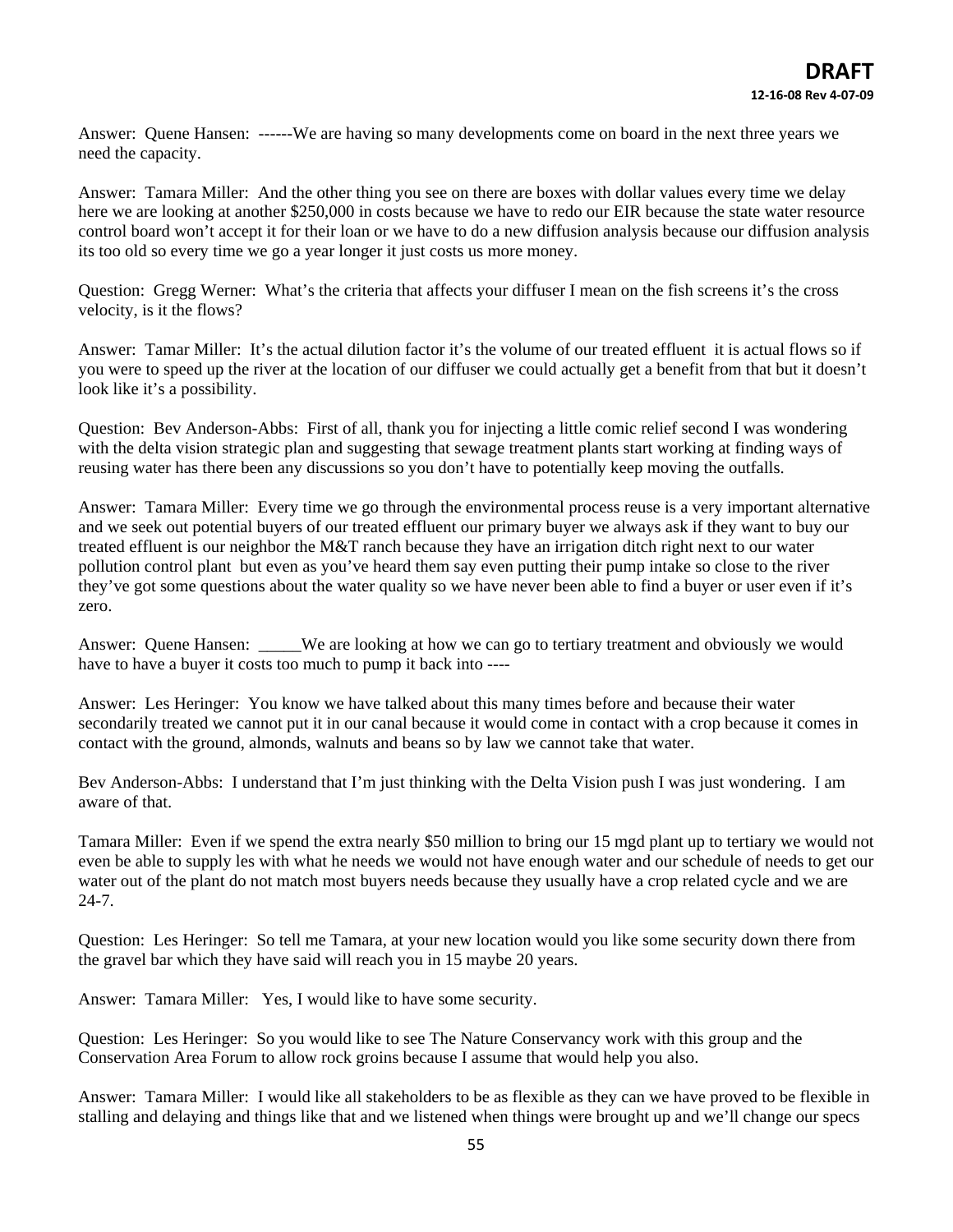#### **12‐16‐08 Rev 4‐07‐09**

to backfill in the area where that might be a cross if that helps and we would certainly like to see the nature conservancy maybe broaden their prospective and discuss things from a different perspective and it does seem a shame to have infrastructure in the river that is so vital to the community but yet not be protected. You know we've been there longer than 1991.

Les Heringer: You have been there since 1961.

Quene Hansen: We're not moving far enough away to let that gravel bar ----- we don't have that option ----- no more flushing of toilets.

Yantao Cui: My comments again. Thinking about going back to the old intake when the bar passes through is most likely not going to work. To say the bar is moving downstream is an over simplification - the bar is not moving, instead, the sediment is moving, building up in some places and eroding in some other places. The movement of the bar is also accompanied with new growth of vegetation, which decreases the erodibility of the sediment. Once a bar "passes" through an area, it is likely going to leave some footprint and the river will not going back to exactly where it used to be. That footprint will likely leave the old intake isolated from the river water.

Tamara Miller: So we don't need to negotiate very hard with the state lands commission is that what you're saying.

Yantao Cui: Well I'm not going to say that. There is a possibility that you could get that and reuse the old location, but you should count for that to happen.

Les Heringer: What concerns me is obviously here we have infrastructure that is very vital to the city for public health reasons and of course our infrastructure is vital to our ranch and of course the Llano Seco Ranch and the refuges and Bev in your conservation area forum handbook it very specially states to that issue and we have a participant The Nature Conservancy that has been part of the process since 1986 that has achieved great benefit from that process and yet they are not willing to sit down and discuss the situation with us that concerns me greatly and I'm also concerned about what that means to the process that we have all been working on along the river.

Gregg Werner: Well Les (Heringer) I think this is an extremely unusual situation. This is the one area, actually there are only 2 or 3 others, very small, where an easement comes into play. This is absolutely and legally different. I think we can certainly talk but I think for any organization with integrity, at some point you've got to say that this is what were all about and we have to live up to our commitments I think the Handbook also has a number of things in it and hard points is not the only thing. I think property rights and ecosystem restoration and other things are also major criteria.

Les Heringer: Yes, but hard points is part of the guiding principles.

Gregg Werner: Yes, as there are other things.

Eric Larsen: It's not like we have other alternatives. Les you are making it seem like there are no other alternatives I think we've seen both economically and technically although there is some uncertainty the moving the pumps and the probability of moving the pumps.

Les Heringer: I didn't say that there weren't other alternatives I just said but because of their stand this is one alternative we can't even consider here as a solution to this process that's what I'm saying Gregg (Werner).

Eric Larsen: We considered it. We spent how much time and how much money you're looking at it. We're evaluating it against the technical merits of other alternatives and I'm seeing some of the other alternatives be as attractive to me.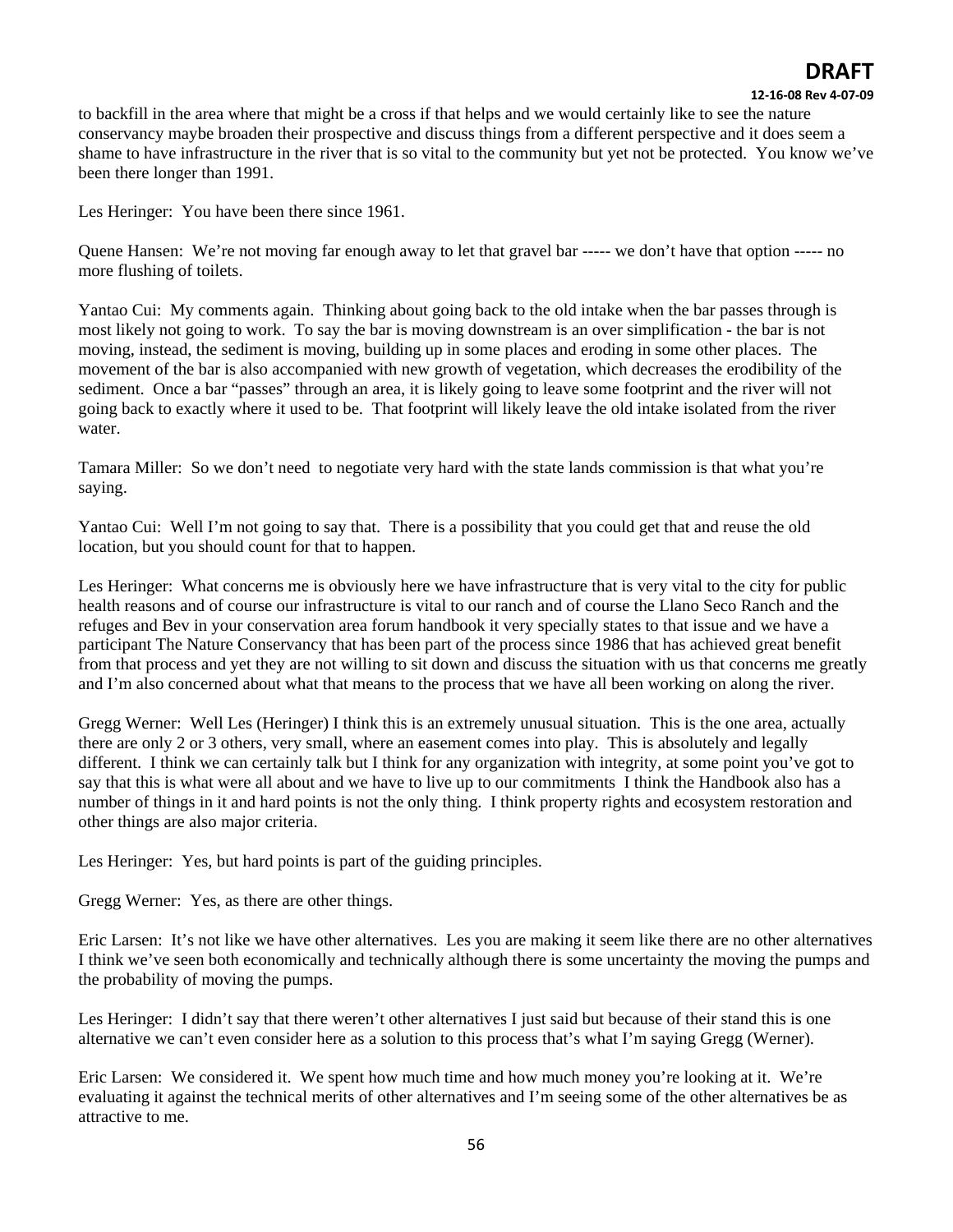Tamara Miller: The one alternative that you are discussing, the spur dikes, is the only one that really benefits the City of Chico the other ones don't have that benefit I just what to check that in right now.

Les Heringer: And we started working on this in 1986 and in 1989 this handbook was developed I know you weren't here Gregg (Werner) and you weren't here Bev but it did speak specifically about and to infrastructure as an area where you would limit the meander of the river.

Gregg Werner: And it says that every case has to be looked at individually it doesn't make a blanket statement.

Les Heringer: You are coating it over like it's not important.

Gregg Werner: No it's extremely important but I think that other things are also important.

Les Heringer: Eric (Larsen) seems to think we can live with uncertainty with our irrigation water supply we cannot live with uncertainty.

Eric Larsen: I'm talking about uncertainty I think we can have a sure chance of you getting water. Say you take the lower pumping site I think there is a certainty of water there for a long time I think you have some uncertainty with the groins.

Les Heringer: I don't see the uncertainty there that I see moving down river perhaps in 15 years having the gravel bar on top of us again.

Eric Larsen: I think no estimates would make the gravel bar reach the lower site in 15 years. Correct me if I'm mistaken.

Tamara Miller: The 140 does at the lower site. The 140 hits me.

Eric Larsen: Yes, the 140 hits you. But anyway, these are the issues.

Les Heringer: I'm just really frustrated here because I was around here in 1986 when this process started I was there to work on it I helped put all that together and there was one thing that Ag got out of the deal was the ability to limit the river when it impacts infrastructure hard points and this is a prime example of that and you're just turning your back on us that's my frustration and that Shaw easement has been amended twice already.

Gregg Werner: The easement (in question) has not been amended. You are talking about a different easement with the same owner.

Les Heringer: That easement with Shaw has been amended twice.

Jim Well: We are arguing over one point here. I just want to read the primary project goal protect the existing M&T/llano Seco fish screen facility and its beneficiaries while investigating and identifying a technically and economically feasible long-term solution to adapt the fish-friendly pumping facility to the lateral migration of the Sacramento River.

Kevin (Forester) and Tracy (McReynolds) would you like to go next before we get back into discussion or are you okay staying here until that discussion is complete. Tracy I'm but I think what we both have to present is very quick and I think we are all probably familiar with it. Kevin I think it will take less than 5 minutes and we can do it at the end. Tracy agreed.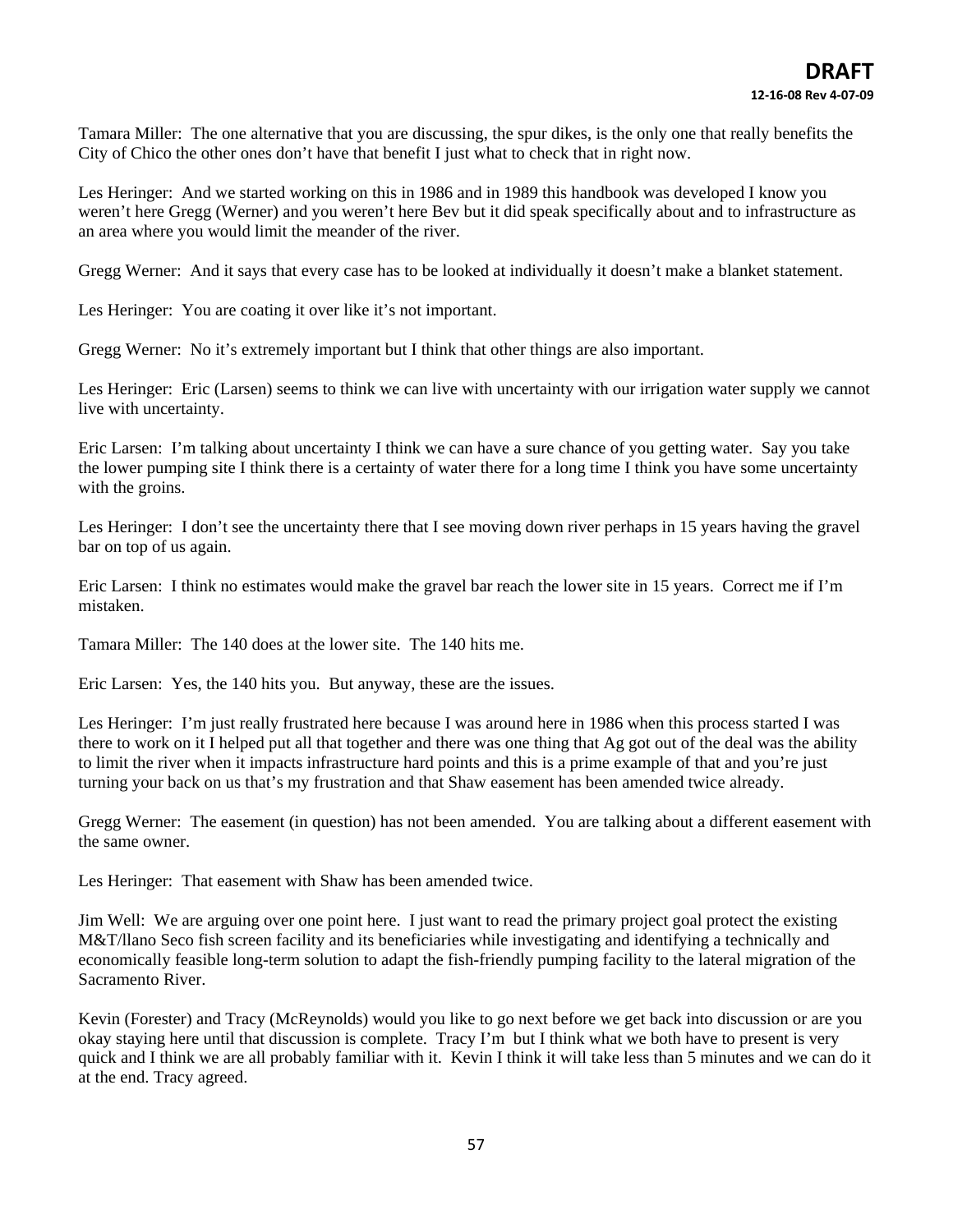#### **12‐16‐08 Rev 4‐07‐09**

Jim Well: The goal today was to try to identify the alternatives arrived at for this primary objective and to bring that forward to CALFED for the next step everybody realizes it has to go through and EIR/EIS process issues like this would be addressed in the EIR/EIS process we are here to come up with solutions that fit the objectives and bring forth a long-term solution so if anybody has anything else to say we are open for discussion.

Howard Ellman: I was involved in the pump station when it was moved originally and I remember meeting at the Sacramento national wildlife refuge complex where we were told that the pump station that was being --- would be an indefinite solution and the word long-term indefinite and the word perpetuity was used this was supposed to be a permanent solution and it failed within 5 hears basically so we have a certain degree of risk and uncertainty that is inherent in this process on top of that we have a situation where we know we have to do an EIS and EIR and we don't know how expansive its going to have to be it going to invoke a lot of public process there's nobody in this room I think who really believes that that can be done in less than 3 years so if we got the go ahead today if somebody fired a gun and said this is what we are going to do and this is our project and these are our applications we wouldn't be able to start working on this solution for that period of time and in the meantime the bar is moving south the river is moving west and by that point maybe all of our applications are going to be irrelevant you know we are going to be outstripped by events on the ground now in my practice I deal with a lot of technical issues and I deal with a lot of technical people and I understand and I respect their integrity but there comes a point where we have to say that we've done enough studying there is no risk-free solution and we have to act on what information we have that's done in business that's done in law and its done in government I'm new to this process dick asked me to come to the forum meeting I've been listening to les and dick over a period of time but we have a term that we use sometimes when we are dealing with environmental impact issues that is paralysis by analysis and I think we are teetering on the edge of this we have to make a decision and any decision we make is that plus three years I don't have enough smarts to decide exactly which one it is but I have some inclinations but I think there is a point at which action has got to be taken thank you.

Jim Well: Thank you Howard (Ellman) not only do we have the permits to get but we have to get the funding and three years is probably close, how long did it take to get yours (Tamara Miller).

Tamara Miller: We started in 2003 and we will be building in 2009.

Jim Well: Three years is probably pretty aggressive we are probably looking at longer than that. Anybody else?

Stacy Cepello: I guess I have something to say Ord Ferry what was the next bridge down Butte City I was on the technical team when butte city came on board with Caltrans and they came and made their pitch in retrospect I think we should have maybe questioned some of the expertise and some of the design specifics but never the less they came to the technical team several times they made a pitch to the Forum there need was to protect the function of that bridge which is transportation from one side to another we looked at it we said okay this is important public infrastructure the function is to get people from one side to the other there is no real alternative to that you have causeways approaches, bridges, levees, pipe infrastructure tied to the location of the bridge they need to protect that bank where it is what we asked was to use the least damaging alternative for that they felt they had a need to move flow to the other side of the river also and so they came up with their approach to groins as I recall there was some discussion about public access and location I think the ownership got worked out with partners and so forth but there were essentially no alternatives and the consensus of the group was this is a hard point this is a place where although philosophically some people may not agree with rocking the river it's the only alternative and that's what they did and I think it moved forward unanimously consensus they built it I think this is a very different situation I think its public but its private I think and I hear that there are alternatives I guess my concern is I heard les say that nature conservancy or others are turning their back on that process and I don't see that at all I see this as exactly what that process is all about it's the shape of the table its not guarantees about hard points or winners or losers.

Les Heringer: No means no.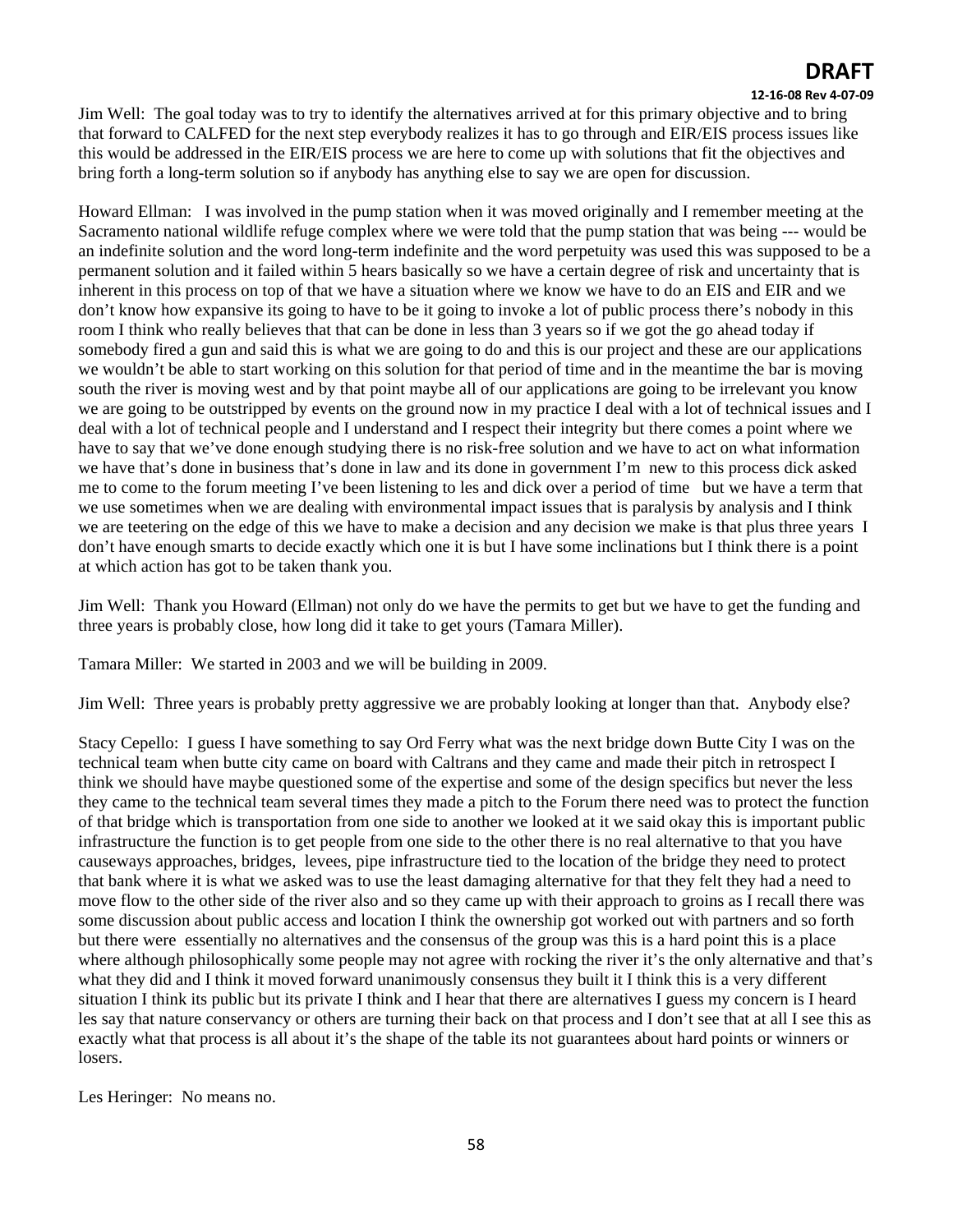### **12‐16‐08 Rev 4‐07‐09**

Stacy Cepello: Well then, part of the reason the handbook was written the way it was, was so that private landowners would not be stomped on that they would have rights equal to anything else on the river they are a stakeholder too they have to be treated as fairly as any other rancher or farmer and landowner I guess my concern is that my hope is that people see this as a process which is not only giving rhetoric to the concerns and principles but doing its best to address those and so I understand that not everyone here is going to agree and ultimately there might be compromise in the final solution but after having been away from this process for a couple years coming back I hope and I think what I see is people trying to address the issues in a very straight forward honest professional manner and I see that there are potential solutions out there and I hope that we can arrive at them quickly and that's what I have to say.

Jim Well: That's why this group was convened in 2002 to come up with solutions a panel was picked with technical expertise for these solutions we've done that we cant solve legal issues we cant solve political issues all we can do is report on what we come up with on a scientific basis and here we are.

Jim moved to a break.

After the break Jim moved on to the next item of the agenda.

### **Evaluation of Alternatives – Technical Team Recommendation (1) – No Action Recommendation (2) – Spur Dike Configuration Recommendation (3) – Relocation of Pumping / Fish Screen Facility**  *Michael Harvey, Principal Geomorphologist, Mussetter Engineering, Inc.*

Mike Harvey: As a technical panel we've spent a lot of time looking at a lot of things and I think we would like to move the process forward as follows: We believe there are a number of technically viable alternatives to meet the targets for this project, getting water to the stakeholders in an uninterrupted form and hopefully meeting the other goals as well, now some have more some have less but we think we have some alternatives. Unfortunately I don't think we have the golden bullet so we' leave it at that.

Basically, for our alternatives what we as a group suggest is that obviously we have to have a no action alternative that's not viable its not an answer but we need one. We believe on a technical basis that spur dikes will meet the goal of providing water supply to the stakeholders, if they are implemented there will be environmental impacts and part of that impact is preventing meander locally there is no doubt about that. We have two other alternatives related to relocation of the pumping plant I think we are of a mind that just extending the intakes will not work.

Eric Larsen: This is where I differ a little bit, but that I'm basically agreeing that we move forward and to put these things forward I personally am still not comfortable that moving the intake that has been explored. I just don't understand it well enough and the same thing is true of --- but go ahead Mike, I think that can be addressed in the EIS process and I don't think we need to hold up things here moving forward for that that's my understanding.

Mike Harvey: Sure, anyway we have two at this stage alternatives for moving the pumping plant one at about 2200 feet downstream one about 3500 feet. The 2200 foot one is within the existing revetment, the 3500 one requires the addition of about 1400 feet of revetment to preserve it -- it doesn't make sense to put a pumping plant out in the middle of nowhere and not protect it from a technical viewpoint it doesn't make sense. The other area that we need to consider is as we heard if you are lucky you would get the permitting done in a three-year period you are probably looking at much longer than that we know that to preserve existing conditions in the last eight years we have had two dredging(s) and so we think that there should be an alternative that preserves dredging as if you like an interim solution to maintain the supply of water to the pumps and to meet fish screen criteria.

Question: Dave Sieperda: But not long-term dredging?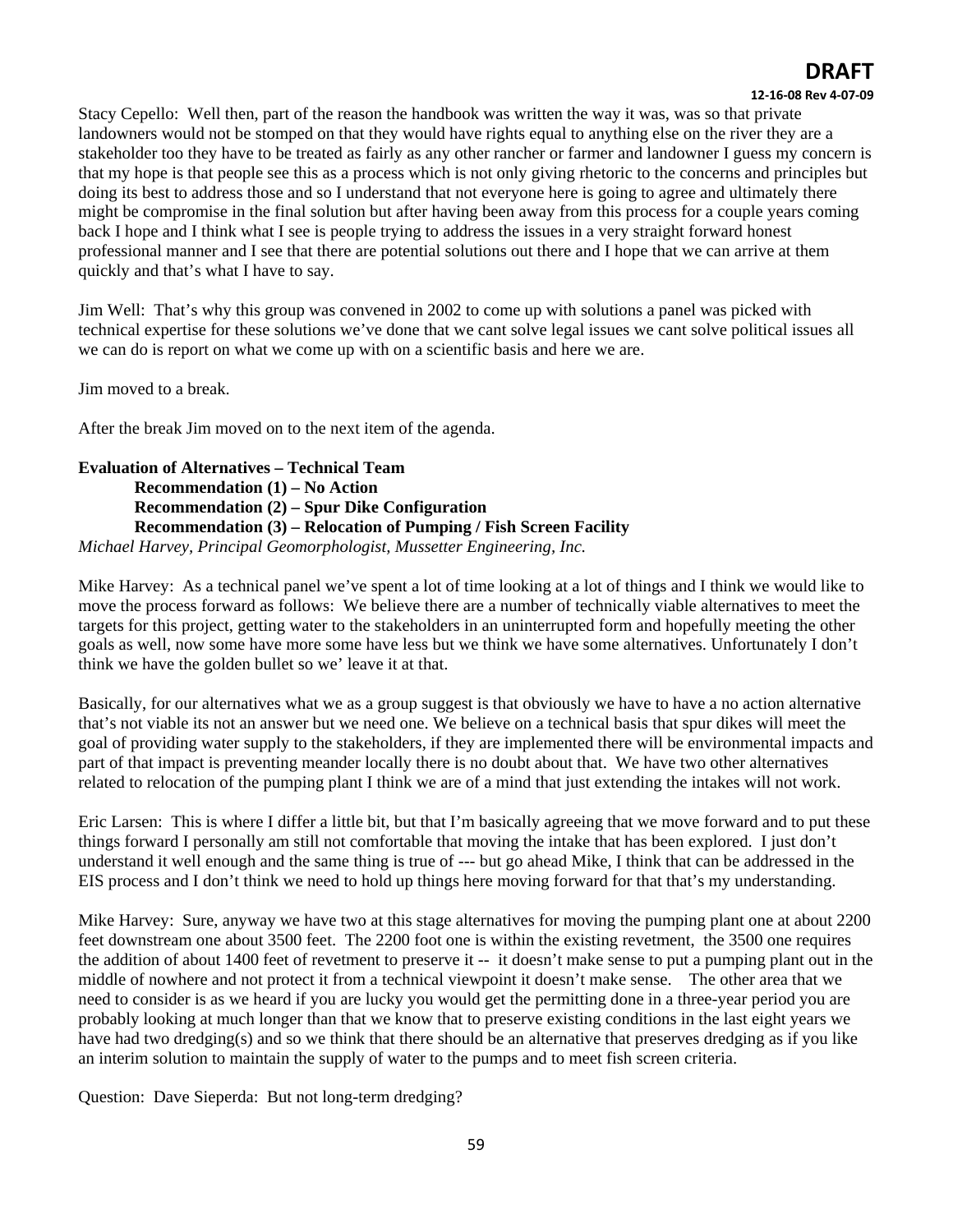Answer: Mike Harvey: No long-term dredging.

Question: Howard Brown: That would separate from the EIS/EIR?

Answer: Mike Harvey: Yes. Basically that's where we stand and what we would like to do. Maybe I can make one further comment is that we recognize the limitations, we recognize the uncertainties that are involved, we recognize that technical uncertainties do in fact involve risk and that risk is carried by the stakeholders not by the technical panel. I would like to inject a personal point just at this stage--this is me speaking not the others they can agree with me or disagree with me on it. I would like to propose to TNC to preserve one of our options that maybe they look a little broader. I recognize the issue of property rights, I recognize the issue of hanging in there on a principle however what I would suggest to you is that the work that this team has done, and specifically the modeling that Eric has done does indicate that the actual sites where the dikes are being put in will on the long term and we are defining it as 50 years and I understand that it is not perpetuity be of little environmental value. However, areas downstream do have considerable ecological value and river shifting there and maybe there is a point where you guys may look at little more broadly to preserve an option if in fact that option carries forward and that's a personal comment the other guys can either agree or disagree with that.

So these are our recommendations the four of us met outside we agreed to provide them to you pretty much in this manner and then basically any member of the team that has anything to add to that feel free to do it. Maybe we should just go around the team members and say what do you think because at some stage we are going to have to write this up as the product of workshop #5 and carry it forward so that those who are going to take this forward will actually have a document that says this is what this technical panel recommends.

Chris Leininger commented that that document is part of the scope of work in the CALFED contract.

Mike Harvey: So based on that, Eric (Larsen) would you like to start?

#### **Eric Larsen**

Let someone else start and come back to me.

**Bob Mussetter:** Basically I would say that I agree with the points that Mike has just made when I look at actual alternatives that he has laid out for you in my mind the trade offs are this the groin alternative from a technical perspective I'm convinced will work but if we are going to draw error bands on our ability to predict what will happen into the future I would put the error bands on that particular option as something like this relative to moving the plant for example where I would put the error bands considerably wider. I'm not trying to quantify that so again it's a matter of risk and uncertainty I think the options of moving the pumping plant downstream have enough merit that we should continue through the future processes to look at that in more detail but there are some issues there that we need to think hard about a key one is our continued ability to prevent further erosion on the west bank at the belly of the bend where the interim protection is. If we remove that rock and if we don't preserve that bank I think there is a very high risk that all the options having the intake along the east bank are at serious risk and the issue of how fast is the point bar going to continue to migrate downstream becomes somewhat irrelevant because the river is going to go the other direction and I thinks that's a possibility and that's something we need to think our way through as we evaluate what alternative is a real option. With respect to the dredging alternative well you know that's something that I think has shown is workable on an interim basis the bar growth apparently is continuing and has grown more down towards the intake now its bought some time but I don't see that as a permanent long-term fix so those are my thoughts.

#### **004 00-10-04**

**Yantao Cui:** Yantao my thoughts are pretty easy now that Mike and Bob pretty much summarizes what I think I would say to the group. I think all three are possible solutions. Moving the intake will have a higher uncertainty but is still doable. I think the stakeholders and the agencies have to talk through the risk you want to take, what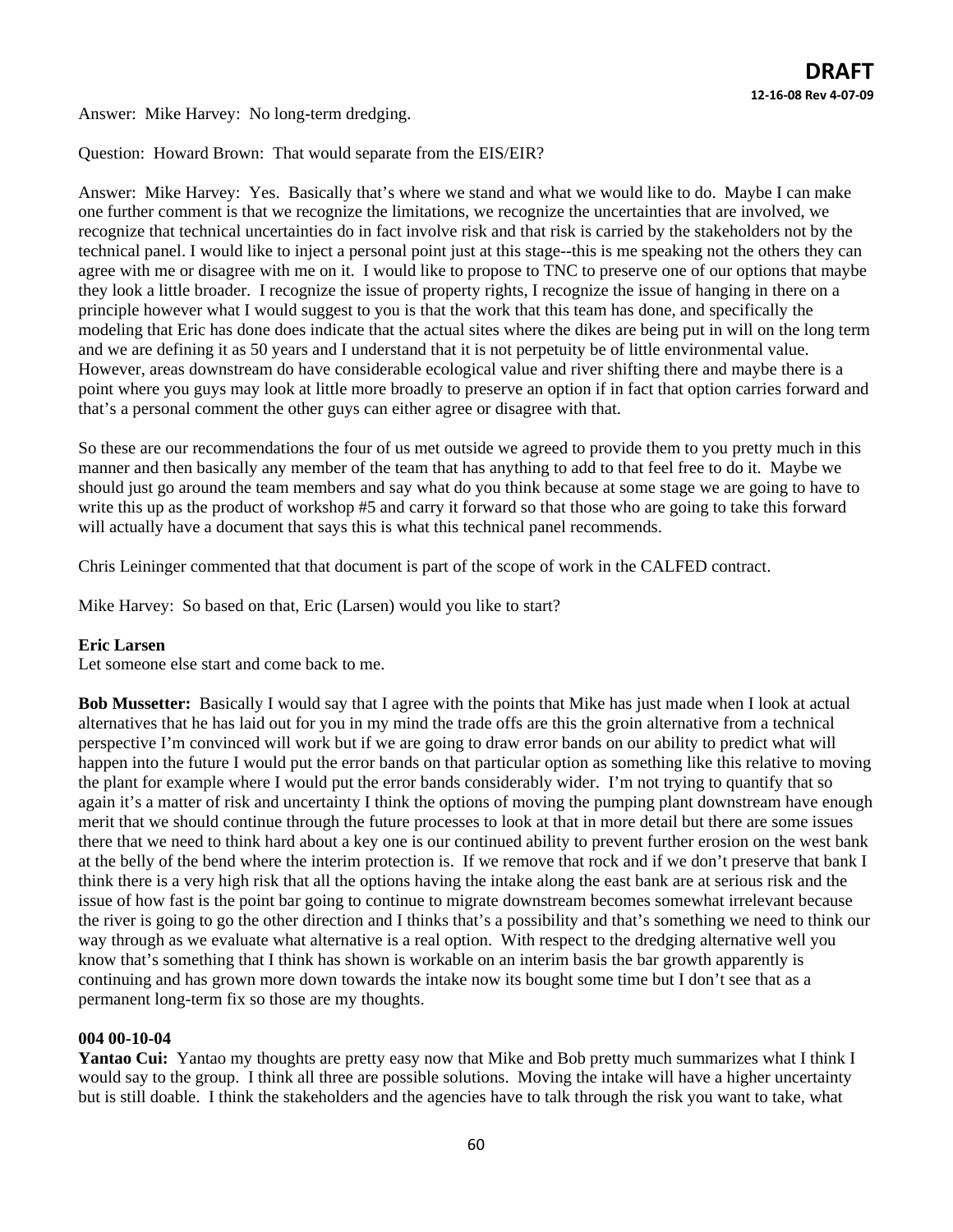#### **12‐16‐08 Rev 4‐07‐09**

kind of investment you want to take, and ecologically whether you want to trade this reach of the river with a reach somewhere else that may have a higher ecological value.

**Bob Mussetter:** I have one other point that I failed to make through the process for five years we've been sitting here and it should have been clear from Mikes discussion this morning a large number of options have been on the table and we've all the various four people on the technical team have been and others like Dennis (Dorratcaque) have been here the whole time, we've considered a whole suite of options and there are a lot of things that could be put back into this mix that for various reasons that you could revisit through the meeting minutes and so on we rejected them and I think in my mind I'm not saying we should never go back and reconsider any of those but we had very good solid reasons at the time for moving on from that and so the ones that we are continuing to talk about now are ones that for whatever reason we haven't found what we consider to be a fatal flaw that made them rejected. So I just want you to realize that I'm not forgetting about all the conversations that we've had up to this point in saying what I've just said thank you.

**Eric Larsen:** Les (Heringer) and Mike (Harvey) I was hoping the golden bullet would come to me while I was sitting here thinking but there is no easy answer to this and so to just try to summarize some of the complex answers that come to me I have uncertainty about the groin option still in my mind and I think I expressed them earlier and I think some of those things came up and so I'm not seeing that as a certainty as much as my friends are here so I also just want to correct a little thing. I think Mike had it technically right when I did some meander modeling about the movement you know in front of the down in our reach here where the groins would be. It did show that the amount of area reworked is probably not that much different with groins or without. But that's the only thing it shows. That doesn't speak to larger scale geomorphology it doesn't speak to environmental impacts that the groins have it doesn't speak to a lot of that. And so its not that my modeling showed that it was the same either way. It showed that that one small element was the same. And while I'm thinking about it, if the pump is moved downstream say to the farthest place - the 3000 foot location - there will be some rock there too but its my working hypothesis that that's kind of a geologic control anyway and the river is not going to be moving into that very much. And so there's some impact there too that needs to be looked at. I personally still don't feel I have enough information about some of the things that we rejected so I may disagree a little bit with some of others on that. I think we threw some things out rather quickly. I mean I hear that the choice of the first pump site maybe was based on an hour or two conversation and some of the things we rejected in my experience were the based on an hour or two conversation. Now that I'm seeing this as more of a complicated thing than I ever imagined was going to be, I think some things warrant relooking at. But I don't think holding up the EIS and EIR process is necessary, as long as, there is a mechanism so those things can be evaluated in the next process. I'm okay with moving on. Again, I may be corrected at the end of the meeting if somebody can lay a report in front of my hands and show me the numbers are comparable to what we looked at today so that I can compare them so I still would like to see concerns over you know that Mike said that I could probably resolve this if I just went out and looked at the river, get a key and go out and go out and look at the river today, that I could probably figure it out myself. But I'm still not resolved in my own mind about the possibility of doing some kind of intake going out into the river and also continue dredging of the bar and I've said that probably many times. So however that can be preserved in moving forward, I would like that to be preserved; that my concerns remain there about those being possibly viable. And I would like to compare them with what we have on the table. That's all I can think of. I mean it's a balancing project. As I began with, it's not an easy solution. You have to balance lots of things in this and I hope as the process goes forward all these elements that need to be balanced will be there.

### **Open Discussions – Findings and Recommendations**

Question: Dick Thieriot: Eric (Larsen) let me ask you when do you think it wise that we have a solution in place?

Eric Larsen: What?

Dick Thieriot: When do you feel it would be wise to have a solution in place?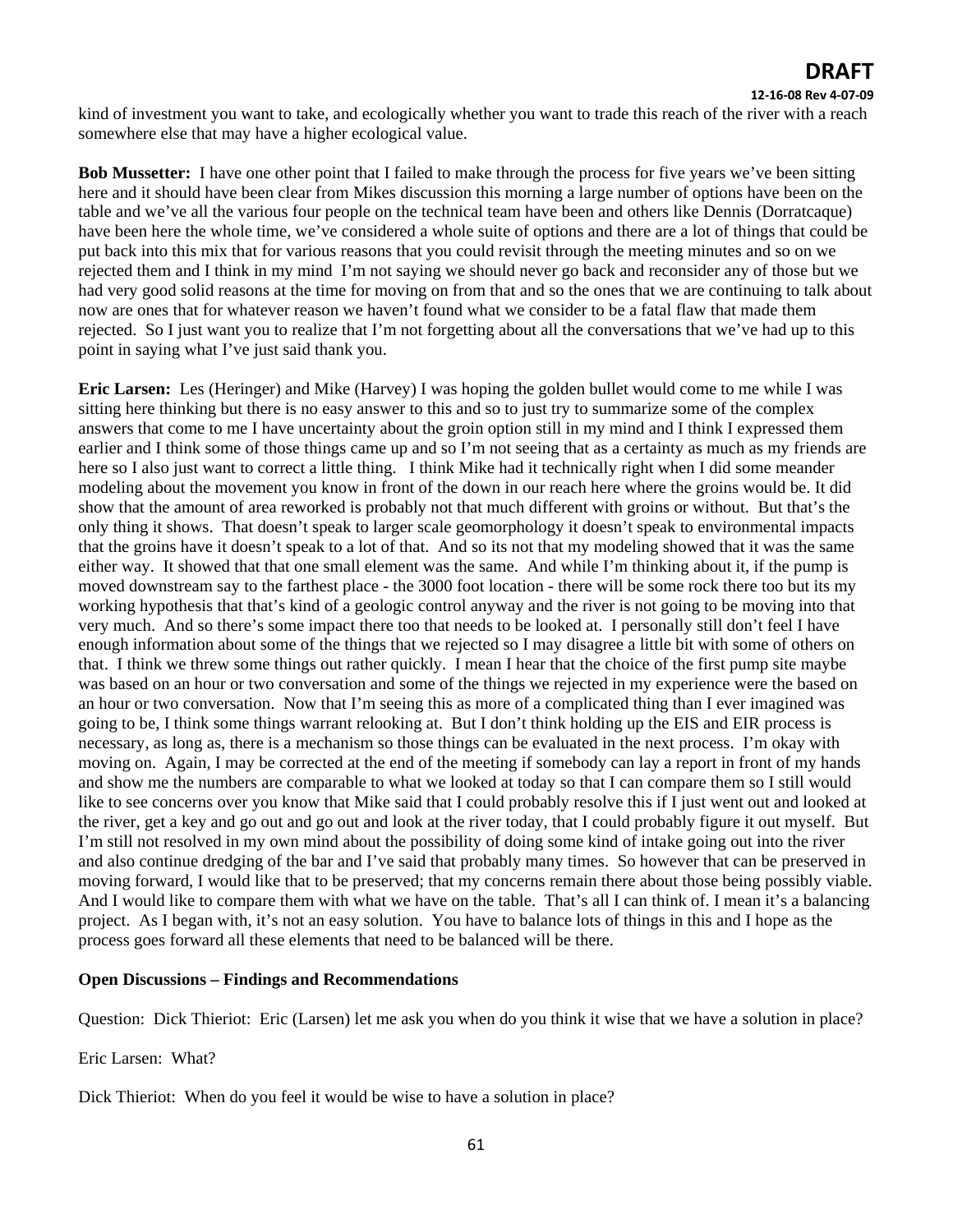**12‐16‐08 Rev 4‐07‐09**

Answer: Eric Larsen: I'm not sure that I can answer that Dick I mean from the point of view of the pump from I'm not actually as intimate with the threats that are facing the pump right now as Les would be. As I understand it the pump can be flushed and dredged as it exists right.

Question: Dick Thieriot: Eric (Larsen) you feel time matters for us?

Answer: Eric Larsen: Absolutely.

Question: Dick Thieriot: Then when do you think we should have something in place?

Answer: Eric Larsen: What I'm hearing is 6 years is probably the fastest that it could possibly be in place.

Question: Dick Thieriot: Do you think you will have something in place in 6 years?

Answer: Eric Larsen: I think it should be done as fast as it can with a reasonable solution I mean the question that comes to my mind is "am I comfortable as a technical person in saying today that this is the one that I think is best? Do I have enough information?" And it could be. Again, I've been told a number of times that these things exist. I haven't seen them. I just need a little more information to say, "yeah putting an intake out there doesn't make sense. Okay, I see the numbers. I see the analysis. I haven't seen it. I would just like to see it. That may not take very much time. But no, I'm not suggesting that things get dragged on. I think it should happen as fast as possible.

Question: Neil Schild: Eric (Larsen) have you looked at this technical memorandum that was put out in March 2004?

Answer: Eric Larsen: I knew if I complained long enough I could find it.

Neil Schild: There is a ---- similar to what these others are but I think its more than that there is additional fish screens to ---- when you put it out in the river like that you have no protection for it and no access for it and its not what I would call a reliable intake it's not like the one you have on the bank you have easy access at any time probably the only way you could access the one out in the river like that.

Eric Larsen: Can I have this by the way?

Chris Leininger: Eric (Larsen) you have it.

Eric Larsen: Well if I have it can I have another copy. I'll get it back to you, if you ever need it. This says March, good. I can look it up. This is what I wanted to look at.

Neil Schild: Yes, it's a part of the documents put out in Workshop #2.

Question: Kevin Foerster: Does it say in there Neil why the Technical Team decided to not explore that alternative?

Answer: Neil Schild: Not really. I mean we proposed that we proposed ground water wells we proposed Ranney wells all in that one document so I think it became pretty obvious that even though that this was a reasonably price one it was not reliable and there is no way as an engineer that I would ever recommend that you ever do it you could go to the other bank but in many cases there is not even a bank there so and that's the one that is eroding so you can't follow it that's what we want to do is look at one out in the center and then look at one on the other bank there is no other bank so we didn't do it.

Mike Harvey: One thing that I might just add is that think of this as a triangle we started off with a pretty wide base as we move up we get less and less in there but commensurately after we have rejected things down at the bottom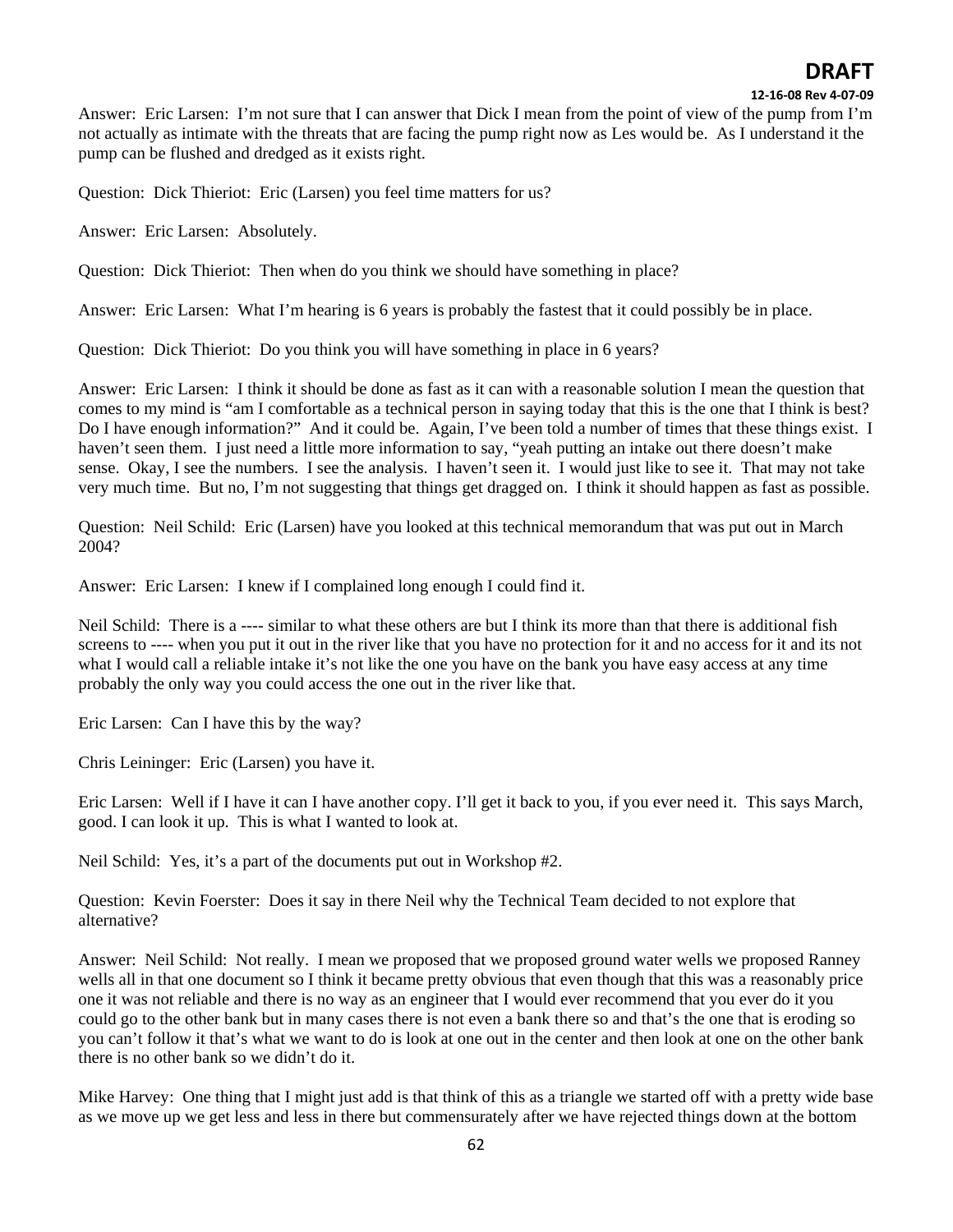#### **12‐16‐08 Rev 4‐07‐09**

the level of effort that goes in as you move up the pyramid to assess, accept or reject goes up as well so it is not reasonable to require or even think about having the same level of effort expended on every alternative that's been laid out on the table it just doesn't work that way. I think what you also need to understand, and I'd hoped that I sort of made that point in my opening statement earlier this morning, is that as a team we carried these forward, we had discussions, we asked for information, we got information if we considered it necessary and we tried to move this process forward. There will be places where we looked at an alternative and said its not worth expending efforts on it but we did it as a team so this whole thing moved forward from a wide base with a lot of alternatives. Nobody was constrained about the alternatives that went on the table initially but then like in ever other thing there is some measure of professional judgment and experience that goes into the evaluation of some alternatives based on combined professional experience and there is a lot of experience in this room there is a lot of gray hair, got thrown out and we moved on and so just remember that that not everything can or will have the level of documentation that you've got on the alternatives that we have carried on and through. We carried those alternatives on and through because as a group we believed that they had merit, technical merit so I leave you with just that as a framework for assessing the range of alternatives that we looked at.

Question: Les Heringer: Mike (Harvey) with that gravel now out and above us and out in front of us and now below our fish screens how are we going to clean that gravel out if need arises its not even attached to main gravel bar any more.

Answer: Mike Harvey: There is a technical answer to it, it's a floating dredge. GCID has a combination of using scrapers or drag line scraper or they have their own floating dredge. You can take it out with a floating dredge.

Les Heringer: They have a place to put the material.

Mike Harvey: Exactly. We looked at it we got numbers part of our pricing for the dredge options included information from GCID. In fact they did an analysis for us Ben Pennock, GCID's Engineer, did an analysis for us based on their experience and their costs so we could do it but you have to have a dredge in there you have to have a place to keep your dredge because you can't take the dredge in and out all the time. It turns out that it is an extremely expensive proposition not that it can't be done, it's just that it's a very expensive proposition.

Question: Les Heringer: What about from the short-term standpoint?

Answer: Mike Harvey: I don't know the answer to that unless you can get down to really low-flow conditions in the river.

Answer: Neil Schild: It would have to be a pretty small dredge moveable on a flat bed.

Jim Well: Another issue connected with that would be the permits that would allow you to do that our last permit we had to leave a ring levee so we couldn't enter the river we had to leave the edge of the gravel bar there to prevent the river from absolutely removing it and then we could only take out from the inside of that.

Neil Schild: How you would get around that would be he'd have to have his pumps running and you'd dredge upstream he'd take all the effluent hopefully.

Sandy Dunn: That was a situation and the time of the year we would have to do it early.

Jim Well: He would have to do it in low flow.

Howard Brown: In higher flows, it complicates it.

Jim Well: And the material that Les (Heringer) is talking about now is all below water even at low water.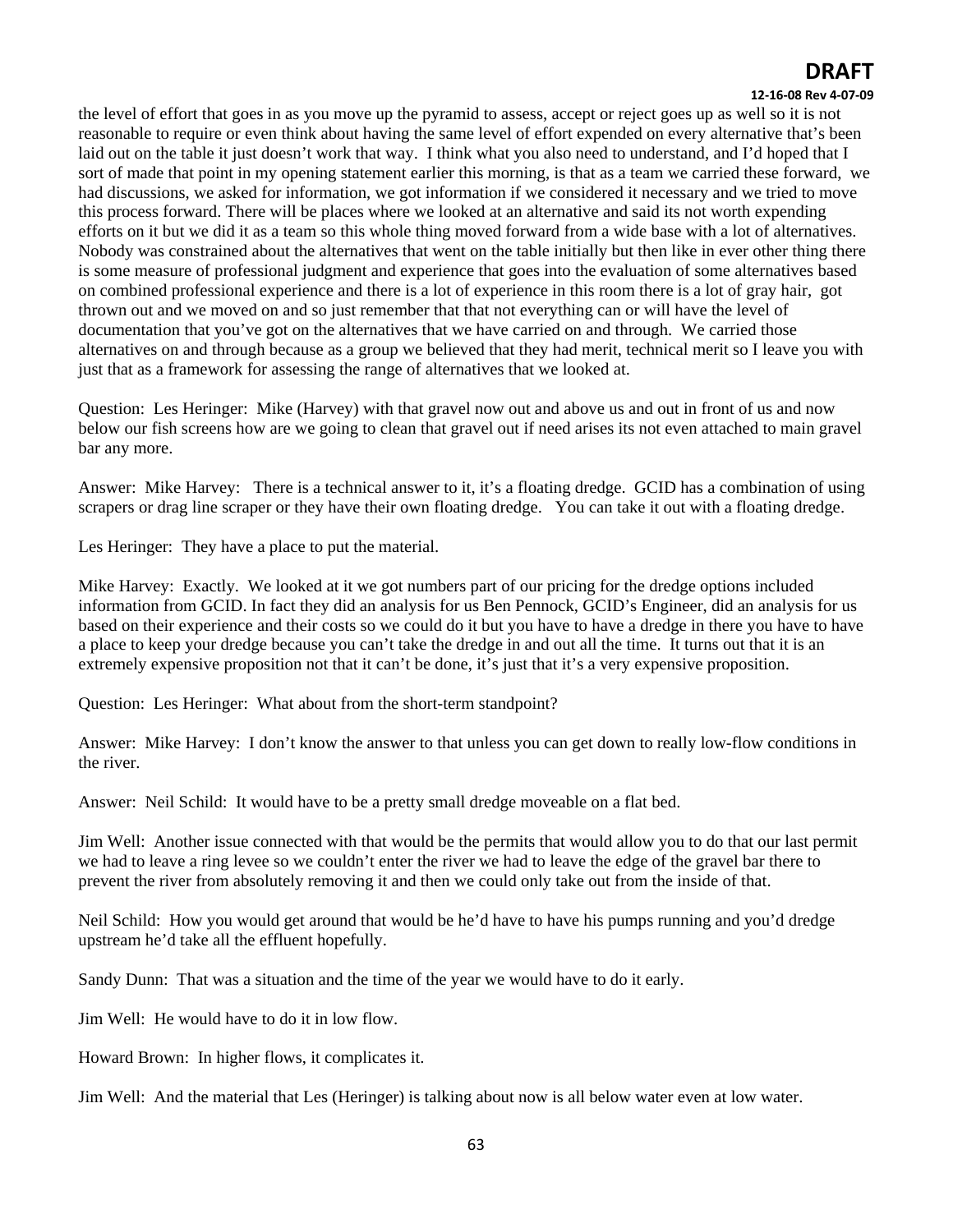Howard Brown: The permitting is going to be even more complicated.

Jim Well: To address Eric's (Larsen) level of involvement in all these alternatives some of these alternatives were not costed out because they had fatal flaws and we didn't expend the effort to come up with costs and everything that has been done is documented and we can provide it for you but you also have the ability to go back and review the documents yourself.

Chris Leininger: We also had a budget we had to work with and the technical team put together a pretty decisive matrix to run all these alternatives through and it wasn't like CALFED gave us an open check book, they were very good to give us more money but couldn't study everything because we did not have unlimited funds.

Eric Larsen: I'm hearing that other people are more comfortable than I am. That's okay.

Jim Well: Do the stakeholders want to add anything further Kevin (Forester), Richard (Thieriot), Les (Heringer), and DFG. I don't know if you (DFG) would speak for the refuge or not?

### **Key Stakeholders and Steering Committee Recommendation of Alternatives for Advancing the NEPA / CEQA Process**

### **Kevin Foerster**

Kevin first of all I've been involved in this process for quite awhile and I remember that I moved here just when the pumping plant went it and then when \_\_\_\_ moved on I took over his spot and then I got a phone call from Les Heringer soon thereafter and we went down I remember being at the meeting with Paul and Les over in the office there in Les office talking about this problem and we started thinking about what we are going to do and came up with the idea well you know what its going to take awhile to come up with a long-term so we need to come up with a short term and a long term and the short term was actually a long term and it took a long time to get the short term ---so I didn't think the 10 years later we would still be at this point in the discussion but I've heard everything I very much appreciate the efforts of the technical team and at some point you guys just have to let go of this because as you know what happens with the technical specialists and so on the political and social realities are such that their recommendation may not be followed and I know that you can all accept that that's the world that we live in that happens all the time I think there is probably what I'm seeing and I talked with our other two fish and wildlife folks that had to leave the alternatives that mike went over I'd like us to go back over those again and probably put a little different twist on one of them no action alternative for purposes of the NEPA compliance and the CEQA compliance that's one you have to have that no action alternative though at this point includes removing the toe rock over on the other side because that's status quo we have a commitment to remove that rock over there that's part of our package I think we should consider the spur dike option and recognize that that needs TNC approval and there's some very serious issues associated with that including some legal issues. I think that there's two different pumping plant move the pumping plant options as were presented a certain distance and with those I would hope that we would consider keeping the toe rock over on that side as part of that if its technically possible so that we don't have to remove that rock over there for it and I think the maintenance dredging part, if the life of the project is 30 years and I heard you guys talk about a number of times you costed it out and how long it would and how many times you would have to dredge that over 30 years would it be six times would it be five times but that could potentially be an option if it's a 30 year project maintenance dredging associated with relaxing the fish screens and something else that might be another viable alternative that comes out as part of the process all the other stuff Ranney collectors, extended intakes, infiltration galleries, multiple production wells, in-conduit screens and so on those were addressed to varying levels over time they are all going to come back up again in the EIS process we have to address those not to the same level as the ones you've recommended but we still have to address those and we have to explain to everybody, to the public why we dismissed those before so we going to have to figure out why we dismissed a few of those that's it for me.

Question: Eric Larsen: Are you recommending that we add what the Technical Team proposes we add ----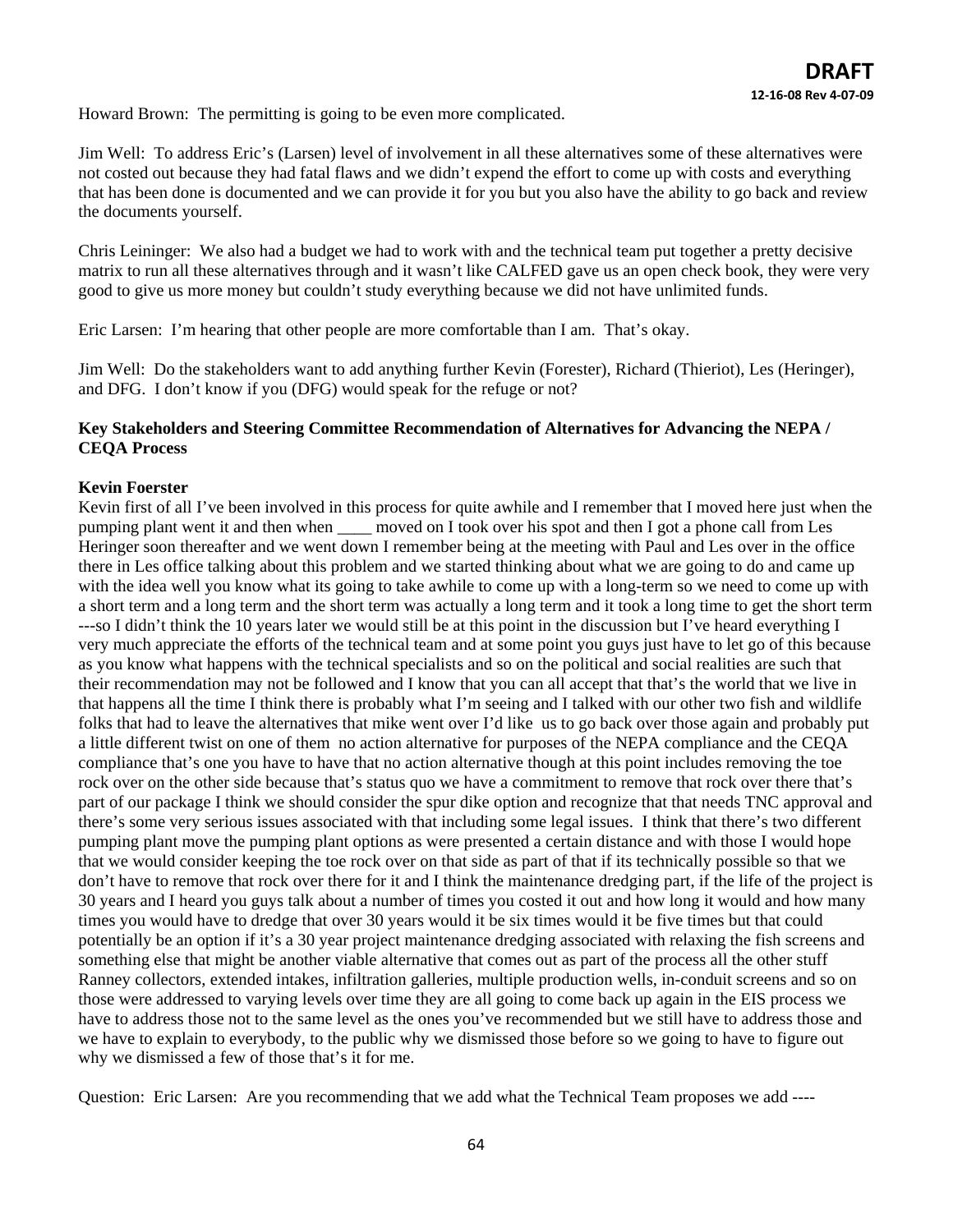### **12‐16‐08 Rev 4‐07‐09**

Answer: Kevin Forester: I would say if we are at a 30 year if we've changed our goals if we are a 30 year maybe again if its dredging maybe we somehow find somebody to take that money that would allow us to go in and dredge at seven times over the next 30 years put that money off to the side somewhere and the golden permits are all associated with that so whenever it needed to occur it could occur and maybe that cost is ½ the cost of moving the pumping plant.

Question: Neil Schild: You also say that in conjunction with variance of fish screen criteria.

Answer: Kevin Foerster: Absolutely, relax the fish screen criteria.

Neil Schild: That's important.

Kevin Foerster: I think that's very important I have a very vested interest in this I have baggage I guess I should have told everyone this I rely on that pumping plant it provides water for some of the wetlands that I'm responsible for managing I guess I should have said that up front for people that don't know. But I'm very interested in keeping that pumping plant and keeping that water coming down.

### 003037

Yantao Cui: The long-term dredging ---- I think there is one thing that we did not mention. Essentially if we take the gravel out of the river, we will create a discontinuity for sediment transport in the river that may have some long-term consequences. Any consideration of long-term dredging must consider the possibility of returning dredging sediment to the river.

Kevin Foerster: Absolutely, that's a very good point considering what are we going to do with the gravel see for me I think we ought to be and I understand the complexities with the problems that we had with the state lands and needing a mining permit and so on and this is such a big large-scale project that we have to figure out a way Tracy to deal with that gravel and maybe the answer is some commercial level operation and I know we have heard no before on it you know what maybe that's not going to be it doesn't make sense for us to spend \$1million, \$2milllion or \$5 million trucking the gravel up to Red Bluff to put it back in the river maybe there is something that can be done and so if we can ask the agencies to relax the fish screen standard perhaps we can ask to have some creative way of dealing with the gravel there also that includes having a commercial operation to come in a deal with the gravel that is out in front that I know that got dismissed earlier but I'm tying all in on that different alternative.

Bob Mussetter: Let me throw one point out on that too by taking the gravel out of the river from a river engineering point of view we are disrupting the supply so I understand that there are water quality issues and so on but a logical thing to me would be to take it out of the place where its causing the problem and put it back in the river downstream and then we are not disrupting the overall supply in the river.

Paul Ward: That should be noted that's what GCID has done they stockpile it downstream and high flows takes it back into the river.

### **Howard Brown**

I'm going to give my thoughts from NOAA Fisheries and part of the steering committee I agree with the range of alternatives that have been put out so far and obviously we need to include a no action alternative I believe the spur dike configuration should be included in the alternatives analysis and definitely understand that there's you know from NOAA fisheries we have concerns about lateral channel migration and habitat formation increased predator habitat from installing the rock and so forth but I still think it has been given enough analysis that warrants being included in the EIR/EIS and I'll say this in terms of trying to be completely objective here I've never been a big fan of spur dikes but I saw some that were installed in the Red River that were put in, in the 80s my folks lived near the Red River and I've seen these spur dikes evolve over time and I know it's a different system but I've been impressed with the sediment recruitment between the dikes and the progression of the riparian forest that has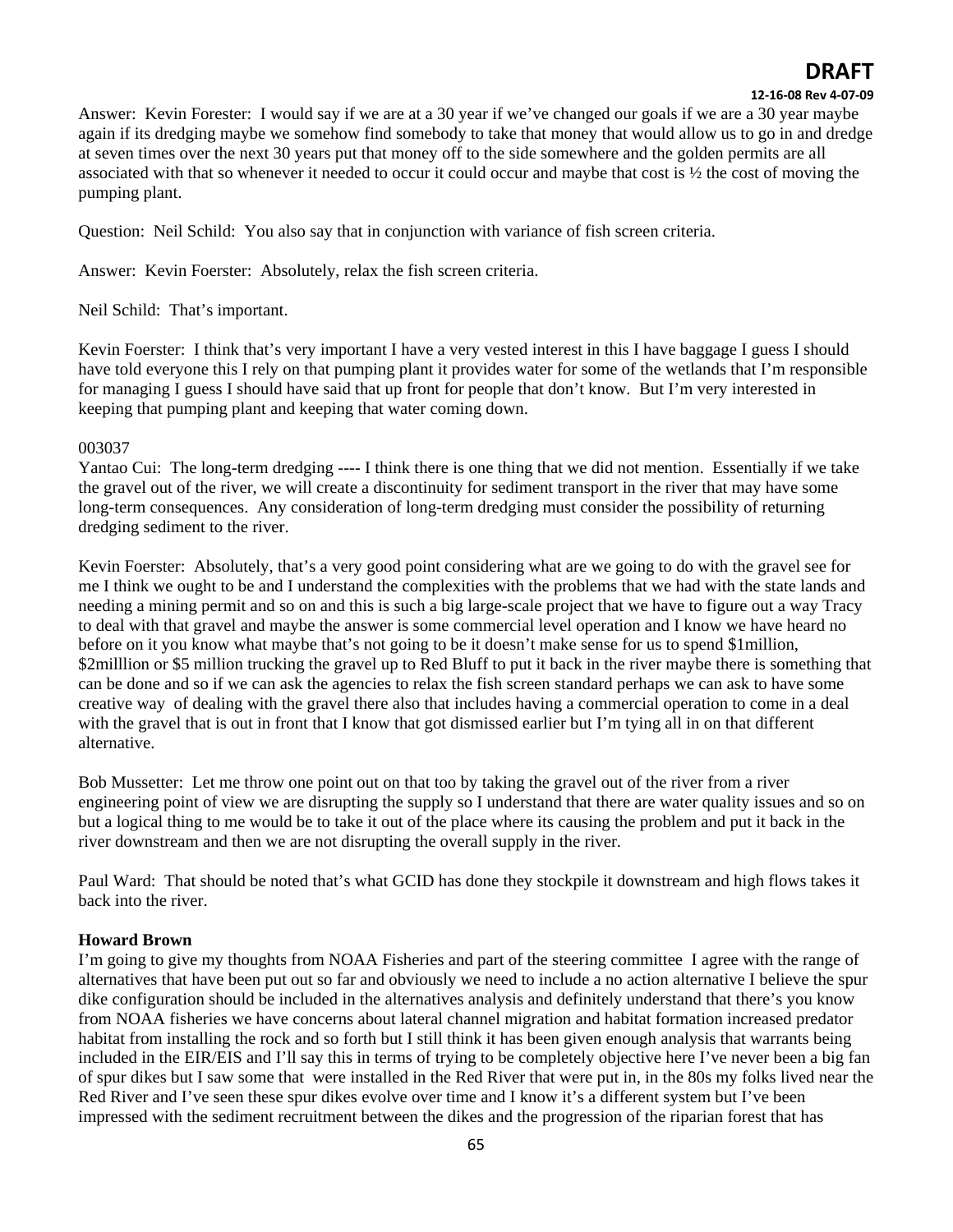#### **12‐16‐08 Rev 4‐07‐09**

developed between those dikes and I know it's a totally different system that needs to be taken into account but I think in certain situations they can certainly contribute to riparian successional development just to throw that out there I agree that we need to have the two relocation alternatives included in there and I also agree with the proposal to have a long-term maintenance dredging alternative with modified fish screen criteria and I'm willing to carry that flag to look into those options for a waiver with our agency and to point out something that mike brought up earlier I think that the bar is going to move again and there needs to be some consideration for some sort of interim action that addresses the recruitment of that bar while the EIR and EIS is in the development that's my input.

Question: Mike Harvey: I just have one question. Gregg (Werner), one of the solutions that we had looked at was the dredging solution and one of our problems with dredging is in fact disposal of materials one of the solutions that somebody came up with was the possibility of pumping it across on to the gravel bar that you have an easement over. Would that fit within your easement standards or is it unfair to ask you that question now without you having had time to think about it.

Answer: Gregg Werner: We will look in detail but the easement speaks strongly to not importing any material and things because you are really disrupting the natural situation. We can take a look. That's enough of a new question that to say absolutely no would not be valid so maybe you could shoot me an e-mail kind of explaining it and we can check that out.

Mike Harvey: There is a possibility and let me tell you why it is a possibility of putting the spoils onto an area where they would drain they would be high and dry there you would not have to berm them and if then if the river does get high enough to move down through there it would rework that was the idea behind it there are issues about can we get a dredge line across the river with a lot of navigation stuff or just as a question.

Question: Gregg Werner: Question, would that be the launching essentially using that as a launching point?

Question: Eric Larsen: Is that what you are saying a launching point, if that could be recruited and launched at that point?

Answer: Mike Harvey: Where we would try and spread it I think out and on to I think that dredging on other river systems where they don't take it out of the river they just sort of move it around to meet water quality standards they cant just pump it straight into the river they try and find areas up on point bars, etc. that are high so they can pump on to that it will drain so that it will drain there they don't have runoff they don't have turbidity problems but then when the river comes up its able to get at that material and keep it in the system.

Answer: Gregg Werner: We can look at the other possibility might be that there's a large part of the point bar that is off our easement to the south. We might be able to pump across our easement and get to that with the same situation coming into play. If we could find a launching point that is economical and still work with the easement standards that could be very positive.

Mike Harvey: Our biggest problem is probably navigational hazards trying to run a dredge line across the river I think they make them so they can sink them so they are operational we've always needed a place to dispose we've run out at M&T.

Jim Well: DWR and DFG you are all present on the Steering Committee.

### **Bruce Ross**

Bruce I think I'm the technical person from the Steering Committee and I like the thought of carrying forward those three alternatives go ahead and carry forward the dike alternative two relocation alternatives and maintenance dredging alternative through the EIR/EIS process and like Kevin was saying the ultimate decision may not be a technical one it may be a social economic political one as to which of those alternatives becomes the ultimate one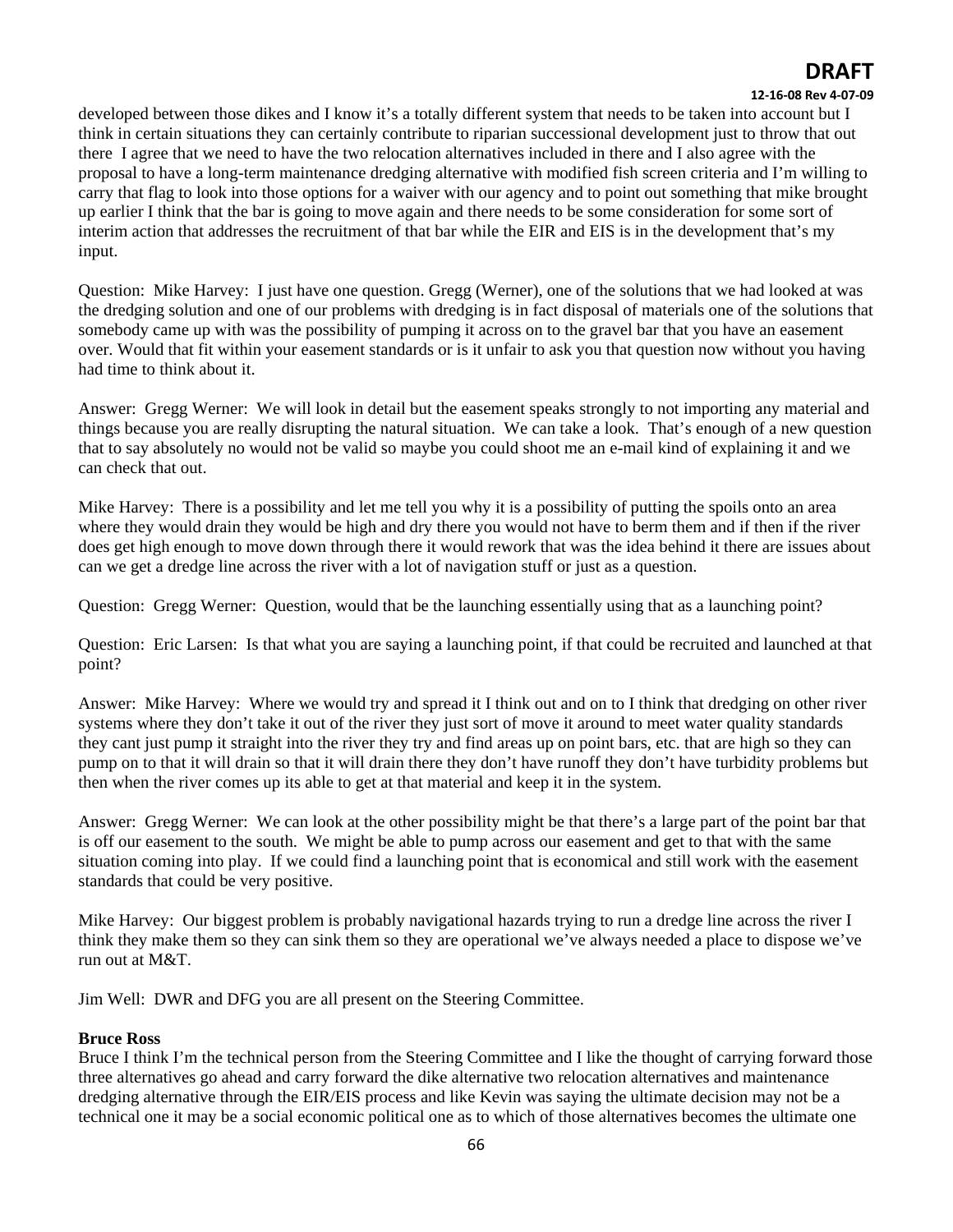#### **12‐16‐08 Rev 4‐07‐09**

that we process I do as a technical person I reviewed the physical model results and I still have some reservations about whether even the 9 dike would meet all the requirements that we needed to meet and I'd be happy to talk about that on a side bar somewhere we don't need to take up time with it now.

### **Carl Wilcox**

From the department's perspective as to the suite of alternatives --- get to it and keep in mind particularly this issue relative to the need to address temporary nature of the existing toe structure and how that gets incorporated but I think its time to move on and pursue these and deal with the issues and start to define what you are going to do and start working on the permits.

### **Tracy McReynolds**

Piggy backing off of what Carl (Wilcox) said as far as regards to interim project and timelines that we are with this current long-term and looking at an EIR/EIS process it could be upwards of 4 to 5 years we are going to be up against our short-term project of having a life-span of 5 years and maybe we do something with that rock again its been mentioned here about the need to dredge there's probably a real reality that we are going to need to have another interim dredging by the time we get something in place long-term so I have mentioned to my regional management that we do need to act on the rock that exists and to have a solution to reintroduce that upstream in an in-kind swap of some kind for spawning gravel we have not acted on that process but it is something that we need to do as a department and quickly as least to deal with what is stockpiled right now and if I think that adding dredging to the long-term solution as an alternative is imperative and looking at a process for continued dredging and how to move gravel and where to store it stockpile and/or take it across river whatever we are going to do it needs to be part of the alternatives that I think needs to be explored to just to add that I am aware that I inherited a pile of rock that is grown and that cant grow any more so I do need to work with my agency to find a solution for that.

### **Les Heringer**

Speaking for the ranch I work on we put in the first fish screen on Butte Creek we started that whole process to help fish and wildlife and fish and game the Llano Seco Ranch we led the way on Butte Creek what we have done has been for all the right reasons and then we were on Big Chico Creek and we moved to the river and we gave up a lot to do that we gave up 40 cfs of our water in Butte Creek to do that again for all the right reasons and we thought our troubles were over and five years later we were dredging gravel out of the river and as Tracy said there is 300,000 tons of gravel there now that something needs to be done with and they didn't really want the gravel it just ended up having their name on it they got it because from the Corp I believe we would have needed a mining permit which we would probably still be working on and also State Parks put a value on that gravel put a value on it for aggregate and not for a gravel bar that needed to be moved out of the river so that's why fish and game put their name on it and I certainly appreciate that because it certainly expedited that whole process but none the less its still there and we do need to deal with it . the M&T ranch as I said earlier Llano Seco Ranch came into being in the mid 1800s by the time the M&T folks came on board that pumping plant was there so I think we should call that the Llano Seco / M&T Pumping Plant I think that's probably a fairer description of that pumping plant I've told the Llano Seco folks and I've told the fish and wildlife folks the majority of water that comes out of that pumping plant supplies the refuge even though I get involved because we manage that pumping plant the majority of that water goes into the canal right down to this ranch.

???It goes to the wetland it doesn't go to the refuge?

### **Les Heringer**

Yes I'm speaking of the Llano Seco holdings the majority of that water comes down our canal under Ord Ferry Road and on to this great ranch so even though I'm the one that gets out in front of all these issues that's my nature and I have solved a lot of problems and I'm hoping I can solve this one but as a water manager we need water every day of the year we cannot deal with uncertainty the banks wouldn't allow that for us our insurance folks wouldn't allow that to happen without a dependable and reliable supply of water we are out of business look at the folks in the Westlands down there right now they are in the shape where they may not get water next year and they are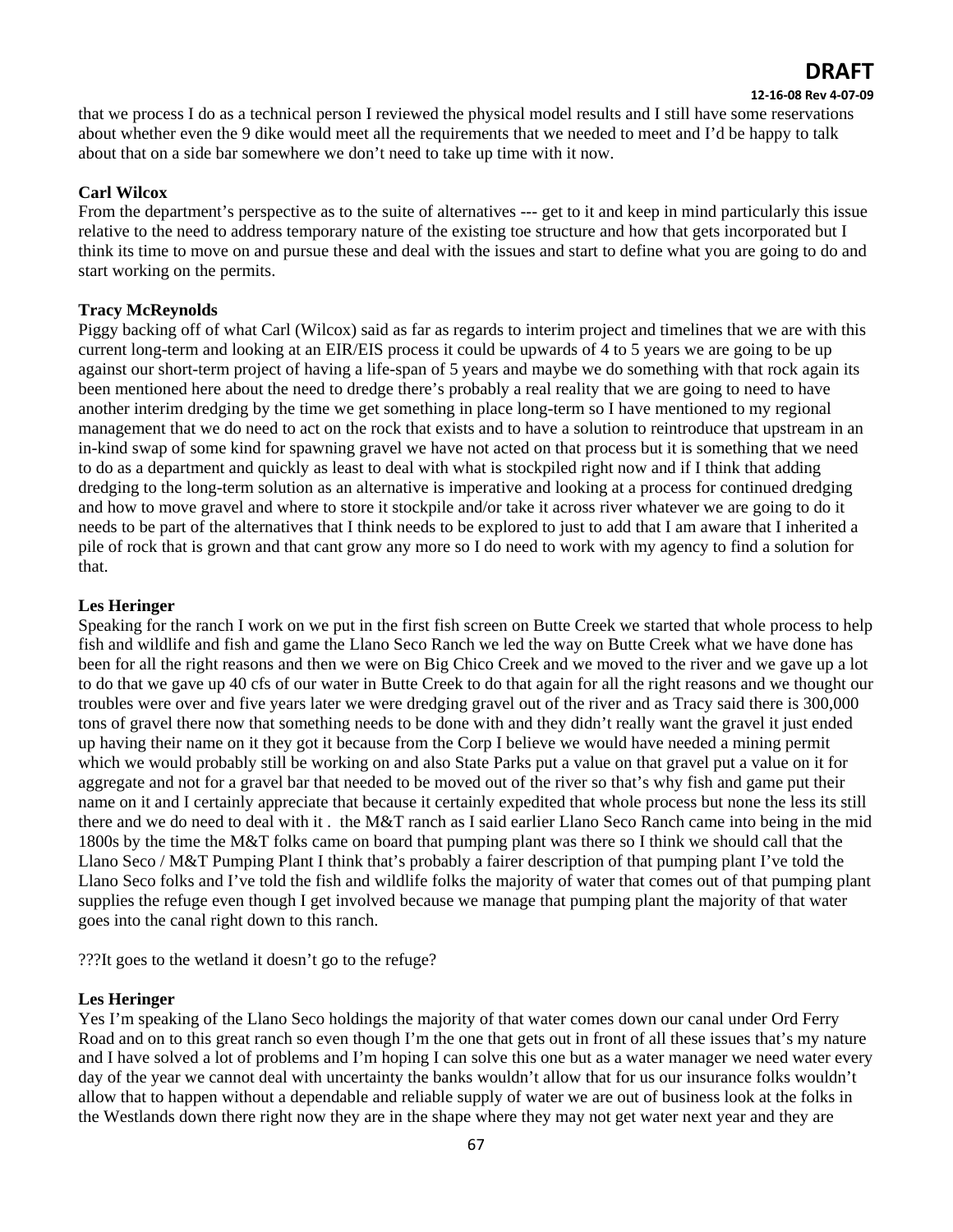#### **12‐16‐08 Rev 4‐07‐09**

scrambling around trying to deal with that issue I really don't want to be in that situation up here so I do appreciate we have had a great group here we've worked with for 5 years now we have accomplished a lot we've went back to ft Collins a couple times and we've looked at Ranney collectors in Sacramento and Sonoma county and I've learned a lot but I feel that I really need to move on and deal with this problem in a precise manner now that the study is completed so I hope that everybody in here can all work together on this and try to solve this problem together because it is an issue that effects different watersheds and of course different stakeholders so I appreciate everybody's efforts here ducks unlimited you guys have been great you really have we could not have done this Jim was there when we built the pumping plant he was there when we put it all together and Chris you have been great too this thing would not have moved forward without your persistent nature everybody else in here lets just maintain a dialogue and lets get this done it concerns me I go out to our the pumping site out on the river you cannot see the gravel but you can see the riffle and right now the gravel is just below the water line and it's right above our screen and in front of our screens and ½ down in front of the city's diffuser so there is stuff going on out there we have had some dry winters and it concerns me that if we get a wet winter and we may not like what we see when the river goes down so we need everybody to be proactive and positive on this issue.

### **Dick Thieriot**

I don't have anything great to add other than as you all know the problem started in 1997 and we've had a lot of very serious expensive high level engineering focus on it for 5 years and here we are 5 years and \$8 million later everybody I know is trying to come up with the best answers from their point of view everybody is trying hard to do that but where we've gotten after \$8 million is today a very thoughtful presentation from our folks that is basically saying let's bring pretty much all the things we initially considered back on the table let's take a new look and there's always wisdom in saying there is always wisdom in saying that you don't want to rush you want to take a look but again from a stakeholders point of view its pretty scary and I don't know if its possible but I would only hope that going forward there would be a somewhat streamlined methodology that we can use where we don't find ourselves five years and \$8 million from today sitting here in the same position as again in all fairness you guys are all great but when that system goes down you guys are not going to carry the pain and so again if there is a way to streamline this and if there is anything we can do to help streamline this nature conservancy has come from the point of view which I can completely understand and I trust that they will try to be helpful to us in finding a solution but I do think we have to find a way to speed up this system if it is at all possible otherwise I don't think there is any way that we can win but thank you all of you again it's been a really impressive thing to watch over the years its really has.

### **Chris Leininger**

Jim (Well) just asked what's the next step and of course we don't have the institutional memory of Olen here I'm what's left, we had a scope of work that CALFED has asked us to schedule out deliverables and part of the deliverables are to write up findings and that's why you see on the agenda the findings and recommendations of each one of these investigations that each one of these consultants were paid to do and so the next recommendation would be to write those up and bring them forward in the context that was just discussed here it needs to move forward in the EIR/EIS and I would encourage the folks at CALFED to work with us on that document to move forward through the process and like dick says we need to find a streamlined process that is going to be the next discussion with CALFED they write the check and they have to maintain a level of scheduled events so that they know that their money is being well spent so I think that's the next step.

**Jim Well:** Do any of you at CALFED want to say anything?

### **Carl Wilcox**

I think from my perspective I think we totally needed this and having some of the documents and sitting through the presentations I think the interests of CALFED relative to what the expectation were have been well met the level of science that has gone into this is very good and I think we've gotten to a point relative to the stakeholders there are specific actions that are on the table that decisions need to be made about how to proceed and so I opinioned this from being on the outside and not understanding not what goes on I certainly understand much better now and its like so many of these issues it seems almost intractable but I think there are ways forward I think the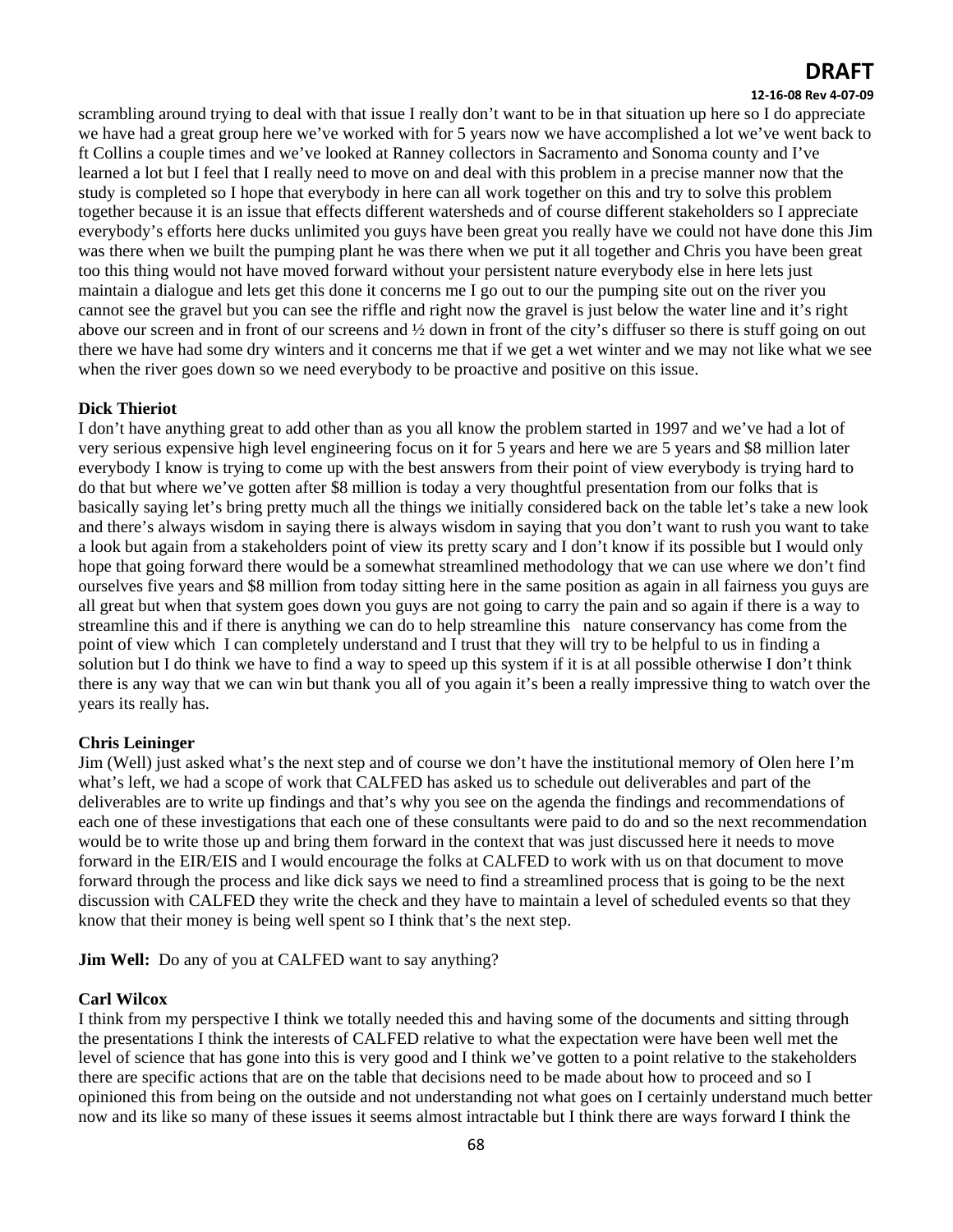#### **12‐16‐08 Rev 4‐07‐09**

agencies need to look at particularly at some of the issues around permitting keep in mind though that resource agencies are not the only permitting agencies and that there is a whole suite of other people and I think you alluded to State Lands and water board and some of those people I think we can look at working together and be proactive about how these things have gone I think there is an urgency to it there are things in place that need to be either kept in place some decisions made about those and timeliness is important ---- and that's my comments the program will look at assisting as we can

### **Dave Zezulak**

Carl leaned over and gave me some direction that we need to get the agencies together to talk about these regulatory issues but ---- all the different things we are working on and responsible for. NOAA Fisheries has the federal lead for threatened and endangered anadromous fish and so all of your permitting actions whether it be dredging or anything else would have to go through Howard's shop. Iit will go through our shop because we carry that on the state's side and so if we are able to understand the project and the nature of the project what the goals of it are and what the alternatives are and where to ------ we are better able to put together workable solutions to put together ---- measures ----- measures and actions that can be taken. Just today listening to what happened at one point we almost came to an impasse over the spur dams or wings whatever they are called the point being it involves another stakeholder and the legality of whether or not it violates their conservation easement which they entered into on the part of their stakeholders point being in the meantime with Tracy's ever going pile of rocks there's a need to move those and they have value to the fishery resource. You may have stumbled on a somewhat eloquent solution that could be explored. At least to see if it's a solution in terms of I've heard the different number of wing dams say eight nine is there an alternative usefulness for a pile of rocks at the bottom end of your sixth spur or your eight spur project in other words could you stay off the nature conservancy lands with wing dams and have a fairly hard substantial location for rocks that would be injected into the river providing spawning habitat and recruitment downstream. I would like to see somebody do a quick five minute penciling of what that might benefit and how substantially that would it reduce your efficiency in terms of keeping the channel open. I mean it is something that could be considered if everybody's working towards finding the best possible outcome for all not sides but all stakeholders and people involved here

Chris Leininger: We have our other folks who had to leave early if we had the consultant write up what you brought forward today in consultation with these gentlemen so that they could understand what we all discussed here and we are going to have to move forward with the steps for an EIR.

Question: Jim Well: Does that come out of the notes that we've taken today and the results of this workshop or does it have to be a piece of paper that's signed today here.

Answer: Chris Leininger: No I think we have to write it up to satisfy the requirements of our contract that at the end of the day we were to put together an proposal which you all have discussed right now and bring that proposal forward and that was the purpose of having you gentlemen come from CALFED to understand this conversation first hand because we weren't sure what steps we wanted to take as you saw at the end of the agenda next steps its nice to say to streamline all of the points that we discussed somebody has to take up the charge somebody actually has to spend time on it to get those permits moving forward to do the EIS/EIR to also put together the recommendations we have had a real process with the tech team as far as coming together and writing something up distributed it among themselves that takes a little bit of time but we need to write it up and I'm thinking on my feet I think its our delivery to you we can write this up as the final discussion here and move the EIR forward help me out.

Mike Harvey: I think we have the vehicle that is pretty much there. We have a summary document at the end of Workshop #4 and we can probably expand that out to the end of workshop #5 that fills in what has transpired today it will provide a synopsis of each of the studies that were reported and then obviously the backup documents will be the full study reports that will provide in one place a summary of where to go basically and the recommendations.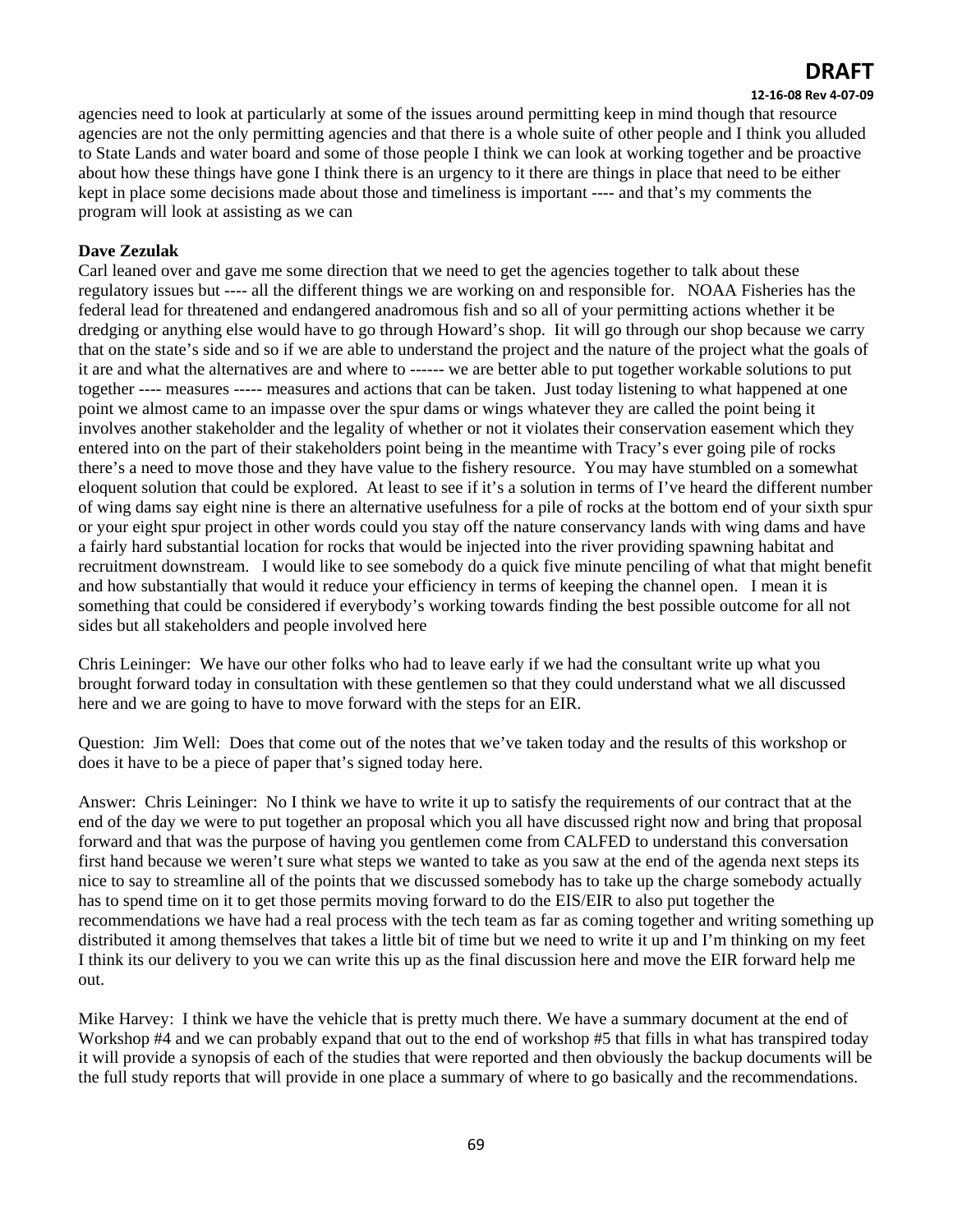### **12‐16‐08 Rev 4‐07‐09**

Chris Leininger: In the proposal it was the tech team presenting the technical recommendations to the Steering Committee and then the steering committee giving those recommendations back each of you as stakeholders needs to make that contribution transparent in the document not only the stakeholders Les and Llano Seco but all the stakeholders that are here we might ask you to weigh in on that and write part of that report as well so that its well documented what everyone had to say here at the meeting. that was the deliverable to CALFED, the recommendations you've all pretty much agreed upon to move through the process.

Question: Greg Golet: So relative to next steps we've got this technical component done what is the process for moving forward with doing the environmental documents selecting a project who is going to lead that?

Jim Well: As I understand it there is an amendment workshop in February at ERP we need to have a proposal before then sometime in November in order to make that deadline there's funding left on the grant that has allowed this to occur to date I think there was money saved on our dredging effort this last time that created some funds that are remaining it would be our intent to propose a new task to start the environmental documentation with the remaining funds I don't know if its enough to do it totally I don't know if its enough to include engineering designs to get it to the point we need to get through the EIR/EIS process so our step would be to transfer the funds to a new task and maybe request additional funds that's what is required on our part.

Chris Leininger: Keeping in mind that we need to ear mark funds as Tracy said and everyone here when that gravel bar walks down so that we can uncover the pumps if we have to and keep them pumping and the fish screen clear

Jim looking at the costs that we have incurred at the two removals to date that would eat up the funds that are left. So maybe there is nothing there for the environmental process.

Gregg Werner: I just wanted to mention that our major purpose today was to provide to the stakeholders a bottom line in terms of The Nature Conservancy, our easement and the potential of amending their easement. So, I just ask that that bottom line be included into the report.

Jim Well took the letter for incorporation into the meeting documentation.

### **Review of the NEPA Process**

*Kevin Foerster, Project Leader, Sacramento National Wildlife Refuge Complex* 

Kevin Forester: About the NEPA process Carl (Wilcox) talked about it CEAQ process I'm understanding that Ducks Unlimited the position at FWS that this is probable going to involve an EIS skip the ea we talked about tiering off the record of decision for CALFED doing an---- that's what we did for the interim and its that big (holding up the document) that's what we did to get the toe rock in and the gravel and the ASIP Report our regional director looked at it and said don't come back to me with the final solution without an EIS and that's our position and I think everybody is familiar with NEPA and CEQA -----so I wont go into that.

### **Review of the CEQA Process**

*Tracy McReynolds, Assoc. Fishery Biologist, Region 2, Calif. Dept. of Fish & Game* 

Tracy McReynolds: I think we are obviously looking at a joint EIS/EIR process I did bring flow chart with the EIR process notice of preparation of the draft EIR the agency prepares that and submits it to the office of planning and research to the responsible trustee agency if it is federal funding it would go to the federal agency there is a 30-day response on the part of those agencies on the notice of preparation of the draft EIR the draft EIR is circulated after that 30-day period prior to the completion of the EIR there needs to be scoping and early consultation and its required when it's a joint document obviously in this process there is going to be a scoping and early consultation and its imperative that that happen to get other public folks involved in this process once you have the draft EIR completed the lead agency puts together the notice of completion and files that with the office of planning and